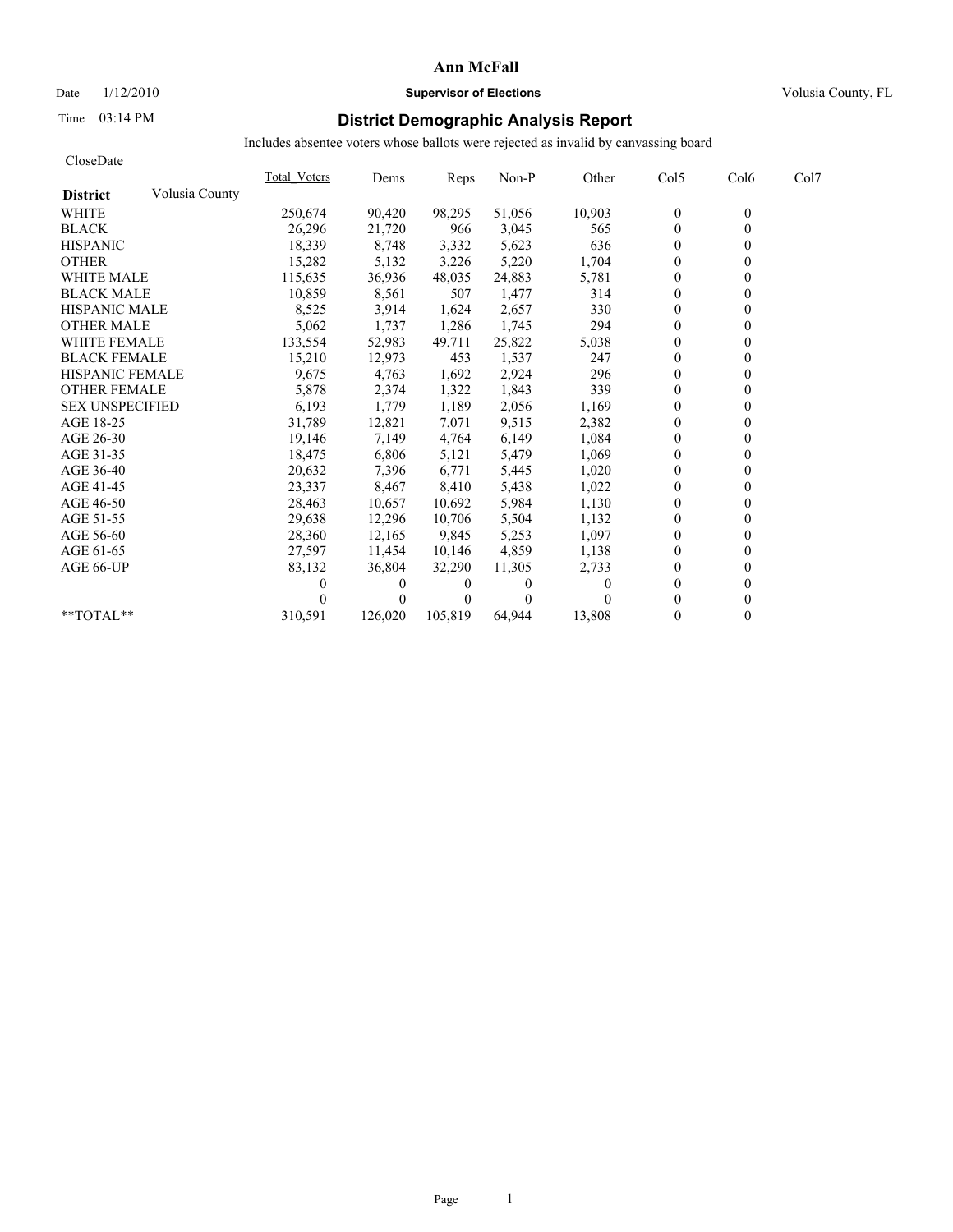## Date  $1/12/2010$  **Supervisor of Elections** Volusia County, FL

# Time 03:14 PM **District Demographic Analysis Report**

| CloseDate                                    |              |              |                |                |                |                  |                  |      |
|----------------------------------------------|--------------|--------------|----------------|----------------|----------------|------------------|------------------|------|
|                                              | Total Voters | Dems         | Reps           | Non-P          | Other          | Col5             | Col <sub>6</sub> | Col7 |
| County Council District 1<br><b>District</b> |              |              |                |                |                |                  |                  |      |
| <b>WHITE</b>                                 | 48,403       | 17,451       | 19,747         | 8,912          | 2,293          | $\boldsymbol{0}$ | $\theta$         |      |
| <b>BLACK</b>                                 | 4,214        | 3,486        | 153            | 478            | 97             | $\mathbf{0}$     | $\theta$         |      |
| <b>HISPANIC</b>                              | 2,880        | 1,250        | 526            | 970            | 134            | $\mathbf{0}$     |                  |      |
| <b>OTHER</b>                                 | 2,699        | 878          | 651            | 884            | 286            | $\theta$         |                  |      |
| <b>WHITE MALE</b>                            | 22,121       | 7,069        | 9,560          | 4,279          | 1,213          | $\mathbf{0}$     |                  |      |
| <b>BLACK MALE</b>                            | 1,718        | 1,367        | 72             | 220            | 59             | $\mathbf{0}$     |                  |      |
| <b>HISPANIC MALE</b>                         | 1,322        | 578          | 256            | 422            | 66             | $\Omega$         |                  |      |
| <b>OTHER MALE</b>                            | 861          | 296          | 251            | 258            | 56             | $\theta$         |                  |      |
| <b>WHITE FEMALE</b>                          | 26,043       | 10,298       | 10,102         | 4,576          | 1,067          | $\Omega$         |                  |      |
| <b>BLACK FEMALE</b>                          | 2,459        | 2,091        | 80             | 251            | 37             | $\theta$         |                  |      |
| <b>HISPANIC FEMALE</b>                       | 1,538        | 665          | 267            | 540            | 66             | $\theta$         |                  |      |
| <b>OTHER FEMALE</b>                          | 1,034        | 405          | 250            | 319            | 60             | $\mathbf{0}$     |                  |      |
| <b>SEX UNSPECIFIED</b>                       | 1,100        | 296          | 239            | 379            | 186            | $\mathbf{0}$     |                  |      |
| AGE 18-25                                    | 5,979        | 1,979        | 1,611          | 1,894          | 495            | $\mathbf{0}$     |                  |      |
| AGE 26-30                                    | 3,755        | 1,334        | 1.035          | 1,151          | 235            | $\theta$         |                  |      |
| AGE 31-35                                    | 3,604        | 1,223        | 1,117          | 1,002          | 262            | $\mathbf{0}$     |                  |      |
| AGE 36-40                                    | 4,065        | 1,388        | 1,458          | 1,012          | 207            | $\theta$         |                  |      |
| AGE 41-45                                    | 4,577        | 1,552        | 1,850          | 979            | 196            | $\mathbf{0}$     |                  |      |
| AGE 46-50                                    | 5,505        | 2,003        | 2,199          | 1,055          | 248            | $\mathbf{0}$     |                  |      |
| AGE 51-55                                    | 5,556        | 2,287        | 2,112          | 927            | 230            | $\mathbf{0}$     |                  |      |
| AGE 56-60                                    | 5,317        | 2,333        | 1,934          | 818            | 232            | $\theta$         |                  |      |
| AGE 61-65                                    | 4,933        | 2,171        | 1,862          | 696            | 204            | $\theta$         |                  |      |
| AGE 66-UP                                    | 14,900       | 6,793        | 5,899          | 1,707          | 501            | $\mathbf{0}$     |                  |      |
|                                              |              | $\mathbf{0}$ | $\overline{0}$ | $\overline{0}$ | $\overline{0}$ | $\mathbf{0}$     |                  |      |
|                                              |              | $\Omega$     | $\overline{0}$ | $\Omega$       | $\theta$       | $\theta$         |                  |      |
| **TOTAL**                                    | 58,196       | 23,065       | 21,077         | 11,244         | 2,810          | $\theta$         | 0                |      |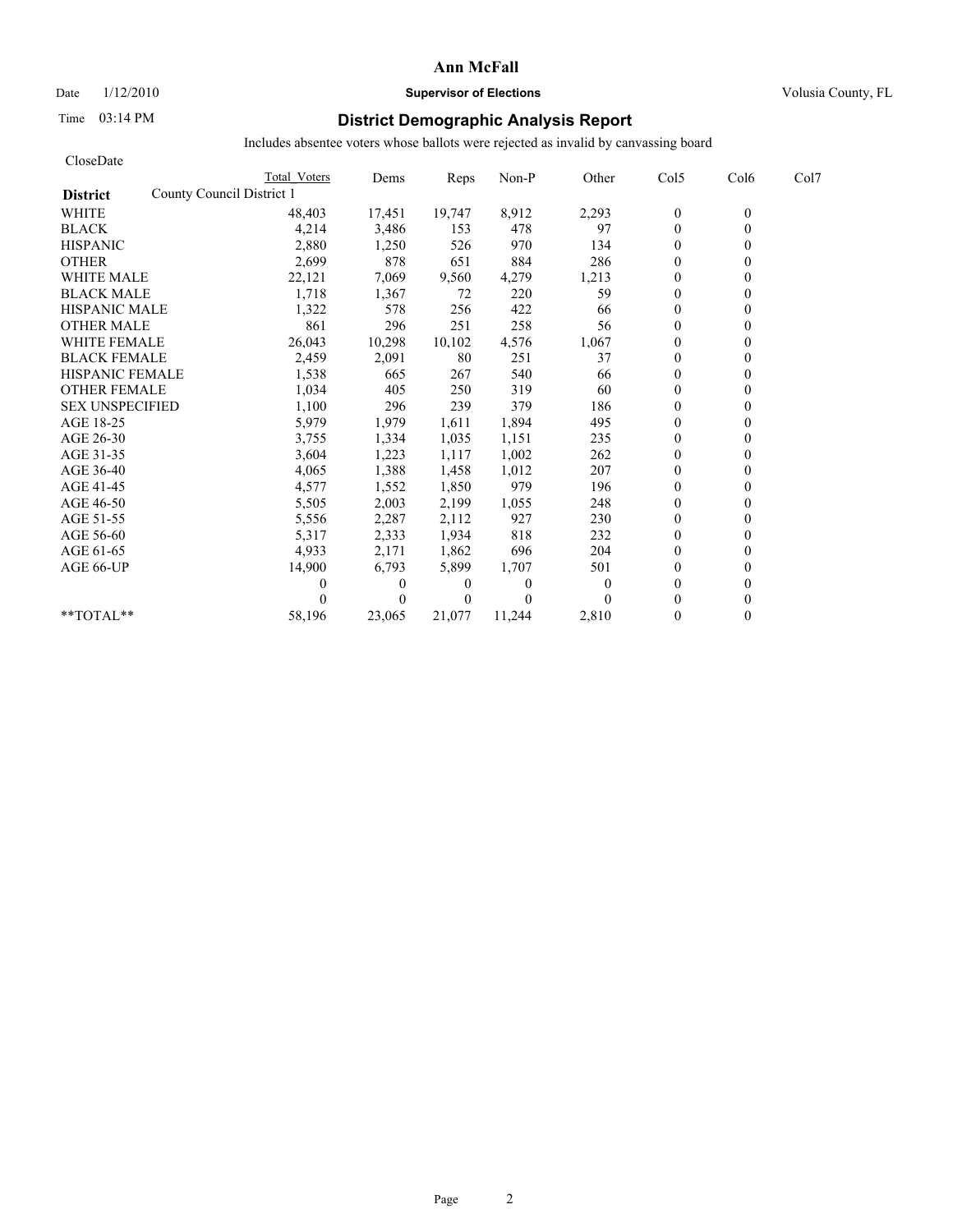Date  $1/12/2010$  **Supervisor of Elections** Volusia County, FL

# Time 03:14 PM **District Demographic Analysis Report**

| CloseDate                                    |              |          |                |          |                |                  |          |      |
|----------------------------------------------|--------------|----------|----------------|----------|----------------|------------------|----------|------|
|                                              | Total Voters | Dems     | Reps           | Non-P    | Other          | Col5             | Col6     | Col7 |
| County Council District 2<br><b>District</b> |              |          |                |          |                |                  |          |      |
| <b>WHITE</b>                                 | 39,944       | 15,397   | 14,412         | 8,448    | 1,687          | $\boldsymbol{0}$ | $\theta$ |      |
| <b>BLACK</b>                                 | 10,137       | 8,607    | 283            | 1,067    | 180            | $\mathbf{0}$     | $\theta$ |      |
| <b>HISPANIC</b>                              | 1,115        | 481      | 226            | 367      | 41             | $\overline{0}$   |          |      |
| <b>OTHER</b>                                 | 2,964        | 1,184    | 508            | 977      | 295            | $\theta$         |          |      |
| <b>WHITE MALE</b>                            | 18,630       | 6,367    | 7,134          | 4,193    | 936            | $\theta$         |          |      |
| <b>BLACK MALE</b>                            | 4,041        | 3,320    | 144            | 496      | 81             | $\mathbf{0}$     |          |      |
| <b>HISPANIC MALE</b>                         | 533          | 225      | 106            | 180      | 22             | $\Omega$         |          |      |
| <b>OTHER MALE</b>                            | 999          | 399      | 215            | 334      | 51             | $\theta$         |          |      |
| <b>WHITE FEMALE</b>                          | 21,050       | 8,934    | 7,186          | 4,198    | 732            | $\theta$         |          |      |
| <b>BLACK FEMALE</b>                          | 6,002        | 5,212    | 136            | 556      | 98             | $\theta$         |          |      |
| <b>HISPANIC FEMALE</b>                       | 574          | 252      | 119            | 185      | 18             | $\mathbf{0}$     |          |      |
| <b>OTHER FEMALE</b>                          | 1,115        | 519      | 198            | 346      | 52             | $\mathbf{0}$     |          |      |
| <b>SEX UNSPECIFIED</b>                       | 1,216        | 441      | 191            | 371      | 213            | $\mathbf{0}$     |          |      |
| AGE 18-25                                    | 6,971        | 3,989    | 1,038          | 1,571    | 373            | $\mathbf{0}$     |          |      |
| AGE 26-30                                    | 3,594        | 1,589    | 706            | 1,128    | 171            | $\theta$         |          |      |
| AGE 31-35                                    | 2,824        | 1,243    | 616            | 834      | 131            | $\mathbf{0}$     |          |      |
| AGE 36-40                                    | 3,036        | 1,346    | 822            | 756      | 112            | $\theta$         |          |      |
| AGE 41-45                                    | 3,570        | 1,552    | 1,041          | 814      | 163            | $\overline{0}$   |          |      |
| AGE 46-50                                    | 4,351        | 1,949    | 1,331          | 905      | 166            | $\mathbf{0}$     |          |      |
| AGE 51-55                                    | 4,769        | 2,292    | 1,446          | 856      | 175            | $\mathbf{0}$     |          |      |
| AGE 56-60                                    | 4,739        | 2,177    | 1,446          | 939      | 177            | $\theta$         |          |      |
| AGE 61-65                                    | 4,779        | 2,124    | 1,545          | 901      | 209            | $\theta$         |          |      |
| AGE 66-UP                                    | 15,523       | 7,408    | 5,436          | 2,153    | 526            | $\mathbf{0}$     |          |      |
|                                              |              | $\theta$ | $\theta$       | 0        | $\overline{0}$ | $\mathbf{0}$     |          |      |
|                                              |              | $\theta$ | $\overline{0}$ | $\Omega$ | $\theta$       | $\theta$         |          |      |
| **TOTAL**                                    | 54,160       | 25,669   | 15,429         | 10,859   | 2,203          | $\theta$         | 0        |      |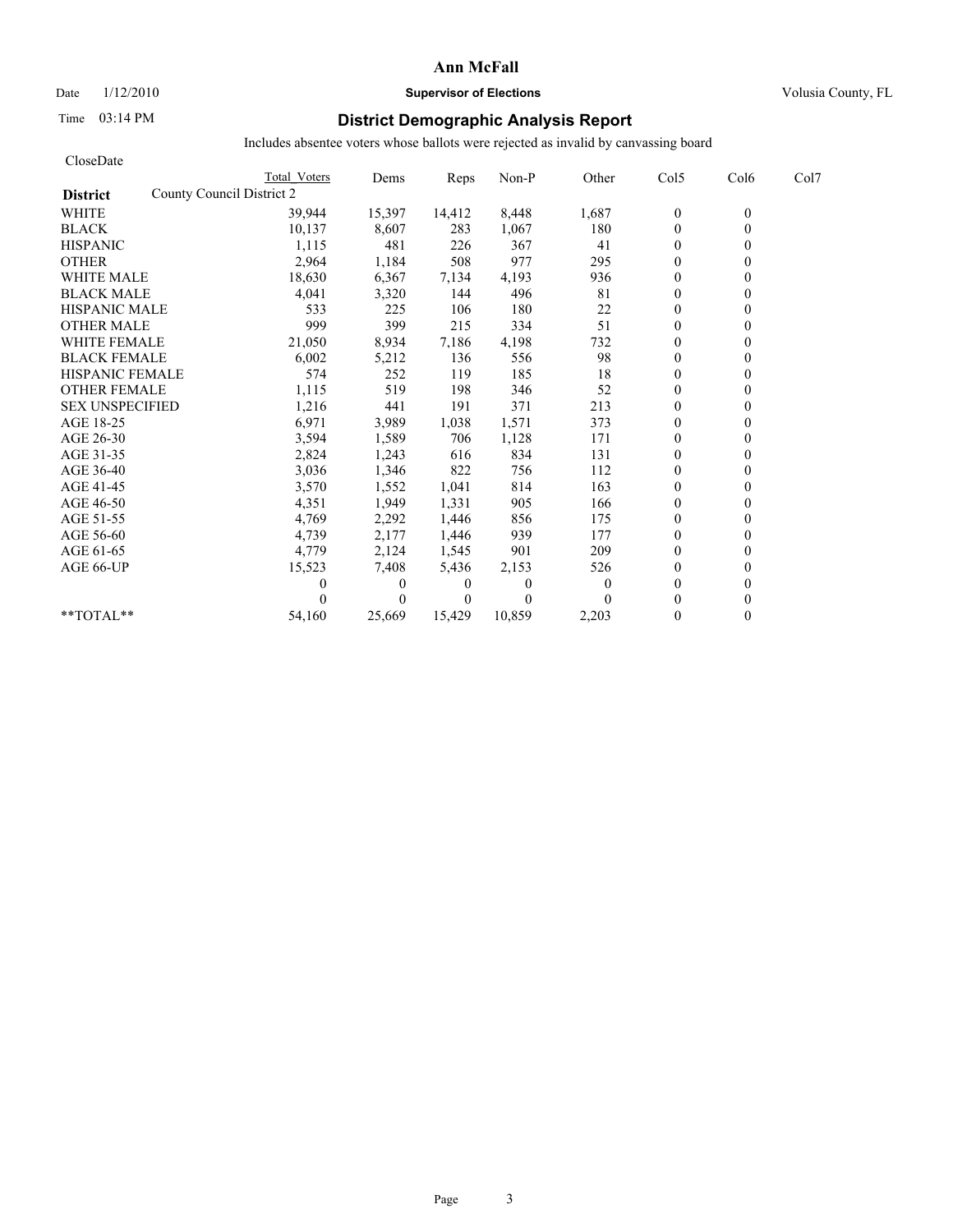Date  $1/12/2010$  **Supervisor of Elections** Volusia County, FL

## Time 03:14 PM **District Demographic Analysis Report**

| CloseDate                                    |              |              |          |          |          |                  |          |      |
|----------------------------------------------|--------------|--------------|----------|----------|----------|------------------|----------|------|
|                                              | Total Voters | Dems         | Reps     | Non-P    | Other    | Col5             | Col6     | Col7 |
| County Council District 3<br><b>District</b> |              |              |          |          |          |                  |          |      |
| <b>WHITE</b>                                 | 62,667       | 22,726       | 23,985   | 13,483   | 2,473    | $\boldsymbol{0}$ | $\theta$ |      |
| <b>BLACK</b>                                 | 1,884        | 1,564        | 78       | 210      | 32       | $\mathbf{0}$     | 0        |      |
| <b>HISPANIC</b>                              | 902          | 375          | 215      | 272      | 40       | $\theta$         |          |      |
| <b>OTHER</b>                                 | 2,601        | 739          | 562      | 944      | 356      | $\theta$         |          |      |
| <b>WHITE MALE</b>                            | 28,897       | 9,297        | 11,740   | 6,558    | 1,302    | $\theta$         |          |      |
| <b>BLACK MALE</b>                            | 852          | 665          | 42       | 125      | 20       | $\mathbf{0}$     |          |      |
| <b>HISPANIC MALE</b>                         | 407          | 157          | 89       | 138      | 23       | $\theta$         |          |      |
| <b>OTHER MALE</b>                            | 846          | 249          | 223      | 320      | 54       | $\theta$         |          |      |
| <b>WHITE FEMALE</b>                          | 33,368       | 13,290       | 12,099   | 6,824    | 1,155    | $\theta$         |          |      |
| <b>BLACK FEMALE</b>                          | 1,015        | 886          | 34       | 84       | 11       | $\overline{0}$   |          |      |
| <b>HISPANIC FEMALE</b>                       | 485          | 214          | 124      | 130      | 17       | $\theta$         |          |      |
| <b>OTHER FEMALE</b>                          | 975          | 355          | 239      | 312      | 69       | $\theta$         |          |      |
| <b>SEX UNSPECIFIED</b>                       | 1,209        | 291          | 250      | 418      | 250      | $\theta$         |          |      |
| AGE 18-25                                    | 5,412        | 1,777        | 1,340    | 1,835    | 460      | $\mathbf{0}$     |          |      |
| AGE 26-30                                    | 3,480        | 1,162        | 964      | 1,159    | 195      | $\mathbf{0}$     |          |      |
| AGE 31-35                                    | 3,485        | 1,126        | 1,051    | 1,126    | 182      | $\mathbf{0}$     |          |      |
| AGE 36-40                                    | 4,112        | 1,348        | 1,365    | 1,194    | 205      | $\mathbf{0}$     |          |      |
| AGE 41-45                                    | 4,621        | 1,486        | 1,755    | 1,183    | 197      | $\mathbf{0}$     |          |      |
| AGE 46-50                                    | 6,083        | 2,102        | 2,424    | 1,341    | 216      | $\theta$         |          |      |
| AGE 51-55                                    | 6,686        | 2,586        | 2,532    | 1,334    | 234      | $\mathbf{0}$     |          |      |
| AGE 56-60                                    | 6,712        | 2,746        | 2,408    | 1,297    | 261      | $\mathbf{0}$     |          |      |
| AGE 61-65                                    | 6,777        | 2,612        | 2,597    | 1,285    | 283      | $\theta$         |          |      |
| AGE 66-UP                                    | 20,684       | 8,458        | 8,404    | 3,154    | 668      | $\theta$         |          |      |
|                                              | 0            | $\mathbf{0}$ | 0        | $\theta$ | $\theta$ | $\mathbf{0}$     |          |      |
|                                              |              | $\theta$     | $\theta$ | $\Omega$ |          | $\theta$         |          |      |
| **TOTAL**                                    | 68,054       | 25,404       | 24.840   | 14,909   | 2,901    | $\theta$         | 0        |      |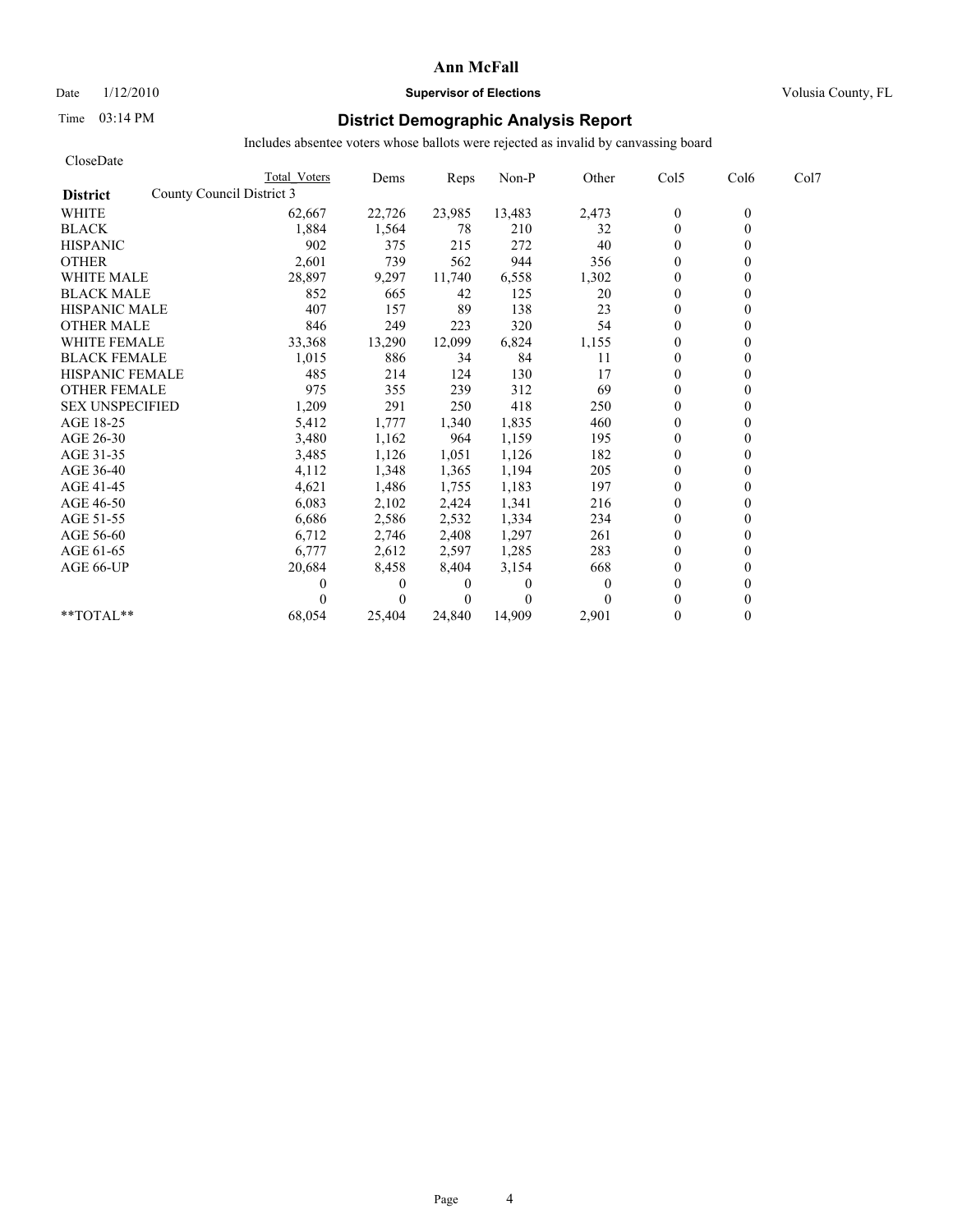## Date  $1/12/2010$  **Supervisor of Elections** Volusia County, FL

# Time 03:14 PM **District Demographic Analysis Report**

| CloseDate              |                           |          |                |          |                |                |              |      |
|------------------------|---------------------------|----------|----------------|----------|----------------|----------------|--------------|------|
|                        | Total Voters              | Dems     | Reps           | Non-P    | Other          | Col5           | Col6         | Col7 |
| <b>District</b>        | County Council District 4 |          |                |          |                |                |              |      |
| <b>WHITE</b>           | 52,422                    | 19,312   | 20,828         | 10,267   | 2,015          | $\mathbf{0}$   | $\mathbf{0}$ |      |
| <b>BLACK</b>           | 5,094                     | 4,200    | 186            | 615      | 93             | $\mathbf{0}$   | 0            |      |
| <b>HISPANIC</b>        | 1,153                     | 523      | 292            | 304      | 34             | $\theta$       |              |      |
| <b>OTHER</b>           | 3,246                     | 1,115    | 761            | 1,060    | 310            | $\theta$       |              |      |
| <b>WHITE MALE</b>      | 23,933                    | 7,753    | 10,091         | 5,032    | 1,057          | $\mathbf{0}$   |              |      |
| <b>BLACK MALE</b>      | 2,023                     | 1,576    | 100            | 290      | 57             | $\mathbf{0}$   |              |      |
| <b>HISPANIC MALE</b>   | 506                       | 207      | 137            | 141      | 21             | $\overline{0}$ |              |      |
| <b>OTHER MALE</b>      | 1,111                     | 359      | 309            | 387      | 56             | $\theta$       |              |      |
| <b>WHITE FEMALE</b>    | 28,187                    | 11,464   | 10,625         | 5,161    | 937            | $\Omega$       |              |      |
| <b>BLACK FEMALE</b>    | 3,035                     | 2,594    | 86             | 320      | 35             | $\mathbf{0}$   |              |      |
| <b>HISPANIC FEMALE</b> | 640                       | 313      | 151            | 163      | 13             | $\theta$       |              |      |
| <b>OTHER FEMALE</b>    | 1,299                     | 527      | 338            | 375      | 59             | $\mathbf{0}$   |              |      |
| <b>SEX UNSPECIFIED</b> | 1,181                     | 357      | 230            | 377      | 217            | $\theta$       |              |      |
| AGE 18-25              | 5,817                     | 2,397    | 1,398          | 1,635    | 387            | $\theta$       |              |      |
| AGE 26-30              | 3,359                     | 1,343    | 848            | 1,013    | 155            | $\theta$       |              |      |
| AGE 31-35              | 3,158                     | 1,229    | 866            | 896      | 167            | $\theta$       |              |      |
| AGE 36-40              | 3,584                     | 1,271    | 1,229          | 905      | 179            | $\theta$       |              |      |
| AGE 41-45              | 4,348                     | 1,599    | 1,621          | 960      | 168            | $\overline{0}$ |              |      |
| AGE 46-50              | 5,445                     | 2,046    | 2,109          | 1,094    | 196            | $\mathbf{0}$   |              |      |
| AGE 51-55              | 5,831                     | 2,436    | 2,132          | 1,075    | 188            | $\overline{0}$ |              |      |
| AGE 56-60              | 5,827                     | 2,487    | 2,034          | 1,104    | 202            | $\theta$       |              |      |
| AGE 61-65              | 5,979                     | 2,433    | 2,257          | 1,055    | 234            | $\theta$       |              |      |
| AGE 66-UP              | 18,564                    | 7,908    | 7,573          | 2,507    | 576            | $\theta$       |              |      |
|                        |                           | $\theta$ | $\overline{0}$ | $\Omega$ | $\overline{0}$ | $\theta$       |              |      |
|                        |                           | $\theta$ | $\Omega$       | $\Omega$ | 0              | $\theta$       |              |      |
| $*$ $TOTAI.**$         | 61,915                    | 25,150   | 22,067         | 12,246   | 2,452          | $\Omega$       | 0            |      |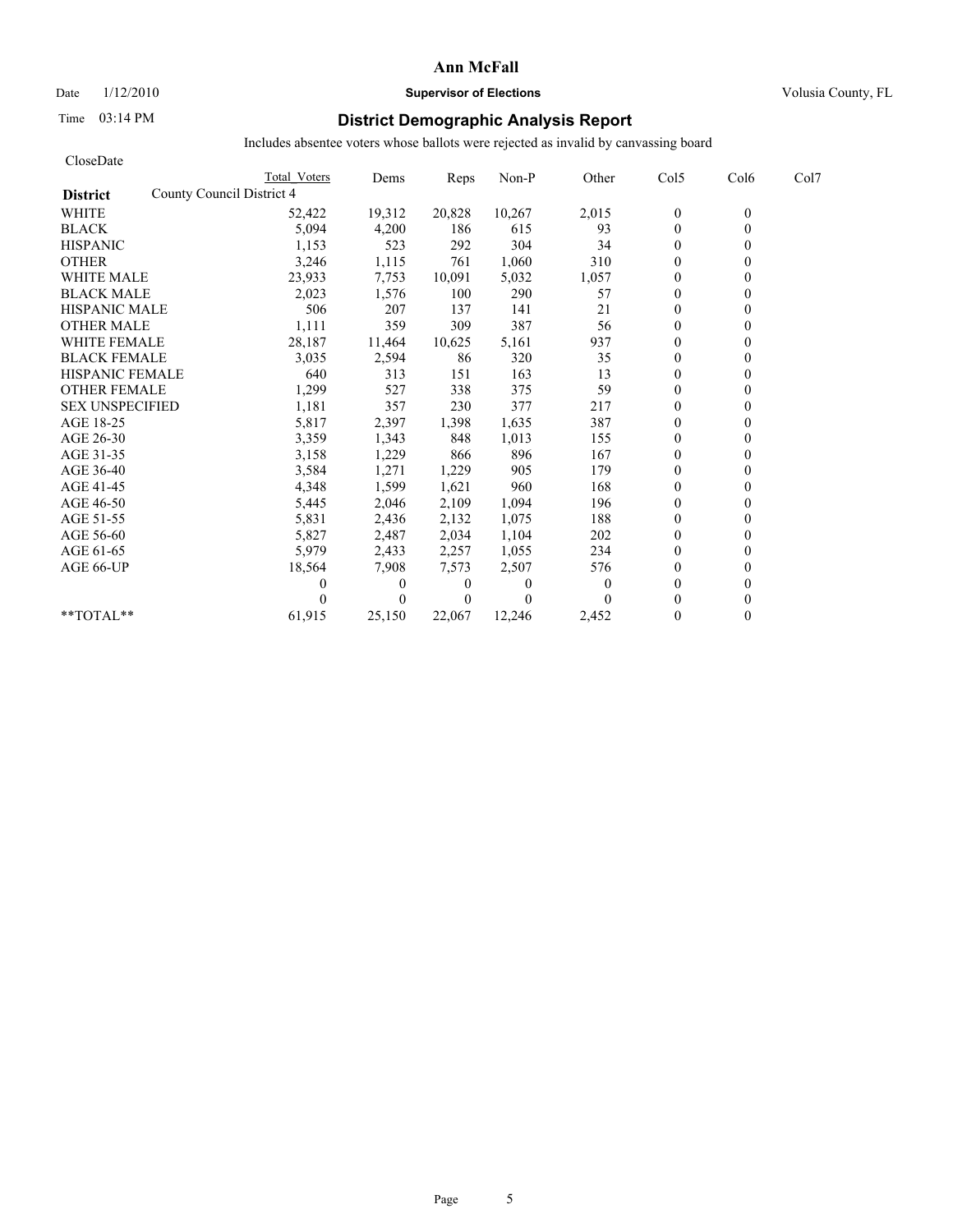## Date  $1/12/2010$  **Supervisor of Elections** Volusia County, FL

# Time 03:14 PM **District Demographic Analysis Report**

| CloseDate                                    |              |              |                |          |          |                |                  |      |
|----------------------------------------------|--------------|--------------|----------------|----------|----------|----------------|------------------|------|
|                                              | Total Voters | Dems         | Reps           | Non-P    | Other    | Col5           | Col <sub>6</sub> | Col7 |
| County Council District 5<br><b>District</b> |              |              |                |          |          |                |                  |      |
| <b>WHITE</b>                                 | 47,238       | 15,534       | 19,323         | 9,946    | 2,435    | $\mathbf{0}$   | $\theta$         |      |
| <b>BLACK</b>                                 | 4,967        | 3,863        | 266            | 675      | 163      | $\mathbf{0}$   | $\theta$         |      |
| <b>HISPANIC</b>                              | 12,289       | 6,119        | 2,073          | 3,710    | 387      | $\mathbf{0}$   |                  |      |
| <b>OTHER</b>                                 | 3,772        | 1,216        | 744            | 1,355    | 457      | $\theta$       |                  |      |
| <b>WHITE MALE</b>                            | 22,054       | 6,450        | 9,510          | 4,821    | 1,273    | $\theta$       |                  |      |
| <b>BLACK MALE</b>                            | 2,225        | 1,633        | 149            | 346      | 97       | $\mathbf{0}$   |                  |      |
| <b>HISPANIC MALE</b>                         | 5,757        | 2,747        | 1,036          | 1,776    | 198      | $\Omega$       |                  |      |
| <b>OTHER MALE</b>                            | 1,245        | 434          | 288            | 446      | 77       | $\theta$       |                  |      |
| <b>WHITE FEMALE</b>                          | 24,906       | 8,997        | 9,699          | 5,063    | 1,147    | $\theta$       |                  |      |
| <b>BLACK FEMALE</b>                          | 2,699        | 2,190        | 117            | 326      | 66       | $\theta$       |                  |      |
| <b>HISPANIC FEMALE</b>                       | 6,438        | 3,319        | 1,031          | 1,906    | 182      | $\theta$       |                  |      |
| <b>OTHER FEMALE</b>                          | 1,455        | 568          | 297            | 491      | 99       | $\mathbf{0}$   |                  |      |
| <b>SEX UNSPECIFIED</b>                       | 1,487        | 394          | 279            | 511      | 303      | $\mathbf{0}$   |                  |      |
| AGE 18-25                                    | 7,610        | 2,679        | 1,684          | 2,580    | 667      | $\mathbf{0}$   |                  |      |
| AGE 26-30                                    | 4,958        | 1,721        | 1,211          | 1,698    | 328      | $\theta$       |                  |      |
| AGE 31-35                                    | 5,404        | 1,985        | 1,471          | 1,621    | 327      | $\mathbf{0}$   |                  |      |
| AGE 36-40                                    | 5,835        | 2,043        | 1,897          | 1,578    | 317      | $\theta$       |                  |      |
| AGE 41-45                                    | 6,221        | 2,278        | 2,143          | 1,502    | 298      | $\overline{0}$ |                  |      |
| AGE 46-50                                    | 7,079        | 2,557        | 2,629          | 1,589    | 304      | $\mathbf{0}$   |                  |      |
| AGE 51-55                                    | 6,796        | 2,695        | 2,484          | 1,312    | 305      | $\mathbf{0}$   |                  |      |
| AGE 56-60                                    | 5,765        | 2,422        | 2,023          | 1,095    | 225      | $\theta$       |                  |      |
| AGE 61-65                                    | 5,129        | 2,114        | 1,885          | 922      | 208      | $\theta$       |                  |      |
| AGE 66-UP                                    | 13,461       | 6,237        | 4,978          | 1,784    | 462      | $\theta$       |                  |      |
|                                              |              | $\mathbf{0}$ | $\overline{0}$ | 0        | $\theta$ | $\mathbf{0}$   |                  |      |
|                                              |              | $\theta$     | $\overline{0}$ | $\Omega$ | $\Omega$ | $\theta$       |                  |      |
| **TOTAL**                                    | 68,266       | 26,732       | 22.406         | 15.686   | 3,442    | $\theta$       | 0                |      |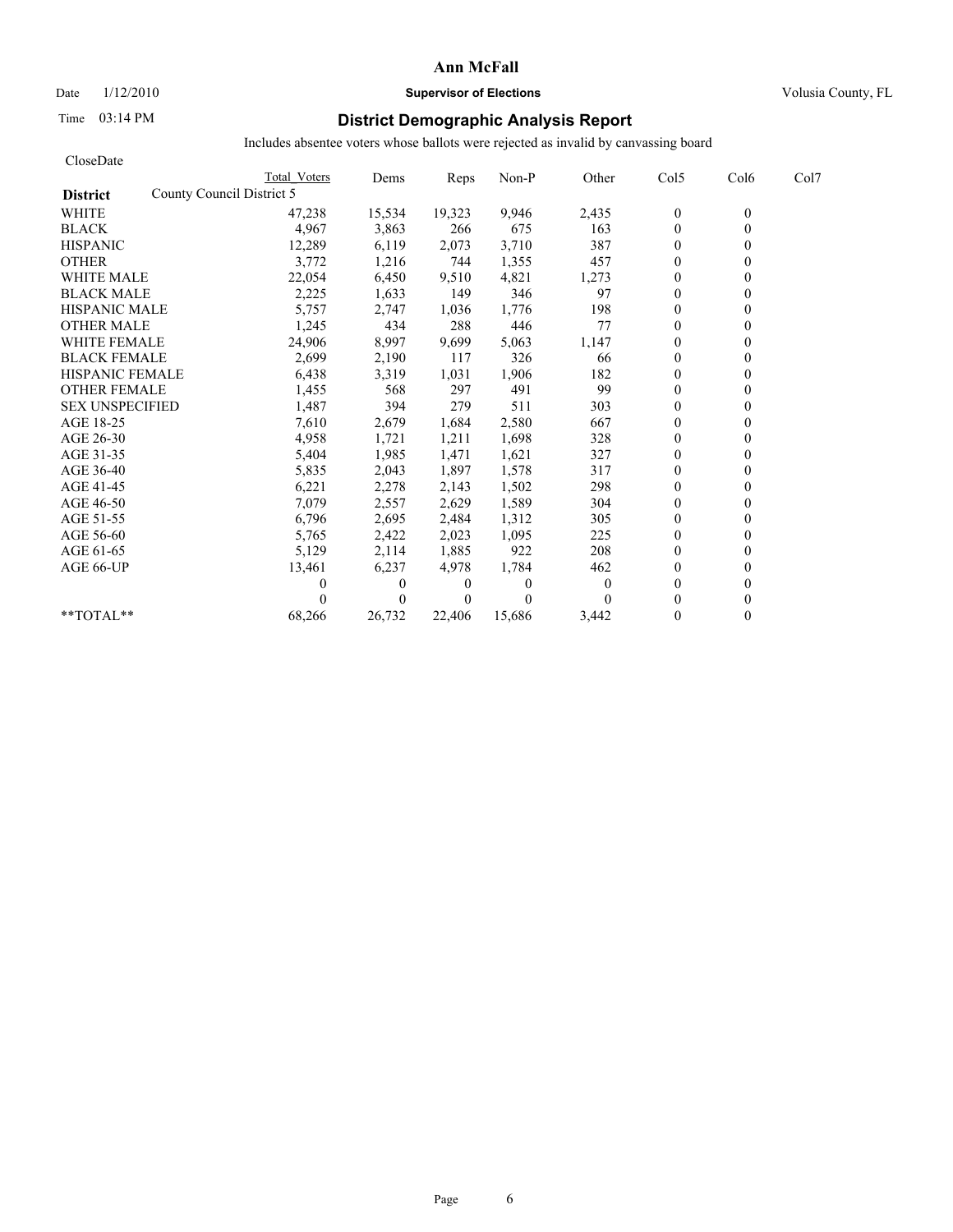#### Date  $1/12/2010$  **Supervisor of Elections** Volusia County, FL

## Time 03:14 PM **District Demographic Analysis Report**

| CloseDate              |                              |                |          |              |                |                |          |      |
|------------------------|------------------------------|----------------|----------|--------------|----------------|----------------|----------|------|
|                        | <b>Total Voters</b>          | Dems           | Reps     | Non-P        | Other          | Col5           | Col6     | Col7 |
| <b>District</b>        | Indigo Community Development |                |          |              |                |                |          |      |
| <b>WHITE</b>           | 682                          | 183            | 338      | 129          | 32             | $\mathbf{0}$   | $\theta$ |      |
| <b>BLACK</b>           | 73                           | 56             | 6        | 11           | $\mathbf{0}$   | $\theta$       |          |      |
| <b>HISPANIC</b>        | 30                           | 14             | 6        | 10           | 0              | $\overline{0}$ |          |      |
| <b>OTHER</b>           | 74                           | 27             | 21       | 22           | 4              | $\theta$       |          |      |
| <b>WHITE MALE</b>      | 336                          | 71             | 173      | 74           | 18             | $\theta$       |          |      |
| <b>BLACK MALE</b>      | 35                           | 23             | 5        | $\tau$       | $\theta$       | $\theta$       |          |      |
| <b>HISPANIC MALE</b>   | 11                           | 4              |          | 6            | $\Omega$       | $\theta$       |          |      |
| <b>OTHER MALE</b>      | 33                           | 11             | 8        | 12           | 2              | $\overline{0}$ |          |      |
| <b>WHITE FEMALE</b>    | 342                          | 111            | 163      | 55           | 13             | $\theta$       |          |      |
| <b>BLACK FEMALE</b>    | 38                           | 33             |          | 4            | $\theta$       | $\Omega$       |          |      |
| HISPANIC FEMALE        | 19                           | 10             | 5        | 4            | $\Omega$       | $\Omega$       |          |      |
| <b>OTHER FEMALE</b>    | 27                           | $\overline{7}$ | 10       | 10           | $\overline{0}$ | $\Omega$       |          |      |
| <b>SEX UNSPECIFIED</b> | 18                           | 10             | 5        | $\mathbf{0}$ |                | 0              |          |      |
| AGE 18-25              | 88                           | 24             | 31       | 26           |                | $\theta$       |          |      |
| AGE 26-30              | 87                           | 32             | 27       | 26           | 2              | 0              |          |      |
| AGE 31-35              | 64                           | 18             | 23       | 21           | $\overline{c}$ | $\Omega$       |          |      |
| AGE 36-40              | 69                           | 16             | 35       | 16           | $\overline{c}$ | $\Omega$       |          |      |
| AGE 41-45              | 56                           | 24             | 21       | 10           |                | $\mathbf{0}$   |          |      |
| AGE 46-50              | 60                           | 20             | 32       | 7            |                | $\theta$       |          |      |
| AGE 51-55              | 77                           | 29             | 37       | 9            | 2              | $\Omega$       |          |      |
| AGE 56-60              | 96                           | 26             | 45       | 19           | 6              | $\overline{0}$ |          |      |
| AGE 61-65              | 115                          | 42             | 47       | 17           | 9              | $\theta$       |          |      |
| AGE 66-UP              | 147                          | 49             | 73       | 21           | 4              | $\Omega$       |          |      |
|                        | 0                            | $\overline{0}$ | $\theta$ | $\mathbf{0}$ | $\theta$       | 0              |          |      |
|                        | 0                            | $\Omega$       | $\Omega$ | $\mathbf{0}$ | $\theta$       | $\Omega$       |          |      |
| **TOTAL**              | 859                          | 280            | 371      | 172          | 36             | $\Omega$       |          |      |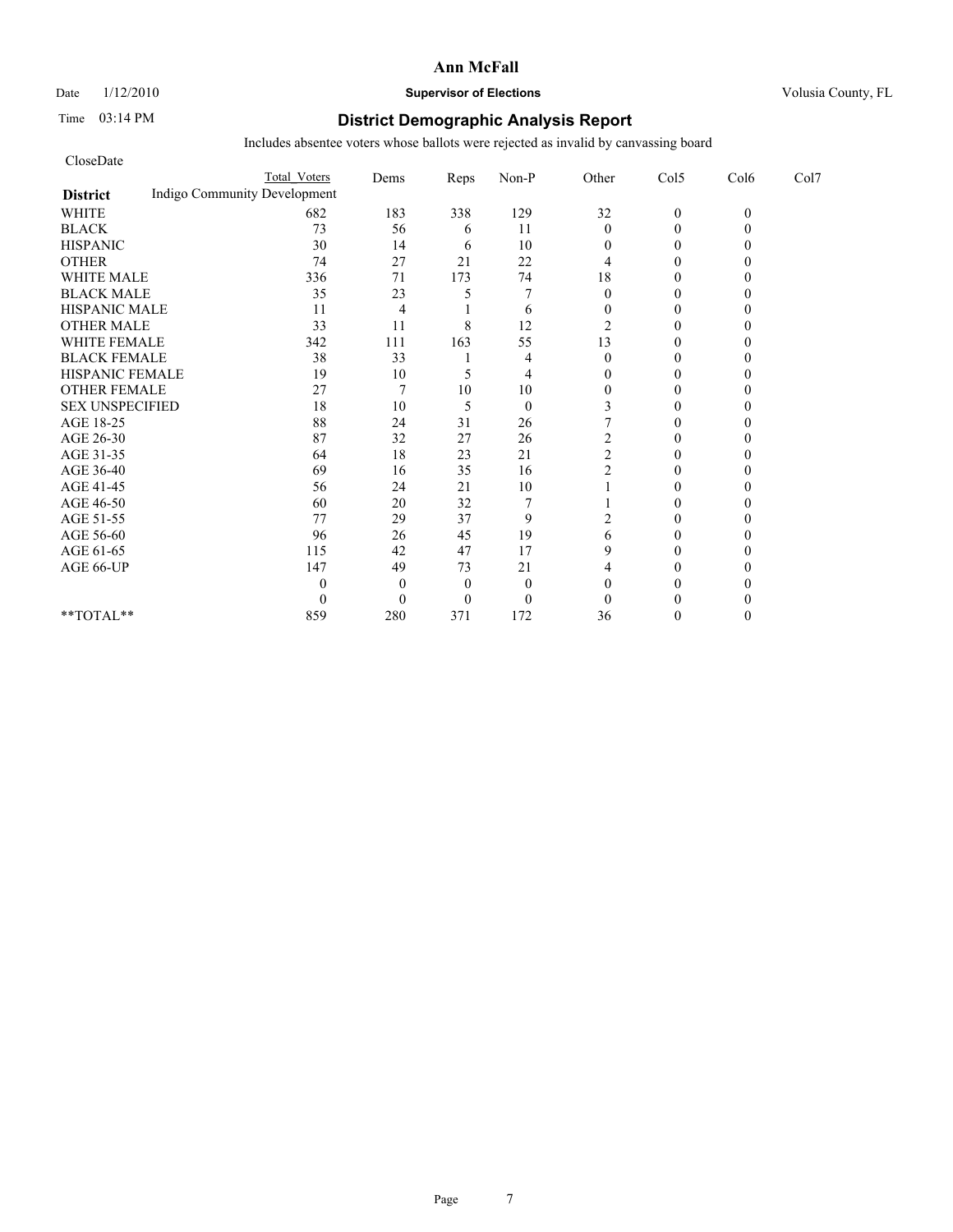#### Date  $1/12/2010$  **Supervisor of Elections** Volusia County, FL

## Time 03:14 PM **District Demographic Analysis Report**

| CloseDate              |                              |                |                |                |                |              |          |      |
|------------------------|------------------------------|----------------|----------------|----------------|----------------|--------------|----------|------|
|                        | <b>Total Voters</b>          | Dems           | Reps           | Non-P          | Other          | Col5         | Col6     | Col7 |
| <b>District</b>        | DeBary Community Development |                |                |                |                |              |          |      |
| <b>WHITE</b>           | 637                          | 189            | 297            | 131            | $20\,$         | $\mathbf{0}$ | $\theta$ |      |
| <b>BLACK</b>           | 10                           | 6              | $\overline{2}$ | $\overline{2}$ | $\theta$       | $\Omega$     |          |      |
| <b>HISPANIC</b>        | 11                           | 3              |                | $\overline{2}$ |                | $\theta$     |          |      |
| <b>OTHER</b>           | 27                           | $\overline{4}$ | 5              | 14             | 4              | $\Omega$     |          |      |
| <b>WHITE MALE</b>      | 324                          | 86             | 157            | 71             | 10             | $\Omega$     |          |      |
| <b>BLACK MALE</b>      | 6                            |                |                | $\overline{2}$ | $\theta$       | 0            |          |      |
| <b>HISPANIC MALE</b>   |                              |                |                |                |                | $\Omega$     |          |      |
| <b>OTHER MALE</b>      |                              | $\Omega$       |                | 7              | 0              | 0            |          |      |
| <b>WHITE FEMALE</b>    | 305                          | 101            | 137            | 58             | 9              | 0            |          |      |
| <b>BLACK FEMALE</b>    |                              | 3              |                | $\theta$       | 0              | 0            |          |      |
| HISPANIC FEMALE        | 6                            | $\overline{c}$ | 3              |                | $\theta$       | $\Omega$     |          |      |
| <b>OTHER FEMALE</b>    | 12                           | 4              |                | 3              | $\overline{2}$ | 0            |          |      |
| <b>SEX UNSPECIFIED</b> | 15                           | $\overline{c}$ | 4              | 6              |                | 0            |          |      |
| AGE 18-25              | 87                           | 25             | 29             | 28             |                | 0            |          |      |
| AGE 26-30              | 31                           | 6              | 10             | 11             |                | 0            |          |      |
| AGE 31-35              | 28                           | 9              | 11             | 8              | 0              | 0            |          |      |
| AGE 36-40              | 54                           | 13             | 22             | 16             |                | 0            |          |      |
| AGE 41-45              | 73                           | 13             | 42             | 16             |                | $\Omega$     |          |      |
| AGE 46-50              | 102                          | 27             | 51             | 23             |                | $\theta$     |          |      |
| AGE 51-55              | 99                           | 31             | 52             | 13             |                | 0            |          |      |
| AGE 56-60              | 82                           | 24             | 43             | 14             |                | 0            |          |      |
| AGE 61-65              | 59                           | 25             | 21             | 10             |                | 0            |          |      |
| AGE 66-UP              | 70                           | 29             | 28             | 10             |                | 0            |          |      |
|                        | 0                            | $\Omega$       | $\overline{0}$ | $\mathbf{0}$   |                |              |          |      |
|                        | 0                            | $\Omega$       | $\Omega$       | $\mathbf{0}$   | 0              | 0            |          |      |
| **TOTAL**              | 685                          | 202            | 309            | 149            | 25             | 0            |          |      |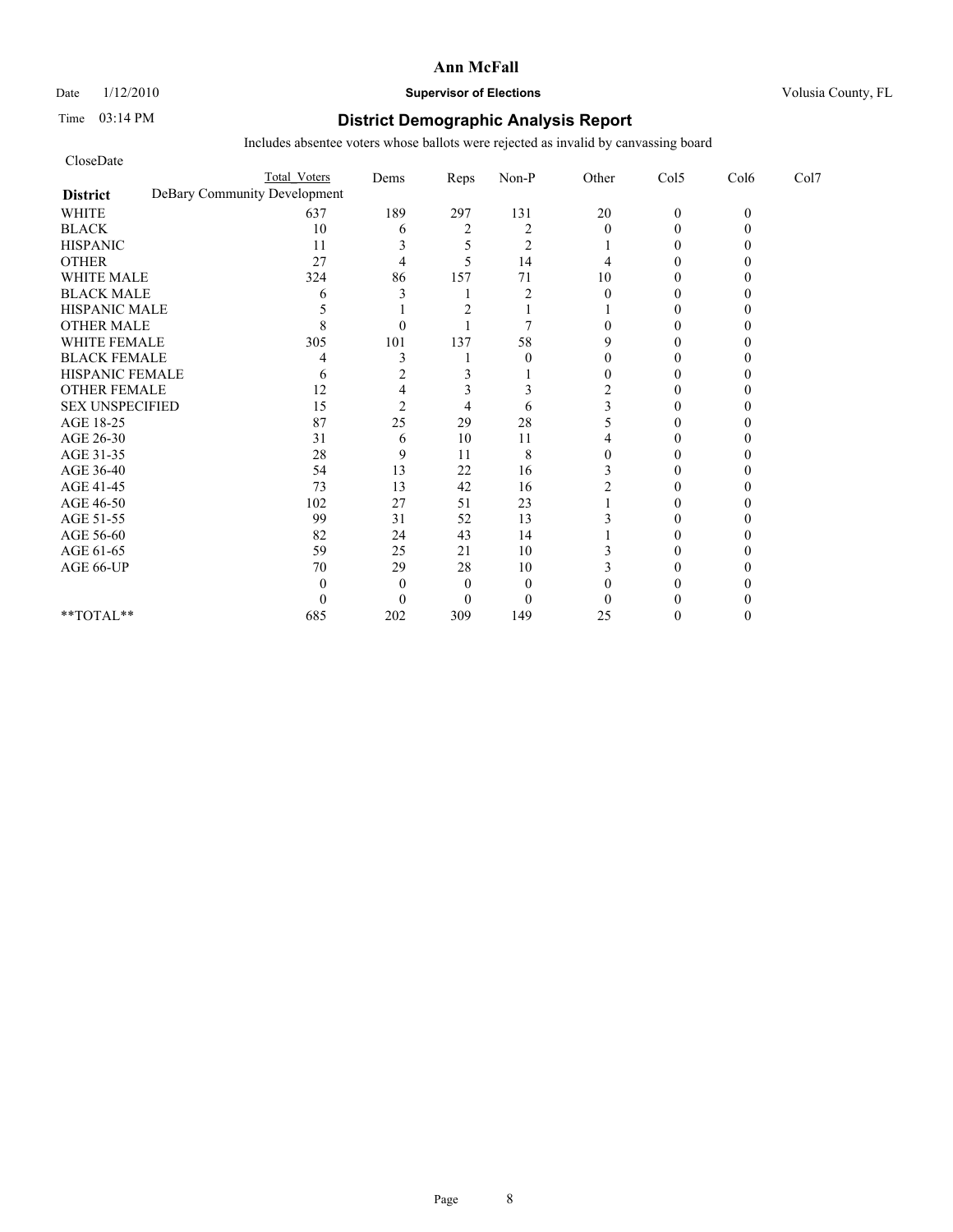Date  $1/12/2010$  **Supervisor of Elections** Volusia County, FL

## Time 03:14 PM **District Demographic Analysis Report**

| CloseDate              |                            |                     |                |              |          |       |              |          |      |
|------------------------|----------------------------|---------------------|----------------|--------------|----------|-------|--------------|----------|------|
|                        |                            | <b>Total Voters</b> | Dems           | Reps         | $Non-P$  | Other | Col5         | Col6     | Col7 |
| <b>District</b>        | Breezewood Village Condo's |                     |                |              |          |       |              |          |      |
| <b>WHITE</b>           |                            | 88                  | 46             | 26           | 11       | 5     | $\mathbf{0}$ | $\Omega$ |      |
| <b>BLACK</b>           |                            |                     |                | $\theta$     | $\theta$ |       | $\Omega$     |          |      |
| <b>HISPANIC</b>        |                            | 14                  |                |              |          |       |              |          |      |
| <b>OTHER</b>           |                            | 3                   | $\overline{c}$ |              | $\theta$ |       | 0            |          |      |
| WHITE MALE             |                            | 28                  | 13             | 6            | 6        |       |              |          |      |
| <b>BLACK MALE</b>      |                            | $\Omega$            | O              | $\theta$     | $\Omega$ |       |              |          |      |
| HISPANIC MALE          |                            |                     |                |              |          |       | 0            |          |      |
| OTHER MALE             |                            |                     |                | $\mathbf{0}$ |          |       |              |          |      |
| WHITE FEMALE           |                            | 60                  | 33             | 20           |          |       |              |          |      |
| <b>BLACK FEMALE</b>    |                            |                     |                | $\theta$     | 0        |       |              |          |      |
| HISPANIC FEMALE        |                            |                     | n              |              | $\Omega$ |       | $_{0}$       |          |      |
| <b>OTHER FEMALE</b>    |                            |                     |                |              | 0        |       |              |          |      |
| <b>SEX UNSPECIFIED</b> |                            |                     |                |              | 0        |       |              |          |      |
| AGE 18-25              |                            |                     |                |              | $\theta$ |       |              |          |      |
| AGE 26-30              |                            |                     |                |              | 0        |       |              |          |      |
| AGE 31-35              |                            |                     |                |              | 0        |       |              |          |      |
| AGE 36-40              |                            |                     |                |              | 0        |       |              |          |      |
| AGE 41-45              |                            |                     | 0              |              | 0        | 0     | 0            |          |      |
| AGE 46-50              |                            |                     |                |              |          |       |              |          |      |
| AGE 51-55              |                            |                     |                |              |          |       |              |          |      |
| AGE 56-60              |                            |                     |                |              |          |       |              |          |      |
| AGE 61-65              |                            |                     | $\mathfrak{D}$ |              |          |       |              |          |      |
| AGE 66-UP              |                            | 79                  | 46             | 24           | 6        |       |              |          |      |
|                        |                            |                     | 0              | $\Omega$     | 0        |       |              |          |      |
|                        |                            |                     | $\theta$       | 0            | 0        |       |              |          |      |
| **TOTAL**              |                            | 106                 | 56             | 32           | 12       |       |              |          |      |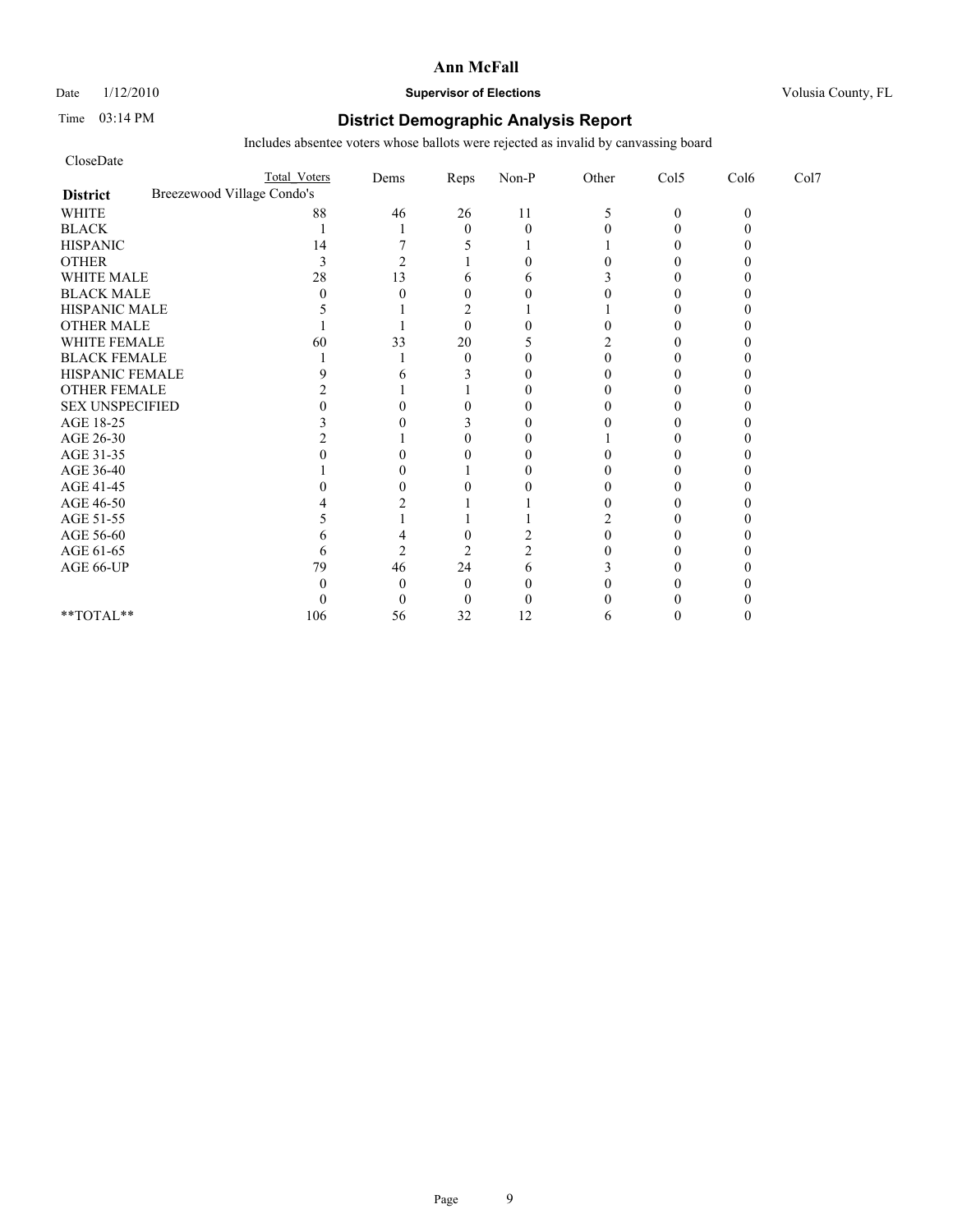Date  $1/12/2010$  **Supervisor of Elections** Volusia County, FL

## Time 03:14 PM **District Demographic Analysis Report**

| CloseDate                                   |                     |              |                  |              |              |                  |          |      |
|---------------------------------------------|---------------------|--------------|------------------|--------------|--------------|------------------|----------|------|
|                                             | <b>Total Voters</b> | Dems         | Reps             | Non-P        | Other        | Col5             | Col6     | Col7 |
| Congressional District 3<br><b>District</b> |                     |              |                  |              |              |                  |          |      |
| <b>WHITE</b>                                | 5,135               | 1,811        | 2,225            | 865          | 234          | $\boldsymbol{0}$ | $\theta$ |      |
| <b>BLACK</b>                                | 2,244               | 1,916        | 60               | 231          | 37           | $\theta$         | 0        |      |
| <b>HISPANIC</b>                             | 373                 | 156          | 58               | 138          | 21           | $\theta$         |          |      |
| <b>OTHER</b>                                | 395                 | 148          | 77               | 127          | 43           | $\theta$         |          |      |
| <b>WHITE MALE</b>                           | 2,392               | 755          | 1,087            | 425          | 125          | $\theta$         |          |      |
| <b>BLACK MALE</b>                           | 904                 | 764          | 19               | 96           | 25           | $\mathbf{0}$     |          |      |
| <b>HISPANIC MALE</b>                        | 169                 | 75           | 26               | 56           | 12           | $\theta$         |          |      |
| <b>OTHER MALE</b>                           | 119                 | 54           | 30               | 29           | 6            | $\mathbf{0}$     |          |      |
| <b>WHITE FEMALE</b>                         | 2,711               | 1,047        | 1,121            | 435          | 108          | $\theta$         |          |      |
| <b>BLACK FEMALE</b>                         | 1,311               | 1,129        | 40               | 130          | 12           | $\overline{0}$   |          |      |
| HISPANIC FEMALE                             | 200                 | 81           | 32               | 79           | 8            | $\theta$         |          |      |
| <b>OTHER FEMALE</b>                         | 141                 | 61           | 30               | 44           | 6            | $\theta$         |          |      |
| <b>SEX UNSPECIFIED</b>                      | 200                 | 65           | 35               | 67           | 33           | $\theta$         |          |      |
| AGE 18-25                                   | 849                 | 375          | 134              | 271          | 69           | $\mathbf{0}$     |          |      |
| AGE 26-30                                   | 539                 | 273          | 89               | 149          | 28           | $\mathbf{0}$     |          |      |
| AGE 31-35                                   | 532                 | 263          | 116              | 122          | 31           | $\mathbf{0}$     |          |      |
| AGE 36-40                                   | 606                 | 298          | 161              | 129          | 18           | $\mathbf{0}$     |          |      |
| AGE 41-45                                   | 625                 | 284          | 196              | 124          | 21           | $\mathbf{0}$     |          |      |
| AGE 46-50                                   | 788                 | 411          | 242              | 110          | 25           | $\theta$         |          |      |
| AGE 51-55                                   | 782                 | 390          | 262              | 108          | 22           | $\mathbf{0}$     |          |      |
| AGE 56-60                                   | 731                 | 386          | 228              | 88           | 29           | $\mathbf{0}$     |          |      |
| AGE 61-65                                   | 721                 | 354          | 253              | 83           | 31           | $\theta$         |          |      |
| AGE 66-UP                                   | 1,973               | 997          | 739              | 176          | 61           | $\mathbf{0}$     |          |      |
|                                             | 0                   | $\mathbf{0}$ | $\boldsymbol{0}$ | $\mathbf{0}$ | $\mathbf{0}$ | $\mathbf{0}$     |          |      |
|                                             | 0                   | $\theta$     | $\Omega$         | $\theta$     | $\theta$     | $\theta$         |          |      |
| **TOTAL**                                   | 8,147               | 4,031        | 2,420            | 1,361        | 335          | $\theta$         | 0        |      |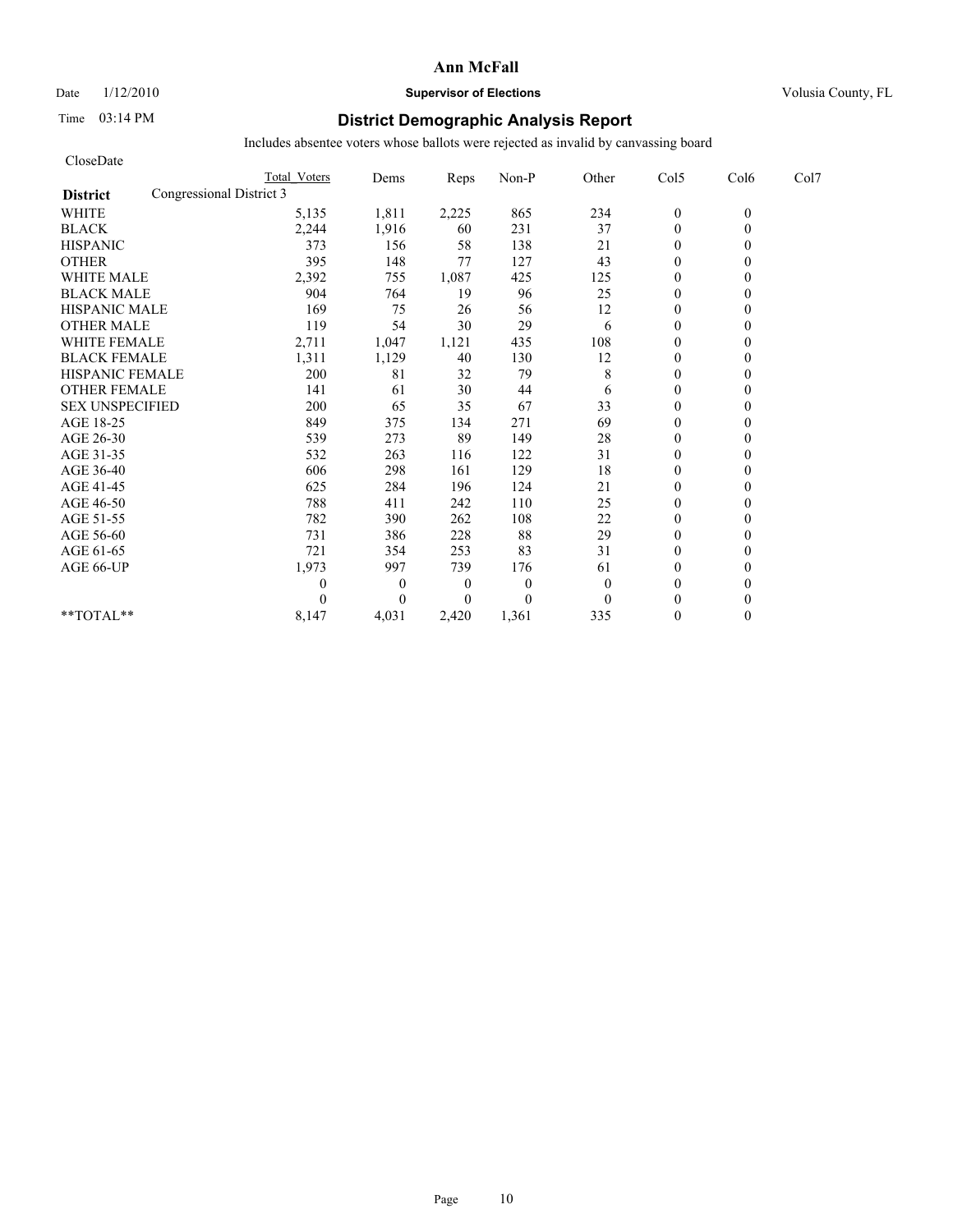# Date  $1/12/2010$  **Supervisor of Elections** Volusia County, FL

# Time 03:14 PM **District Demographic Analysis Report**

| CloseDate              |                          |              |          |                |          |          |                |                  |      |
|------------------------|--------------------------|--------------|----------|----------------|----------|----------|----------------|------------------|------|
|                        |                          | Total Voters | Dems     | Reps           | Non-P    | Other    | Col5           | Col <sub>6</sub> | Col7 |
| <b>District</b>        | Congressional District 7 |              |          |                |          |          |                |                  |      |
| <b>WHITE</b>           |                          | 137,615      | 50,117   | 54,116         | 27,188   | 6,194    | $\mathbf{0}$   | $\theta$         |      |
| <b>BLACK</b>           |                          | 19,230       | 15,923   | 688            | 2,204    | 415      | $\mathbf{0}$   | $\theta$         |      |
| <b>HISPANIC</b>        |                          | 12,518       | 6,036    | 2,250          | 3,813    | 419      | $\mathbf{0}$   |                  |      |
| <b>OTHER</b>           |                          | 9,522        | 3,340    | 1,965          | 3,199    | 1,018    | $\theta$       |                  |      |
| <b>WHITE MALE</b>      |                          | 63,281       | 20,396   | 26,383         | 13,221   | 3,281    | $\theta$       |                  |      |
| <b>BLACK MALE</b>      |                          | 7,808        | 6,160    | 374            | 1,049    | 225      | $\mathbf{0}$   |                  |      |
| <b>HISPANIC MALE</b>   |                          | 5,826        | 2,700    | 1,121          | 1,793    | 212      | $\theta$       |                  |      |
| <b>OTHER MALE</b>      |                          | 3,119        | 1,117    | 783            | 1,037    | 182      | $\theta$       |                  |      |
| <b>WHITE FEMALE</b>    |                          | 73,573       | 29,470   | 27,451         | 13,786   | 2,866    | $\theta$       |                  |      |
| <b>BLACK FEMALE</b>    |                          | 11,265       | 9,634    | 312            | 1,132    | 187      | $\theta$       |                  |      |
| <b>HISPANIC FEMALE</b> |                          | 6,596        | 3,284    | 1,118          | 1,995    | 199      | $\theta$       |                  |      |
| <b>OTHER FEMALE</b>    |                          | 3,675        | 1,529    | 808            | 1,135    | 203      | $\mathbf{0}$   |                  |      |
| <b>SEX UNSPECIFIED</b> |                          | 3,742        | 1,126    | 669            | 1,256    | 691      | $\mathbf{0}$   |                  |      |
| AGE 18-25              |                          | 20,012       | 8,675    | 4,167          | 5,731    | 1,439    | $\mathbf{0}$   |                  |      |
| AGE 26-30              |                          | 11.402       | 4,434    | 2,768          | 3,558    | 642      | $\theta$       |                  |      |
| AGE 31-35              |                          | 11,015       | 4,184    | 2,996          | 3,170    | 665      | $\theta$       |                  |      |
| AGE 36-40              |                          | 12,025       | 4,374    | 3,946          | 3,096    | 609      | $\theta$       |                  |      |
| AGE 41-45              |                          | 13,827       | 5,143    | 4,922          | 3,153    | 609      | $\overline{0}$ |                  |      |
| AGE 46-50              |                          | 16,613       | 6,400    | 6,069          | 3,433    | 711      | $\mathbf{0}$   |                  |      |
| AGE 51-55              |                          | 17,075       | 7,348    | 5,988          | 3,053    | 686      | $\theta$       |                  |      |
| AGE 56-60              |                          | 16,069       | 7,128    | 5,458          | 2,875    | 608      | $\theta$       |                  |      |
| AGE 61-65              |                          | 15,144       | 6,535    | 5,492          | 2,522    | 595      | $\theta$       |                  |      |
| AGE 66-UP              |                          | 45,691       | 21,191   | 17,212         | 5,806    | 1,482    | $\theta$       |                  |      |
|                        |                          |              | $\bf{0}$ | $\bf{0}$       | 0        | $\theta$ | $\mathbf{0}$   |                  |      |
|                        |                          |              | $\theta$ | $\overline{0}$ | $\Omega$ |          | $\theta$       |                  |      |
| **TOTAL**              |                          | 178,885      | 75,416   | 59.019         | 36.404   | 8.046    | $\theta$       | 0                |      |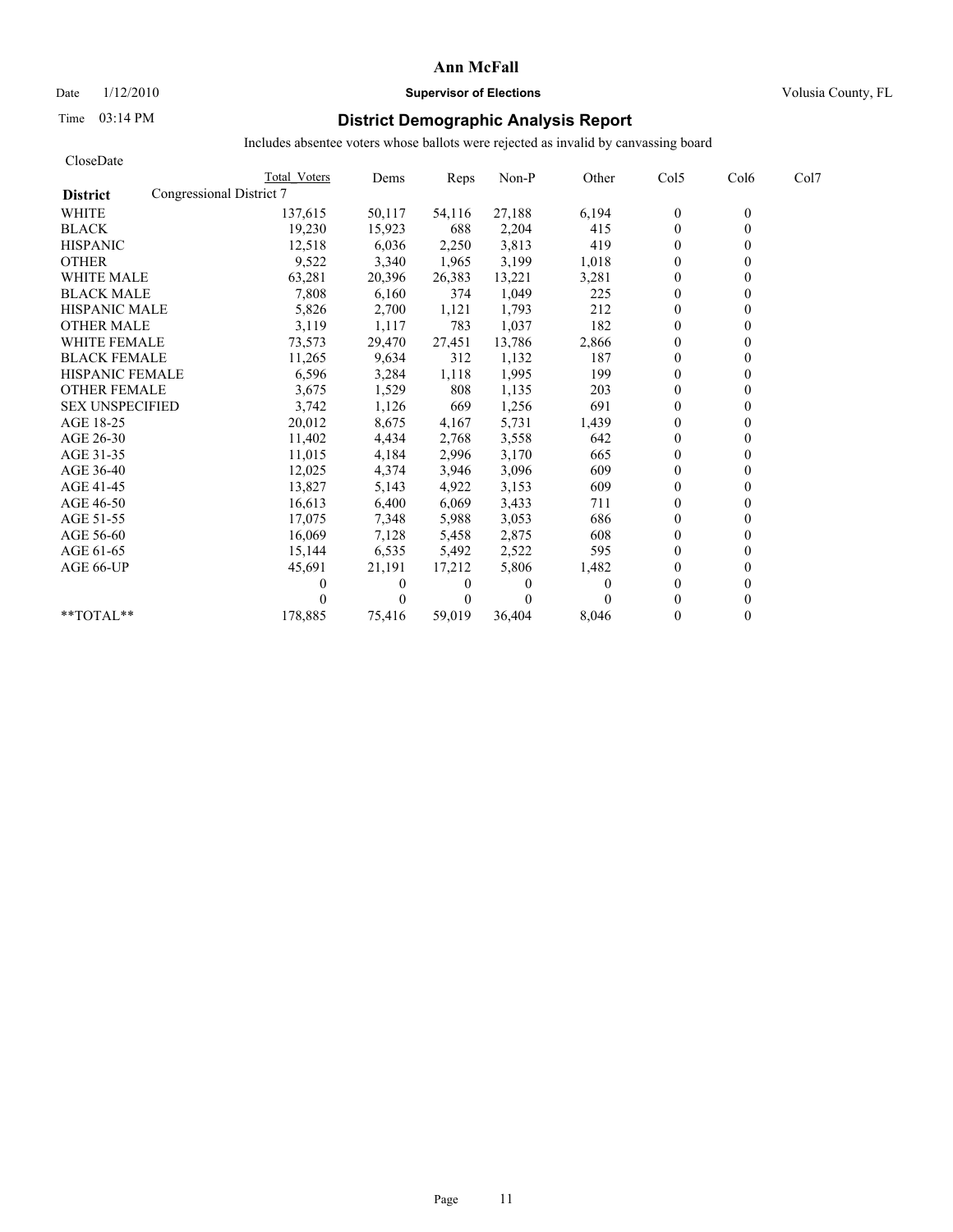## Date  $1/12/2010$  **Supervisor of Elections** Volusia County, FL

# Time 03:14 PM **District Demographic Analysis Report**

| CloseDate              |                           |              |          |          |          |          |                |                  |      |
|------------------------|---------------------------|--------------|----------|----------|----------|----------|----------------|------------------|------|
|                        |                           | Total Voters | Dems     | Reps     | Non-P    | Other    | Col5           | Col <sub>6</sub> | Col7 |
| <b>District</b>        | Congressional District 24 |              |          |          |          |          |                |                  |      |
| <b>WHITE</b>           |                           | 107,924      | 38,492   | 41,954   | 23,003   | 4,475    | $\mathbf{0}$   | $\mathbf{0}$     |      |
| <b>BLACK</b>           |                           | 4,822        | 3,881    | 218      | 610      | 113      | $\mathbf{0}$   | $\theta$         |      |
| <b>HISPANIC</b>        |                           | 5,448        | 2,556    | 1,024    | 1,672    | 196      | $\theta$       |                  |      |
| <b>OTHER</b>           |                           | 5,365        | 1,644    | 1,184    | 1,894    | 643      | $\theta$       |                  |      |
| <b>WHITE MALE</b>      |                           | 49,962       | 15,785   | 20,565   | 11,237   | 2,375    | $\mathbf{0}$   |                  |      |
| <b>BLACK MALE</b>      |                           | 2,147        | 1,637    | 114      | 332      | 64       | $\theta$       |                  |      |
| <b>HISPANIC MALE</b>   |                           | 2,530        | 1,139    | 477      | 808      | 106      | $\mathbf{0}$   |                  |      |
| <b>OTHER MALE</b>      |                           | 1,824        | 566      | 473      | 679      | 106      | $\theta$       |                  |      |
| <b>WHITE FEMALE</b>    |                           | 57,270       | 22,466   | 21,139   | 11,601   | 2,064    | $\theta$       |                  |      |
| <b>BLACK FEMALE</b>    |                           | 2,634        | 2,210    | 101      | 275      | 48       | $\mathbf{0}$   |                  |      |
| <b>HISPANIC FEMALE</b> |                           | 2,879        | 1,398    | 542      | 850      | 89       | $\Omega$       |                  |      |
| <b>OTHER FEMALE</b>    |                           | 2,062        | 784      | 484      | 664      | 130      | $\theta$       |                  |      |
| <b>SEX UNSPECIFIED</b> |                           | 2,251        | 588      | 485      | 733      | 445      | $\theta$       |                  |      |
| AGE 18-25              |                           | 10,928       | 3,771    | 2,770    | 3,513    | 874      | $\theta$       |                  |      |
| AGE 26-30              |                           | 7,205        | 2,442    | 1,907    | 2,442    | 414      | $\theta$       |                  |      |
| AGE 31-35              |                           | 6,928        | 2,359    | 2,009    | 2,187    | 373      | $\theta$       |                  |      |
| AGE 36-40              |                           | 8,001        | 2,724    | 2,664    | 2,220    | 393      | $\theta$       |                  |      |
| AGE 41-45              |                           | 8,885        | 3,040    | 3,292    | 2,161    | 392      | $\overline{0}$ |                  |      |
| AGE 46-50              |                           | 11,062       | 3,846    | 4,381    | 2,441    | 394      | $\mathbf{0}$   |                  |      |
| AGE 51-55              |                           | 11,781       | 4,558    | 4,456    | 2,343    | 424      | $\theta$       |                  |      |
| AGE 56-60              |                           | 11,560       | 4,651    | 4,159    | 2,290    | 460      | $\theta$       |                  |      |
| AGE 61-65              |                           | 11,732       | 4,565    | 4,401    | 2,254    | 512      | $\mathbf{0}$   |                  |      |
| AGE 66-UP              |                           | 35,468       | 14,616   | 14,339   | 5,323    | 1,190    | $\theta$       |                  |      |
|                        |                           |              | $\theta$ | $\bf{0}$ | $\theta$ | $\theta$ | $\theta$       |                  |      |
|                        |                           |              | 0        | $\Omega$ | $\Omega$ | 0        | $\theta$       |                  |      |
| $*$ $TOTAI.**$         |                           | 123,559      | 46,573   | 44,380   | 27,179   | 5,427    | $\theta$       |                  |      |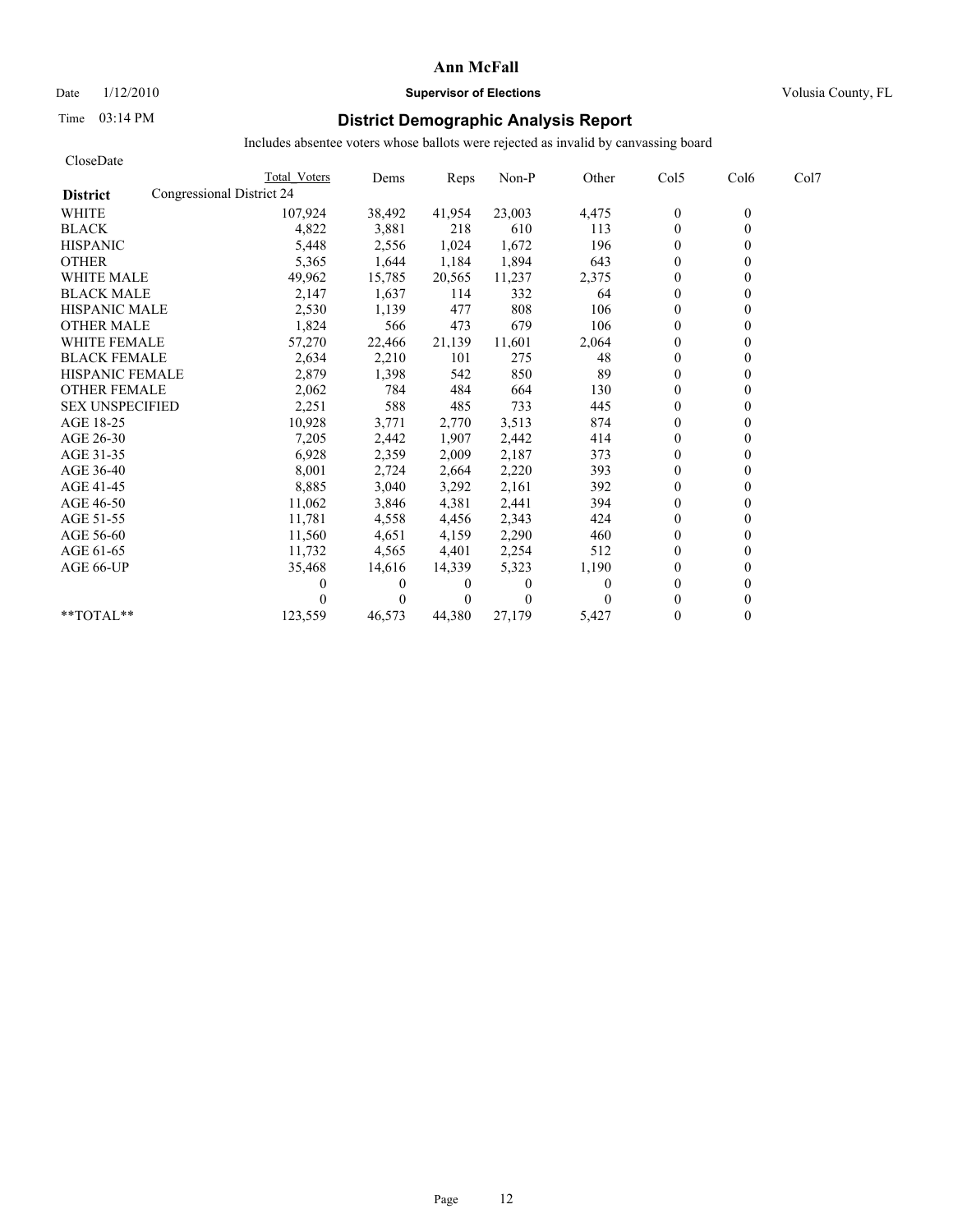## Date  $1/12/2010$  **Supervisor of Elections** Volusia County, FL

# Time 03:14 PM **District Demographic Analysis Report**

| CloseDate              |               |              |              |                |          |          |              |          |      |
|------------------------|---------------|--------------|--------------|----------------|----------|----------|--------------|----------|------|
|                        |               | Total Voters | Dems         | Reps           | Non-P    | Other    | Col5         | Col6     | Col7 |
| <b>District</b>        | Daytona Beach |              |              |                |          |          |              |          |      |
| <b>WHITE</b>           |               | 20,061       | 7,957        | 7,059          | 4,156    | 889      | $\mathbf{0}$ | $\theta$ |      |
| <b>BLACK</b>           |               | 12,182       | 10,367       | 321            | 1,281    | 213      | $\mathbf{0}$ | $\theta$ |      |
| <b>HISPANIC</b>        |               | 799          | 370          | 152            | 251      | 26       | $\mathbf{0}$ |          |      |
| <b>OTHER</b>           |               | 2,288        | 967          | 338            | 736      | 247      | $\theta$     |          |      |
| <b>WHITE MALE</b>      |               | 9,596        | 3,351        | 3,607          | 2,115    | 523      | $\theta$     |          |      |
| <b>BLACK MALE</b>      |               | 4,813        | 3,947        | 168            | 593      | 105      | $\mathbf{0}$ |          |      |
| <b>HISPANIC MALE</b>   |               | 380          | 169          | 71             | 125      | 15       | $\Omega$     |          |      |
| <b>OTHER MALE</b>      |               | 734          | 306          | 145            | 239      | 44       | $\theta$     |          |      |
| <b>WHITE FEMALE</b>    |               | 10,352       | 4,560        | 3,418          | 2,016    | 358      | $\theta$     |          |      |
| <b>BLACK FEMALE</b>    |               | 7,260        | 6,331        | 151            | 671      | 107      | $\theta$     |          |      |
| <b>HISPANIC FEMALE</b> |               | 415          | 198          | 81             | 126      | 10       | $\mathbf{0}$ |          |      |
| <b>OTHER FEMALE</b>    |               | 835          | 408          | 133            | 256      | 38       | $\mathbf{0}$ |          |      |
| <b>SEX UNSPECIFIED</b> |               | 945          | 391          | 96             | 283      | 175      | $\mathbf{0}$ |          |      |
| AGE 18-25              |               | 6,167        | 3,893        | 671            | 1,289    | 314      | $\mathbf{0}$ |          |      |
| AGE 26-30              |               | 2,716        | 1,404        | 434            | 755      | 123      | $\theta$     |          |      |
| AGE 31-35              |               | 2,052        | 1,084        | 344            | 531      | 93       | $\mathbf{0}$ |          |      |
| AGE 36-40              |               | 2,020        | 1,034        | 452            | 466      | 68       | $\theta$     |          |      |
| AGE 41-45              |               | 2,294        | 1,258        | 485            | 461      | 90       | $\mathbf{0}$ |          |      |
| AGE 46-50              |               | 2,748        | 1,469        | 666            | 504      | 109      | $\mathbf{0}$ |          |      |
| AGE 51-55              |               | 3,057        | 1,749        | 723            | 475      | 110      | $\mathbf{0}$ |          |      |
| AGE 56-60              |               | 2,938        | 1,585        | 731            | 523      | 99       | $\theta$     |          |      |
| AGE 61-65              |               | 2,718        | 1,433        | 743            | 440      | 102      | $\theta$     |          |      |
| AGE 66-UP              |               | 8,619        | 4,752        | 2,621          | 979      | 267      | $\mathbf{0}$ |          |      |
|                        |               |              | $\mathbf{0}$ | $\theta$       | $\theta$ | $\Omega$ | $\mathbf{0}$ |          |      |
|                        |               |              | $\theta$     | $\overline{0}$ | $\Omega$ | $\Omega$ | $\theta$     |          |      |
| **TOTAL**              |               | 35,330       | 19,661       | 7,870          | 6,424    | 1,375    | $\mathbf{0}$ | 0        |      |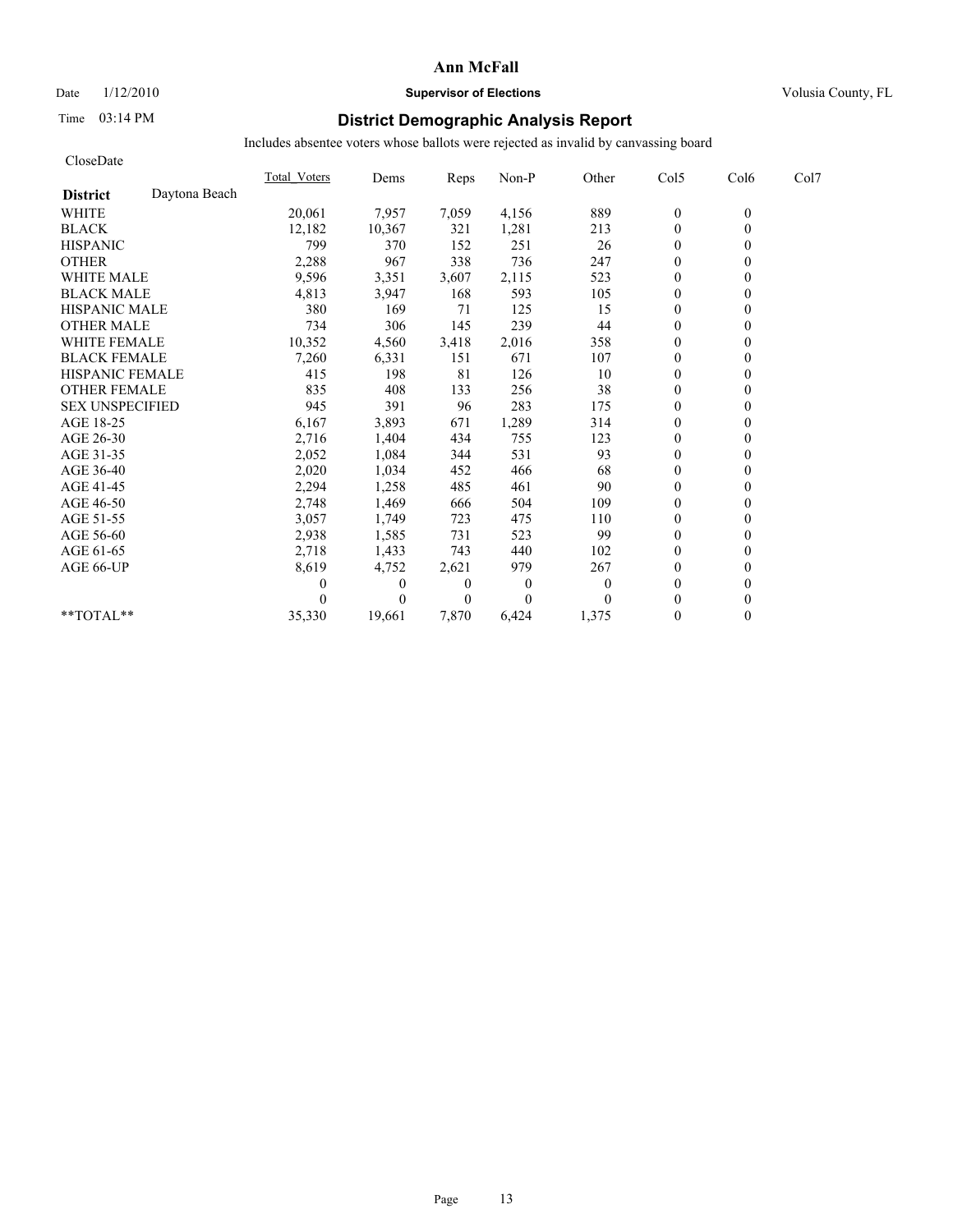Date  $1/12/2010$  **Supervisor of Elections** Volusia County, FL

## Time 03:14 PM **District Demographic Analysis Report**

| CloseDate              |                      |                     |                |          |                |              |                |          |      |
|------------------------|----------------------|---------------------|----------------|----------|----------------|--------------|----------------|----------|------|
|                        |                      | <b>Total Voters</b> | Dems           | Reps     | Non-P          | Other        | Col5           | Col6     | Col7 |
| <b>District</b>        | Daytona Beach Shores |                     |                |          |                |              |                |          |      |
| <b>WHITE</b>           |                      | 3,021               | 916            | 1,375    | 608            | 122          | $\mathbf{0}$   | $\theta$ |      |
| <b>BLACK</b>           |                      | 26                  | 18             | 2        | 5              |              | $\theta$       |          |      |
| <b>HISPANIC</b>        |                      | 49                  | 17             | 20       | 9              | 3            | $\theta$       |          |      |
| <b>OTHER</b>           |                      | 152                 | 46             | 51       | 41             | 14           | $\theta$       |          |      |
| <b>WHITE MALE</b>      |                      | 1,419               | 396            | 649      | 312            | 62           | $\theta$       |          |      |
| <b>BLACK MALE</b>      |                      | 14                  | 9              |          | 3              |              | $\theta$       |          |      |
| <b>HISPANIC MALE</b>   |                      | 25                  | 8              | 11       | 3              | 3            | $\theta$       |          |      |
| <b>OTHER MALE</b>      |                      | 56                  | 20             | 19       | 16             |              | $\theta$       |          |      |
| <b>WHITE FEMALE</b>    |                      | 1,573               | 509            | 715      | 292            | 57           | $\theta$       |          |      |
| <b>BLACK FEMALE</b>    |                      | 12                  | 9              |          | $\overline{2}$ | $\theta$     | $\overline{0}$ |          |      |
| HISPANIC FEMALE        |                      | 23                  | 9              | 8        | 6              | $\mathbf{0}$ | $\theta$       |          |      |
| <b>OTHER FEMALE</b>    |                      | 68                  | 20             | 26       | 17             | 5            | $\theta$       |          |      |
| <b>SEX UNSPECIFIED</b> |                      | 58                  | 17             | 18       | 12             | 11           | $\theta$       |          |      |
| AGE 18-25              |                      | 115                 | 36             | 32       | 37             | 10           | $\theta$       |          |      |
| AGE 26-30              |                      | 78                  | 26             | 24       | 25             | 3            | $\Omega$       |          |      |
| AGE 31-35              |                      | 63                  | 27             | 16       | 15             | 5            | $\theta$       |          |      |
| AGE 36-40              |                      | 66                  | 20             | 20       | 23             | 3            | $\Omega$       |          |      |
| AGE 41-45              |                      | 103                 | 19             | 42       | 37             | 5            | $\mathbf{0}$   |          |      |
| AGE 46-50              |                      | 155                 | 48             | 63       | 38             | 6            | $\theta$       |          |      |
| AGE 51-55              |                      | 207                 | 54             | 92       | 49             | 12           | $\Omega$       |          |      |
| AGE 56-60              |                      | 288                 | 71             | 134      | 63             | 20           | $\overline{0}$ |          |      |
| AGE 61-65              |                      | 397                 | 120            | 179      | 77             | 21           | $\theta$       |          |      |
| AGE 66-UP              |                      | 1,776               | 576            | 846      | 299            | 55           | $\theta$       |          |      |
|                        |                      | 0                   | $\overline{0}$ | 0        | $\mathbf{0}$   | $\theta$     | $\Omega$       |          |      |
|                        |                      | 0                   | $\theta$       | $\Omega$ | $\mathbf{0}$   | $\theta$     | $\Omega$       |          |      |
| **TOTAL**              |                      | 3,248               | 997            | 1,448    | 663            | 140          | $\Omega$       |          |      |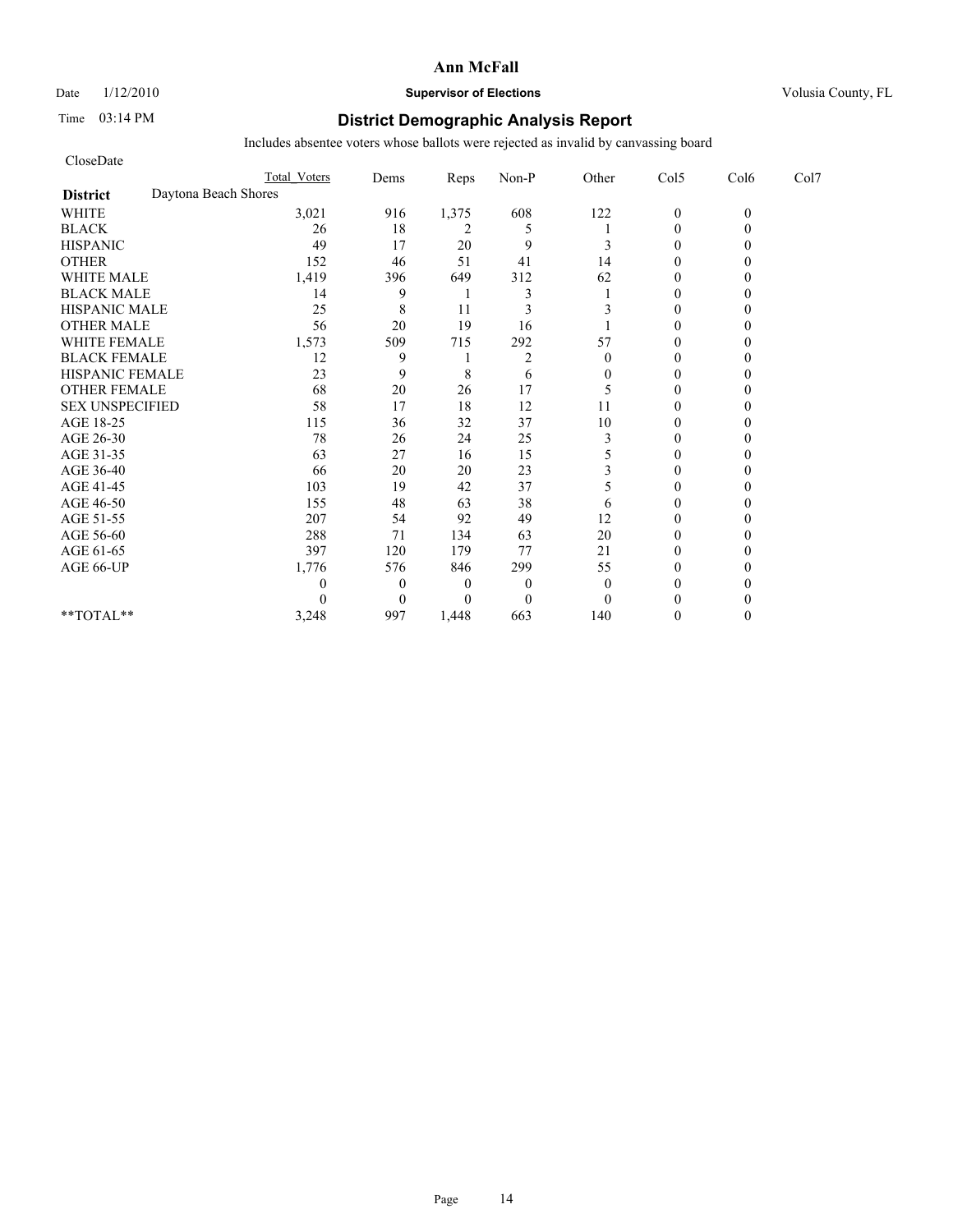## Date  $1/12/2010$  **Supervisor of Elections** Volusia County, FL

# Time 03:14 PM **District Demographic Analysis Report**

| CloseDate              |        |                     |              |                |                |          |                  |          |      |
|------------------------|--------|---------------------|--------------|----------------|----------------|----------|------------------|----------|------|
|                        |        | <b>Total Voters</b> | Dems         | Reps           | Non-P          | Other    | Col5             | Col6     | Col7 |
| <b>District</b>        | DeBary |                     |              |                |                |          |                  |          |      |
| <b>WHITE</b>           |        | 11,436              | 3,378        | 5,297          | 2,225          | 536      | $\boldsymbol{0}$ | $\theta$ |      |
| <b>BLACK</b>           |        | 399                 | 302          | 31             | 53             | 13       | $\overline{0}$   | $\theta$ |      |
| <b>HISPANIC</b>        |        | 731                 | 310          | 186            | 207            | 28       | $\mathbf{0}$     |          |      |
| <b>OTHER</b>           |        | 647                 | 179          | 175            | 217            | 76       | $\theta$         |          |      |
| <b>WHITE MALE</b>      |        | 5,341               | 1,354        | 2,617          | 1,091          | 279      | $\mathbf{0}$     |          |      |
| <b>BLACK MALE</b>      |        | 183                 | 131          | 11             | 35             | 6        | $\mathbf{0}$     |          |      |
| <b>HISPANIC MALE</b>   |        | 347                 | 131          | 94             | 105            | 17       | $\theta$         |          |      |
| <b>OTHER MALE</b>      |        | 212                 | 60           | 58             | 81             | 13       | $\mathbf{0}$     |          |      |
| <b>WHITE FEMALE</b>    |        | 6,025               | 2,009        | 2,645          | 1,121          | 250      | $\theta$         |          |      |
| <b>BLACK FEMALE</b>    |        | 211                 | 166          | 20             | 18             |          | $\theta$         |          |      |
| HISPANIC FEMALE        |        | 377                 | 175          | 92             | 99             | 11       | $\theta$         |          |      |
| <b>OTHER FEMALE</b>    |        | 265                 | 84           | 78             | 82             | 21       | $\mathbf{0}$     |          |      |
| <b>SEX UNSPECIFIED</b> |        | 252                 | 59           | 74             | 70             | 49       | $\mathbf{0}$     |          |      |
| AGE 18-25              |        | 1,065               | 285          | 327            | 355            | 98       | $\mathbf{0}$     |          |      |
| AGE 26-30              |        | 686                 | 177          | 229            | 235            | 45       | $\theta$         |          |      |
| AGE 31-35              |        | 746                 | 216          | 276            | 218            | 36       | $\theta$         |          |      |
| AGE 36-40              |        | 931                 | 234          | 381            | 260            | 56       | $\theta$         |          |      |
| AGE 41-45              |        | 1,104               | 301          | 494            | 258            | 51       | $\overline{0}$   |          |      |
| AGE 46-50              |        | 1,257               | 351          | 581            | 255            | 70       | $\mathbf{0}$     |          |      |
| AGE 51-55              |        | 1,318               | 440          | 615            | 219            | 44       | $\theta$         |          |      |
| AGE 56-60              |        | 1,302               | 470          | 575            | 215            | 42       | $\theta$         |          |      |
| AGE 61-65              |        | 1,239               | 392          | 590            | 202            | 55       | $\theta$         |          |      |
| AGE 66-UP              |        | 3,564               | 1,302        | 1,621          | 485            | 156      | $\theta$         |          |      |
|                        |        |                     | $\mathbf{0}$ | $\theta$       | $\overline{0}$ | $\theta$ | $\mathbf{0}$     |          |      |
|                        |        |                     | $\theta$     | $\overline{0}$ | $\Omega$       | $\theta$ | $\theta$         |          |      |
| $**TOTAL**$            |        | 13,213              | 4,169        | 5,689          | 2,702          | 653      | $\mathbf{0}$     | 0        |      |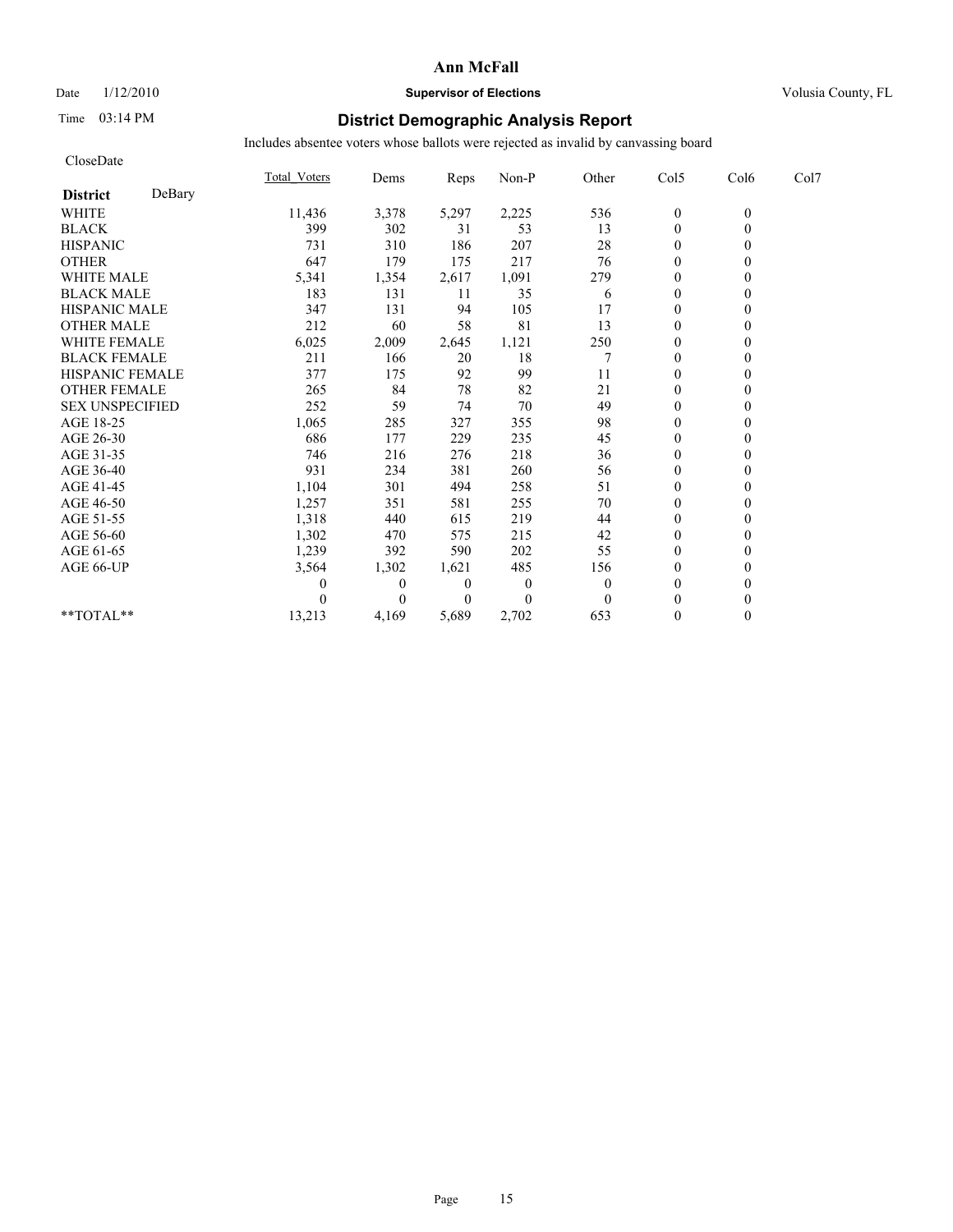CloseDate

#### **Ann McFall**

## Date  $1/12/2010$  **Supervisor of Elections** Volusia County, FL

# Time 03:14 PM **District Demographic Analysis Report**

|                           | <b>Total Voters</b> | Dems           | <b>Reps</b>    | Non-P        | Other        | Col5             | Col6           | Col7 |
|---------------------------|---------------------|----------------|----------------|--------------|--------------|------------------|----------------|------|
| DeLand<br><b>District</b> |                     |                |                |              |              |                  |                |      |
| <b>WHITE</b>              | 11,053              | 4,062          | 4,472          | 1,950        | 569          | $\overline{0}$   | $\overline{0}$ |      |
| <b>BLACK</b>              | 2,255               | 1,893          | 73             | 239          | 50           | $\mathbf{0}$     |                |      |
| <b>HISPANIC</b>           | 778                 | 353            | 136            | 238          | 51           | $\overline{0}$   |                |      |
| <b>OTHER</b>              | 774                 | 280            | 157            | 228          | 109          | $\theta$         |                |      |
| <b>WHITE MALE</b>         | 4,748               | 1,531          | 2,019          | 909          | 289          | $\theta$         |                |      |
| <b>BLACK MALE</b>         | 874                 | 701            | 34             | 108          | 31           | $\theta$         |                |      |
| <b>HISPANIC MALE</b>      | 333                 | 153            | 60             | 95           | 25           | $\theta$         |                |      |
| <b>OTHER MALE</b>         | 223                 | 89             | 62             | 49           | 23           | $\theta$         |                |      |
| WHITE FEMALE              | 6,258               | 2,514          | 2,439          | 1,031        | 274          | $\theta$         |                |      |
| <b>BLACK FEMALE</b>       | 1,360               | 1,175          | 39             | 128          | 18           | $\mathbf{0}$     |                |      |
| HISPANIC FEMALE           | 441                 | 200            | 75             | 141          | 25           | $\overline{0}$   |                |      |
| <b>OTHER FEMALE</b>       | 299                 | 127            | 54             | 90           | 28           | 0                |                |      |
| <b>SEX UNSPECIFIED</b>    | 324                 | 98             | 56             | 104          | 66           | $\theta$         |                |      |
| AGE 18-25                 | 1,807               | 756            | 399            | 496          | 156          | $\theta$         |                |      |
| AGE 26-30                 | 987                 | 439            | 224            | 273          | 51           | $\theta$         |                |      |
| AGE 31-35                 | 1,055               | 433            | 294            | 242          | 86           | $\theta$         |                |      |
| AGE 36-40                 | 1,107               | 455            | 355            | 251          | 46           | $\theta$         |                |      |
| AGE 41-45                 | 1,102               | 456            | 391            | 201          | 54           | $\theta$         |                |      |
| AGE 46-50                 | 1,172               | 499            | 421            | 198          | 54           | $\theta$         |                |      |
| AGE 51-55                 | 1,187               | 577            | 365            | 192          | 53           | $\boldsymbol{0}$ |                |      |
| AGE 56-60                 | 1,117               | 552            | 356            | 159          | 50           | $\mathbf{0}$     |                |      |
| AGE 61-65                 | 1,153               | 532            | 417            | 151          | 53           | $\theta$         |                |      |
| AGE 66-UP                 | 4,171               | 1,889          | 1,616          | 490          | 176          | $\overline{0}$   |                |      |
|                           | 0                   | $\overline{0}$ | $\overline{0}$ | $\mathbf{0}$ | $\mathbf{0}$ | $\theta$         |                |      |
|                           |                     | $\Omega$       | $\theta$       | $\theta$     | $\theta$     | $\Omega$         |                |      |
| $*$ TOTAL $*$             | 14,860              | 6,588          | 4,838          | 2,655        | 779          | $\mathbf{0}$     | 0              |      |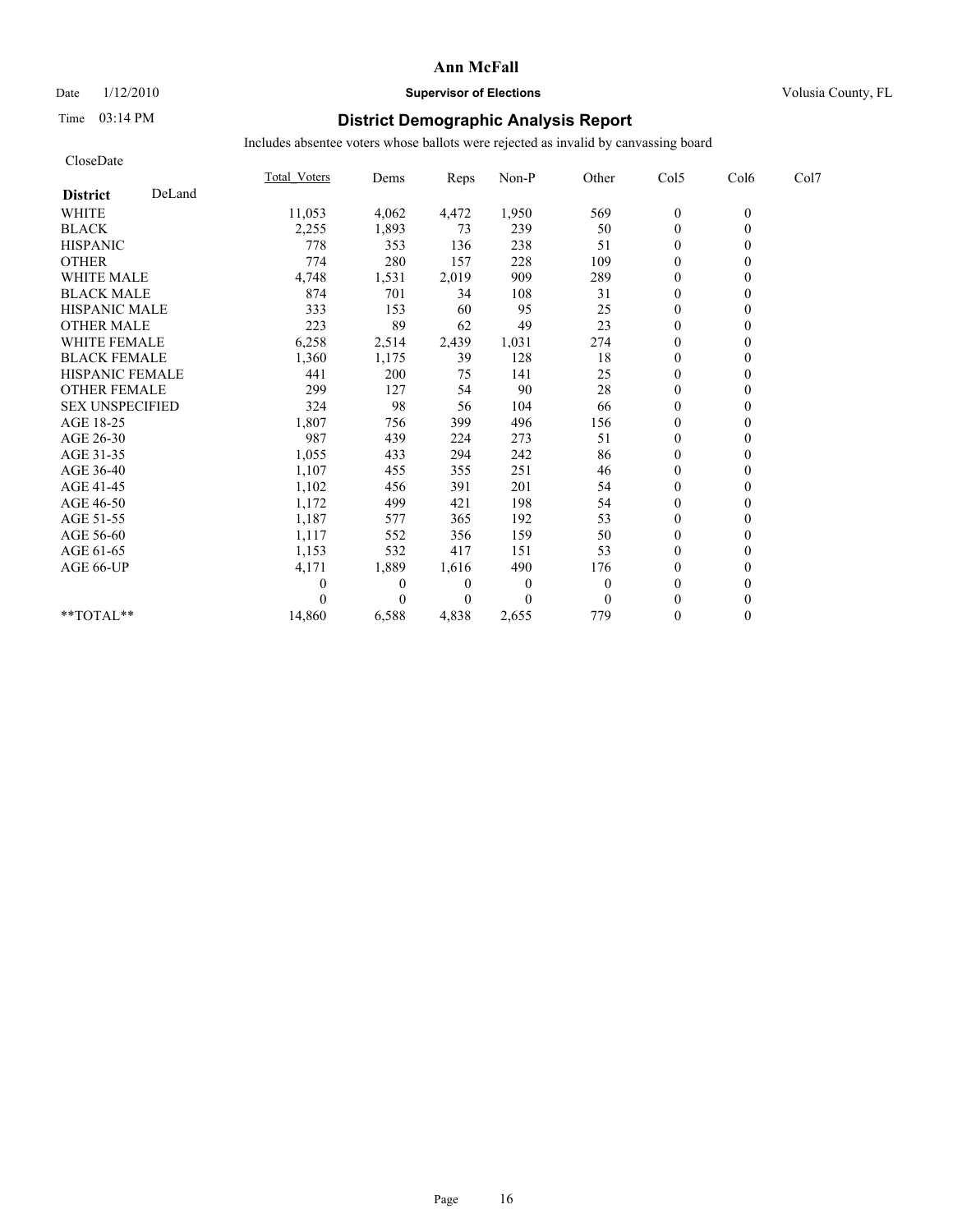## Date  $1/12/2010$  **Supervisor of Elections** Volusia County, FL

# Time 03:14 PM **District Demographic Analysis Report**

| CloseDate              |         |              |                |        |                |              |                  |                  |      |
|------------------------|---------|--------------|----------------|--------|----------------|--------------|------------------|------------------|------|
|                        |         | Total Voters | Dems           | Reps   | Non-P          | Other        | Col5             | Col <sub>6</sub> | Col7 |
| <b>District</b>        | Deltona |              |                |        |                |              |                  |                  |      |
| <b>WHITE</b>           |         | 32,729       | 11,260         | 12,579 | 7,133          | 1,757        | $\boldsymbol{0}$ | $\overline{0}$   |      |
| <b>BLACK</b>           |         | 4,408        | 3,431          | 225    | 604            | 148          | $\boldsymbol{0}$ | $\theta$         |      |
| <b>HISPANIC</b>        |         | 11,312       | 5,715          | 1,825  | 3,422          | 350          | $\theta$         | $\overline{0}$   |      |
| <b>OTHER</b>           |         | 2,964        | 990            | 519    | 1,089          | 366          | $\theta$         | 0                |      |
| <b>WHITE MALE</b>      |         | 15,214       | 4,716          | 6,146  | 3,443          | 909          | $\theta$         | 0                |      |
| <b>BLACK MALE</b>      |         | 1,972        | 1,451          | 132    | 299            | 90           | $\mathbf{0}$     |                  |      |
| <b>HISPANIC MALE</b>   |         | 5,286        | 2,568          | 906    | 1,634          | 178          | $\theta$         | 0                |      |
| <b>OTHER MALE</b>      |         | 975          | 357            | 209    | 348            | 61           | $\theta$         | 0                |      |
| WHITE FEMALE           |         | 17,336       | 6,481          | 6,365  | 3,649          | 841          | $\theta$         | $\theta$         |      |
| <b>BLACK FEMALE</b>    |         | 2,398        | 1,945          | 93     | 302            | 58           | $\theta$         | 0                |      |
| <b>HISPANIC FEMALE</b> |         | 5,940        | 3,099          | 913    | 1,763          | 165          | $\mathbf{0}$     | 0                |      |
| <b>OTHER FEMALE</b>    |         | 1,127        | 464            | 199    | 388            | 76           | $\boldsymbol{0}$ | $\theta$         |      |
| <b>SEX UNSPECIFIED</b> |         | 1,165        | 315            | 185    | 422            | 243          | $\mathbf{0}$     |                  |      |
| AGE 18-25              |         | 6,204        | 2,304          | 1,239  | 2,121          | 540          | $\theta$         | 0                |      |
| AGE 26-30              |         | 4,085        | 1,497          | 915    | 1,404          | 269          | 0                |                  |      |
| AGE 31-35              |         | 4,465        | 1,706          | 1,128  | 1,351          | 280          | $\theta$         | 0                |      |
| AGE 36-40              |         | 4,601        | 1,721          | 1,392  | 1,239          | 249          | $\mathbf{0}$     | 0                |      |
| AGE 41-45              |         | 4,797        | 1,898          | 1,502  | 1,169          | 228          | $\mathbf{0}$     | $\theta$         |      |
| AGE 46-50              |         | 5,381        | 2,093          | 1,834  | 1,244          | 210          | $\theta$         | $\overline{0}$   |      |
| AGE 51-55              |         | 5,067        | 2,123          | 1,676  | 1,021          | 247          | $\mathbf{0}$     | 0                |      |
| AGE 56-60              |         | 4,085        | 1,831          | 1,280  | 804            | 170          | $\theta$         | 0                |      |
| AGE 61-65              |         | 3,547        | 1,589          | 1,146  | 666            | 146          | $\theta$         |                  |      |
| AGE 66-UP              |         | 9,174        | 4,634          | 3,035  | 1,224          | 281          | $\theta$         | 0                |      |
|                        |         | 0            | $\overline{0}$ | 0      | $\overline{0}$ | $\mathbf{0}$ | $\mathbf{0}$     |                  |      |
|                        |         |              | 0              |        | $\theta$       | $\Omega$     | $\theta$         | 0                |      |
| **TOTAL**              |         | 51,413       | 21,396         | 15.148 | 12,248         | 2,621        | $\mathbf{0}$     | $\overline{0}$   |      |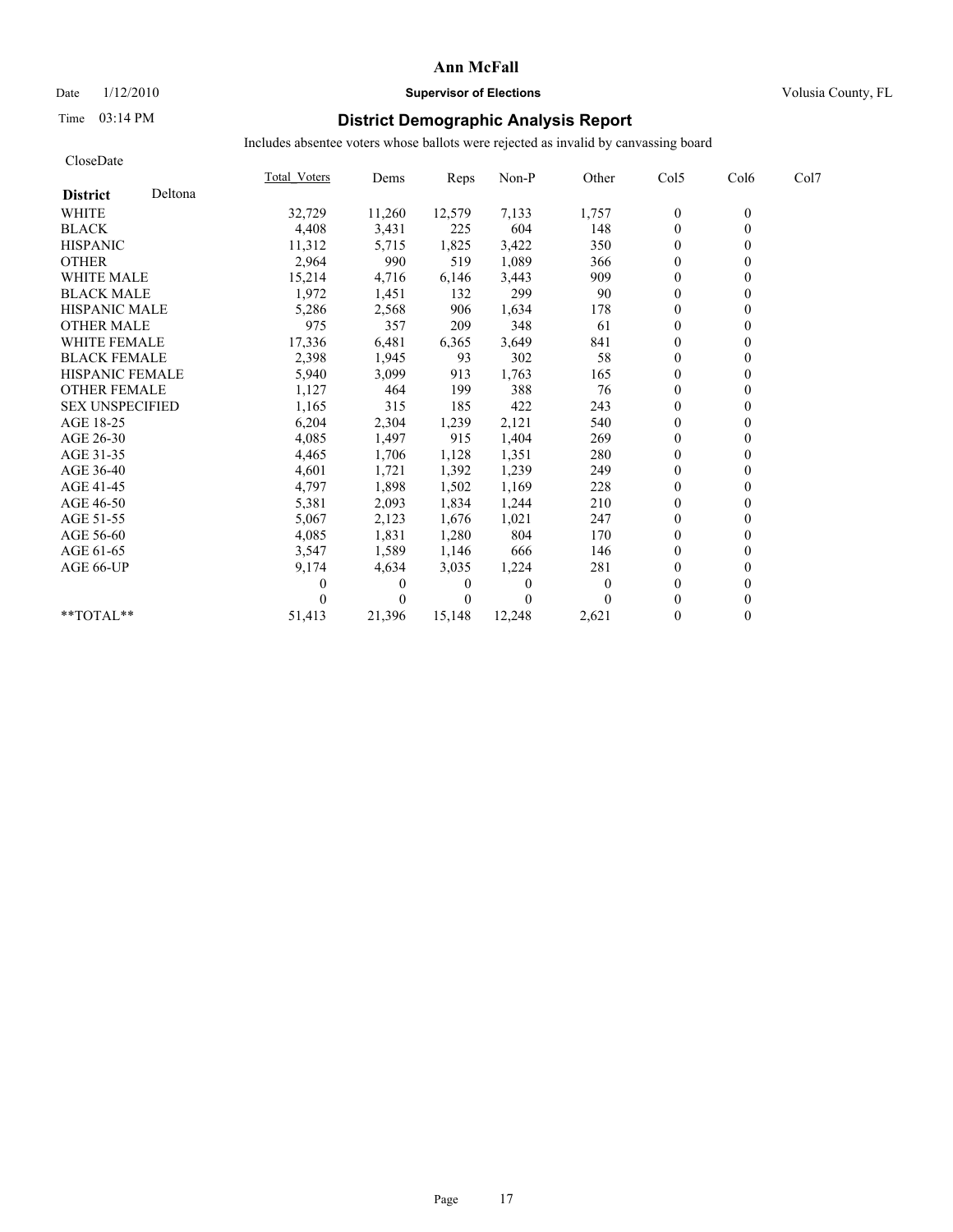## Date  $1/12/2010$  **Supervisor of Elections** Volusia County, FL

# Time 03:14 PM **District Demographic Analysis Report**

| CloseDate              |           |                     |                  |          |              |              |                  |          |      |
|------------------------|-----------|---------------------|------------------|----------|--------------|--------------|------------------|----------|------|
|                        |           | <b>Total Voters</b> | Dems             | Reps     | Non-P        | Other        | Col5             | Col6     | Col7 |
| <b>District</b>        | Edgewater |                     |                  |          |              |              |                  |          |      |
| <b>WHITE</b>           |           | 12,738              | 4,932            | 4,271    | 3,032        | 503          | $\boldsymbol{0}$ | $\theta$ |      |
| <b>BLACK</b>           |           | 260                 | 200              | 11       | 41           | 8            | $\mathbf{0}$     | $\theta$ |      |
| <b>HISPANIC</b>        |           | 162                 | 75               | 32       | 46           | 9            | $\theta$         |          |      |
| <b>OTHER</b>           |           | 457                 | 136              | 87       | 173          | 61           | $\theta$         |          |      |
| <b>WHITE MALE</b>      |           | 5,761               | 1,995            | 2,093    | 1,416        | 257          | $\boldsymbol{0}$ |          |      |
| <b>BLACK MALE</b>      |           | 126                 | 94               | 6        | 22           | 4            | $\theta$         |          |      |
| <b>HISPANIC MALE</b>   |           | 71                  | 31               | 13       | 21           | 6            | $\theta$         |          |      |
| <b>OTHER MALE</b>      |           | 146                 | 51               | 38       | 49           | 8            | $\mathbf{0}$     |          |      |
| <b>WHITE FEMALE</b>    |           | 6,906               | 2,911            | 2,150    | 1,601        | 244          | $\theta$         |          |      |
| <b>BLACK FEMALE</b>    |           | 129                 | 103              | 5        | 18           | 3            | $\mathbf{0}$     |          |      |
| HISPANIC FEMALE        |           | 88                  | 43               | 19       | 23           | 3            | $\theta$         | 0        |      |
| <b>OTHER FEMALE</b>    |           | 165                 | 61               | 36       | 59           | 9            | $\theta$         |          |      |
| <b>SEX UNSPECIFIED</b> |           | 225                 | 54               | 41       | 83           | 47           | $\theta$         |          |      |
| AGE 18-25              |           | 1,205               | 380              | 268      | 463          | 94           | $\theta$         |          |      |
| AGE 26-30              |           | 821                 | 272              | 212      | 291          | 46           | $\theta$         |          |      |
| AGE 31-35              |           | 883                 | 290              | 244      | 305          | 44           | $\Omega$         |          |      |
| AGE 36-40              |           | 950                 | 311              | 282      | 314          | 43           | $\Omega$         |          |      |
| AGE 41-45              |           | 955                 | 337              | 332      | 249          | 37           | $\mathbf{0}$     |          |      |
| AGE 46-50              |           | 1,268               | 490              | 425      | 303          | 50           | $\theta$         |          |      |
| AGE 51-55              |           | 1,324               | 514              | 470      | 301          | 39           | $\Omega$         |          |      |
| AGE 56-60              |           | 1,252               | 532              | 406      | 267          | 47           | $\theta$         |          |      |
| AGE 61-65              |           | 1,228               | 510              | 413      | 246          | 59           | $\Omega$         |          |      |
| AGE 66-UP              |           | 3,731               | 1,707            | 1,349    | 553          | 122          | $\theta$         |          |      |
|                        |           | 0                   | $\boldsymbol{0}$ | $\theta$ | $\mathbf{0}$ | $\mathbf{0}$ | $\theta$         |          |      |
|                        |           | 0                   | $\Omega$         | $\theta$ | $\Omega$     | $\Omega$     | $\theta$         |          |      |
| **TOTAL**              |           | 13,617              | 5,343            | 4,401    | 3,292        | 581          | $\theta$         | $\theta$ |      |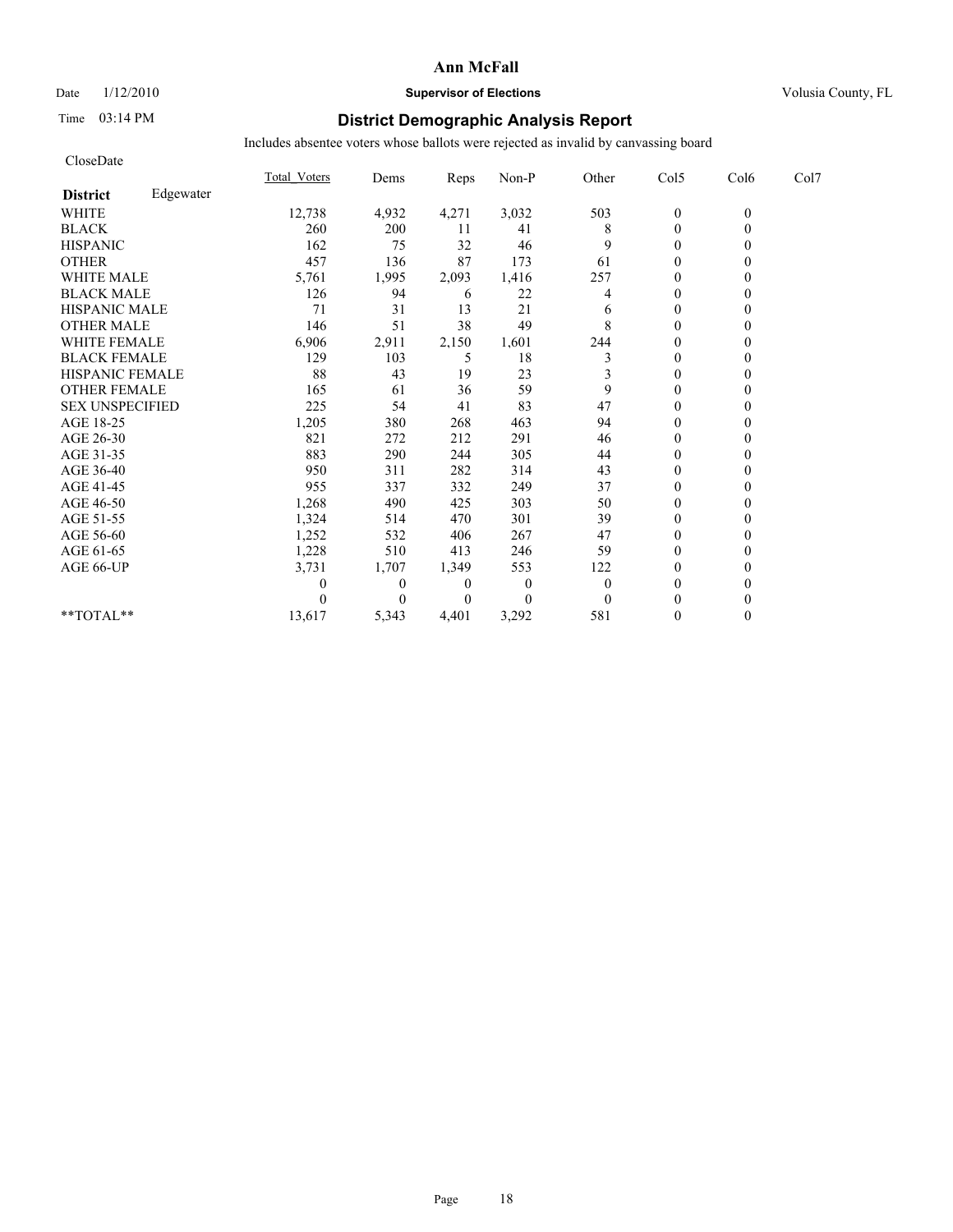# Date  $1/12/2010$  **Supervisor of Elections** Volusia County, FL

# Time 03:14 PM **District Demographic Analysis Report**

| CloseDate              |            |                     |                  |                  |                |              |                  |          |      |
|------------------------|------------|---------------------|------------------|------------------|----------------|--------------|------------------|----------|------|
|                        |            | <b>Total Voters</b> | Dems             | Reps             | Non-P          | Other        | Col5             | Col6     | Col7 |
| <b>District</b>        | Holly Hill |                     |                  |                  |                |              |                  |          |      |
| <b>WHITE</b>           |            | 5,513               | 2,356            | 1,667            | 1,225          | 265          | $\boldsymbol{0}$ | $\theta$ |      |
| <b>BLACK</b>           |            | 709                 | 587              | 24               | 90             | 8            | $\mathbf{0}$     | $\theta$ |      |
| <b>HISPANIC</b>        |            | 134                 | 71               | 21               | 36             | 6            | $\theta$         |          |      |
| <b>OTHER</b>           |            | 330                 | 122              | 58               | 115            | 35           | $\theta$         |          |      |
| WHITE MALE             |            | 2,478               | 928              | 820              | 608            | 122          | $\theta$         |          |      |
| <b>BLACK MALE</b>      |            | 256                 | 202              | 9                | 40             | 5            | $\theta$         |          |      |
| <b>HISPANIC MALE</b>   |            | 60                  | 25               | 13               | 19             | 3            | $\theta$         |          |      |
| <b>OTHER MALE</b>      |            | 97                  | 33               | 22               | 34             | 8            | $\theta$         |          |      |
| <b>WHITE FEMALE</b>    |            | 3,002               | 1,415            | 841              | 610            | 136          | $\theta$         |          |      |
| <b>BLACK FEMALE</b>    |            | 450                 | 383              | 15               | 49             | 3            | $\mathbf{0}$     |          |      |
| HISPANIC FEMALE        |            | 74                  | 46               | 8                | 17             | 3            | $\theta$         | $\theta$ |      |
| <b>OTHER FEMALE</b>    |            | 133                 | 59               | 28               | 42             | 4            | $\mathbf{0}$     |          |      |
| <b>SEX UNSPECIFIED</b> |            | 136                 | 45               | 14               | 47             | 30           | $\theta$         |          |      |
| AGE 18-25              |            | 695                 | 304              | 133              | 206            | 52           | $\theta$         |          |      |
| AGE 26-30              |            | 474                 | 197              | 94               | 161            | 22           | $\mathbf{0}$     |          |      |
| AGE 31-35              |            | 423                 | 185              | 81               | 134            | 23           | $\theta$         |          |      |
| AGE 36-40              |            | 456                 | 193              | 106              | 133            | 24           | $\mathbf{0}$     |          |      |
| AGE 41-45              |            | 551                 | 226              | 157              | 145            | 23           | $\mathbf{0}$     | 0        |      |
| AGE 46-50              |            | 662                 | 286              | 182              | 146            | 48           | $\theta$         |          |      |
| AGE 51-55              |            | 613                 | 301              | 150              | 136            | 26           | $\mathbf{0}$     |          |      |
| AGE 56-60              |            | 618                 | 308              | 162              | 128            | 20           | $\boldsymbol{0}$ |          |      |
| AGE 61-65              |            | 497                 | 246              | 131              | 96             | 24           | $\theta$         |          |      |
| AGE 66-UP              |            | 1,697               | 890              | 574              | 181            | 52           | $\theta$         |          |      |
|                        |            | 0                   | $\boldsymbol{0}$ | $\boldsymbol{0}$ | $\overline{0}$ | $\mathbf{0}$ | $\theta$         |          |      |
|                        |            | 0                   | $\overline{0}$   | $\boldsymbol{0}$ | $\theta$       | $\theta$     | $\theta$         |          |      |
| **TOTAL**              |            | 6,686               | 3,136            | 1,770            | 1,466          | 314          | $\theta$         | $\theta$ |      |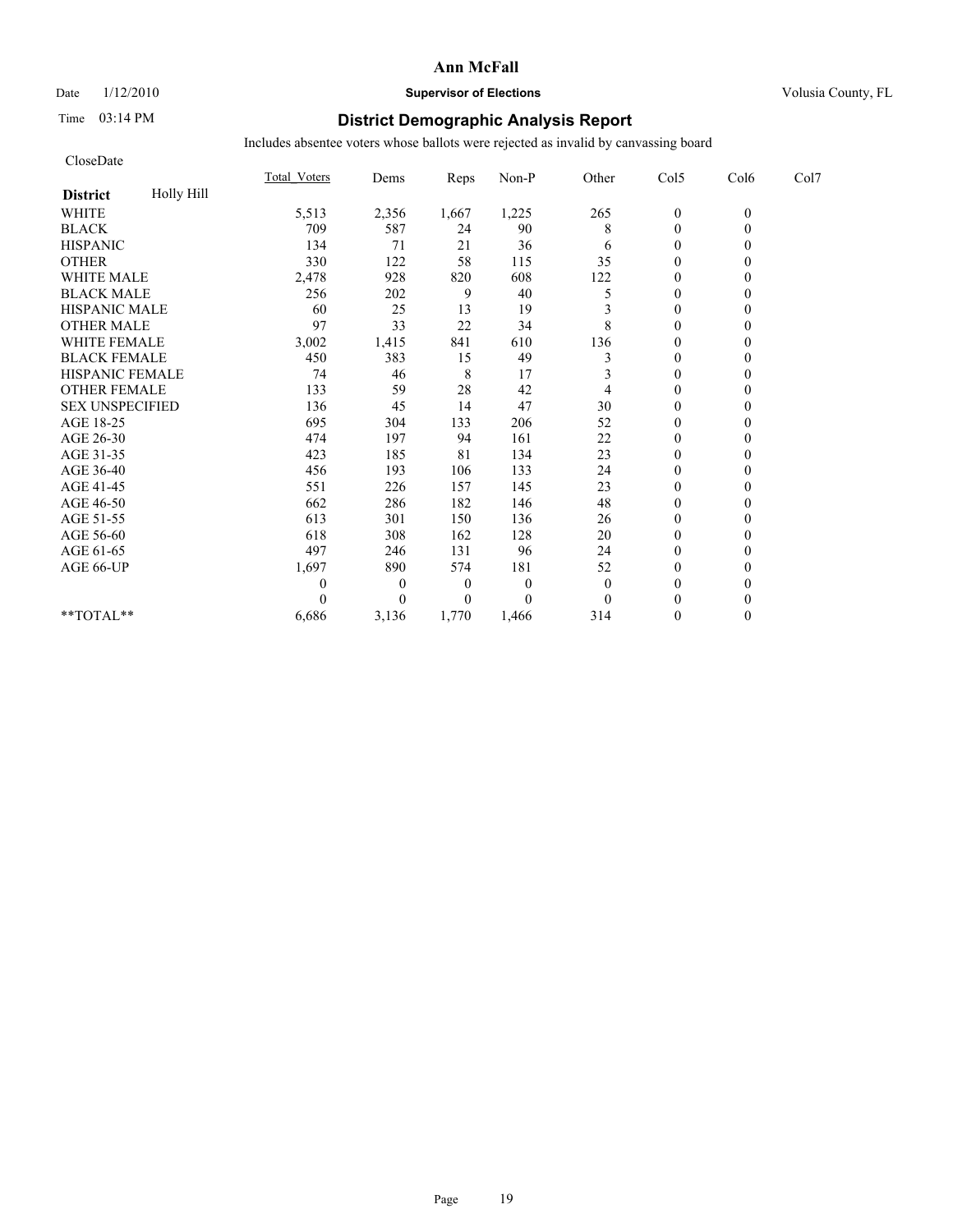# Date  $1/12/2010$  **Supervisor of Elections** Volusia County, FL

## Time 03:14 PM **District Demographic Analysis Report**

| CloseDate              |            |              |                |                  |                |                         |                  |          |      |
|------------------------|------------|--------------|----------------|------------------|----------------|-------------------------|------------------|----------|------|
|                        |            | Total Voters | Dems           | Reps             | Non-P          | Other                   | Col5             | Col6     | Col7 |
| <b>District</b>        | Lake Helen |              |                |                  |                |                         |                  |          |      |
| <b>WHITE</b>           |            | 1,551        | 625            | 552              | 296            | 78                      | $\mathbf{0}$     | $\theta$ |      |
| <b>BLACK</b>           |            | 183          | 159            |                  | 13             | 4                       | $\theta$         |          |      |
| <b>HISPANIC</b>        |            | 28           | 11             | 9                | 3              |                         | $\boldsymbol{0}$ |          |      |
| <b>OTHER</b>           |            | 58           | 20             | 14               | 18             | 6                       | $\theta$         |          |      |
| <b>WHITE MALE</b>      |            | 696          | 253            | 273              | 132            | 38                      | $\theta$         |          |      |
| <b>BLACK MALE</b>      |            | 81           | $70\,$         | 3                | 6              | $\overline{c}$          | $\theta$         |          |      |
| <b>HISPANIC MALE</b>   |            | 9            | $\overline{2}$ |                  | $\theta$       | 2                       | $\theta$         |          |      |
| <b>OTHER MALE</b>      |            | 18           | 8              | $\overline{c}$   | 6              | 2                       | $\boldsymbol{0}$ |          |      |
| <b>WHITE FEMALE</b>    |            | 844          | 369            | 274              | 161            | 40                      | $\theta$         |          |      |
| <b>BLACK FEMALE</b>    |            | 102          | 89             | 4                |                | $\overline{\mathbf{c}}$ | $\mathbf{0}$     |          |      |
| HISPANIC FEMALE        |            | 19           | 9              | 4                | 3              | 3                       | $\theta$         |          |      |
| <b>OTHER FEMALE</b>    |            | 22           | 11             | 4                | 6              |                         | $\mathbf{0}$     |          |      |
| <b>SEX UNSPECIFIED</b> |            | 29           | $\overline{4}$ | 13               | 9              | 3                       | $\theta$         |          |      |
| AGE 18-25              |            | 177          | 64             | 46               | 51             | 16                      | $\theta$         |          |      |
| AGE 26-30              |            | 99           | 37             | 23               | 31             | 8                       | $\theta$         |          |      |
| AGE 31-35              |            | 93           | 30             | 30               | 24             | 9                       | $\Omega$         |          |      |
| AGE 36-40              |            | 120          | 44             | 31               | 33             | 12                      | $\theta$         |          |      |
| AGE 41-45              |            | 128          | 54             | 46               | 20             | 8                       | $\theta$         |          |      |
| AGE 46-50              |            | 203          | 78             | 76               | 38             | 11                      | $\mathbf{0}$     |          |      |
| AGE 51-55              |            | 209          | 99             | 67               | 34             | 9                       | $\theta$         |          |      |
| AGE 56-60              |            | 183          | 92             | 57               | 28             | 6                       | $\boldsymbol{0}$ |          |      |
| AGE 61-65              |            | 163          | 89             | 52               | 20             | 2                       | $\Omega$         |          |      |
| AGE 66-UP              |            | 445          | 228            | 154              | 51             | 12                      | $\Omega$         |          |      |
|                        |            | 0            | $\theta$       | $\boldsymbol{0}$ | $\overline{0}$ | $\theta$                | 0                |          |      |
|                        |            | 0            | $\overline{0}$ | $\theta$         | $\theta$       | $\Omega$                | $\Omega$         |          |      |
| **TOTAL**              |            | 1,820        | 815            | 582              | 330            | 93                      | $\Omega$         | 0        |      |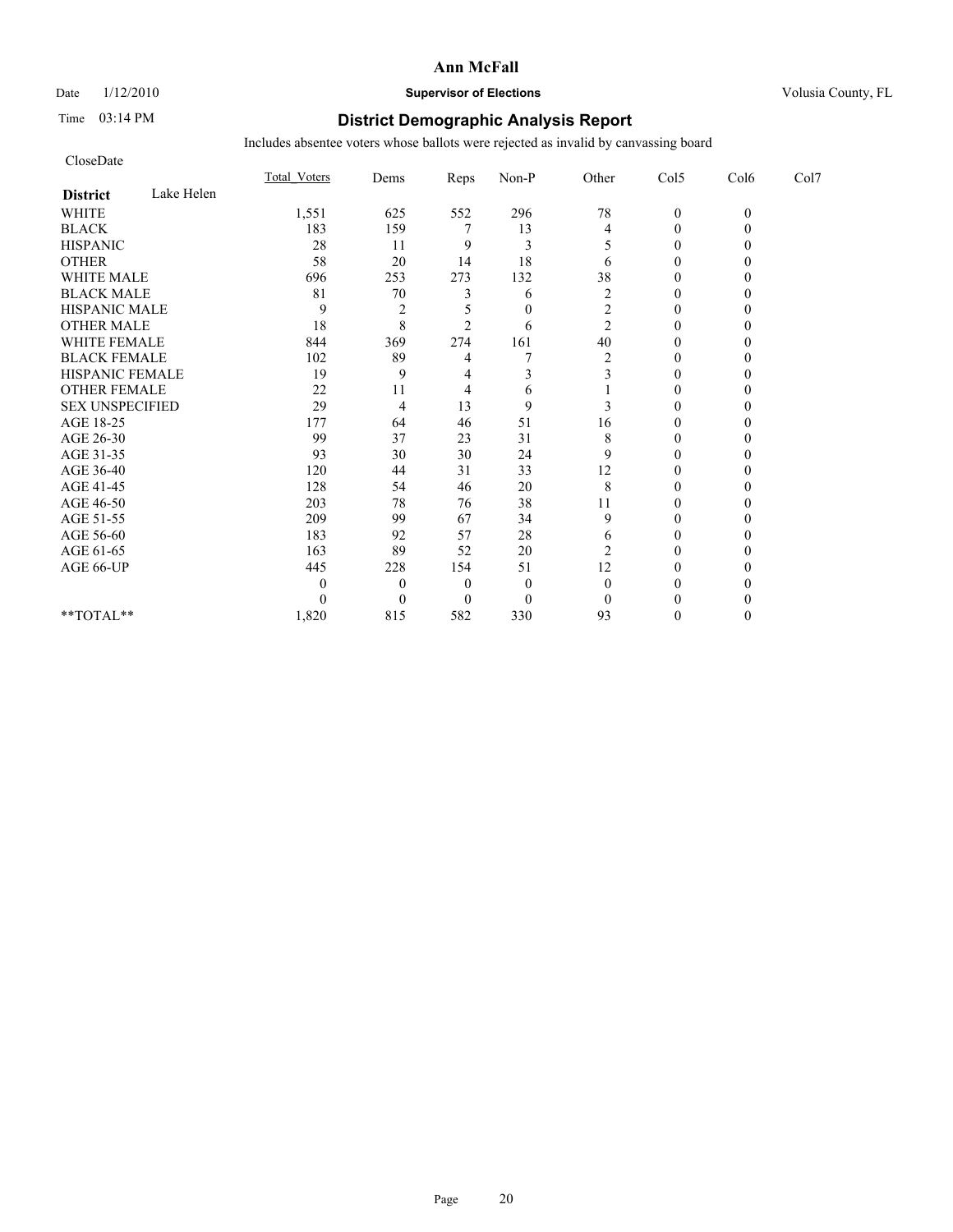Date  $1/12/2010$  **Supervisor of Elections** Volusia County, FL

# Time 03:14 PM **District Demographic Analysis Report**

| CloseDate              |                  |                     |                |                |              |              |                |          |      |
|------------------------|------------------|---------------------|----------------|----------------|--------------|--------------|----------------|----------|------|
|                        |                  | <b>Total Voters</b> | Dems           | Reps           | Non-P        | Other        | Col5           | Col6     | Col7 |
| <b>District</b>        | New Smyrna Beach |                     |                |                |              |              |                |          |      |
| <b>WHITE</b>           |                  | 14,783              | 5,203          | 5,920          | 3,055        | 605          | $\mathbf{0}$   | $\theta$ |      |
| <b>BLACK</b>           |                  | 743                 | 627            | 24             | 79           | 13           | $\mathbf{0}$   | 0        |      |
| <b>HISPANIC</b>        |                  | 175                 | 61             | 45             | 60           | 9            | $\mathbf{0}$   |          |      |
| <b>OTHER</b>           |                  | 568                 | 140            | 115            | 198          | 115          | $\theta$       |          |      |
| <b>WHITE MALE</b>      |                  | 6,754               | 2,078          | 2,803          | 1,552        | 321          | $\theta$       |          |      |
| <b>BLACK MALE</b>      |                  | 319                 | 249            | 10             | 51           | 9            | $\mathbf{0}$   |          |      |
| <b>HISPANIC MALE</b>   |                  | 86                  | 24             | 19             | 37           | 6            | $\theta$       |          |      |
| <b>OTHER MALE</b>      |                  | 160                 | 43             | 45             | 63           | 9            | $\mathbf{0}$   |          |      |
| <b>WHITE FEMALE</b>    |                  | 7,928               | 3,086          | 3,081          | 1,478        | 283          | $\theta$       |          |      |
| <b>BLACK FEMALE</b>    |                  | 419                 | 373            | 14             | 28           | 4            | $\overline{0}$ |          |      |
| HISPANIC FEMALE        |                  | 89                  | 37             | 26             | 23           | 3            | $\theta$       |          |      |
| <b>OTHER FEMALE</b>    |                  | 202                 | 68             | 53             | 64           | 17           | $\theta$       |          |      |
| <b>SEX UNSPECIFIED</b> |                  | 312                 | 73             | 53             | 96           | 90           | $\theta$       |          |      |
| AGE 18-25              |                  | 1,083               | 367            | 231            | 384          | 101          | $\mathbf{0}$   |          |      |
| AGE 26-30              |                  | 783                 | 270            | 220            | 245          | 48           | $\overline{0}$ |          |      |
| AGE 31-35              |                  | 788                 | 258            | 240            | 243          | 47           | $\mathbf{0}$   |          |      |
| AGE 36-40              |                  | 855                 | 305            | 258            | 237          | 55           | $\mathbf{0}$   |          |      |
| AGE 41-45              |                  | 889                 | 295            | 331            | 223          | 40           | $\mathbf{0}$   |          |      |
| AGE 46-50              |                  | 1,234               | 433            | 477            | 269          | 55           | $\theta$       |          |      |
| AGE 51-55              |                  | 1,484               | 608            | 514            | 301          | 61           | $\mathbf{0}$   |          |      |
| AGE 56-60              |                  | 1,623               | 647            | 582            | 321          | 73           | $\mathbf{0}$   |          |      |
| AGE 61-65              |                  | 1,660               | 627            | 652            | 328          | 53           | $\theta$       |          |      |
| AGE 66-UP              |                  | 5,868               | 2,220          | 2,599          | 840          | 209          | $\theta$       |          |      |
|                        |                  | 0                   | $\overline{0}$ | $\overline{0}$ | $\mathbf{0}$ | $\mathbf{0}$ | $\mathbf{0}$   |          |      |
|                        |                  | $\Omega$            | $\Omega$       | $\Omega$       | $\theta$     | $\theta$     | $\theta$       |          |      |
| **TOTAL**              |                  | 16,269              | 6,031          | 6,104          | 3,392        | 742          | $\theta$       | 0        |      |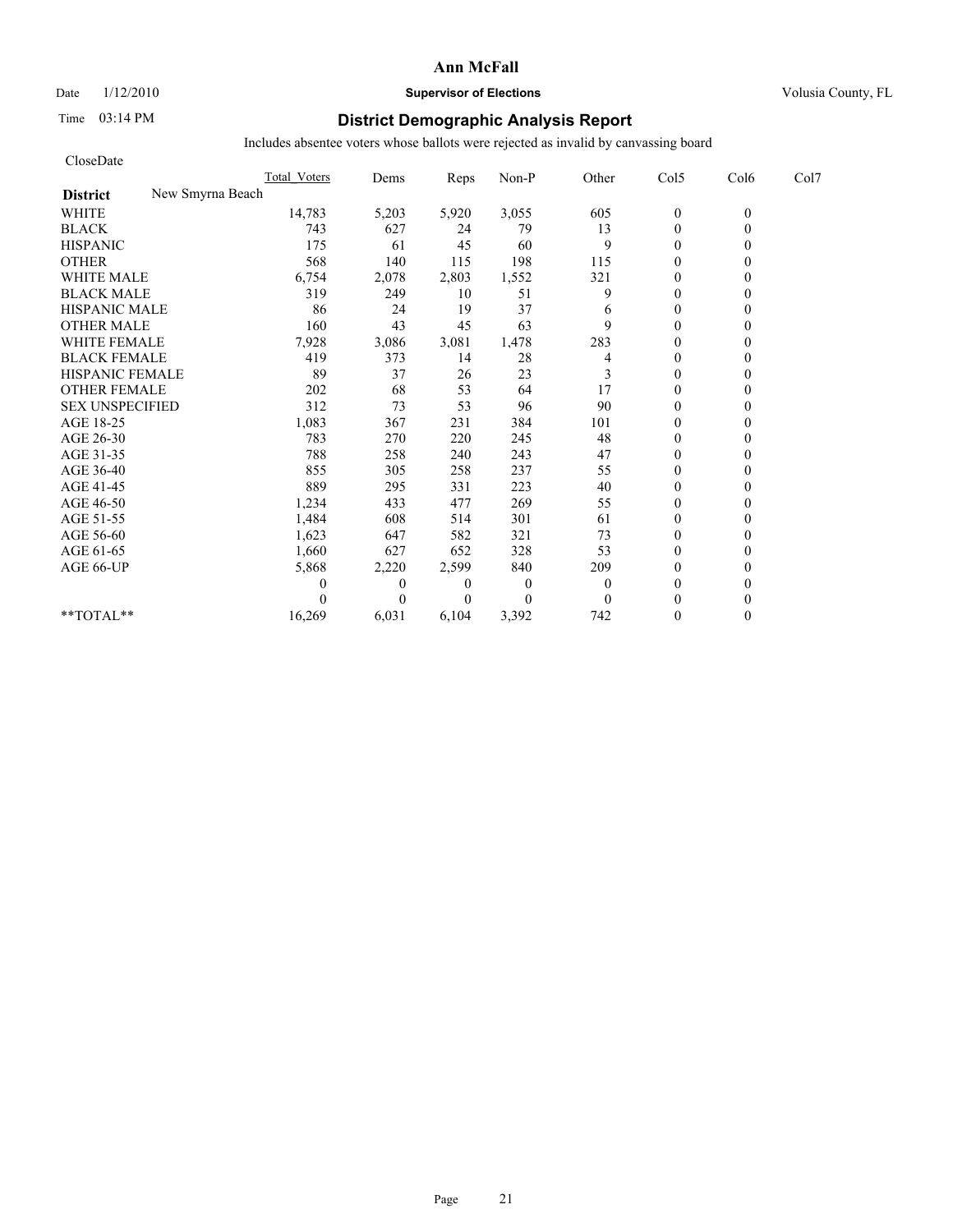CloseDate

#### **Ann McFall**

# Date  $1/12/2010$  **Supervisor of Elections** Volusia County, FL

# Time 03:14 PM **District Demographic Analysis Report**

|                             | <b>Total Voters</b> | Dems     | Reps | Non-P    | Other | Col5             | Col6     | Col7 |  |
|-----------------------------|---------------------|----------|------|----------|-------|------------------|----------|------|--|
| Oak Hill<br><b>District</b> |                     |          |      |          |       |                  |          |      |  |
| <b>WHITE</b>                | 1,050               | 403      | 384  | 226      | 37    | $\boldsymbol{0}$ | $\theta$ |      |  |
| <b>BLACK</b>                | 168                 | 147      |      | 15       |       | $\overline{0}$   |          |      |  |
| <b>HISPANIC</b>             | 3                   | 2        |      | $\theta$ |       |                  |          |      |  |
| <b>OTHER</b>                | 39                  | 10       | 6    | 14       |       | 0                |          |      |  |
| WHITE MALE                  | 515                 | 175      | 202  | 114      | 24    |                  |          |      |  |
| <b>BLACK MALE</b>           | 74                  | 63       |      |          |       |                  |          |      |  |
| <b>HISPANIC MALE</b>        |                     | $\theta$ |      | $\theta$ |       | 0                |          |      |  |
| <b>OTHER MALE</b>           | 18                  |          |      | 9        |       | 0                |          |      |  |
| WHITE FEMALE                | 527                 | 227      | 177  | 110      | 13    |                  |          |      |  |
| <b>BLACK FEMALE</b>         | 93                  | 84       |      | 8        | 0     | 0                |          |      |  |
| HISPANIC FEMALE             | 2                   |          |      | 0        |       |                  |          |      |  |
| <b>OTHER FEMALE</b>         | 15                  | h        |      |          |       |                  |          |      |  |
| <b>SEX UNSPECIFIED</b>      | 15                  |          | 6    | 3        |       | 0                |          |      |  |
| AGE 18-25                   | 90                  | 42       | 17   | 23       |       |                  |          |      |  |
| AGE 26-30                   | 64                  | 34       | 15   | 15       |       |                  |          |      |  |
| AGE 31-35                   | 48                  | 14       | 17   | 16       |       | 0                |          |      |  |
| AGE 36-40                   | 64                  | 31       | 19   | 11       |       |                  |          |      |  |
| AGE 41-45                   | 94                  | 42       | 30   | 19       |       |                  |          |      |  |
| AGE 46-50                   | 108                 | 49       | 37   | 18       |       | 0                |          |      |  |
| AGE 51-55                   | 143                 | 67       | 38   | 30       |       |                  |          |      |  |
| AGE 56-60                   | 113                 | 50       | 36   | 21       | 6     |                  |          |      |  |
| AGE 61-65                   | 155                 | 66       | 42   | 38       |       | 0                |          |      |  |
| AGE 66-UP                   | 381                 | 167      | 145  | 64       |       |                  |          |      |  |
|                             | $\theta$            | 0        |      | $\Omega$ |       |                  |          |      |  |
|                             | 0                   |          |      | $\theta$ |       |                  |          |      |  |
| $*$ TOTAL $*$               | 1,260               | 562      | 396  | 255      | 47    | 0                |          |      |  |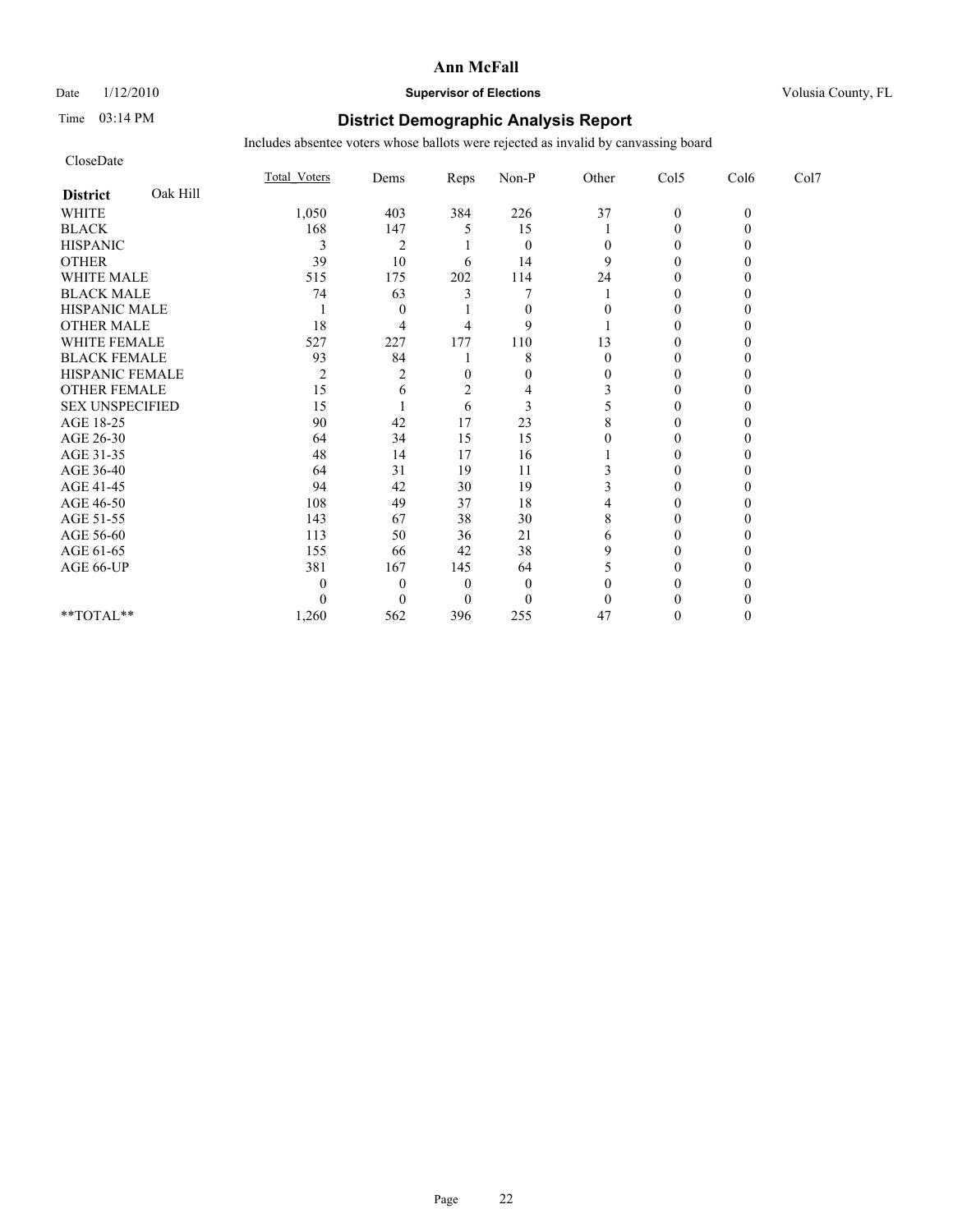# Date  $1/12/2010$  **Supervisor of Elections** Volusia County, FL

# Time 03:14 PM **District Demographic Analysis Report**

| CloseDate              |             |                     |                |                  |              |              |                  |          |      |
|------------------------|-------------|---------------------|----------------|------------------|--------------|--------------|------------------|----------|------|
|                        |             | <b>Total Voters</b> | Dems           | Reps             | Non-P        | Other        | Col5             | Col6     | Col7 |
| <b>District</b>        | Orange City |                     |                |                  |              |              |                  |          |      |
| <b>WHITE</b>           |             | 4,681               | 1,654          | 1,938            | 859          | 230          | $\boldsymbol{0}$ | $\theta$ |      |
| <b>BLACK</b>           |             | 290                 | 231            | 10               | 39           | 10           | $\mathbf{0}$     | $\theta$ |      |
| <b>HISPANIC</b>        |             | 534                 | 258            | 85               | 174          | 17           | $\overline{0}$   |          |      |
| <b>OTHER</b>           |             | 261                 | 98             | 59               | 82           | 22           | $\theta$         |          |      |
| <b>WHITE MALE</b>      |             | 2,010               | 637            | 866              | 383          | 124          | $\boldsymbol{0}$ |          |      |
| <b>BLACK MALE</b>      |             | 109                 | 76             | 6                | 21           | 6            | $\theta$         |          |      |
| <b>HISPANIC MALE</b>   |             | 233                 | 113            | 42               | 72           | 6            | $\theta$         |          |      |
| <b>OTHER MALE</b>      |             | 84                  | 33             | 23               | 26           | 2            | $\mathbf{0}$     |          |      |
| <b>WHITE FEMALE</b>    |             | 2,646               | 1,008          | 1,064            | 469          | 105          | $\theta$         |          |      |
| <b>BLACK FEMALE</b>    |             | 179                 | 153            | 4                | 18           | 4            | $\mathbf{0}$     |          |      |
| HISPANIC FEMALE        |             | 300                 | 145            | 42               | 102          | 11           | $\mathbf{0}$     | $\theta$ |      |
| <b>OTHER FEMALE</b>    |             | 103                 | 45             | 22               | 28           | 8            | $\mathbf{0}$     |          |      |
| <b>SEX UNSPECIFIED</b> |             | 102                 | 31             | 23               | 35           | 13           | $\theta$         |          |      |
| AGE 18-25              |             | 473                 | 168            | 120              | 145          | 40           | $\theta$         |          |      |
| AGE 26-30              |             | 402                 | 130            | 129              | 115          | 28           | $\mathbf{0}$     |          |      |
| AGE 31-35              |             | 360                 | 126            | 101              | 109          | 24           | $\theta$         |          |      |
| AGE 36-40              |             | 340                 | 132            | 108              | 86           | 14           | $\mathbf{0}$     |          |      |
| AGE 41-45              |             | 376                 | 139            | 120              | 105          | 12           | $\mathbf{0}$     | 0        |      |
| AGE 46-50              |             | 413                 | 149            | 143              | 95           | 26           | $\theta$         |          |      |
| AGE 51-55              |             | 417                 | 175            | 154              | 77           | 11           | $\mathbf{0}$     |          |      |
| AGE 56-60              |             | 432                 | 184            | 132              | 94           | 22           | $\boldsymbol{0}$ |          |      |
| AGE 61-65              |             | 441                 | 192            | 161              | 65           | 23           | $\theta$         |          |      |
| AGE 66-UP              |             | 2,112               | 846            | 924              | 263          | 79           | $\theta$         |          |      |
|                        |             | 0                   | $\theta$       | $\boldsymbol{0}$ | $\mathbf{0}$ | $\mathbf{0}$ | $\theta$         |          |      |
|                        |             | 0                   | $\overline{0}$ | $\boldsymbol{0}$ | $\Omega$     | $\theta$     | $\theta$         |          |      |
| **TOTAL**              |             | 5,766               | 2,241          | 2,092            | 1,154        | 279          | $\theta$         | $\theta$ |      |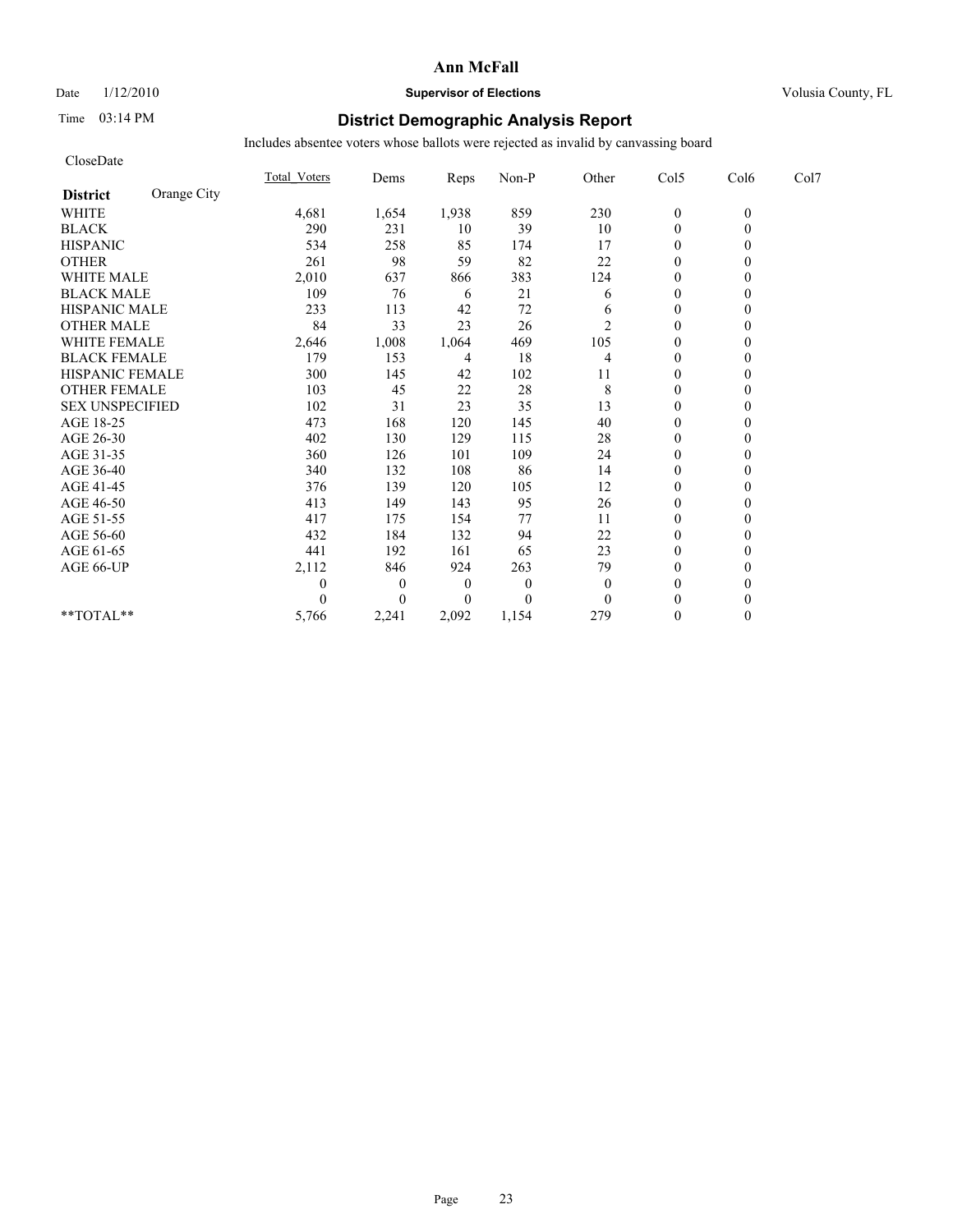## Date  $1/12/2010$  **Supervisor of Elections** Volusia County, FL

# Time 03:14 PM **District Demographic Analysis Report**

| CloseDate              |              |                     |                |          |              |          |                  |          |      |
|------------------------|--------------|---------------------|----------------|----------|--------------|----------|------------------|----------|------|
|                        |              | <b>Total Voters</b> | Dems           | Reps     | Non-P        | Other    | Col5             | Col6     | Col7 |
| <b>District</b>        | Ormond Beach |                     |                |          |              |          |                  |          |      |
| <b>WHITE</b>           |              | 24,713              | 8,970          | 10,395   | 4,490        | 858      | $\boldsymbol{0}$ | $\theta$ |      |
| <b>BLACK</b>           |              | 749                 | 574            | 53       | 100          | 22       | $\mathbf{0}$     | $\theta$ |      |
| <b>HISPANIC</b>        |              | 432                 | 183            | 119      | 118          | 12       | $\boldsymbol{0}$ |          |      |
| <b>OTHER</b>           |              | 1,373               | 473            | 359      | 421          | 120      | $\Omega$         |          |      |
| <b>WHITE MALE</b>      |              | 11,132              | 3,624          | 4,907    | 2,155        | 446      | $\boldsymbol{0}$ |          |      |
| <b>BLACK MALE</b>      |              | 337                 | 251            | 26       | 48           | 12       | $\theta$         |          |      |
| <b>HISPANIC MALE</b>   |              | 182                 | 62             | 58       | 54           | 8        | $\theta$         |          |      |
| <b>OTHER MALE</b>      |              | 494                 | 157            | 145      | 173          | 19       | $\mathbf{0}$     |          |      |
| <b>WHITE FEMALE</b>    |              | 13,448              | 5,307          | 5,444    | 2,293        | 404      | $\theta$         |          |      |
| <b>BLACK FEMALE</b>    |              | 406                 | 318            | 27       | 52           | 9        | $\mathbf{0}$     |          |      |
| <b>HISPANIC FEMALE</b> |              | 244                 | 119            | 57       | 64           |          | $\theta$         | 0        |      |
| <b>OTHER FEMALE</b>    |              | 561                 | 229            | 163      | 149          | 20       | $\mathbf{0}$     |          |      |
| <b>SEX UNSPECIFIED</b> |              | 463                 | 133            | 99       | 141          | 90       | $\theta$         |          |      |
| AGE 18-25              |              | 2,198               | 792            | 677      | 587          | 142      | $\boldsymbol{0}$ |          |      |
| AGE 26-30              |              | 1,193               | 403            | 370      | 364          | 56       | $\mathbf{0}$     |          |      |
| AGE 31-35              |              | 1,246               | 395            | 418      | 361          | 72       | $\theta$         |          |      |
| AGE 36-40              |              | 1,587               | 499            | 638      | 375          | 75       | $\Omega$         |          |      |
| AGE 41-45              |              | 2,028               | 614            | 902      | 437          | 75       | $\mathbf{0}$     |          |      |
| AGE 46-50              |              | 2,434               | 827            | 1,067    | 473          | 67       | $\mathbf{0}$     |          |      |
| AGE 51-55              |              | 2,675               | 997            | 1,136    | 468          | 74       | $\Omega$         |          |      |
| AGE 56-60              |              | 2,617               | 1,071          | 991      | 476          | 79       | $\boldsymbol{0}$ |          |      |
| AGE 61-65              |              | 2,614               | 1,035          | 1,064    | 422          | 93       | $\theta$         |          |      |
| AGE 66-UP              |              | 8,673               | 3,566          | 3,663    | 1,165        | 279      | $\theta$         |          |      |
|                        |              |                     | $\theta$       | 0        | $\mathbf{0}$ | $\theta$ | $\theta$         |          |      |
|                        |              |                     | $\overline{0}$ | $\theta$ | $\Omega$     |          | $\theta$         |          |      |
| **TOTAL**              |              | 27,267              | 10,200         | 10,926   | 5,129        | 1,012    | $\Omega$         | $\theta$ |      |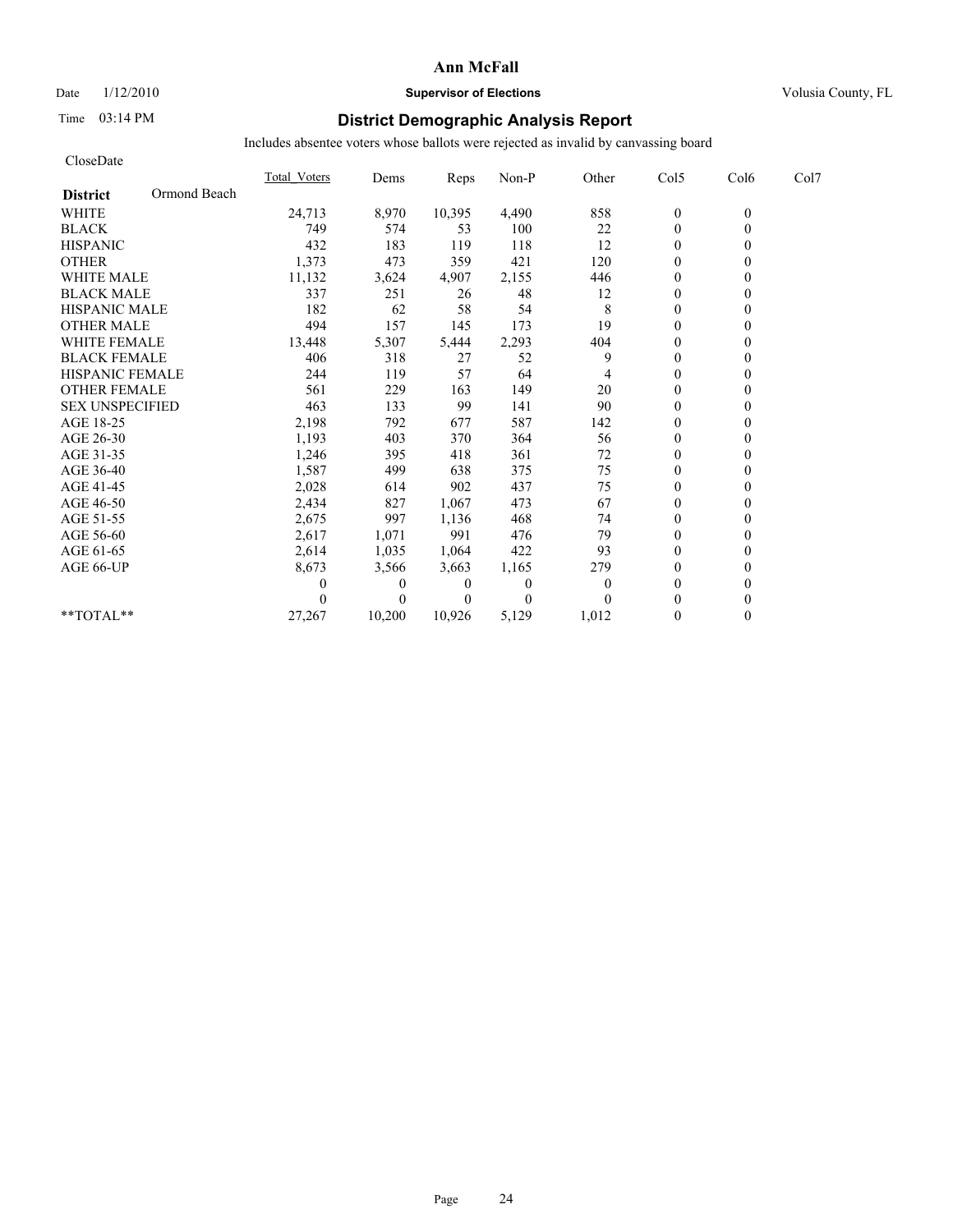## Date  $1/12/2010$  **Supervisor of Elections** Volusia County, FL

## Time 03:14 PM **District Demographic Analysis Report**

| CloseDate              |         |              |          |                |                |          |                  |          |      |
|------------------------|---------|--------------|----------|----------------|----------------|----------|------------------|----------|------|
|                        |         | Total Voters | Dems     | Reps           | Non-P          | Other    | Col5             | Col6     | Col7 |
| <b>District</b>        | Pierson |              |          |                |                |          |                  |          |      |
| <b>WHITE</b>           |         | 531          | 225      | 212            | 76             | 18       | $\boldsymbol{0}$ | $\theta$ |      |
| <b>BLACK</b>           |         | 58           | 49       | 4              | 4              |          | $\theta$         |          |      |
| <b>HISPANIC</b>        |         | 86           | 34       | 6              | 43             |          | $\theta$         |          |      |
| <b>OTHER</b>           |         | 22           | 4        | $\overline{c}$ | 15             |          | $\theta$         |          |      |
| <b>WHITE MALE</b>      |         | 254          | 102      | 108            | 31             | 13       | $\theta$         |          |      |
| <b>BLACK MALE</b>      |         | 27           | 23       | $\overline{2}$ | $\overline{2}$ | $\Omega$ | 0                |          |      |
| HISPANIC MALE          |         | 41           | 21       | $\overline{c}$ | 17             |          | $\theta$         |          |      |
| <b>OTHER MALE</b>      |         | 9            |          | $\overline{c}$ | 6              |          | $\theta$         |          |      |
| WHITE FEMALE           |         | 275          | 123      | 103            | 44             |          | $\theta$         |          |      |
| <b>BLACK FEMALE</b>    |         | 31           | 26       | $\overline{2}$ | $\overline{2}$ |          | $\theta$         |          |      |
| HISPANIC FEMALE        |         | 43           | 13       | 4              | 24             |          | $\Omega$         |          |      |
| <b>OTHER FEMALE</b>    |         | 5            | 3        | 0              | $\overline{2}$ |          | $\theta$         |          |      |
| <b>SEX UNSPECIFIED</b> |         | 12           | $\theta$ |                | 10             |          | $\Omega$         |          |      |
| AGE 18-25              |         | 87           | 23       | 21             | 39             |          | $\theta$         |          |      |
| AGE 26-30              |         | 58           | 24       | 13             | 21             |          | $\theta$         |          |      |
| AGE 31-35              |         | 48           | 15       | 14             | 15             | 4        | $\theta$         |          |      |
| AGE 36-40              |         | 46           | 18       | 17             | 9              | 2        | $\theta$         |          |      |
| AGE 41-45              |         | 41           | 18       | 10             | 11             |          | $\theta$         |          |      |
| AGE 46-50              |         | 68           | 34       | 23             | $\,$ 8 $\,$    |          | $\mathbf{0}$     |          |      |
| AGE 51-55              |         | 81           | 33       | 33             | 12             |          | $\Omega$         |          |      |
| AGE 56-60              |         | 69           | 36       | 27             | 6              |          | $\theta$         |          |      |
| AGE 61-65              |         | 51           | 31       | 14             | 5              |          | 0                |          |      |
| AGE 66-UP              |         | 148          | 80       | 52             | 12             |          | 0                |          |      |
|                        |         | 0            | $\theta$ | $\theta$       | $\theta$       |          | 0                |          |      |
|                        |         | 0            | $\theta$ | 0              | $\Omega$       |          | $\theta$         |          |      |
| $**TOTAL**$            |         | 697          | 312      | 224            | 138            | 23       | $\theta$         | 0        |      |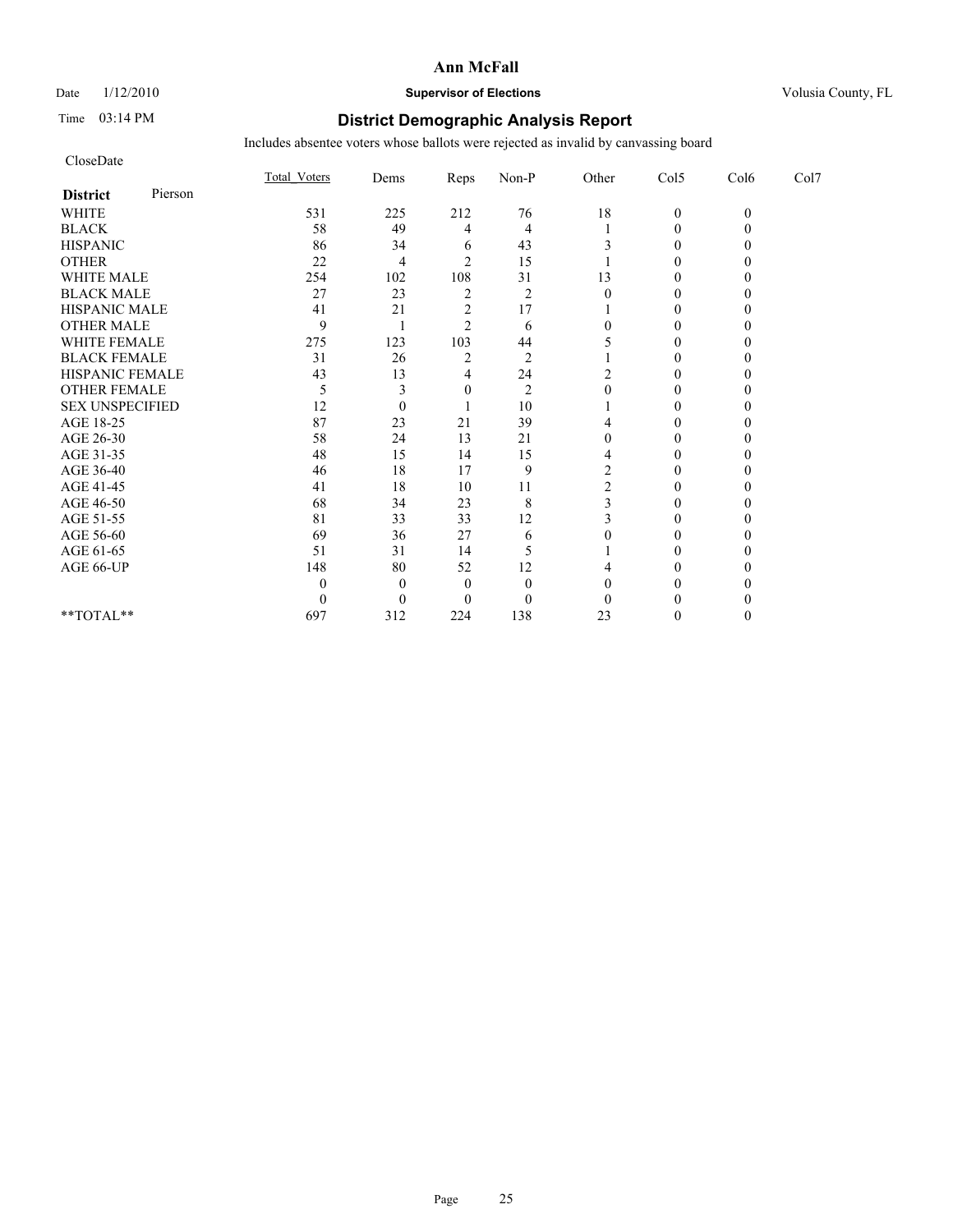# Date  $1/12/2010$  **Supervisor of Elections** Volusia County, FL

# Time 03:14 PM **District Demographic Analysis Report**

| CloseDate              |             |              |                |                  |                |                  |                  |          |      |
|------------------------|-------------|--------------|----------------|------------------|----------------|------------------|------------------|----------|------|
|                        |             | Total Voters | Dems           | Reps             | Non-P          | Other            | Col5             | Col6     | Col7 |
| <b>District</b>        | Ponce Inlet |              |                |                  |                |                  |                  |          |      |
| <b>WHITE</b>           |             | 2,513        | 686            | 1,238            | 495            | 94               | $\mathbf{0}$     | $\theta$ |      |
| <b>BLACK</b>           |             |              | 4              |                  | $\overline{2}$ | $\mathbf{0}$     | $\theta$         |          |      |
| <b>HISPANIC</b>        |             | 28           | 5              | 12               | 9              | 2                | $\boldsymbol{0}$ |          |      |
| <b>OTHER</b>           |             | 106          | 29             | 35               | 33             | 9                | $\theta$         |          |      |
| <b>WHITE MALE</b>      |             | 1,205        | 293            | 616              | 248            | 48               | $\theta$         |          |      |
| <b>BLACK MALE</b>      |             | 3            | 2              | $\boldsymbol{0}$ |                | $\theta$         | $\Omega$         |          |      |
| <b>HISPANIC MALE</b>   |             | 13           | 3              | 4                | 4              | 2                | $\theta$         |          |      |
| <b>OTHER MALE</b>      |             | 44           | 10             | 16               | 14             | 4                | $\boldsymbol{0}$ |          |      |
| <b>WHITE FEMALE</b>    |             | 1,292        | 389            | 616              | 242            | 45               | $\Omega$         |          |      |
| <b>BLACK FEMALE</b>    |             | 4            | $\overline{c}$ |                  |                | $\boldsymbol{0}$ | $\boldsymbol{0}$ |          |      |
| HISPANIC FEMALE        |             | 15           | $\overline{c}$ | 8                | 5              | 0                | $\theta$         |          |      |
| <b>OTHER FEMALE</b>    |             | 37           | 13             | 13               | 9              | 2                | $\theta$         |          |      |
| <b>SEX UNSPECIFIED</b> |             | 41           | 10             | 12               | 15             |                  | $\theta$         |          |      |
| AGE 18-25              |             | 129          | 41             | 50               | 29             | 9                | $\theta$         |          |      |
| AGE 26-30              |             | 86           | 21             | 26               | 36             | 3                | $\Omega$         |          |      |
| AGE 31-35              |             | 59           | 11             | 16               | 26             | 6                | $\Omega$         |          |      |
| AGE 36-40              |             | 91           | 22             | 40               | 24             |                  | $\theta$         |          |      |
| AGE 41-45              |             | 109          | 28             | 55               | 20             | 6                | $\theta$         |          |      |
| AGE 46-50              |             | 183          | 47             | 96               | 36             |                  | $\boldsymbol{0}$ |          |      |
| AGE 51-55              |             | 253          | 79             | 117              | 49             | 8                | $\Omega$         |          |      |
| AGE 56-60              |             | 342          | 93             | 155              | 77             | 17               | $\theta$         |          |      |
| AGE 61-65              |             | 400          | 104            | 197              | 80             | 19               | $\Omega$         |          |      |
| AGE 66-UP              |             | 1,002        | 278            | 534              | 162            | 28               | 0                |          |      |
|                        |             | 0            | $\theta$       | 0                | $\overline{0}$ | $\theta$         | 0                |          |      |
|                        |             | 0            | $\Omega$       | $\theta$         | $\Omega$       | $\Omega$         | $\Omega$         |          |      |
| **TOTAL**              |             | 2,654        | 724            | 1,286            | 539            | 105              | $\theta$         |          |      |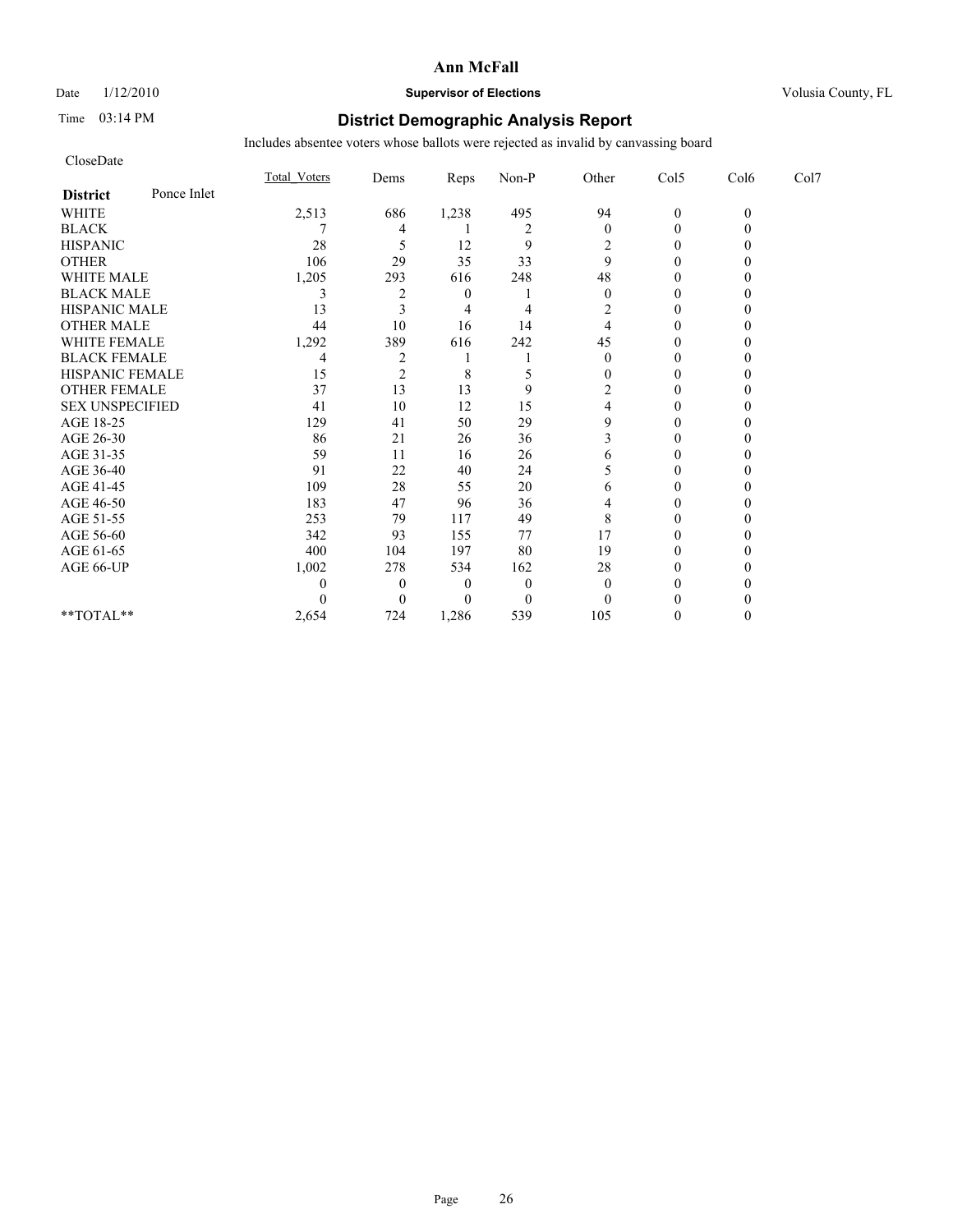## Date  $1/12/2010$  **Supervisor of Elections** Volusia County, FL

# Time 03:14 PM **District Demographic Analysis Report**

| CloseDate              |             |                     |              |          |                |          |                  |          |      |
|------------------------|-------------|---------------------|--------------|----------|----------------|----------|------------------|----------|------|
|                        |             | <b>Total Voters</b> | Dems         | Reps     | Non-P          | Other    | Col5             | Col6     | Col7 |
| <b>District</b>        | Port Orange |                     |              |          |                |          |                  |          |      |
| <b>WHITE</b>           |             | 32,715              | 11,909       | 12,483   | 7,007          | 1,316    | $\boldsymbol{0}$ | $\theta$ |      |
| <b>BLACK</b>           |             | 853                 | 699          | 45       | 91             | 18       | $\mathbf{0}$     | $\theta$ |      |
| <b>HISPANIC</b>        |             | 771                 | 322          | 165      | 257            | 27       | $\mathbf{0}$     |          |      |
| <b>OTHER</b>           |             | 1,689               | 560          | 363      | 598            | 168      | $\theta$         |          |      |
| <b>WHITE MALE</b>      |             | 14,906              | 4,802        | 6,058    | 3,371          | 675      | $\theta$         |          |      |
| <b>BLACK MALE</b>      |             | 388                 | 299          | 29       | 51             | 9        | $\mathbf{0}$     |          |      |
| <b>HISPANIC MALE</b>   |             | 332                 | 137          | 69       | 115            | 11       | $\Omega$         |          |      |
| <b>OTHER MALE</b>      |             | 588                 | 194          | 133      | 227            | 34       | $\theta$         |          |      |
| <b>WHITE FEMALE</b>    |             | 17,585              | 7,041        | 6,341    | 3,582          | 621      | $\theta$         |          |      |
| <b>BLACK FEMALE</b>    |             | 461                 | 397          | 15       | 40             | 9        | $\theta$         |          |      |
| <b>HISPANIC FEMALE</b> |             | 434                 | 185          | 94       | 139            | 16       | $\theta$         |          |      |
| <b>OTHER FEMALE</b>    |             | 669                 | 264          | 147      | 219            | 39       | $\mathbf{0}$     |          |      |
| <b>SEX UNSPECIFIED</b> |             | 665                 | 171          | 170      | 209            | 115      | $\mathbf{0}$     |          |      |
| AGE 18-25              |             | 3,361               | 1,209        | 924      | 986            | 242      | $\mathbf{0}$     |          |      |
| AGE 26-30              |             | 2,279               | 764          | 656      | 742            | 117      | $\theta$         |          |      |
| AGE 31-35              |             | 2,010               | 676          | 604      | 634            | 96       | $\mathbf{0}$     |          |      |
| AGE 36-40              |             | 2,364               | 780          | 859      | 628            | 97       | $\theta$         |          |      |
| AGE 41-45              |             | 2,664               | 875          | 1,004    | 672            | 113      | $\mathbf{0}$     |          |      |
| AGE 46-50              |             | 3,279               | 1,095        | 1,348    | 725            | 111      | $\mathbf{0}$     |          |      |
| AGE 51-55              |             | 3,352               | 1,258        | 1,360    | 624            | 110      | $\theta$         |          |      |
| AGE 56-60              |             | 3,293               | 1,362        | 1,161    | 652            | 118      | $\theta$         |          |      |
| AGE 61-65              |             | 3,367               | 1,341        | 1,233    | 641            | 152      | $\theta$         |          |      |
| AGE 66-UP              |             | 10,056              | 4,130        | 3,905    | 1,648          | 373      | $\mathbf{0}$     |          |      |
|                        |             |                     | $\mathbf{0}$ | $\theta$ | $\overline{0}$ | $\Omega$ | $\mathbf{0}$     |          |      |
|                        |             |                     | $\theta$     | $\theta$ | $\Omega$       | 0        | $\theta$         |          |      |
| **TOTAL**              |             | 36,028              | 13,490       | 13.056   | 7,953          | 1,529    | $\theta$         | 0        |      |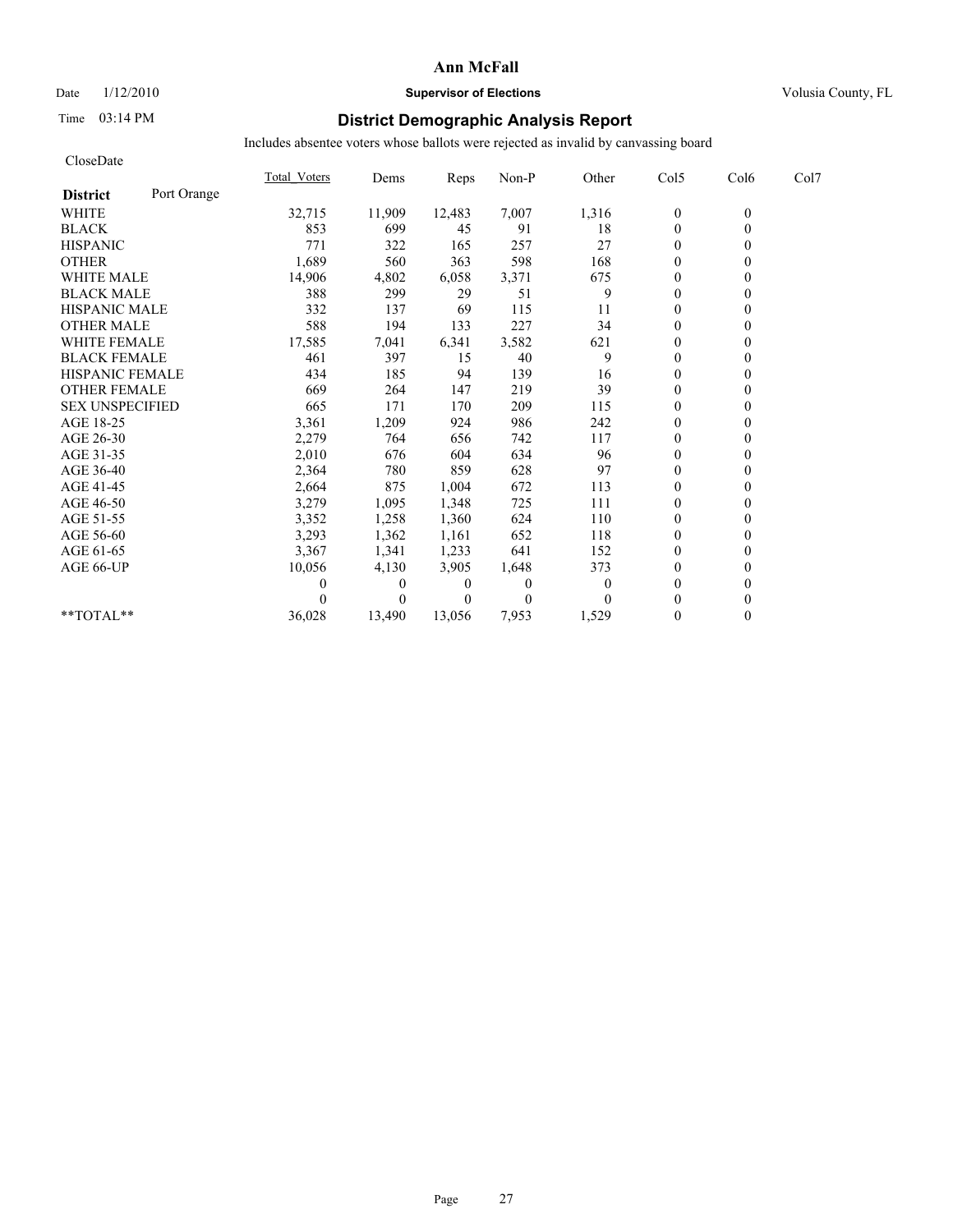## Date  $1/12/2010$  **Supervisor of Elections** Volusia County, FL

## Time 03:14 PM **District Demographic Analysis Report**

| CloseDate              |               |                     |                  |                  |              |          |                  |          |      |
|------------------------|---------------|---------------------|------------------|------------------|--------------|----------|------------------|----------|------|
|                        |               | <b>Total Voters</b> | Dems             | Reps             | Non-P        | Other    | Col5             | Col6     | Col7 |
| <b>District</b>        | South Daytona |                     |                  |                  |              |          |                  |          |      |
| <b>WHITE</b>           |               | 6,350               | 2,685            | 2,117            | 1,315        | 233      | $\boldsymbol{0}$ | $\theta$ |      |
| <b>BLACK</b>           |               | 533                 | 440              | 16               | 71           | 6        | $\mathbf{0}$     | $\theta$ |      |
| <b>HISPANIC</b>        |               | 141                 | 76               | 24               | 37           |          | $\mathbf{0}$     |          |      |
| <b>OTHER</b>           |               | 353                 | 138              | 63               | 127          | 25       | $\theta$         |          |      |
| WHITE MALE             |               | 2,903               | 1,080            | 1,049            | 641          | 133      | $\boldsymbol{0}$ |          |      |
| <b>BLACK MALE</b>      |               | 205                 | 158              | 8                | 37           | 2        | $\theta$         |          |      |
| <b>HISPANIC MALE</b>   |               | 67                  | 36               | 11               | 18           | 2        | $\theta$         |          |      |
| <b>OTHER MALE</b>      |               | 108                 | 41               | 26               | 36           | 5        | $\mathbf{0}$     |          |      |
| <b>WHITE FEMALE</b>    |               | 3,411               | 1,585            | 1,057            | 669          | 100      | $\theta$         |          |      |
| <b>BLACK FEMALE</b>    |               | 323                 | 278              | 7                | 34           | 4        | $\mathbf{0}$     |          |      |
| HISPANIC FEMALE        |               | 72                  | 38               | 13               | 19           | 2        | $\mathbf{0}$     | $\theta$ |      |
| <b>OTHER FEMALE</b>    |               | 153                 | 74               | 28               | 48           | 3        | $\theta$         |          |      |
| <b>SEX UNSPECIFIED</b> |               | 135                 | 49               | 21               | 48           | 17       | $\theta$         |          |      |
| AGE 18-25              |               | 729                 | 321              | 153              | 215          | 40       | $\theta$         |          |      |
| AGE 26-30              |               | 522                 | 221              | 98               | 177          | 26       | $\mathbf{0}$     |          |      |
| AGE 31-35              |               | 450                 | 169              | 122              | 139          | 20       | $\theta$         |          |      |
| AGE 36-40              |               | 519                 | 219              | 153              | 124          | 23       | $\mathbf{0}$     |          |      |
| AGE 41-45              |               | 648                 | 231              | 228              | 156          | 33       | $\mathbf{0}$     |          |      |
| AGE 46-50              |               | 710                 | 306              | 226              | 152          | 26       | $\theta$         |          |      |
| AGE 51-55              |               | 705                 | 341              | 216              | 126          | 22       | $\mathbf{0}$     |          |      |
| AGE 56-60              |               | 645                 | 301              | 211              | 112          | 21       | $\boldsymbol{0}$ |          |      |
| AGE 61-65              |               | 629                 | 271              | 217              | 115          | 26       | $\Omega$         |          |      |
| AGE 66-UP              |               | 1,820               | 959              | 596              | 234          | 31       | $\theta$         |          |      |
|                        |               | 0                   | $\boldsymbol{0}$ | $\boldsymbol{0}$ | $\mathbf{0}$ | $\theta$ | $\mathbf{0}$     |          |      |
|                        |               | 0                   | $\overline{0}$   | $\boldsymbol{0}$ | $\Omega$     | $\theta$ | $\Omega$         |          |      |
| **TOTAL**              |               | 7,377               | 3,339            | 2,220            | 1,550        | 268      | $\theta$         | $\theta$ |      |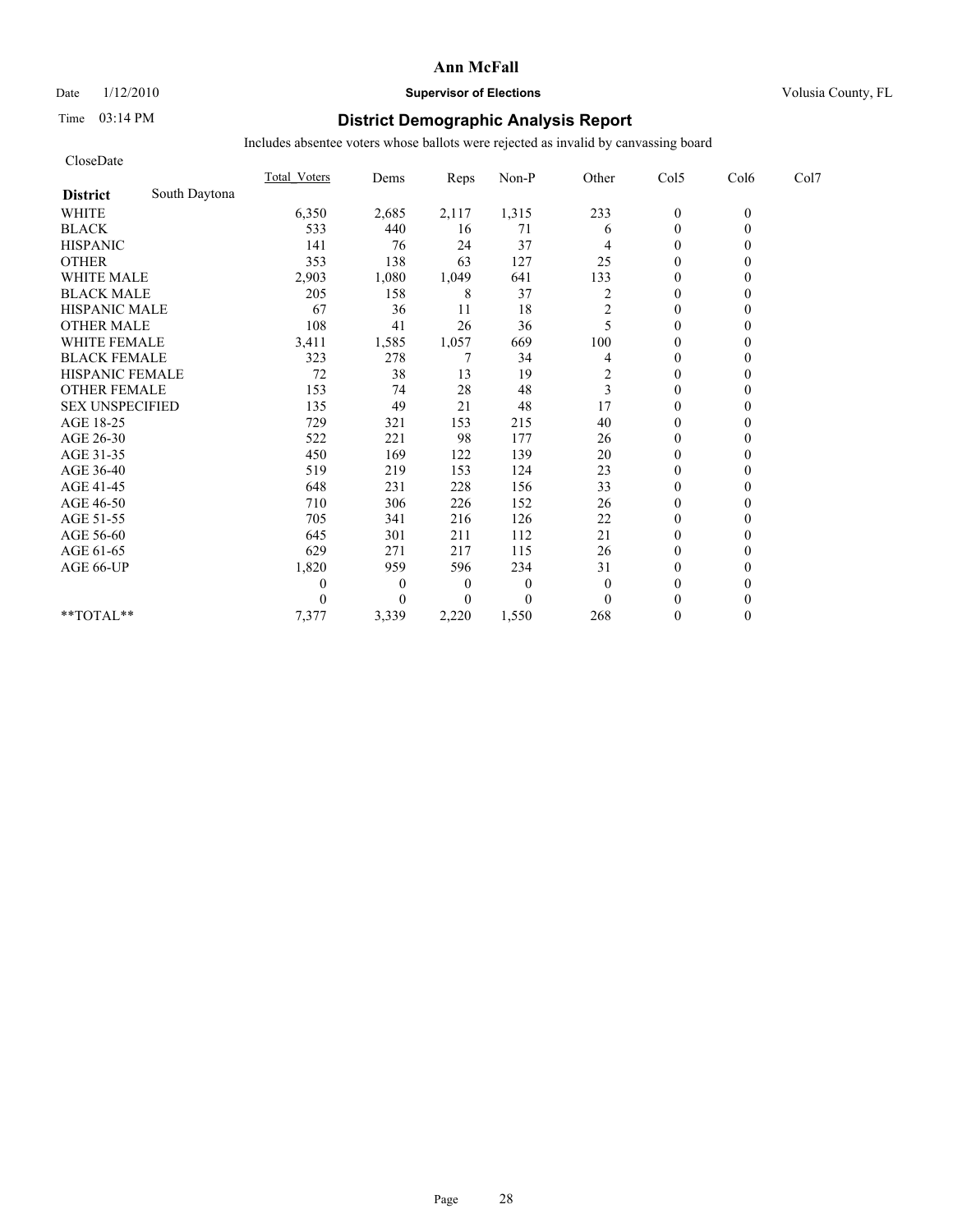Date  $1/12/2010$  **Supervisor of Elections** Volusia County, FL

## Time 03:14 PM **District Demographic Analysis Report**

| CloseDate              |               |                     |          |                |                |       |              |          |      |
|------------------------|---------------|---------------------|----------|----------------|----------------|-------|--------------|----------|------|
|                        |               | <b>Total Voters</b> | Dems     | Reps           | $Non-P$        | Other | Col5         | Col6     | Col7 |
| <b>District</b>        | Flagler Beach |                     |          |                |                |       |              |          |      |
| <b>WHITE</b>           |               | 54                  | 23       | 17             | 13             |       | $\mathbf{0}$ | $\theta$ |      |
| <b>BLACK</b>           |               | 0                   | $\theta$ | $\overline{0}$ | $\theta$       |       | $\theta$     |          |      |
| <b>HISPANIC</b>        |               |                     |          | 0              | $\theta$       |       |              |          |      |
| <b>OTHER</b>           |               |                     |          | $\overline{c}$ | 0              |       | 0            |          |      |
| WHITE MALE             |               | 25                  | 11       | 9              |                |       |              |          |      |
| <b>BLACK MALE</b>      |               |                     |          | $\Omega$       |                |       |              |          |      |
| HISPANIC MALE          |               |                     |          |                | 0              |       |              |          |      |
| <b>OTHER MALE</b>      |               |                     |          |                | 0              |       |              |          |      |
| WHITE FEMALE           |               | 29                  | 12       | 8              | 8              |       |              |          |      |
| <b>BLACK FEMALE</b>    |               |                     | 0        |                | $\theta$       |       |              |          |      |
| HISPANIC FEMALE        |               |                     | 0        | 0              | $\theta$       |       | 0            |          |      |
| <b>OTHER FEMALE</b>    |               |                     |          |                | $\theta$       |       |              |          |      |
| <b>SEX UNSPECIFIED</b> |               |                     |          |                | 0              |       |              |          |      |
| AGE 18-25              |               |                     |          |                | 0              |       |              |          |      |
| AGE 26-30              |               |                     |          |                | 0              |       |              |          |      |
| AGE 31-35              |               |                     |          |                |                |       |              |          |      |
| AGE 36-40              |               |                     |          |                |                |       |              |          |      |
| AGE 41-45              |               |                     |          | 0              |                |       | 0            |          |      |
| AGE 46-50              |               |                     |          |                |                |       |              |          |      |
| AGE 51-55              |               |                     |          |                |                |       |              |          |      |
| AGE 56-60              |               |                     |          |                |                |       |              |          |      |
| AGE 61-65              |               |                     |          |                | $\mathfrak{D}$ |       |              |          |      |
| AGE 66-UP              |               | 42                  | 18       | 17             | 6              |       |              |          |      |
|                        |               |                     |          | 0              | O              |       |              |          |      |
|                        |               |                     | 0        | 0              | 0              |       |              |          |      |
| **TOTAL**              |               | 57                  | 24       | 19             | 13             |       |              |          |      |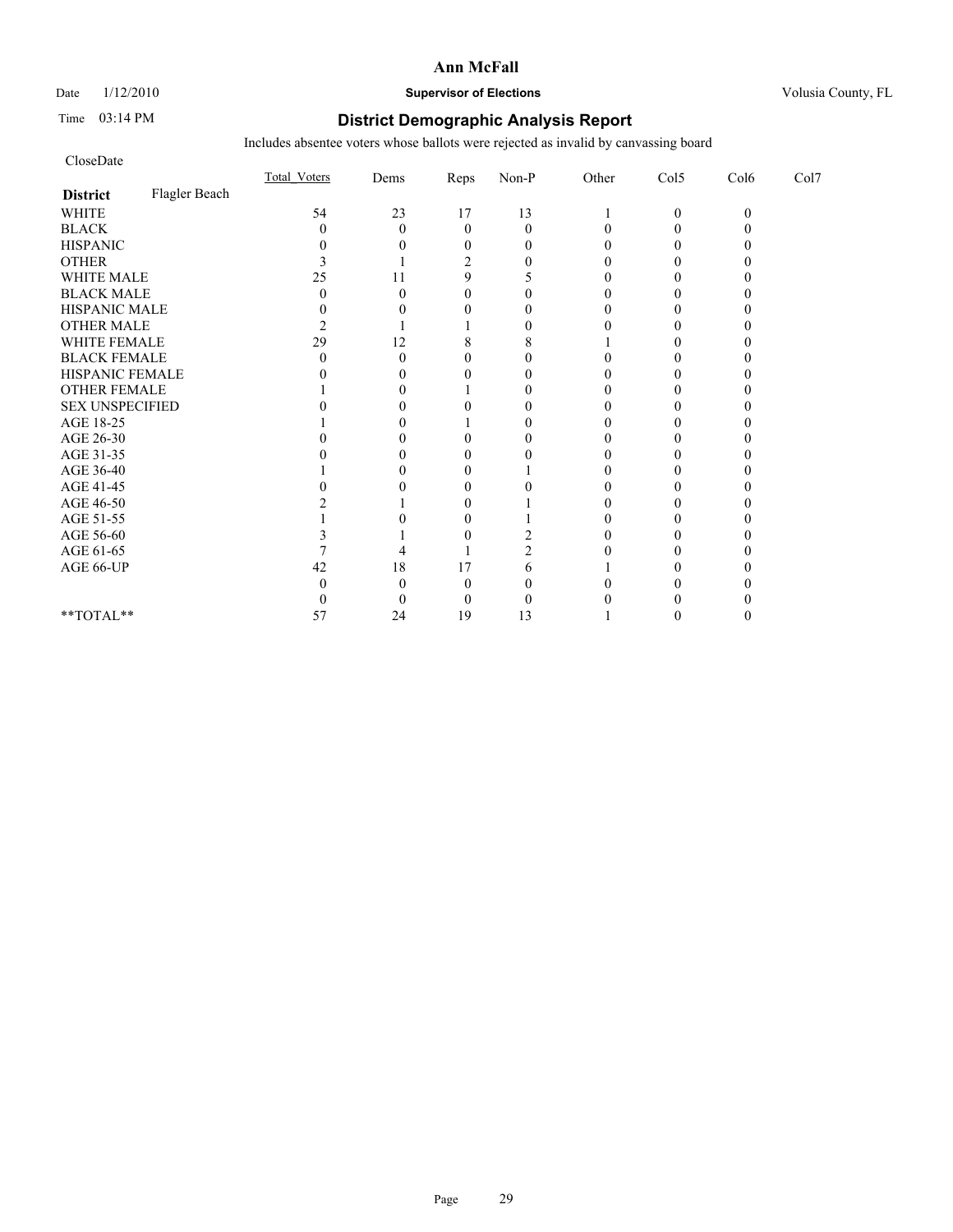Date  $1/12/2010$  **Supervisor of Elections** Volusia County, FL

# Time 03:14 PM **District Demographic Analysis Report**

| CloseDate              |                           |              |          |                |          |                |                |                  |      |
|------------------------|---------------------------|--------------|----------|----------------|----------|----------------|----------------|------------------|------|
|                        |                           | Total Voters | Dems     | Reps           | Non-P    | Other          | Col5           | Col <sub>6</sub> | Col7 |
| <b>District</b>        | <b>Hospital Authority</b> |              |          |                |          |                |                |                  |      |
| <b>WHITE</b>           |                           | 94,833       | 32,582   | 38,855         | 18,693   | 4,703          | $\bf{0}$       | $\theta$         |      |
| <b>BLACK</b>           |                           | 9,176        | 7,342    | 418            | 1,158    | 258            | $\mathbf{0}$   | $\theta$         |      |
| <b>HISPANIC</b>        |                           | 15,157       | 7,365    | 2,596          | 4,672    | 524            | $\mathbf{0}$   |                  |      |
| <b>OTHER</b>           |                           | 6,455        | 2,077    | 1,392          | 2,241    | 745            | $\theta$       |                  |      |
| <b>WHITE MALE</b>      |                           | 43,796       | 13,337   | 18,978         | 9,012    | 2,469          | $\mathbf{0}$   |                  |      |
| <b>BLACK MALE</b>      |                           | 3,940        | 2,997    | 221            | 568      | 154            | $\mathbf{0}$   |                  |      |
| <b>HISPANIC MALE</b>   |                           | 7,077        | 3,324    | 1,290          | 2,197    | 266            | $\theta$       |                  |      |
| <b>OTHER MALE</b>      |                           | 2,099        | 723      | 542            | 704      | 130            | $\theta$       |                  |      |
| <b>WHITE FEMALE</b>    |                           | 50,523       | 19,077   | 19,676         | 9,564    | 2,206          | $\theta$       |                  |      |
| <b>BLACK FEMALE</b>    |                           | 5,157        | 4,278    | 196            | 580      | 103            | $\theta$       |                  |      |
| <b>HISPANIC FEMALE</b> |                           | 7,965        | 3,980    | 1,297          | 2,439    | 249            | $\theta$       |                  |      |
| <b>OTHER FEMALE</b>    |                           | 2,484        | 965      | 548            | 810      | 161            | $\mathbf{0}$   |                  |      |
| <b>SEX UNSPECIFIED</b> |                           | 2,580        | 685      | 513            | 890      | 492            | $\mathbf{0}$   |                  |      |
| AGE 18-25              |                           | 13,500       | 4,624    | 3,277          | 4,442    | 1,157          | $\mathbf{0}$   |                  |      |
| AGE 26-30              |                           | 8,664        | 3,040    | 2,240          | 2,822    | 562            | $\theta$       |                  |      |
| AGE 31-35              |                           | 8,946        | 3,185    | 2,566          | 2,605    | 590            | $\theta$       |                  |      |
| AGE 36-40              |                           | 9,832        | 3,401    | 3,339          | 2,571    | 521            | $\theta$       |                  |      |
| AGE 41-45              |                           | 10,767       | 3,807    | 4,000          | 2,469    | 491            | $\overline{0}$ |                  |      |
| AGE 46-50              |                           | 12,507       | 4,522    | 4,804          | 2,628    | 553            | $\mathbf{0}$   |                  |      |
| AGE 51-55              |                           | 12,273       | 4,930    | 4,573          | 2,238    | 532            | $\mathbf{0}$   |                  |      |
| AGE 56-60              |                           | 10,942       | 4,689    | 3,892          | 1,908    | 453            | $\theta$       |                  |      |
| AGE 61-65              |                           | 9,987        | 4,230    | 3,738          | 1,607    | 412            | $\theta$       |                  |      |
| AGE 66-UP              |                           | 28,189       | 12,935   | 10,831         | 3,465    | 958            | $\mathbf{0}$   |                  |      |
|                        |                           |              | $\bf{0}$ | $\bf{0}$       | 0        | $\overline{0}$ | $\mathbf{0}$   |                  |      |
|                        |                           |              | $\theta$ | $\overline{0}$ | $\Omega$ | 0              | $\theta$       |                  |      |
| **TOTAL**              |                           | 125,621      | 49,366   | 43.261         | 26,764   | 6,230          | $\theta$       | 0                |      |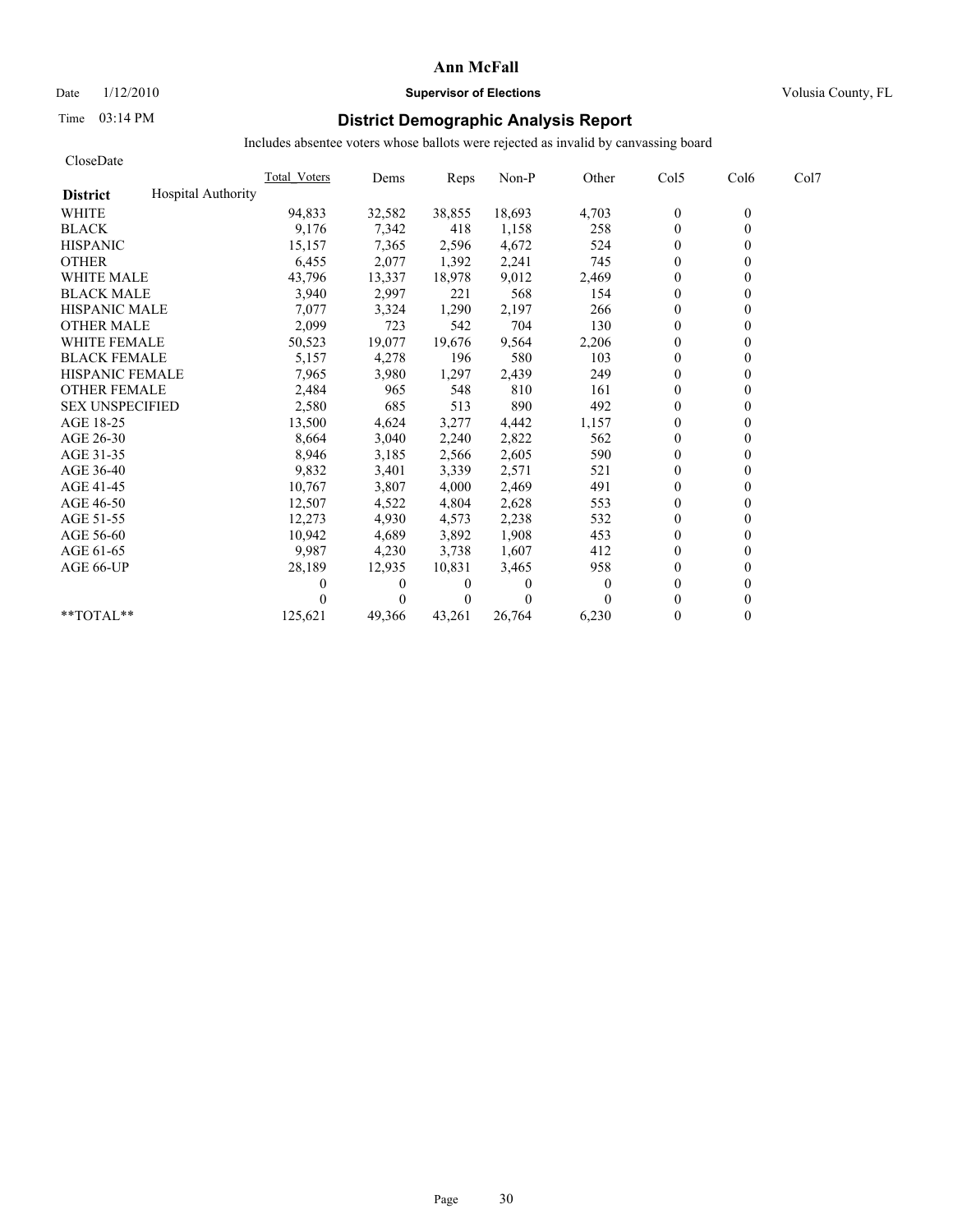# Date  $1/12/2010$  **Supervisor of Elections** Volusia County, FL

# Time 03:14 PM **District Demographic Analysis Report**

| CloseDate              |                       |              |                |              |              |                |          |                  |
|------------------------|-----------------------|--------------|----------------|--------------|--------------|----------------|----------|------------------|
|                        | <b>Total Voters</b>   | Dems         | Reps           | Non-P        | Other        | Col5           | Col6     | Col <sub>7</sub> |
| <b>District</b>        | Florida House Seat 21 |              |                |              |              |                |          |                  |
| <b>WHITE</b>           | 2,162                 | 822          | 906            | 354          | $80\,$       | $\mathbf{0}$   | $\theta$ |                  |
| <b>BLACK</b>           | 172                   | 149          | 8              | 14           |              | $\mathbf{0}$   |          |                  |
| <b>HISPANIC</b>        | 176                   | 68           | 28             | 75           | 5            | $\theta$       |          |                  |
| <b>OTHER</b>           | 101                   | 30           | 26             | 41           | 4            | $\theta$       |          |                  |
| <b>WHITE MALE</b>      | 1,045                 | 356          | 466            | 179          | 44           | $\theta$       |          |                  |
| <b>BLACK MALE</b>      | 77                    | 67           | 4              | 6            | $\theta$     | $\theta$       |          |                  |
| <b>HISPANIC MALE</b>   | 93                    | 41           | 12             | 38           | 2            | $\theta$       |          |                  |
| <b>OTHER MALE</b>      | 35                    | 12           | 11             | 12           | $\mathbf{0}$ | $\theta$       |          |                  |
| <b>WHITE FEMALE</b>    | 1,107                 | 461          | 436            | 174          | 36           | $\theta$       |          |                  |
| <b>BLACK FEMALE</b>    | 95                    | 82           | 4              | 8            |              | $\overline{0}$ |          |                  |
| HISPANIC FEMALE        | 79                    | 26           | 16             | 34           | 3            | $\theta$       |          |                  |
| <b>OTHER FEMALE</b>    | 36                    | 14           | $\,$ 8 $\,$    | 14           | 0            | $\theta$       |          |                  |
| <b>SEX UNSPECIFIED</b> | 44                    | 10           | 11             | 19           | 4            | $\theta$       |          |                  |
| AGE 18-25              | 255                   | 69           | 79             | 94           | 13           | $\theta$       |          |                  |
| AGE 26-30              | 165                   | 56           | 47             | 57           | 5            | $\overline{0}$ |          |                  |
| AGE 31-35              | 162                   | 41           | 67             | 46           | 8            | $\theta$       |          |                  |
| AGE 36-40              | 141                   | 42           | 60             | 35           | 4            | $\theta$       |          |                  |
| AGE 41-45              | 187                   | 57           | 83             | 37           | 10           | $\mathbf{0}$   |          |                  |
| AGE 46-50              | 259                   | 111          | 92             | 46           | 10           | $\theta$       |          |                  |
| AGE 51-55              | 269                   | 105          | 115            | 43           | 6            | $\Omega$       |          |                  |
| AGE 56-60              | 265                   | 119          | 98             | 39           | 9            | $\overline{0}$ |          |                  |
| AGE 61-65              | 251                   | 121          | 89             | 33           | 8            | $\theta$       |          |                  |
| AGE 66-UP              | 657                   | 348          | 238            | 54           | 17           | $\theta$       |          |                  |
|                        | 0                     | $\mathbf{0}$ | $\overline{0}$ | $\mathbf{0}$ | $\theta$     | $\Omega$       |          |                  |
|                        | 0                     | $\Omega$     | $\Omega$       | $\mathbf{0}$ | $\theta$     | $\Omega$       |          |                  |
| **TOTAL**              | 2,611                 | 1,069        | 968            | 484          | 90           | $\theta$       |          |                  |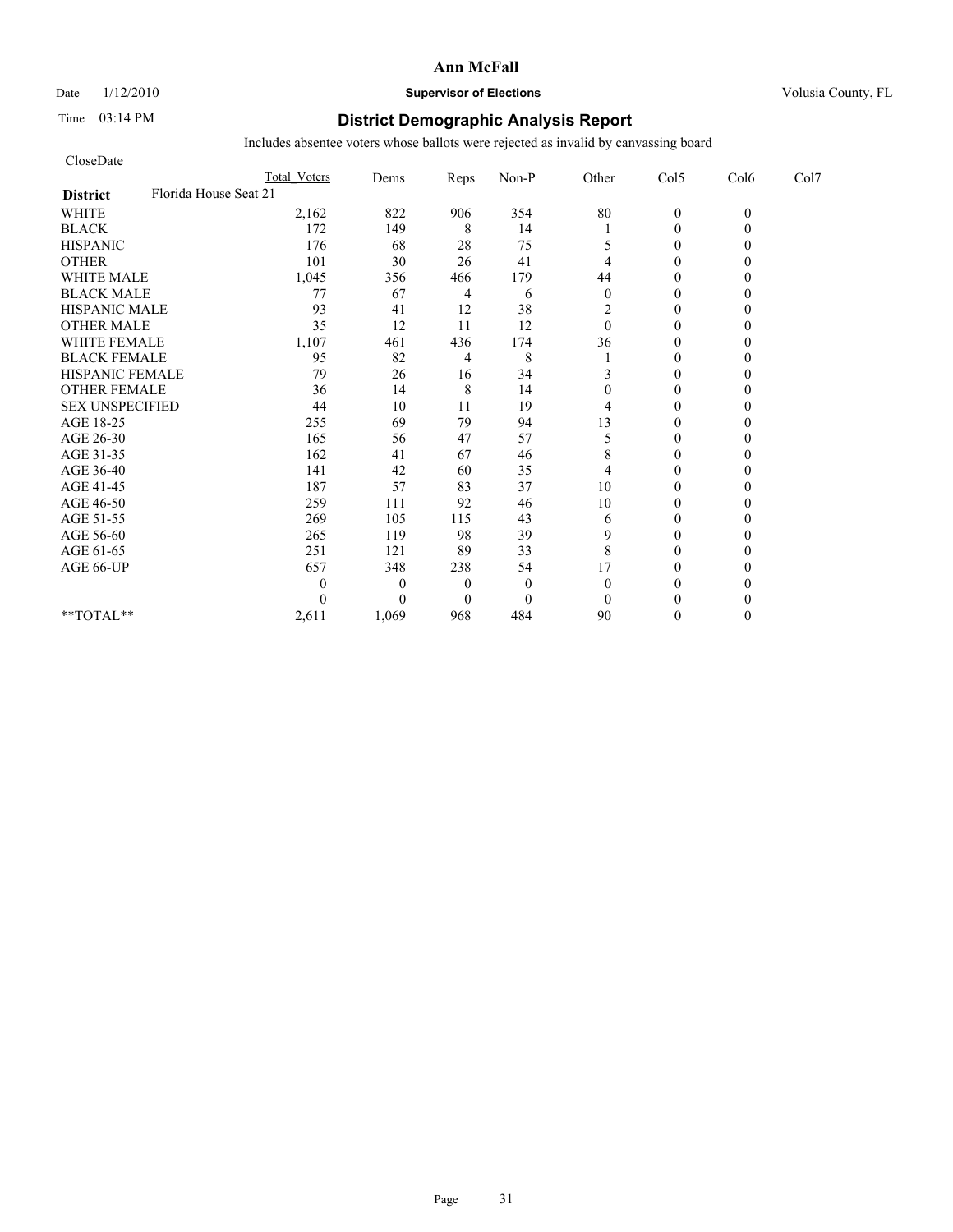Date  $1/12/2010$  **Supervisor of Elections** Volusia County, FL

# Time 03:14 PM **District Demographic Analysis Report**

| CloseDate              |                       |              |                |                |          |                  |          |      |
|------------------------|-----------------------|--------------|----------------|----------------|----------|------------------|----------|------|
|                        | Total Voters          | Dems         | Reps           | Non-P          | Other    | Col5             | Col6     | Col7 |
| <b>District</b>        | Florida House Seat 25 |              |                |                |          |                  |          |      |
| <b>WHITE</b>           | 15,320                | 5,285        | 6,019          | 3,231          | 785      | $\boldsymbol{0}$ | $\theta$ |      |
| <b>BLACK</b>           | 1,239                 | 967          | 70             | 165            | 37       | $\mathbf{0}$     | $\theta$ |      |
| <b>HISPANIC</b>        | 3,897                 | 1,943        | 653            | 1,180          | 121      | $\mathbf{0}$     |          |      |
| <b>OTHER</b>           | 1,187                 | 378          | 240            | 420            | 149      | $\theta$         |          |      |
| <b>WHITE MALE</b>      | 7,060                 | 2,163        | 2,911          | 1,581          | 405      | $\mathbf{0}$     |          |      |
| <b>BLACK MALE</b>      | 548                   | 400          | 41             | 85             | 22       | $\mathbf{0}$     |          |      |
| <b>HISPANIC MALE</b>   | 1,804                 | 868          | 319            | 551            | 66       | $\theta$         |          |      |
| <b>OTHER MALE</b>      | 387                   | 137          | 87             | 141            | 22       | $\theta$         |          |      |
| <b>WHITE FEMALE</b>    | 8,165                 | 3,091        | 3,070          | 1,632          | 372      | $\theta$         |          |      |
| <b>BLACK FEMALE</b>    | 681                   | 557          | 29             | 80             | 15       | $\theta$         |          |      |
| <b>HISPANIC FEMALE</b> | 2,064                 | 1,056        | 332            | 622            | 54       | $\mathbf{0}$     |          |      |
| <b>OTHER FEMALE</b>    | 473                   | 171          | 104            | 163            | 35       | $\mathbf{0}$     |          |      |
| <b>SEX UNSPECIFIED</b> | 461                   | 130          | 89             | 141            | 101      | $\mathbf{0}$     |          |      |
| AGE 18-25              | 2,293                 | 794          | 483            | 805            | 211      | $\mathbf{0}$     |          |      |
| AGE 26-30              | 1,596                 | 565          | 381            | 530            | 120      | $\theta$         |          |      |
| AGE 31-35              | 1,759                 | 642          | 474            | 537            | 106      | $\mathbf{0}$     |          |      |
| AGE 36-40              | 1,846                 | 616          | 625            | 499            | 106      | $\theta$         |          |      |
| AGE 41-45              | 1,934                 | 721          | 652            | 472            | 89       | $\overline{0}$   |          |      |
| AGE 46-50              | 2,127                 | 755          | 784            | 491            | 97       | $\mathbf{0}$     |          |      |
| AGE 51-55              | 2,068                 | 833          | 726            | 408            | 101      | $\theta$         |          |      |
| AGE 56-60              | 1,838                 | 797          | 634            | 354            | 53       | $\theta$         |          |      |
| AGE 61-65              | 1,674                 | 696          | 611            | 304            | 63       | $\theta$         |          |      |
| AGE 66-UP              | 4,507                 | 2,153        | 1,612          | 596            | 146      | $\theta$         |          |      |
|                        |                       | $\mathbf{0}$ | $\overline{0}$ | $\overline{0}$ | $\Omega$ | $\mathbf{0}$     |          |      |
|                        |                       | $\theta$     | $\overline{0}$ | $\Omega$       | $\Omega$ | $\theta$         |          |      |
| **TOTAL**              | 21,643                | 8,573        | 6,982          | 4,996          | 1,092    | $\mathbf{0}$     | 0        |      |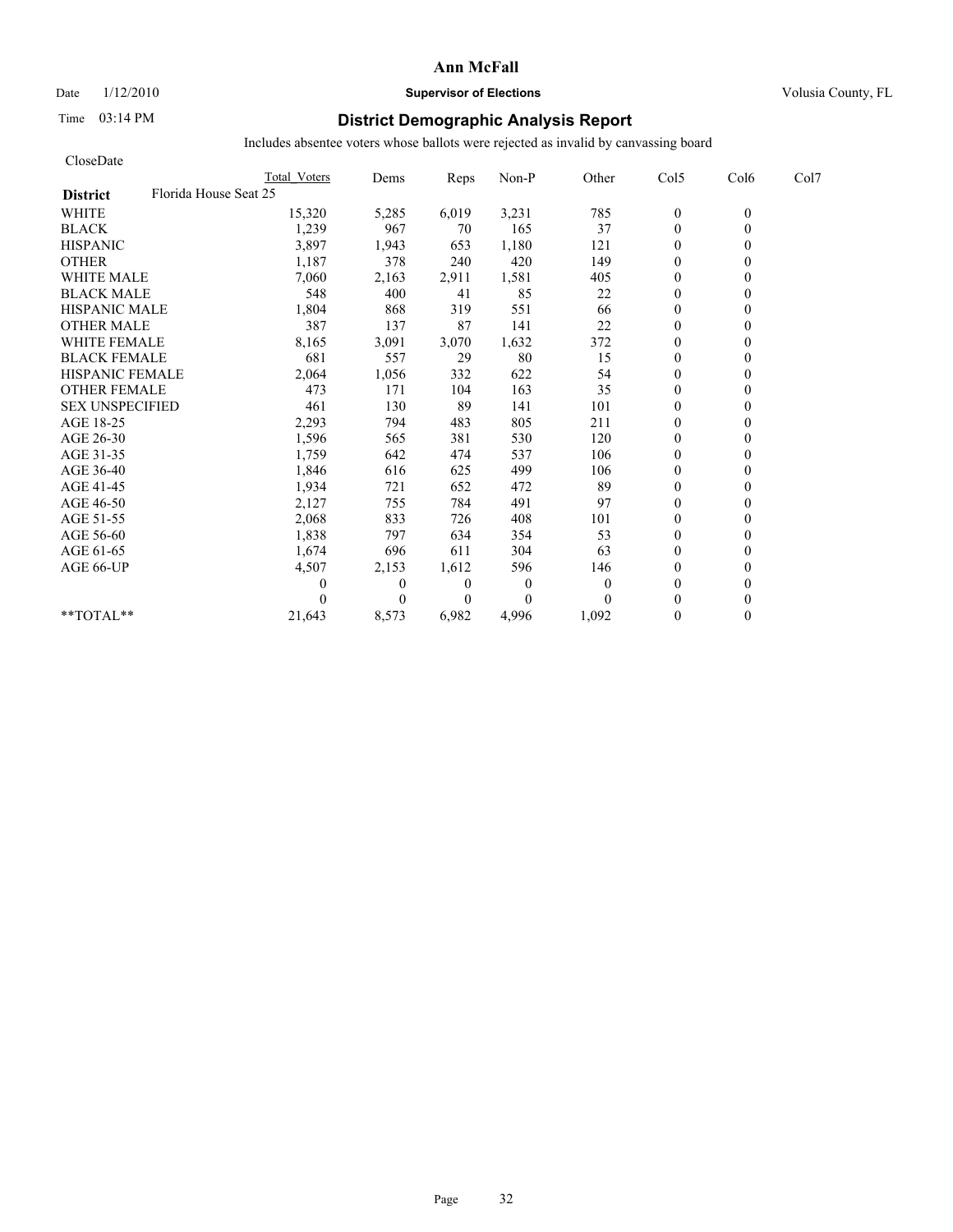Date  $1/12/2010$  **Supervisor of Elections** Volusia County, FL

# Time 03:14 PM **District Demographic Analysis Report**

| CloseDate                                |              |          |                |          |          |                |                  |      |
|------------------------------------------|--------------|----------|----------------|----------|----------|----------------|------------------|------|
|                                          | Total Voters | Dems     | Reps           | Non-P    | Other    | Col5           | Col <sub>6</sub> | Col7 |
| Florida House Seat 26<br><b>District</b> |              |          |                |          |          |                |                  |      |
| <b>WHITE</b>                             | 86,803       | 30,220   | 36,548         | 16,236   | 3,799    | $\mathbf{0}$   | $\theta$         |      |
| <b>BLACK</b>                             | 3,799        | 2,934    | 216            | 517      | 132      | $\overline{0}$ | $\theta$         |      |
| <b>HISPANIC</b>                          | 6,761        | 3,162    | 1,302          | 2,083    | 214      | $\theta$       |                  |      |
| <b>OTHER</b>                             | 4,944        | 1,542    | 1,230          | 1,638    | 534      | $\theta$       |                  |      |
| <b>WHITE MALE</b>                        | 39,797       | 12,264   | 17,720         | 7,825    | 1,988    | $\theta$       |                  |      |
| <b>BLACK MALE</b>                        | 1,637        | 1,189    | 119            | 256      | 73       | $\theta$       |                  |      |
| <b>HISPANIC MALE</b>                     | 3,135        | 1,401    | 657            | 976      | 101      | $\theta$       |                  |      |
| <b>OTHER MALE</b>                        | 1,701        | 537      | 501            | 568      | 95       | $\theta$       |                  |      |
| <b>WHITE FEMALE</b>                      | 46,536       | 17,814   | 18,636         | 8,300    | 1,786    | $\theta$       |                  |      |
| <b>BLACK FEMALE</b>                      | 2,134        | 1,720    | 97             | 260      | 57       | $\theta$       |                  |      |
| <b>HISPANIC FEMALE</b>                   | 3,577        | 1,737    | 636            | 1,096    | 108      | $\theta$       |                  |      |
| <b>OTHER FEMALE</b>                      | 1,901        | 731      | 485            | 567      | 118      | $\theta$       |                  |      |
| <b>SEX UNSPECIFIED</b>                   | 1,889        | 465      | 445            | 626      | 353      | $\theta$       |                  |      |
| AGE 18-25                                | 9,406        | 3,111    | 2,615          | 2,923    | 757      | $\mathbf{0}$   |                  |      |
| AGE 26-30                                | 5,641        | 1,841    | 1.687          | 1,765    | 348      | $\theta$       |                  |      |
| AGE 31-35                                | 5,757        | 1,875    | 1,863          | 1,644    | 375      | $\theta$       |                  |      |
| AGE 36-40                                | 6,698        | 2,131    | 2,483          | 1,724    | 360      | $\theta$       |                  |      |
| AGE 41-45                                | 7,955        | 2,542    | 3,284          | 1,814    | 315      | $\mathbf{0}$   |                  |      |
| AGE 46-50                                | 9,511        | 3,159    | 3,992          | 1,961    | 399      | $\mathbf{0}$   |                  |      |
| AGE 51-55                                | 9,906        | 3,712    | 4,048          | 1,743    | 403      | $\theta$       |                  |      |
| AGE 56-60                                | 9,691        | 3,926    | 3,683          | 1,695    | 387      | $\theta$       |                  |      |
| AGE 61-65                                | 9,505        | 3,716    | 3,847          | 1,551    | 391      | $\theta$       |                  |      |
| AGE 66-UP                                | 28,225       | 11,842   | 11,793         | 3,647    | 943      | $\theta$       |                  |      |
|                                          |              | $\bf{0}$ | $\bf{0}$       | 0        | $\theta$ | $\theta$       |                  |      |
|                                          |              | $\theta$ | $\overline{0}$ | $\Omega$ |          | $\theta$       |                  |      |
| **TOTAL**                                | 102,307      | 37,858   | 39,296         | 20,474   | 4,679    | $\theta$       | 0                |      |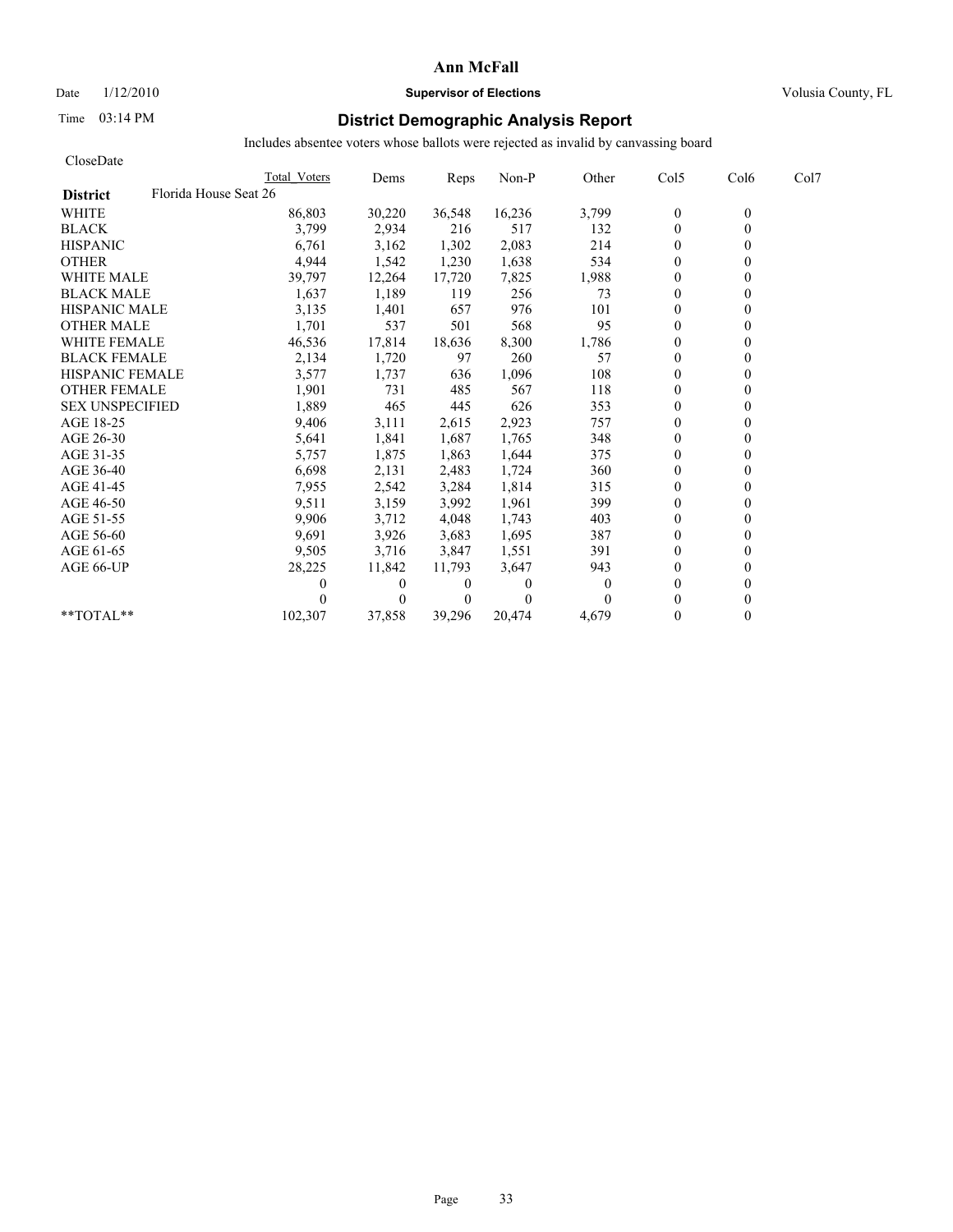Date  $1/12/2010$  **Supervisor of Elections** Volusia County, FL

# Time 03:14 PM **District Demographic Analysis Report**

| CloseDate              |                       |          |                |          |                |                |                  |      |
|------------------------|-----------------------|----------|----------------|----------|----------------|----------------|------------------|------|
|                        | Total Voters          | Dems     | Reps           | Non-P    | Other          | Col5           | Col <sub>6</sub> | Col7 |
| <b>District</b>        | Florida House Seat 27 |          |                |          |                |                |                  |      |
| <b>WHITE</b>           | 50,883                | 20,829   | 16,876         | 10,937   | 2,241          | $\mathbf{0}$   | $\theta$         |      |
| <b>BLACK</b>           | 16,569                | 14,043   | 465            | 1,776    | 285            | $\mathbf{0}$   | $\theta$         |      |
| <b>HISPANIC</b>        | 1,726                 | 832      | 296            | 525      | 73             | $\overline{0}$ |                  |      |
| <b>OTHER</b>           | 4,151                 | 1,722    | 648            | 1,360    | 421            | $\theta$       |                  |      |
| <b>WHITE MALE</b>      | 23,300                | 8,423    | 8,314          | 5,338    | 1,225          | $\theta$       |                  |      |
| <b>BLACK MALE</b>      | 6,557                 | 5,359    | 233            | 815      | 150            | $\mathbf{0}$   |                  |      |
| <b>HISPANIC MALE</b>   | 796                   | 370      | 138            | 246      | 42             | $\theta$       |                  |      |
| <b>OTHER MALE</b>      | 1,281                 | 542      | 256            | 409      | 74             | $\theta$       |                  |      |
| <b>WHITE FEMALE</b>    | 27,279                | 12,285   | 8,470          | 5,530    | 994            | $\theta$       |                  |      |
| <b>BLACK FEMALE</b>    | 9,854                 | 8,557    | 228            | 935      | 134            | $\theta$       |                  |      |
| <b>HISPANIC FEMALE</b> | 916                   | 457      | 158            | 273      | 28             | $\theta$       |                  |      |
| <b>OTHER FEMALE</b>    | 1,578                 | 757      | 280            | 479      | 62             | $\mathbf{0}$   |                  |      |
| <b>SEX UNSPECIFIED</b> | 1,768                 | 676      | 208            | 573      | 311            | $\mathbf{0}$   |                  |      |
| AGE 18-25              | 9,892                 | 5,501    | 1,343          | 2,457    | 591            | $\mathbf{0}$   |                  |      |
| AGE 26-30              | 5,303                 | 2,513    | 934            | 1,628    | 228            | $\theta$       |                  |      |
| AGE 31-35              | 4,457                 | 2,077    | 875            | 1,274    | 231            | $\theta$       |                  |      |
| AGE 36-40              | 4,603                 | 2,129    | 1,138          | 1,144    | 192            | $\theta$       |                  |      |
| AGE 41-45              | 5,223                 | 2,439    | 1,346          | 1,188    | 250            | $\overline{0}$ |                  |      |
| AGE 46-50              | 6,406                 | 3,127    | 1,750          | 1,261    | 268            | $\mathbf{0}$   |                  |      |
| AGE 51-55              | 6,658                 | 3,519    | 1,735          | 1,161    | 243            | $\theta$       |                  |      |
| AGE 56-60              | 6,156                 | 3,173    | 1,650          | 1,107    | 226            | $\theta$       |                  |      |
| AGE 61-65              | 5,835                 | 2,945    | 1,672          | 1,000    | 218            | $\theta$       |                  |      |
| AGE 66-UP              | 18,792                | 10,003   | 5,842          | 2,374    | 573            | $\mathbf{0}$   |                  |      |
|                        | 0                     | $\bf{0}$ | $\theta$       | 0        | $\overline{0}$ | $\mathbf{0}$   |                  |      |
|                        |                       | $\theta$ | $\overline{0}$ | $\Omega$ | 0              | $\theta$       |                  |      |
| **TOTAL**              | 73,329                | 37,426   | 18,285         | 14,598   | 3.020          | $\theta$       | 0                |      |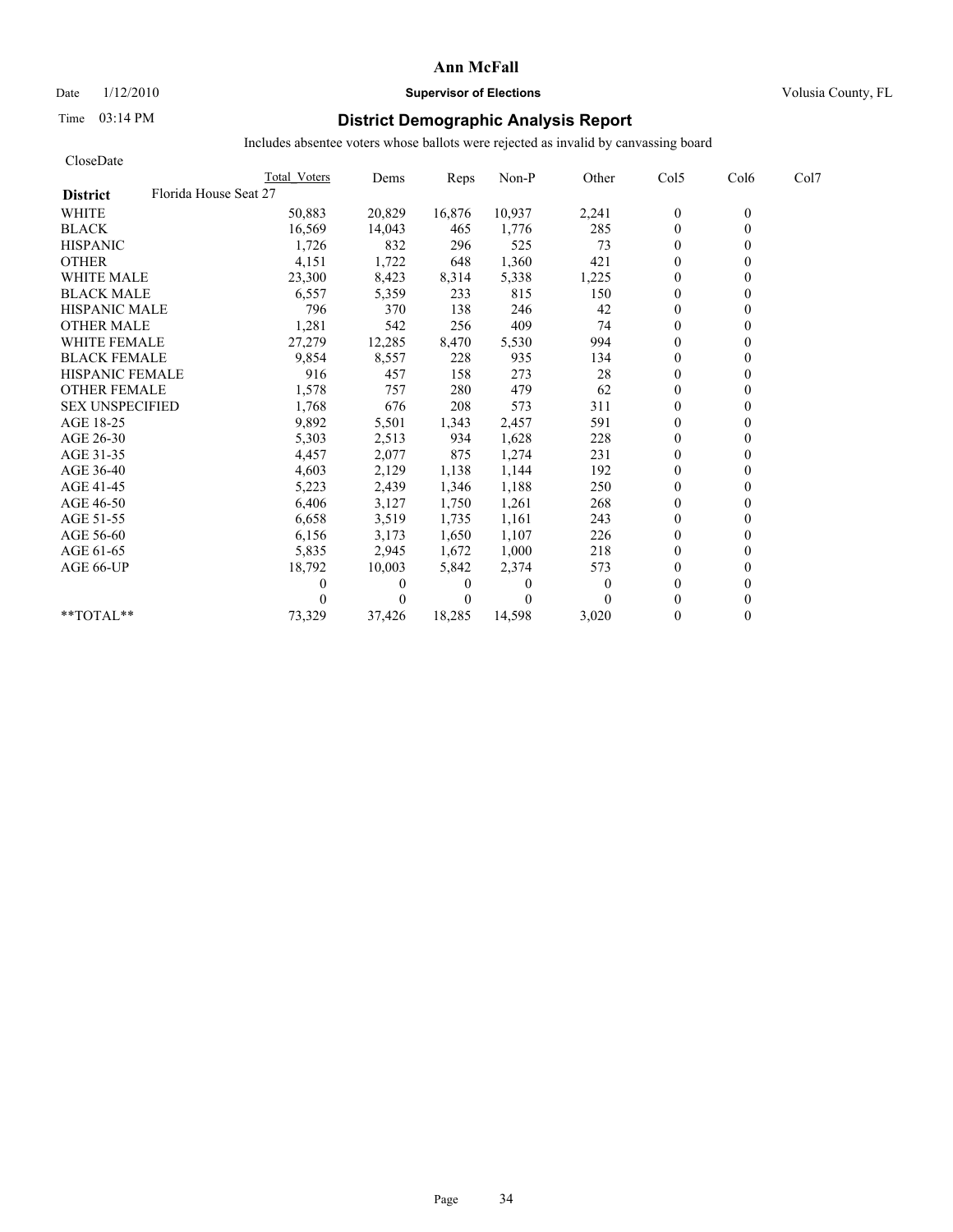## Date  $1/12/2010$  **Supervisor of Elections** Volusia County, FL

# Time 03:14 PM **District Demographic Analysis Report**

| CloseDate                                |              |          |                |          |       |                |                  |      |
|------------------------------------------|--------------|----------|----------------|----------|-------|----------------|------------------|------|
|                                          | Total Voters | Dems     | Reps           | Non-P    | Other | Col5           | Col <sub>6</sub> | Col7 |
| Florida House Seat 28<br><b>District</b> |              |          |                |          |       |                |                  |      |
| <b>WHITE</b>                             | 90,491       | 31,702   | 35,753         | 19,287   | 3,749 | $\bf{0}$       | $\theta$         |      |
| <b>BLACK</b>                             | 4,016        | 3,232    | 181            | 504      | 99    | $\mathbf{0}$   | $\theta$         |      |
| <b>HISPANIC</b>                          | 4,752        | 2,258    | 885            | 1,428    | 181   | $\theta$       |                  |      |
| <b>OTHER</b>                             | 4,527        | 1,339    | 1,003          | 1,639    | 546   | $\theta$       |                  |      |
| <b>WHITE MALE</b>                        | 42,049       | 13,089   | 17,516         | 9,447    | 1,997 | $\theta$       |                  |      |
| <b>BLACK MALE</b>                        | 1,822        | 1,376    | 99             | 284      | 63    | $\mathbf{0}$   |                  |      |
| <b>HISPANIC MALE</b>                     | 2,215        | 1,022    | 408            | 683      | 102   | $\theta$       |                  |      |
| <b>OTHER MALE</b>                        | 1,528        | 460      | 403            | 569      | 96    | $\theta$       |                  |      |
| <b>WHITE FEMALE</b>                      | 47,874       | 18,422   | 18,031         | 9,696    | 1,725 | $\theta$       |                  |      |
| <b>BLACK FEMALE</b>                      | 2,168        | 1,837    | 80             | 216      | 35    | $\theta$       |                  |      |
| <b>HISPANIC FEMALE</b>                   | 2,505        | 1,219    | 473            | 735      | 78    | $\theta$       |                  |      |
| <b>OTHER FEMALE</b>                      | 1,756        | 652      | 414            | 577      | 113   | $\mathbf{0}$   |                  |      |
| <b>SEX UNSPECIFIED</b>                   | 1,869        | 454      | 398            | 651      | 366   | $\theta$       |                  |      |
| AGE 18-25                                | 9,140        | 3,083    | 2,351          | 2,959    | 747   | $\mathbf{0}$   |                  |      |
| AGE 26-30                                | 5,981        | 2,011    | 1,603          | 2,023    | 344   | $\theta$       |                  |      |
| AGE 31-35                                | 5,821        | 1,992    | 1,682          | 1,833    | 314   | $\theta$       |                  |      |
| AGE 36-40                                | 6,751        | 2,271    | 2,260          | 1,894    | 326   | $\theta$       |                  |      |
| AGE 41-45                                | 7,444        | 2,493    | 2,822          | 1,803    | 326   | $\overline{0}$ |                  |      |
| AGE 46-50                                | 9,343        | 3,242    | 3,750          | 2,035    | 316   | $\mathbf{0}$   |                  |      |
| AGE 51-55                                | 9,976        | 3,842    | 3,776          | 2,013    | 345   | $\theta$       |                  |      |
| AGE 56-60                                | 9,794        | 3,911    | 3,536          | 1,942    | 405   | $\theta$       |                  |      |
| AGE 61-65                                | 9,778        | 3,739    | 3,724          | 1,878    | 437   | $\theta$       |                  |      |
| AGE 66-UP                                | 29,753       | 11,946   | 12,316         | 4,476    | 1,015 | $\theta$       |                  |      |
|                                          |              | $\bf{0}$ | $\bf{0}$       | $\bf{0}$ | 0     | $\theta$       |                  |      |
|                                          |              | $\theta$ | $\overline{0}$ | $\Omega$ |       | $\theta$       |                  |      |
| **TOTAL**                                | 103,786      | 38,531   | 37,822         | 22,858   | 4,575 | $\theta$       | 0                |      |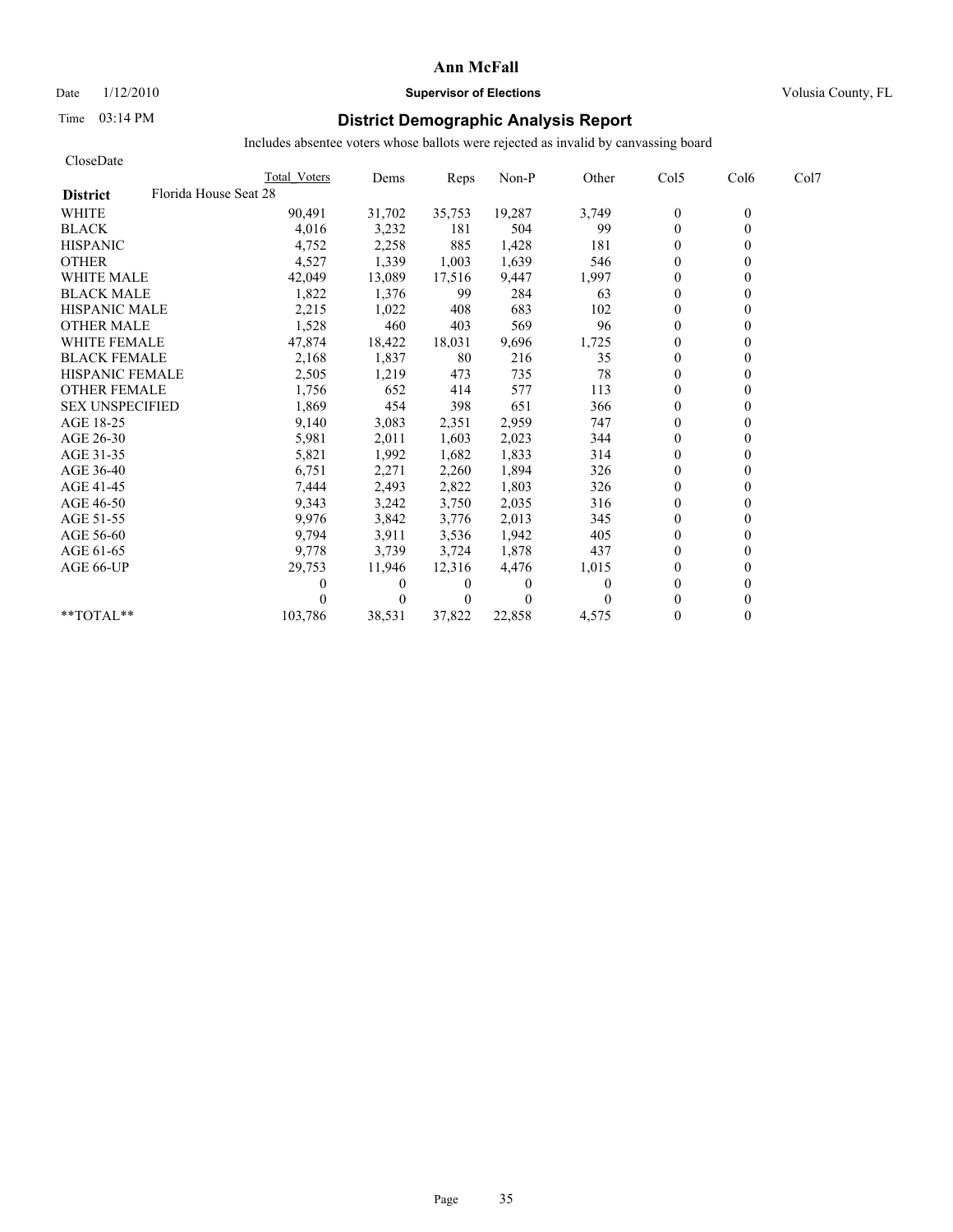# Date  $1/12/2010$  **Supervisor of Elections** Volusia County, FL

# Time 03:14 PM **District Demographic Analysis Report**

| CloseDate                                |                     |              |                  |              |              |                  |          |      |
|------------------------------------------|---------------------|--------------|------------------|--------------|--------------|------------------|----------|------|
|                                          | <b>Total Voters</b> | Dems         | Reps             | Non-P        | Other        | Col5             | Col6     | Col7 |
| Florida House Seat 33<br><b>District</b> |                     |              |                  |              |              |                  |          |      |
| <b>WHITE</b>                             | 5,015               | 1,562        | 2,193            | 1,011        | 249          | $\boldsymbol{0}$ | $\theta$ |      |
| <b>BLACK</b>                             | 501                 | 395          | 26               | 69           | 11           | $\theta$         | $\theta$ |      |
| <b>HISPANIC</b>                          | 1,027               | 485          | 168              | 332          | 42           | $\theta$         |          |      |
| <b>OTHER</b>                             | 372                 | 121          | 79               | 122          | 50           | $\theta$         |          |      |
| <b>WHITE MALE</b>                        | 2,384               | 641          | 1,108            | 513          | 122          | $\theta$         |          |      |
| <b>BLACK MALE</b>                        | 218                 | 170          | 11               | 31           | 6            | $\mathbf{0}$     |          |      |
| <b>HISPANIC MALE</b>                     | 482                 | 212          | 90               | 163          | 17           | $\mathbf{0}$     |          |      |
| <b>OTHER MALE</b>                        | 130                 | 49           | 28               | 46           | $\tau$       | $\mathbf{0}$     |          |      |
| <b>WHITE FEMALE</b>                      | 2,593               | 910          | 1,068            | 490          | 125          | $\theta$         |          |      |
| <b>BLACK FEMALE</b>                      | 278                 | 220          | 15               | 38           | 5            | $\theta$         |          |      |
| <b>HISPANIC FEMALE</b>                   | 534                 | 268          | 77               | 164          | 25           | $\mathbf{0}$     |          |      |
| <b>OTHER FEMALE</b>                      | 134                 | 49           | 31               | 43           | 11           | $\theta$         |          |      |
| <b>SEX UNSPECIFIED</b>                   | 162                 | 44           | 38               | 46           | 34           | $\theta$         |          |      |
| AGE 18-25                                | 803                 | 263          | 200              | 277          | 63           | $\mathbf{0}$     |          |      |
| AGE 26-30                                | 460                 | 163          | 112              | 146          | 39           | $\mathbf{0}$     |          |      |
| AGE 31-35                                | 519                 | 179          | 160              | 145          | 35           | $\mathbf{0}$     |          |      |
| AGE 36-40                                | 593                 | 207          | 205              | 149          | 32           | $\mathbf{0}$     |          |      |
| AGE 41-45                                | 594                 | 215          | 223              | 124          | 32           | $\mathbf{0}$     |          |      |
| AGE 46-50                                | 817                 | 263          | 324              | 190          | 40           | $\theta$         |          |      |
| AGE 51-55                                | 761                 | 285          | 306              | 136          | 34           | $\mathbf{0}$     |          |      |
| AGE 56-60                                | 616                 | 239          | 244              | 116          | 17           | $\overline{0}$   |          |      |
| AGE 61-65                                | 554                 | 237          | 203              | 93           | 21           | $\theta$         |          |      |
| AGE 66-UP                                | 1,198               | 512          | 489              | 158          | 39           | $\mathbf{0}$     |          |      |
|                                          | 0                   | $\mathbf{0}$ | $\boldsymbol{0}$ | $\mathbf{0}$ | $\mathbf{0}$ | $\mathbf{0}$     |          |      |
|                                          | 0                   | $\Omega$     | $\Omega$         | $\theta$     | $\Omega$     | $\theta$         |          |      |
| **TOTAL**                                | 6,915               | 2,563        | 2,466            | 1,534        | 352          | $\theta$         | 0        |      |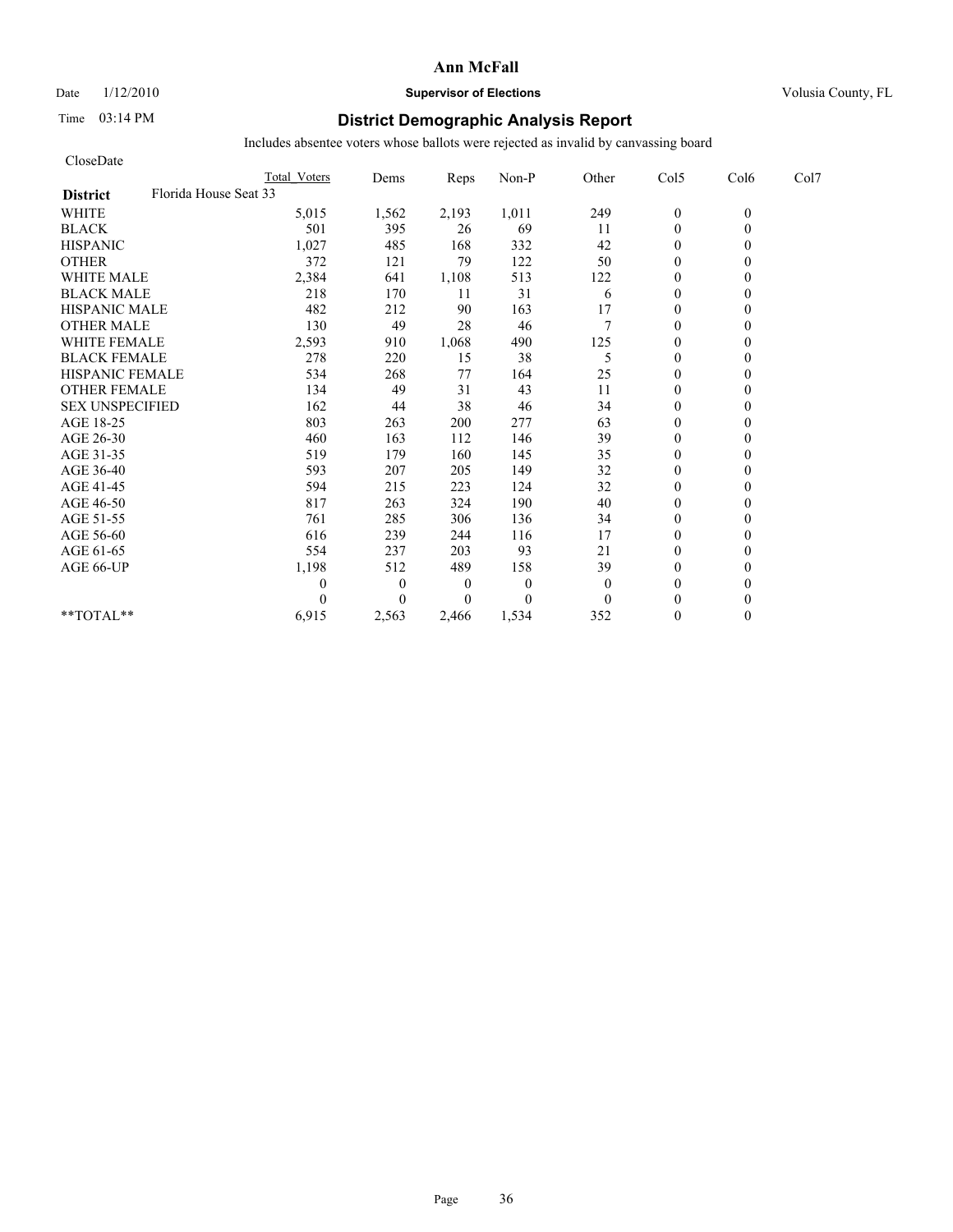Date  $1/12/2010$  **Supervisor of Elections** Volusia County, FL

# Time 03:14 PM **District Demographic Analysis Report**

| CloseDate              |                         |              |              |                |          |          |                |                  |      |
|------------------------|-------------------------|--------------|--------------|----------------|----------|----------|----------------|------------------|------|
|                        |                         | Total Voters | Dems         | Reps           | Non-P    | Other    | Col5           | Col <sub>6</sub> | Col7 |
| <b>District</b>        | School Board District 1 |              |              |                |          |          |                |                  |      |
| <b>WHITE</b>           |                         | 48,403       | 17,451       | 19,747         | 8,912    | 2,293    | $\mathbf{0}$   | $\mathbf{0}$     |      |
| <b>BLACK</b>           |                         | 4,214        | 3,486        | 153            | 478      | 97       | $\mathbf{0}$   | $\theta$         |      |
| <b>HISPANIC</b>        |                         | 2,880        | 1,250        | 526            | 970      | 134      | $\theta$       |                  |      |
| <b>OTHER</b>           |                         | 2,699        | 878          | 651            | 884      | 286      | $\theta$       |                  |      |
| <b>WHITE MALE</b>      |                         | 22,121       | 7,069        | 9,560          | 4,279    | 1,213    | $\mathbf{0}$   |                  |      |
| <b>BLACK MALE</b>      |                         | 1,718        | 1,367        | 72             | 220      | 59       | $\theta$       |                  |      |
| <b>HISPANIC MALE</b>   |                         | 1,322        | 578          | 256            | 422      | 66       | $\mathbf{0}$   |                  |      |
| <b>OTHER MALE</b>      |                         | 861          | 296          | 251            | 258      | 56       | $\theta$       |                  |      |
| <b>WHITE FEMALE</b>    |                         | 26,043       | 10,298       | 10,102         | 4,576    | 1,067    | $\overline{0}$ |                  |      |
| <b>BLACK FEMALE</b>    |                         | 2,459        | 2,091        | 80             | 251      | 37       | $\mathbf{0}$   |                  |      |
| <b>HISPANIC FEMALE</b> |                         | 1,538        | 665          | 267            | 540      | 66       | $\theta$       |                  |      |
| <b>OTHER FEMALE</b>    |                         | 1,034        | 405          | 250            | 319      | 60       | $\theta$       |                  |      |
| <b>SEX UNSPECIFIED</b> |                         | 1,100        | 296          | 239            | 379      | 186      | $\theta$       |                  |      |
| AGE 18-25              |                         | 5,979        | 1,979        | 1,611          | 1,894    | 495      | $\theta$       |                  |      |
| AGE 26-30              |                         | 3,755        | 1,334        | 1,035          | 1,151    | 235      | $\theta$       |                  |      |
| AGE 31-35              |                         | 3,604        | 1,223        | 1,117          | 1,002    | 262      | $\theta$       |                  |      |
| AGE 36-40              |                         | 4,065        | 1,388        | 1,458          | 1,012    | 207      | $\theta$       |                  |      |
| AGE 41-45              |                         | 4,577        | 1,552        | 1,850          | 979      | 196      | $\mathbf{0}$   |                  |      |
| AGE 46-50              |                         | 5,505        | 2,003        | 2,199          | 1,055    | 248      | $\mathbf{0}$   |                  |      |
| AGE 51-55              |                         | 5,556        | 2,287        | 2,112          | 927      | 230      | $\theta$       |                  |      |
| AGE 56-60              |                         | 5,317        | 2,333        | 1,934          | 818      | 232      | $\theta$       |                  |      |
| AGE 61-65              |                         | 4,933        | 2,171        | 1,862          | 696      | 204      | $\theta$       |                  |      |
| AGE 66-UP              |                         | 14,900       | 6,793        | 5,899          | 1,707    | 501      | $\theta$       |                  |      |
|                        |                         | 0            | $\mathbf{0}$ | $\overline{0}$ | $\Omega$ | $\Omega$ | $\theta$       |                  |      |
|                        |                         |              | $\theta$     | $\theta$       | $\Omega$ |          | $\theta$       |                  |      |
| $*$ $TOTAI.**$         |                         | 58,196       | 23,065       | 21,077         | 11,244   | 2,810    | $\Omega$       |                  |      |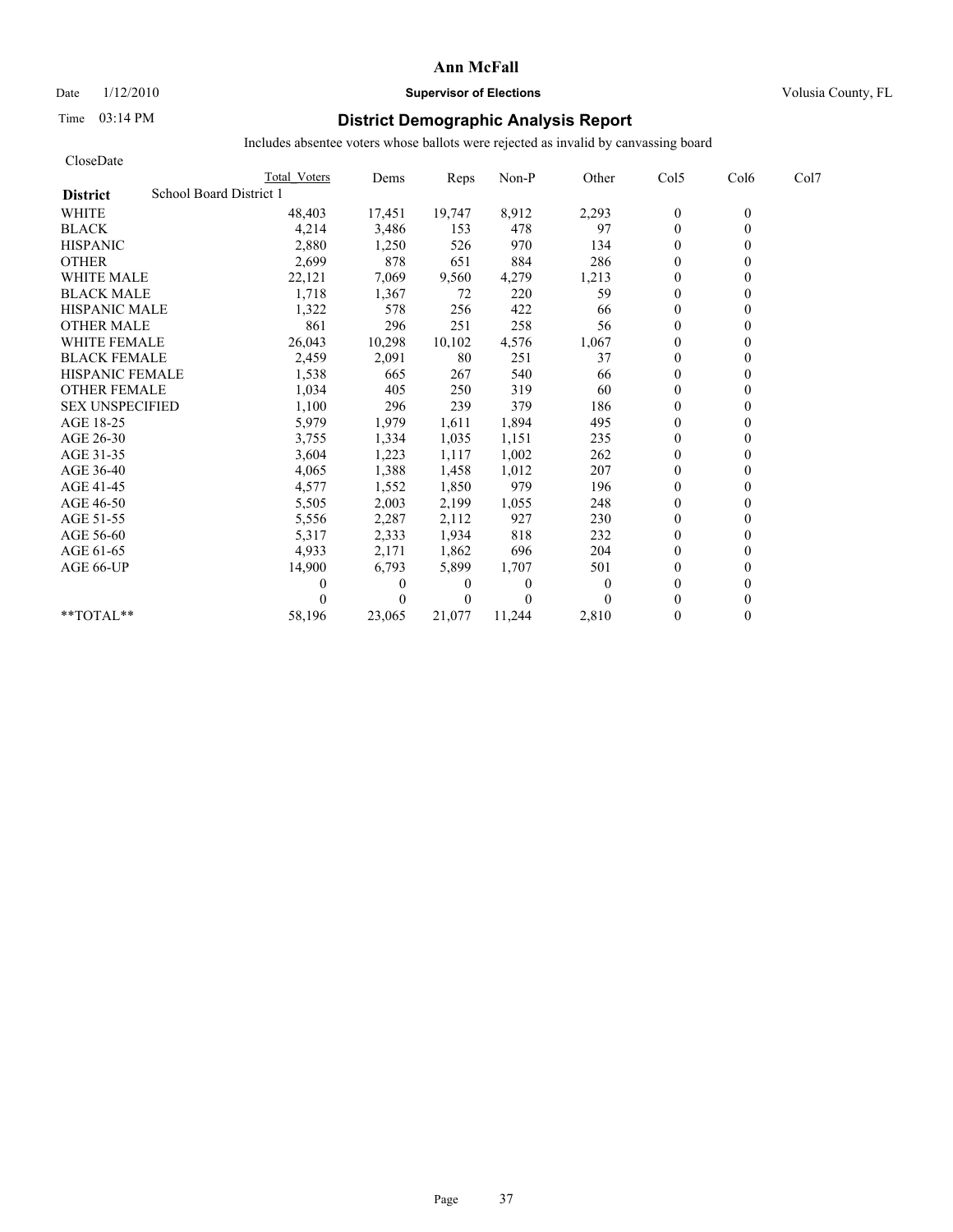Date  $1/12/2010$  **Supervisor of Elections** Volusia County, FL

# Time 03:14 PM **District Demographic Analysis Report**

| CloseDate                                  |              |          |          |          |          |                |                  |      |
|--------------------------------------------|--------------|----------|----------|----------|----------|----------------|------------------|------|
|                                            | Total Voters | Dems     | Reps     | Non-P    | Other    | Col5           | Col <sub>6</sub> | Col7 |
| School Board District 2<br><b>District</b> |              |          |          |          |          |                |                  |      |
| <b>WHITE</b>                               | 39,944       | 15,397   | 14,412   | 8,448    | 1,687    | $\bf{0}$       | $\theta$         |      |
| <b>BLACK</b>                               | 10,137       | 8,607    | 283      | 1,067    | 180      | $\overline{0}$ | $\theta$         |      |
| <b>HISPANIC</b>                            | 1,115        | 481      | 226      | 367      | 41       | $\mathbf{0}$   |                  |      |
| <b>OTHER</b>                               | 2,964        | 1,184    | 508      | 977      | 295      | $\theta$       |                  |      |
| <b>WHITE MALE</b>                          | 18,630       | 6,367    | 7,134    | 4,193    | 936      | $\theta$       |                  |      |
| <b>BLACK MALE</b>                          | 4,041        | 3,320    | 144      | 496      | 81       | $\mathbf{0}$   |                  |      |
| <b>HISPANIC MALE</b>                       | 533          | 225      | 106      | 180      | 22       | $\theta$       |                  |      |
| <b>OTHER MALE</b>                          | 999          | 399      | 215      | 334      | 51       | $\theta$       |                  |      |
| <b>WHITE FEMALE</b>                        | 21,050       | 8,934    | 7,186    | 4,198    | 732      | $\theta$       |                  |      |
| <b>BLACK FEMALE</b>                        | 6,002        | 5,212    | 136      | 556      | 98       | $\theta$       |                  |      |
| <b>HISPANIC FEMALE</b>                     | 574          | 252      | 119      | 185      | 18       | $\mathbf{0}$   |                  |      |
| <b>OTHER FEMALE</b>                        | 1,115        | 519      | 198      | 346      | 52       | $\mathbf{0}$   |                  |      |
| <b>SEX UNSPECIFIED</b>                     | 1,216        | 441      | 191      | 371      | 213      | $\mathbf{0}$   |                  |      |
| AGE 18-25                                  | 6,971        | 3,989    | 1,038    | 1,571    | 373      | $\mathbf{0}$   |                  |      |
| AGE 26-30                                  | 3,594        | 1,589    | 706      | 1,128    | 171      | $\theta$       |                  |      |
| AGE 31-35                                  | 2,824        | 1,243    | 616      | 834      | 131      | $\theta$       |                  |      |
| AGE 36-40                                  | 3,036        | 1,346    | 822      | 756      | 112      | $\theta$       |                  |      |
| AGE 41-45                                  | 3,570        | 1,552    | 1,041    | 814      | 163      | $\overline{0}$ |                  |      |
| AGE 46-50                                  | 4,351        | 1,949    | 1,331    | 905      | 166      | $\mathbf{0}$   |                  |      |
| AGE 51-55                                  | 4,769        | 2,292    | 1,446    | 856      | 175      | $\mathbf{0}$   |                  |      |
| AGE 56-60                                  | 4,739        | 2,177    | 1,446    | 939      | 177      | $\theta$       |                  |      |
| AGE 61-65                                  | 4,779        | 2,124    | 1,545    | 901      | 209      | $\theta$       |                  |      |
| AGE 66-UP                                  | 15,523       | 7,408    | 5,436    | 2,153    | 526      | $\theta$       |                  |      |
|                                            |              | $\theta$ | $\theta$ | 0        | $\Omega$ | $\mathbf{0}$   |                  |      |
|                                            |              | $\theta$ | $\theta$ | $\Omega$ |          | $\theta$       |                  |      |
| **TOTAL**                                  | 54,160       | 25.669   | 15,429   | 10,859   | 2,203    | $\theta$       | 0                |      |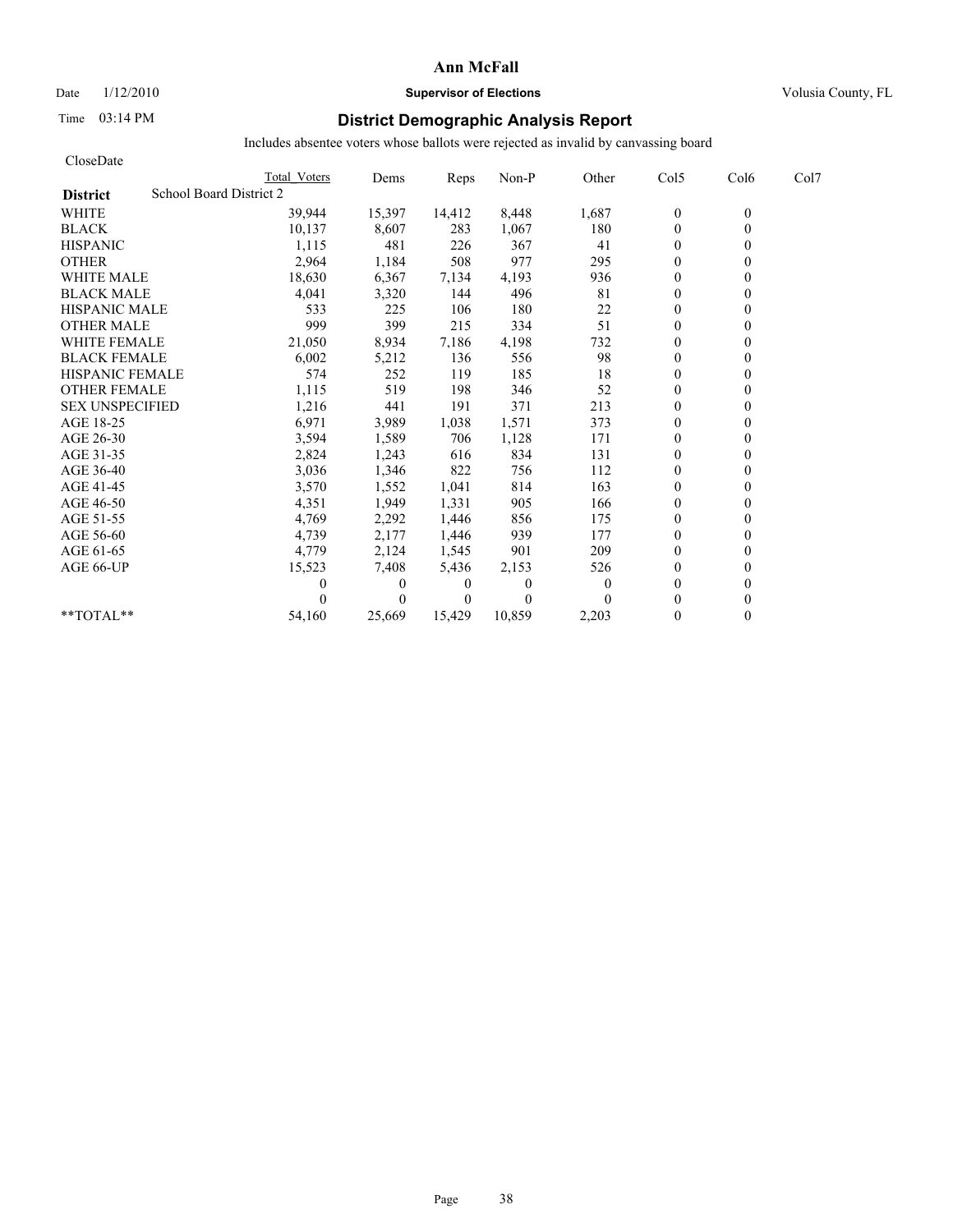Date  $1/12/2010$  **Supervisor of Elections** Volusia County, FL

# Time 03:14 PM **District Demographic Analysis Report**

| CloseDate                                  |              |              |          |          |          |                  |                  |      |
|--------------------------------------------|--------------|--------------|----------|----------|----------|------------------|------------------|------|
|                                            | Total Voters | Dems         | Reps     | Non-P    | Other    | Col5             | Col <sub>6</sub> | Col7 |
| School Board District 3<br><b>District</b> |              |              |          |          |          |                  |                  |      |
| <b>WHITE</b>                               | 62,667       | 22,726       | 23,985   | 13,483   | 2,473    | $\boldsymbol{0}$ | $\mathbf{0}$     |      |
| <b>BLACK</b>                               | 1,884        | 1,564        | 78       | 210      | 32       | $\mathbf{0}$     | 0                |      |
| <b>HISPANIC</b>                            | 902          | 375          | 215      | 272      | 40       | $\theta$         |                  |      |
| <b>OTHER</b>                               | 2,601        | 739          | 562      | 944      | 356      | $\theta$         |                  |      |
| <b>WHITE MALE</b>                          | 28,897       | 9,297        | 11,740   | 6,558    | 1,302    | $\theta$         |                  |      |
| <b>BLACK MALE</b>                          | 852          | 665          | 42       | 125      | 20       | $\mathbf{0}$     |                  |      |
| <b>HISPANIC MALE</b>                       | 407          | 157          | 89       | 138      | 23       | $\theta$         |                  |      |
| <b>OTHER MALE</b>                          | 846          | 249          | 223      | 320      | 54       | $\overline{0}$   |                  |      |
| <b>WHITE FEMALE</b>                        | 33,368       | 13,290       | 12,099   | 6,824    | 1,155    | $\theta$         |                  |      |
| <b>BLACK FEMALE</b>                        | 1,015        | 886          | 34       | 84       | 11       | $\overline{0}$   |                  |      |
| <b>HISPANIC FEMALE</b>                     | 485          | 214          | 124      | 130      | 17       | $\theta$         |                  |      |
| <b>OTHER FEMALE</b>                        | 975          | 355          | 239      | 312      | 69       | $\theta$         |                  |      |
| <b>SEX UNSPECIFIED</b>                     | 1,209        | 291          | 250      | 418      | 250      | $\theta$         |                  |      |
| AGE 18-25                                  | 5,412        | 1,777        | 1,340    | 1,835    | 460      | $\theta$         |                  |      |
| AGE 26-30                                  | 3,480        | 1,162        | 964      | 1,159    | 195      | $\overline{0}$   |                  |      |
| AGE 31-35                                  | 3,485        | 1,126        | 1,051    | 1,126    | 182      | $\mathbf{0}$     |                  |      |
| AGE 36-40                                  | 4,112        | 1,348        | 1,365    | 1,194    | 205      | $\overline{0}$   |                  |      |
| AGE 41-45                                  | 4,621        | 1,486        | 1,755    | 1,183    | 197      | $\mathbf{0}$     |                  |      |
| AGE 46-50                                  | 6,083        | 2,102        | 2,424    | 1,341    | 216      | $\theta$         |                  |      |
| AGE 51-55                                  | 6,686        | 2,586        | 2,532    | 1,334    | 234      | $\mathbf{0}$     |                  |      |
| AGE 56-60                                  | 6,712        | 2,746        | 2,408    | 1,297    | 261      | $\overline{0}$   |                  |      |
| AGE 61-65                                  | 6,777        | 2,612        | 2,597    | 1,285    | 283      | $\Omega$         |                  |      |
| AGE 66-UP                                  | 20,684       | 8,458        | 8,404    | 3,154    | 668      | $\Omega$         |                  |      |
|                                            | 0            | $\mathbf{0}$ | 0        | $\Omega$ | $\Omega$ | $\overline{0}$   |                  |      |
|                                            |              | $\theta$     | $\theta$ | $\Omega$ |          | $\Omega$         |                  |      |
| $*$ TOTAL $*$                              | 68,054       | 25,404       | 24.840   | 14,909   | 2,901    | $\theta$         | 0                |      |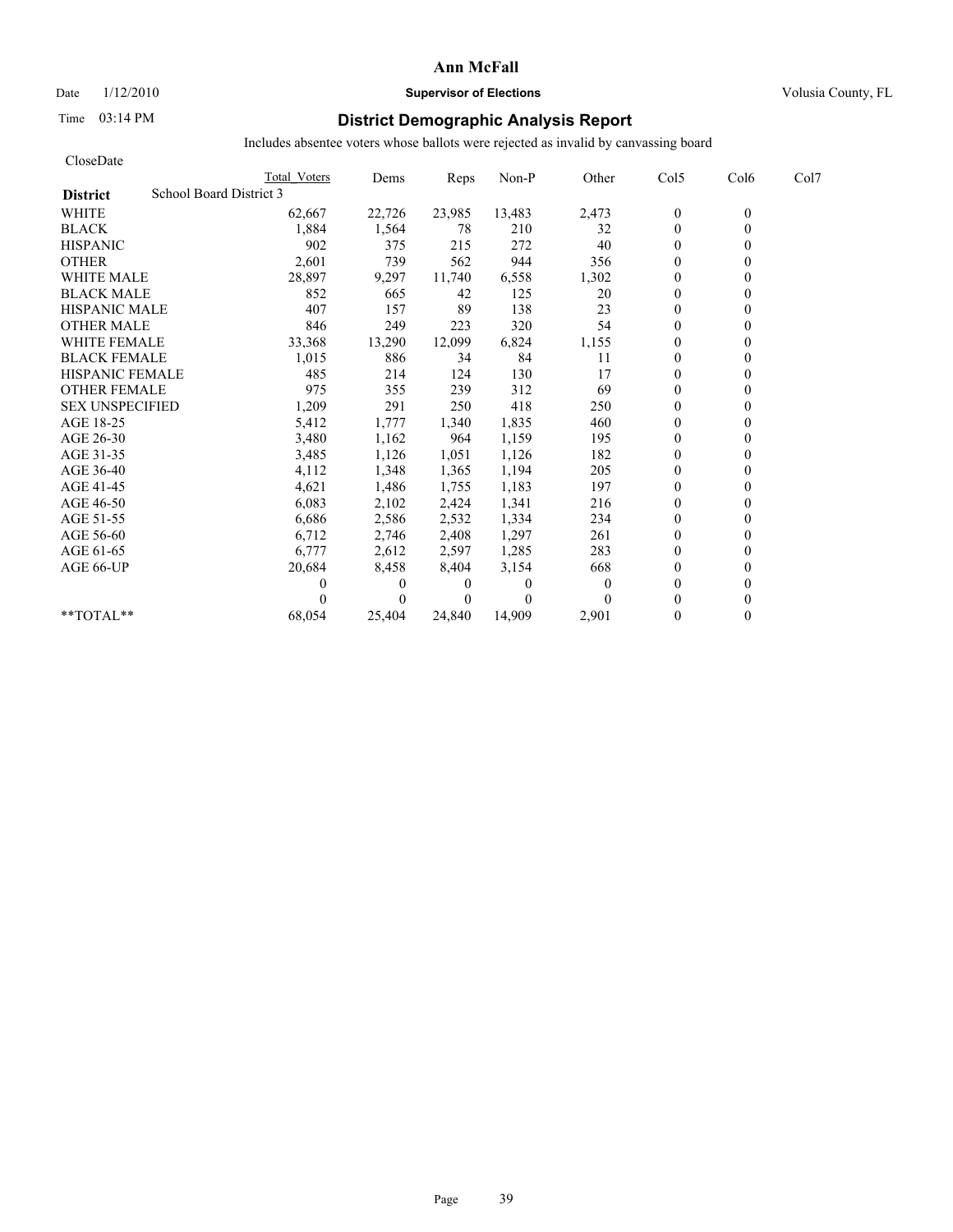# Date  $1/12/2010$  **Supervisor of Elections** Volusia County, FL

# Time 03:14 PM **District Demographic Analysis Report**

| CloseDate                                  |              |              |                |          |                |              |                  |      |
|--------------------------------------------|--------------|--------------|----------------|----------|----------------|--------------|------------------|------|
|                                            | Total Voters | Dems         | Reps           | Non-P    | Other          | Col5         | Col <sub>6</sub> | Col7 |
| School Board District 4<br><b>District</b> |              |              |                |          |                |              |                  |      |
| <b>WHITE</b>                               | 52,422       | 19,312       | 20,828         | 10,267   | 2,015          | $\mathbf{0}$ | $\mathbf{0}$     |      |
| <b>BLACK</b>                               | 5,094        | 4,200        | 186            | 615      | 93             | $\mathbf{0}$ | 0                |      |
| <b>HISPANIC</b>                            | 1,153        | 523          | 292            | 304      | 34             | $\theta$     |                  |      |
| <b>OTHER</b>                               | 3,246        | 1,115        | 761            | 1,060    | 310            | $\theta$     |                  |      |
| <b>WHITE MALE</b>                          | 23,933       | 7,753        | 10,091         | 5,032    | 1,057          | $\mathbf{0}$ |                  |      |
| <b>BLACK MALE</b>                          | 2,023        | 1,576        | 100            | 290      | 57             | $\theta$     |                  |      |
| <b>HISPANIC MALE</b>                       | 506          | 207          | 137            | 141      | 21             | $\mathbf{0}$ |                  |      |
| <b>OTHER MALE</b>                          | 1,111        | 359          | 309            | 387      | 56             | $\theta$     |                  |      |
| <b>WHITE FEMALE</b>                        | 28,187       | 11,464       | 10,625         | 5,161    | 937            | $\theta$     |                  |      |
| <b>BLACK FEMALE</b>                        | 3,035        | 2,594        | 86             | 320      | 35             | $\theta$     |                  |      |
| <b>HISPANIC FEMALE</b>                     | 640          | 313          | 151            | 163      | 13             | $\theta$     |                  |      |
| <b>OTHER FEMALE</b>                        | 1,299        | 527          | 338            | 375      | 59             | $\theta$     |                  |      |
| <b>SEX UNSPECIFIED</b>                     | 1,181        | 357          | 230            | 377      | 217            | $\theta$     |                  |      |
| AGE 18-25                                  | 5,817        | 2,397        | 1,398          | 1,635    | 387            | $\theta$     |                  |      |
| AGE 26-30                                  | 3,359        | 1,343        | 848            | 1,013    | 155            | $\theta$     |                  |      |
| AGE 31-35                                  | 3,158        | 1,229        | 866            | 896      | 167            | $\theta$     |                  |      |
| AGE 36-40                                  | 3,584        | 1,271        | 1,229          | 905      | 179            | $\theta$     |                  |      |
| AGE 41-45                                  | 4,348        | 1,599        | 1,621          | 960      | 168            | $\theta$     |                  |      |
| AGE 46-50                                  | 5,445        | 2,046        | 2,109          | 1,094    | 196            | $\mathbf{0}$ |                  |      |
| AGE 51-55                                  | 5,831        | 2,436        | 2,132          | 1,075    | 188            | $\theta$     |                  |      |
| AGE 56-60                                  | 5,827        | 2,487        | 2,034          | 1,104    | 202            | $\theta$     |                  |      |
| AGE 61-65                                  | 5,979        | 2,433        | 2,257          | 1,055    | 234            | $\theta$     |                  |      |
| AGE 66-UP                                  | 18,564       | 7,908        | 7,573          | 2,507    | 576            | $\theta$     |                  |      |
|                                            |              | $\mathbf{0}$ | $\overline{0}$ | $\Omega$ | $\overline{0}$ | $\Omega$     |                  |      |
|                                            |              | $\theta$     | $\theta$       | $\Omega$ |                | $\theta$     |                  |      |
| $*$ $TOTAI.**$                             | 61,915       | 25,150       | 22,067         | 12,246   | 2,452          | $\Omega$     |                  |      |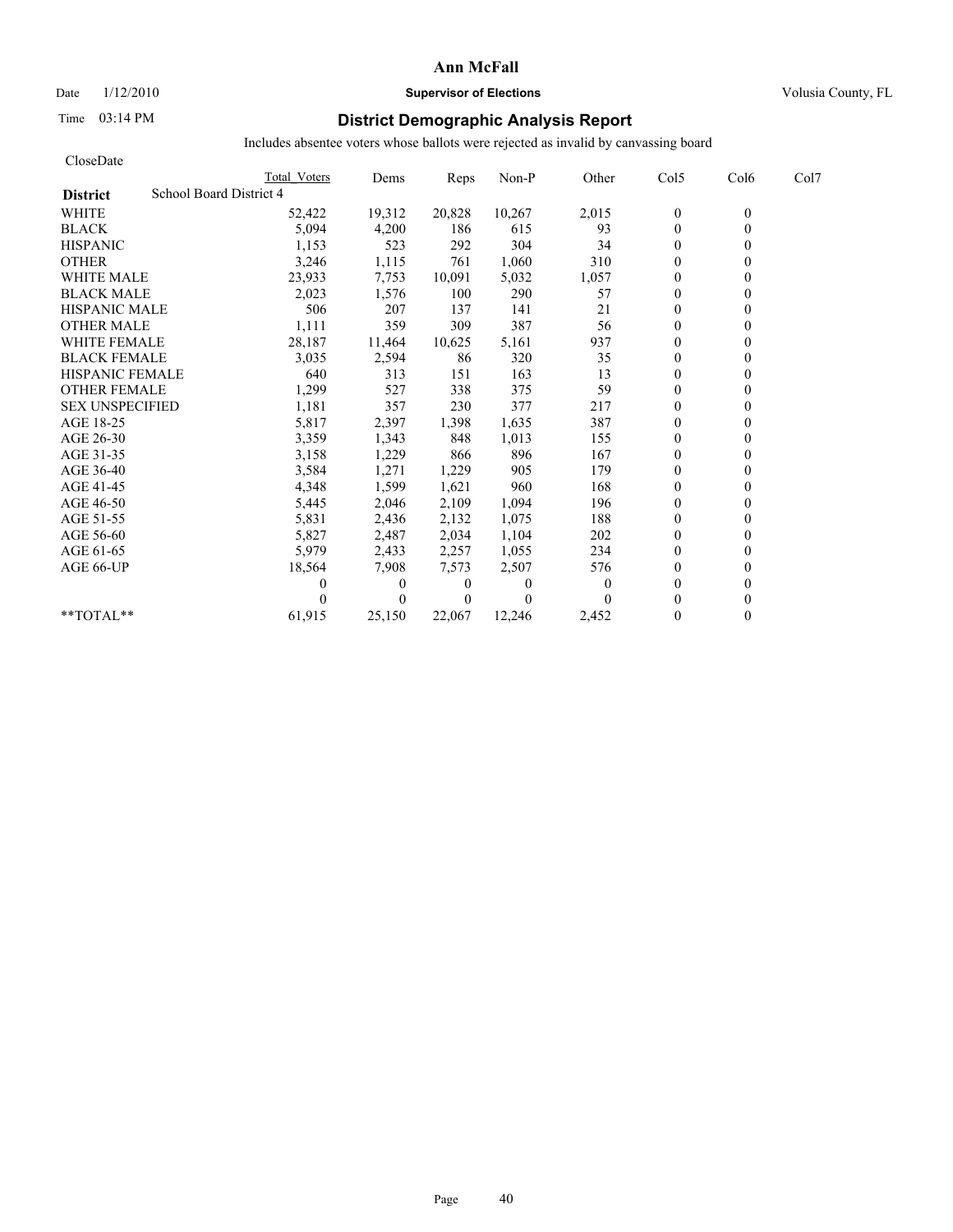### Date  $1/12/2010$  **Supervisor of Elections** Volusia County, FL

# Time 03:14 PM **District Demographic Analysis Report**

| CloseDate                                  |              |              |                |          |          |                |                  |      |
|--------------------------------------------|--------------|--------------|----------------|----------|----------|----------------|------------------|------|
|                                            | Total Voters | Dems         | Reps           | Non-P    | Other    | Col5           | Col <sub>6</sub> | Col7 |
| School Board District 5<br><b>District</b> |              |              |                |          |          |                |                  |      |
| <b>WHITE</b>                               | 47,238       | 15,534       | 19,323         | 9,946    | 2,435    | $\mathbf{0}$   | $\theta$         |      |
| <b>BLACK</b>                               | 4,967        | 3,863        | 266            | 675      | 163      | $\mathbf{0}$   | $\theta$         |      |
| <b>HISPANIC</b>                            | 12,289       | 6,119        | 2,073          | 3,710    | 387      | $\mathbf{0}$   |                  |      |
| <b>OTHER</b>                               | 3,772        | 1,216        | 744            | 1,355    | 457      | $\theta$       |                  |      |
| <b>WHITE MALE</b>                          | 22,054       | 6,450        | 9,510          | 4,821    | 1,273    | $\theta$       |                  |      |
| <b>BLACK MALE</b>                          | 2,225        | 1,633        | 149            | 346      | 97       | $\mathbf{0}$   |                  |      |
| <b>HISPANIC MALE</b>                       | 5,757        | 2,747        | 1,036          | 1,776    | 198      | $\theta$       |                  |      |
| <b>OTHER MALE</b>                          | 1,245        | 434          | 288            | 446      | 77       | $\theta$       |                  |      |
| <b>WHITE FEMALE</b>                        | 24,906       | 8,997        | 9,699          | 5,063    | 1,147    | $\theta$       |                  |      |
| <b>BLACK FEMALE</b>                        | 2,699        | 2,190        | 117            | 326      | 66       | $\theta$       |                  |      |
| <b>HISPANIC FEMALE</b>                     | 6,438        | 3,319        | 1,031          | 1,906    | 182      | $\theta$       |                  |      |
| <b>OTHER FEMALE</b>                        | 1,455        | 568          | 297            | 491      | 99       | $\mathbf{0}$   |                  |      |
| <b>SEX UNSPECIFIED</b>                     | 1,487        | 394          | 279            | 511      | 303      | $\theta$       |                  |      |
| AGE 18-25                                  | 7,610        | 2,679        | 1,684          | 2,580    | 667      | $\mathbf{0}$   |                  |      |
| AGE 26-30                                  | 4,958        | 1,721        | 1,211          | 1,698    | 328      | $\theta$       |                  |      |
| AGE 31-35                                  | 5,404        | 1,985        | 1,471          | 1,621    | 327      | $\theta$       |                  |      |
| AGE 36-40                                  | 5,835        | 2,043        | 1,897          | 1,578    | 317      | $\theta$       |                  |      |
| AGE 41-45                                  | 6,221        | 2,278        | 2,143          | 1,502    | 298      | $\overline{0}$ |                  |      |
| AGE 46-50                                  | 7,079        | 2,557        | 2,629          | 1,589    | 304      | $\mathbf{0}$   |                  |      |
| AGE 51-55                                  | 6,796        | 2,695        | 2,484          | 1,312    | 305      | $\theta$       |                  |      |
| AGE 56-60                                  | 5,765        | 2,422        | 2,023          | 1,095    | 225      | $\theta$       |                  |      |
| AGE 61-65                                  | 5,129        | 2,114        | 1,885          | 922      | 208      | $\theta$       |                  |      |
| AGE 66-UP                                  | 13,461       | 6,237        | 4,978          | 1,784    | 462      | $\theta$       |                  |      |
|                                            |              | $\mathbf{0}$ | $\overline{0}$ | 0        | $\theta$ | $\theta$       |                  |      |
|                                            |              | $\theta$     | $\overline{0}$ | $\Omega$ | 0        | $\theta$       |                  |      |
| **TOTAL**                                  | 68,266       | 26,732       | 22.406         | 15.686   | 3,442    | $\theta$       | 0                |      |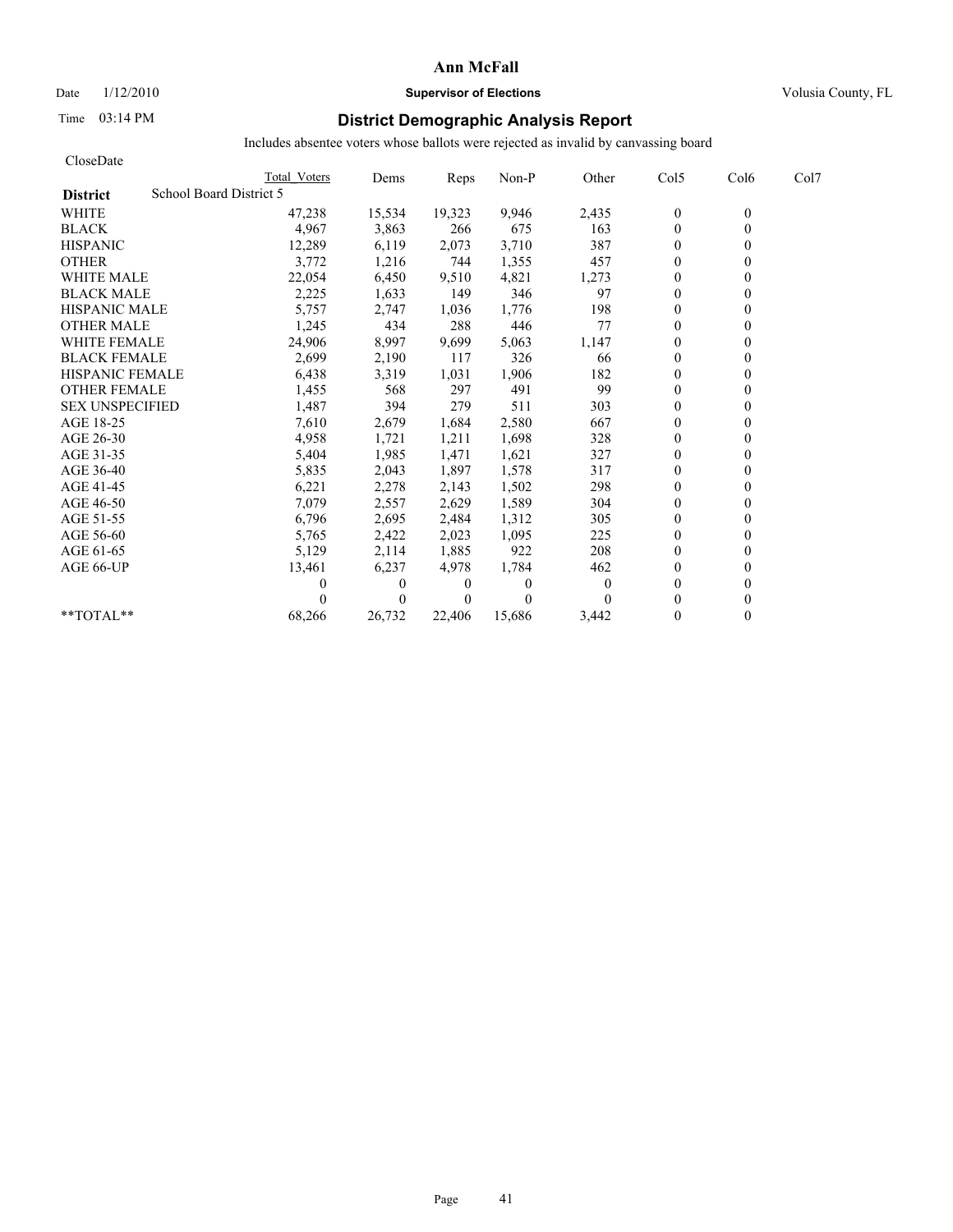# Date  $1/12/2010$  **Supervisor of Elections** Volusia County, FL

# Time 03:14 PM **District Demographic Analysis Report**

| CloseDate                                |                     |          |                  |              |              |                  |          |      |
|------------------------------------------|---------------------|----------|------------------|--------------|--------------|------------------|----------|------|
|                                          | <b>Total Voters</b> | Dems     | Reps             | Non-P        | Other        | Col5             | Col6     | Col7 |
| Florida Senate Seat 1<br><b>District</b> |                     |          |                  |              |              |                  |          |      |
| <b>WHITE</b>                             | 5,885               | 2,242    | 2,042            | 1,325        | 276          | $\boldsymbol{0}$ | $\theta$ |      |
| <b>BLACK</b>                             | 10,732              | 9,170    | 288              | 1,094        | 180          | $\overline{0}$   | $\theta$ |      |
| <b>HISPANIC</b>                          | 411                 | 194      | 70               | 135          | 12           | $\mathbf{0}$     |          |      |
| <b>OTHER</b>                             | 1,292               | 625      | 126              | 391          | 150          | $\theta$         |          |      |
| <b>WHITE MALE</b>                        | 2,752               | 869      | 1,064            | 665          | 154          | $\mathbf{0}$     |          |      |
| <b>BLACK MALE</b>                        | 4,179               | 3,438    | 155              | 496          | 90           | $\mathbf{0}$     |          |      |
| <b>HISPANIC MALE</b>                     | 196                 | 84       | 33               | 72           |              | $\theta$         |          |      |
| <b>OTHER MALE</b>                        | 375                 | 188      | 53               | 112          | 22           | $\mathbf{0}$     |          |      |
| <b>WHITE FEMALE</b>                      | 3,107               | 1,362    | 970              | 656          | 119          | $\theta$         |          |      |
| <b>BLACK FEMALE</b>                      | 6,447               | 5,643    | 131              | 584          | 89           | $\theta$         |          |      |
| <b>HISPANIC FEMALE</b>                   | 212                 | 108      | 37               | 63           | 4            | $\theta$         |          |      |
| <b>OTHER FEMALE</b>                      | 445                 | 247      | 55               | 127          | 16           | $\mathbf{0}$     |          |      |
| <b>SEX UNSPECIFIED</b>                   | 607                 | 292      | 28               | 170          | 117          | $\mathbf{0}$     |          |      |
| AGE 18-25                                | 4,372               | 3,049    | 299              | 804          | 220          | $\mathbf{0}$     |          |      |
| AGE 26-30                                | 1,565               | 942      | 175              | 410          | 38           | $\theta$         |          |      |
| AGE 31-35                                | 1,242               | 750      | 156              | 293          | 43           | $\theta$         |          |      |
| AGE 36-40                                | 1,151               | 682      | 194              | 235          | 40           | $\theta$         |          |      |
| AGE 41-45                                | 1,374               | 883      | 201              | 231          | 59           | $\overline{0}$   |          |      |
| AGE 46-50                                | 1,584               | 995      | 294              | 239          | 56           | $\mathbf{0}$     |          |      |
| AGE 51-55                                | 1,583               | 1,069    | 279              | 191          | 44           | $\mathbf{0}$     |          |      |
| AGE 56-60                                | 1,345               | 895      | 220              | 194          | 36           | $\theta$         |          |      |
| AGE 61-65                                | 1,127               | 761      | 214              | 123          | 29           | $\theta$         |          |      |
| AGE 66-UP                                | 2,976               | 2,205    | 494              | 224          | 53           | $\mathbf{0}$     |          |      |
|                                          | 0                   | $\theta$ | $\boldsymbol{0}$ | $\mathbf{0}$ | $\mathbf{0}$ | $\mathbf{0}$     |          |      |
|                                          |                     | $\theta$ | $\overline{0}$   | $\Omega$     | $\theta$     | $\theta$         |          |      |
| **TOTAL**                                | 18,320              | 12,231   | 2,526            | 2,945        | 618          | $\mathbf{0}$     | 0        |      |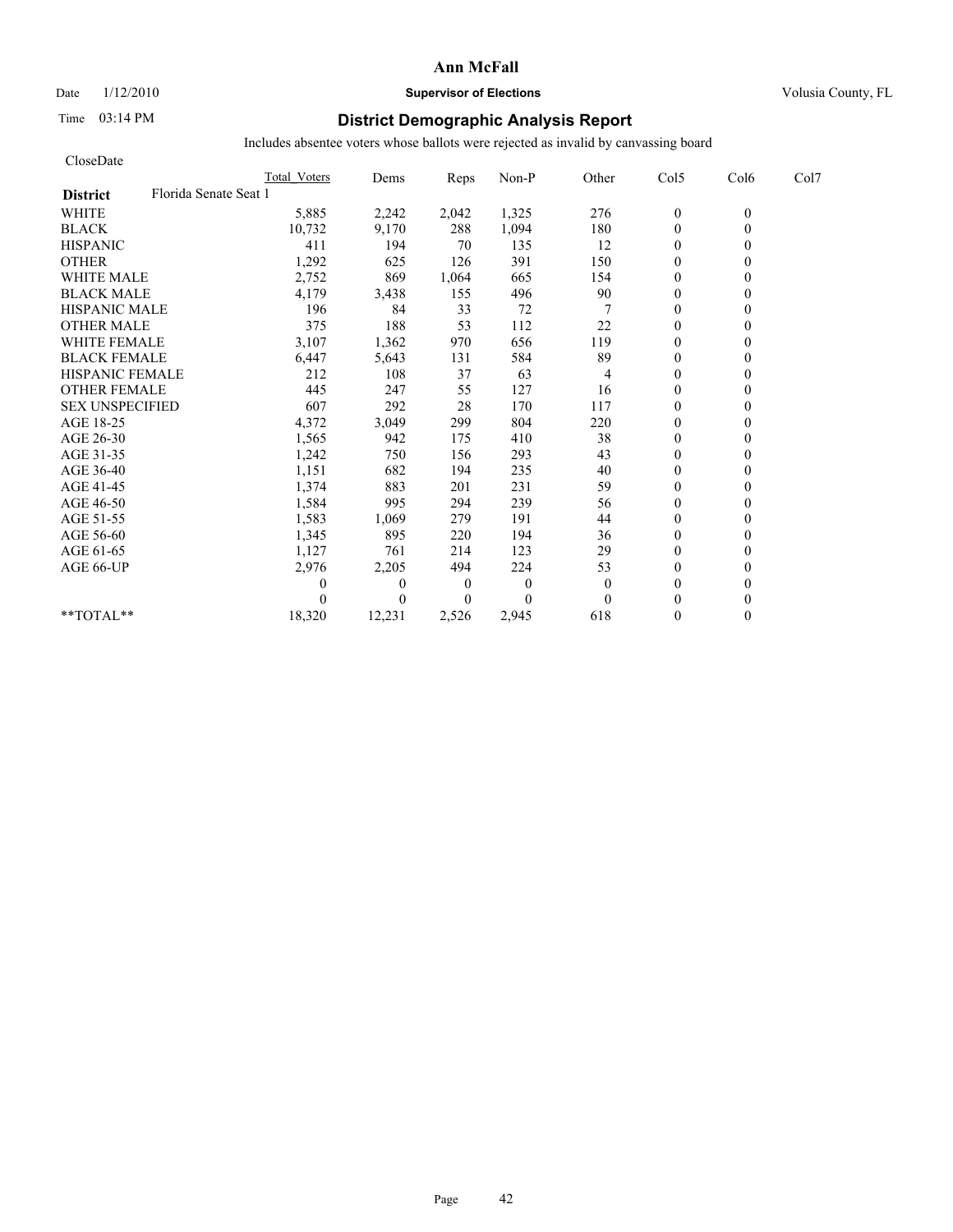# Date  $1/12/2010$  **Supervisor of Elections** Volusia County, FL

# Time 03:14 PM **District Demographic Analysis Report**

| CloseDate                                |              |          |          |          |       |              |                  |      |
|------------------------------------------|--------------|----------|----------|----------|-------|--------------|------------------|------|
|                                          | Total Voters | Dems     | Reps     | Non-P    | Other | Col5         | Col <sub>6</sub> | Col7 |
| Florida Senate Seat 7<br><b>District</b> |              |          |          |          |       |              |                  |      |
| <b>WHITE</b>                             | 151,205      | 55,739   | 57,993   | 31,294   | 6,179 | $\mathbf{0}$ | $\theta$         |      |
| <b>BLACK</b>                             | 7,018        | 5,704    | 306      | 879      | 129   | $\mathbf{0}$ | 0                |      |
| <b>HISPANIC</b>                          | 5,438        | 2,487    | 1,066    | 1,669    | 216   | $\theta$     |                  |      |
| <b>OTHER</b>                             | 7,771        | 2,451    | 1,757    | 2,699    | 864   | $\theta$     |                  |      |
| <b>WHITE MALE</b>                        | 69,968       | 22,866   | 28,456   | 15,337   | 3,309 | $\theta$     |                  |      |
| <b>BLACK MALE</b>                        | 3,051        | 2,357    | 158      | 468      | 68    | $\mathbf{0}$ |                  |      |
| <b>HISPANIC MALE</b>                     | 2,527        | 1,114    | 506      | 790      | 117   | $\theta$     |                  |      |
| <b>OTHER MALE</b>                        | 2,650        | 825      | 713      | 960      | 152   | $\theta$     |                  |      |
| <b>WHITE FEMALE</b>                      | 80,297       | 32,547   | 29,202   | 15,725   | 2,823 | $\theta$     |                  |      |
| <b>BLACK FEMALE</b>                      | 3,921        | 3,311    | 145      | 406      | 59    | $\theta$     |                  |      |
| <b>HISPANIC FEMALE</b>                   | 2,866        | 1,353    | 552      | 862      | 99    | $\theta$     |                  |      |
| <b>OTHER FEMALE</b>                      | 2,991        | 1,168    | 722      | 937      | 164   | $\theta$     |                  |      |
| <b>SEX UNSPECIFIED</b>                   | 3,161        | 840      | 668      | 1,056    | 597   | $\theta$     |                  |      |
| AGE 18-25                                | 14,947       | 5,328    | 3,750    | 4,761    | 1,108 | $\mathbf{0}$ |                  |      |
| AGE 26-30                                | 9.660        | 3,356    | 2,531    | 3,220    | 553   | $\theta$     |                  |      |
| AGE 31-35                                | 9,070        | 3,110    | 2,643    | 2,819    | 498   | $\theta$     |                  |      |
| AGE 36-40                                | 10,563       | 3,641    | 3,523    | 2,880    | 519   | $\theta$     |                  |      |
| AGE 41-45                                | 12,184       | 4,130    | 4,577    | 2,937    | 540   | $\mathbf{0}$ |                  |      |
| AGE 46-50                                | 15,483       | 5,503    | 6,023    | 3,366    | 591   | $\mathbf{0}$ |                  |      |
| AGE 51-55                                | 16,586       | 6,601    | 6,167    | 3,196    | 622   | $\theta$     |                  |      |
| AGE 56-60                                | 16,491       | 6,808    | 5,860    | 3,189    | 634   | $\theta$     |                  |      |
| AGE 61-65                                | 16,230       | 6,473    | 6,022    | 3,031    | 704   | $\theta$     |                  |      |
| AGE 66-UP                                | 50,209       | 21,428   | 20,024   | 7,138    | 1,619 | $\theta$     |                  |      |
|                                          |              | $\bf{0}$ | $\bf{0}$ | $\bf{0}$ | 0     | $\theta$     |                  |      |
|                                          |              | 0        | $\theta$ | $\Omega$ |       | $\theta$     |                  |      |
| **TOTAL**                                | 171,432      | 66,381   | 61,122   | 36,541   | 7,388 | $\theta$     | 0                |      |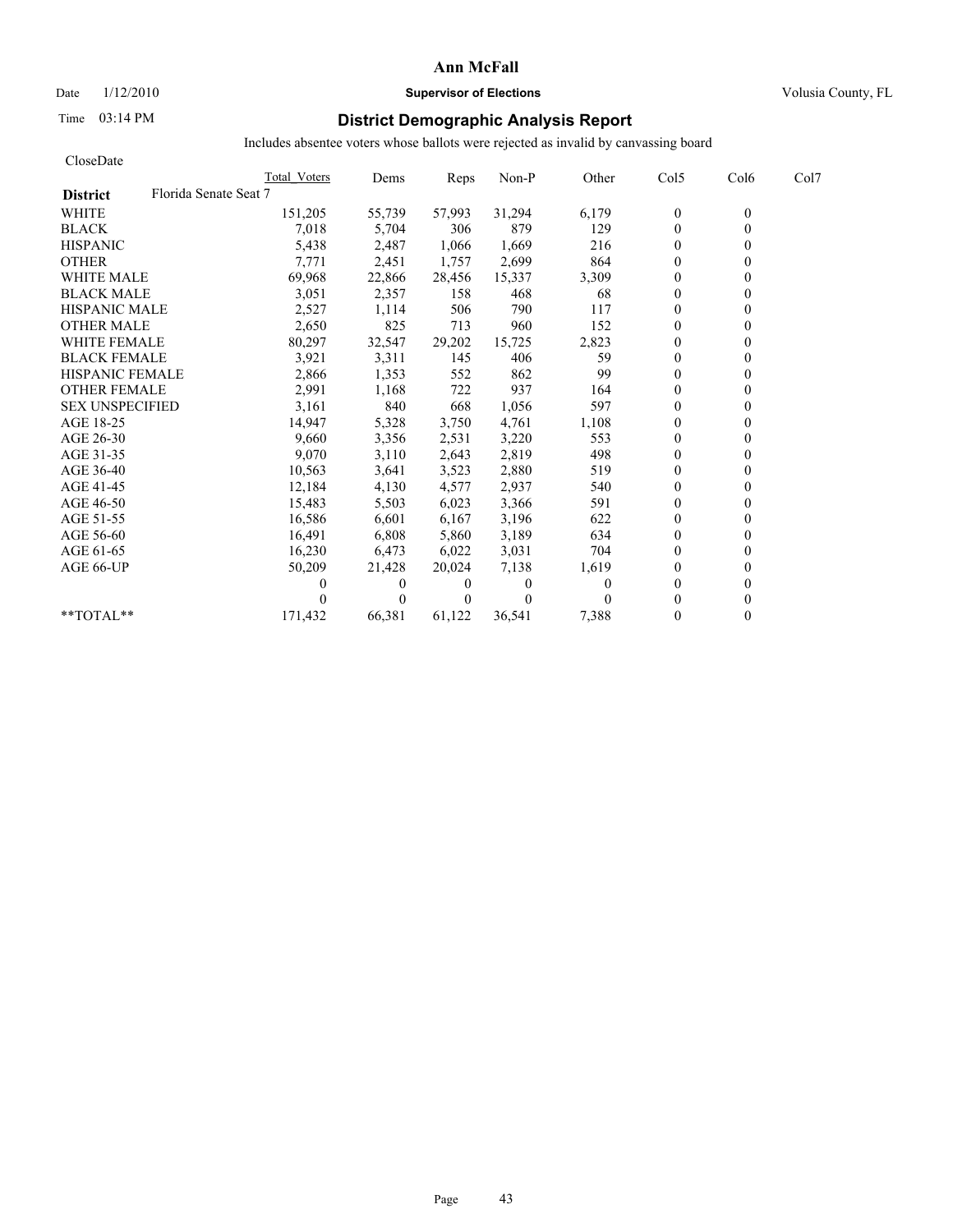# Date  $1/12/2010$  **Supervisor of Elections** Volusia County, FL

# Time 03:14 PM **District Demographic Analysis Report**

| CloseDate                                |                     |              |                |              |              |                  |          |      |
|------------------------------------------|---------------------|--------------|----------------|--------------|--------------|------------------|----------|------|
|                                          | <b>Total Voters</b> | Dems         | Reps           | Non-P        | Other        | Col5             | Col6     | Col7 |
| Florida Senate Seat 8<br><b>District</b> |                     |              |                |              |              |                  |          |      |
| <b>WHITE</b>                             | 22,879              | 7,900        | 9,658          | 4,465        | 856          | $\boldsymbol{0}$ | $\theta$ |      |
| <b>BLACK</b>                             | 987                 | 769          | 43             | 144          | 31           | $\theta$         | $\theta$ |      |
| <b>HISPANIC</b>                          | 471                 | 192          | 131            | 133          | 15           | $\theta$         |          |      |
| <b>OTHER</b>                             | 1,287               | 434          | 320            | 425          | 108          | $\theta$         |          |      |
| <b>WHITE MALE</b>                        | 10,534              | 3,206        | 4,686          | 2,199        | 443          | $\theta$         |          |      |
| <b>BLACK MALE</b>                        | 408                 | 305          | 22             | 65           | 16           | $\mathbf{0}$     |          |      |
| <b>HISPANIC MALE</b>                     | 226                 | 83           | 66             | 67           | 10           | $\mathbf{0}$     |          |      |
| <b>OTHER MALE</b>                        | 456                 | 157          | 128            | 153          | 18           | $\theta$         |          |      |
| <b>WHITE FEMALE</b>                      | 12,191              | 4,651        | 4,908          | 2,228        | 404          | $\theta$         |          |      |
| <b>BLACK FEMALE</b>                      | 572                 | 460          | 21             | 76           | 15           | $\overline{0}$   |          |      |
| <b>HISPANIC FEMALE</b>                   | 244                 | 109          | 64             | 66           | 5            | $\mathbf{0}$     |          |      |
| <b>OTHER FEMALE</b>                      | 528                 | 206          | 140            | 156          | 26           | $\theta$         |          |      |
| <b>SEX UNSPECIFIED</b>                   | 465                 | 118          | 117            | 157          | 73           | $\theta$         |          |      |
| AGE 18-25                                | 2,317               | 826          | 680            | 662          | 149          | $\theta$         |          |      |
| AGE 26-30                                | 1,212               | 429          | 351            | 372          | 60           | $\mathbf{0}$     |          |      |
| AGE 31-35                                | 1,207               | 406          | 390            | 339          | 72           | $\mathbf{0}$     |          |      |
| AGE 36-40                                | 1,393               | 402          | 567            | 358          | 66           | $\overline{0}$   |          |      |
| AGE 41-45                                | 1,709               | 535          | 739            | 370          | 65           | $\mathbf{0}$     |          |      |
| AGE 46-50                                | 2,159               | 706          | 948            | 442          | 63           | $\theta$         |          |      |
| AGE 51-55                                | 2,403               | 906          | 986            | 454          | 57           | $\mathbf{0}$     |          |      |
| AGE 56-60                                | 2,407               | 903          | 963            | 449          | 92           | $\overline{0}$   |          |      |
| AGE 61-65                                | 2,730               | 1,033        | 1,109          | 486          | 102          | $\theta$         |          |      |
| AGE 66-UP                                | 8,085               | 3,148        | 3,419          | 1,234        | 284          | $\mathbf{0}$     |          |      |
|                                          | 0                   | $\mathbf{0}$ | $\overline{0}$ | $\mathbf{0}$ | $\mathbf{0}$ | $\theta$         |          |      |
|                                          |                     | $\theta$     | $\Omega$       | $\theta$     | $\theta$     | $\theta$         |          |      |
| **TOTAL**                                | 25,624              | 9,295        | 10,152         | 5,167        | 1,010        | $\theta$         | 0        |      |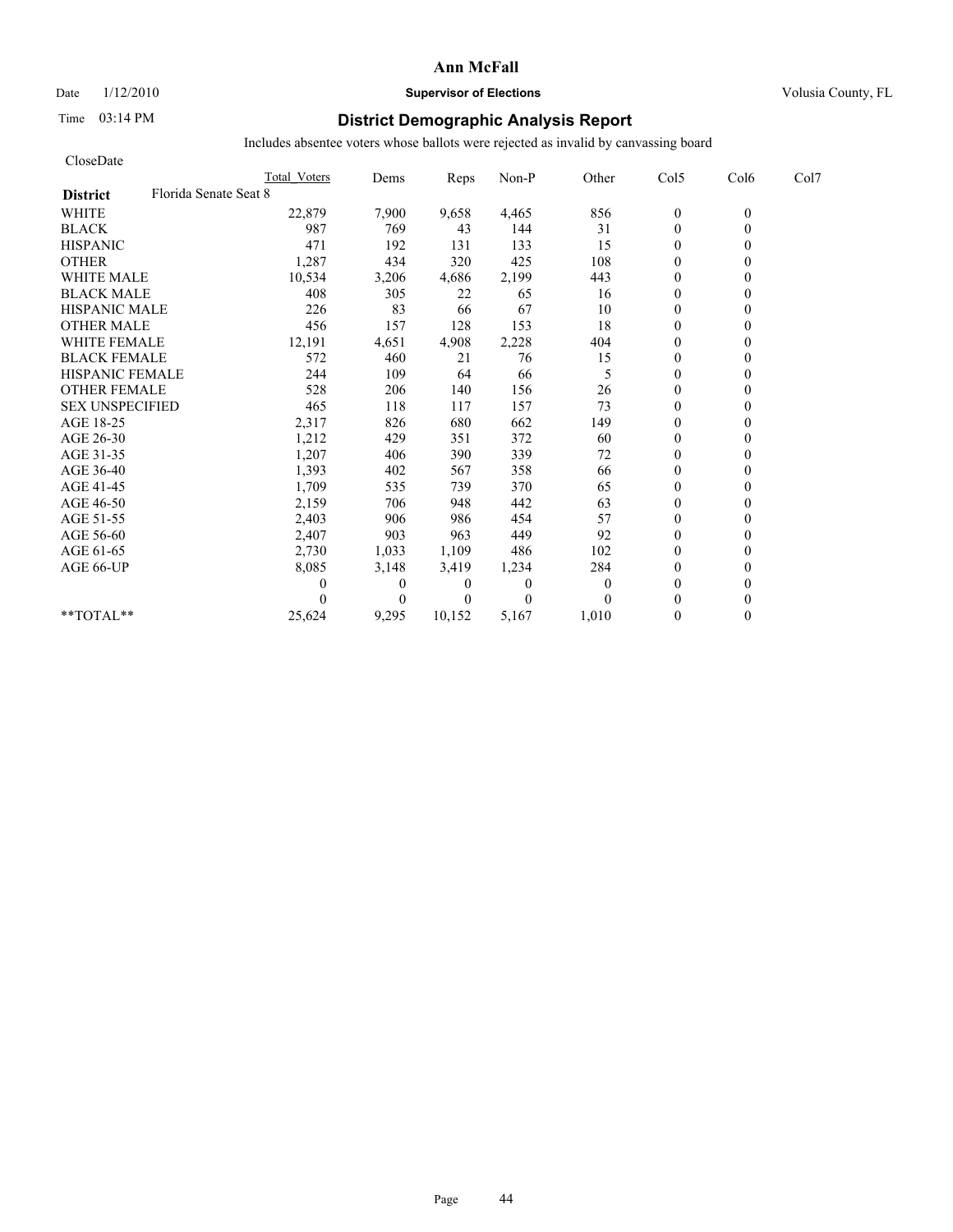### Date  $1/12/2010$  **Supervisor of Elections** Volusia County, FL

# Time 03:14 PM **District Demographic Analysis Report**

| CloseDate                                 |              |          |                |          |          |                |                  |      |
|-------------------------------------------|--------------|----------|----------------|----------|----------|----------------|------------------|------|
|                                           | Total Voters | Dems     | Reps           | Non-P    | Other    | Col5           | Col <sub>6</sub> | Col7 |
| Florida Senate Seat 20<br><b>District</b> |              |          |                |          |          |                |                  |      |
| <b>WHITE</b>                              | 70,705       | 24,539   | 28,602         | 13,972   | 3,592    | $\bf{0}$       | $\theta$         |      |
| <b>BLACK</b>                              | 7,559        | 6,077    | 329            | 928      | 225      | $\mathbf{0}$   | $\theta$         |      |
| <b>HISPANIC</b>                           | 12,019       | 5,875    | 2,065          | 3,686    | 393      | $\mathbf{0}$   |                  |      |
| <b>OTHER</b>                              | 4,932        | 1,622    | 1,023          | 1,705    | 582      | $\theta$       |                  |      |
| <b>WHITE MALE</b>                         | 32,381       | 9,995    | 13,829         | 6,682    | 1,875    | $\theta$       |                  |      |
| <b>BLACK MALE</b>                         | 3,221        | 2,461    | 172            | 448      | 140      | $\mathbf{0}$   |                  |      |
| <b>HISPANIC MALE</b>                      | 5,576        | 2,633    | 1,019          | 1,728    | 196      | $\theta$       |                  |      |
| <b>OTHER MALE</b>                         | 1,581        | 567      | 392            | 520      | 102      | $\theta$       |                  |      |
| <b>WHITE FEMALE</b>                       | 37,959       | 14,423   | 14,631         | 7,213    | 1,692    | $\theta$       |                  |      |
| <b>BLACK FEMALE</b>                       | 4,270        | 3,559    | 156            | 471      | 84       | $\theta$       |                  |      |
| <b>HISPANIC FEMALE</b>                    | 6,353        | 3,193    | 1,039          | 1,933    | 188      | $\theta$       |                  |      |
| <b>OTHER FEMALE</b>                       | 1,914        | 753      | 405            | 623      | 133      | $\mathbf{0}$   |                  |      |
| <b>SEX UNSPECIFIED</b>                    | 1,960        | 529      | 376            | 673      | 382      | $\mathbf{0}$   |                  |      |
| AGE 18-25                                 | 10,153       | 3,618    | 2,342          | 3,288    | 905      | $\mathbf{0}$   |                  |      |
| AGE 26-30                                 | 6,709        | 2,422    | 1,707          | 2,147    | 433      | $\theta$       |                  |      |
| AGE 31-35                                 | 6,956        | 2,540    | 1,932          | 2,028    | 456      | $\theta$       |                  |      |
| AGE 36-40                                 | 7,525        | 2,671    | 2,487          | 1,972    | 395      | $\theta$       |                  |      |
| AGE 41-45                                 | 8,070        | 2,919    | 2,893          | 1,900    | 358      | $\overline{0}$ |                  |      |
| AGE 46-50                                 | 9,237        | 3,453    | 3,427          | 1,937    | 420      | $\mathbf{0}$   |                  |      |
| AGE 51-55                                 | 9,066        | 3,720    | 3,274          | 1,663    | 409      | $\theta$       |                  |      |
| AGE 56-60                                 | 8,117        | 3,559    | 2,802          | 1,421    | 335      | $\theta$       |                  |      |
| AGE 61-65                                 | 7,510        | 3,187    | 2,801          | 1,219    | 303      | $\theta$       |                  |      |
| AGE 66-UP                                 | 21,862       | 10,023   | 8,353          | 2,709    | 777      | $\theta$       |                  |      |
|                                           |              | $\bf{0}$ | $\bf{0}$       | 0        | $\theta$ | $\theta$       |                  |      |
|                                           |              | 0        | $\overline{0}$ | $\Omega$ | 0        | $\theta$       |                  |      |
| **TOTAL**                                 | 95,215       | 38,113   | 32.019         | 20.291   | 4,792    | $\theta$       | 0                |      |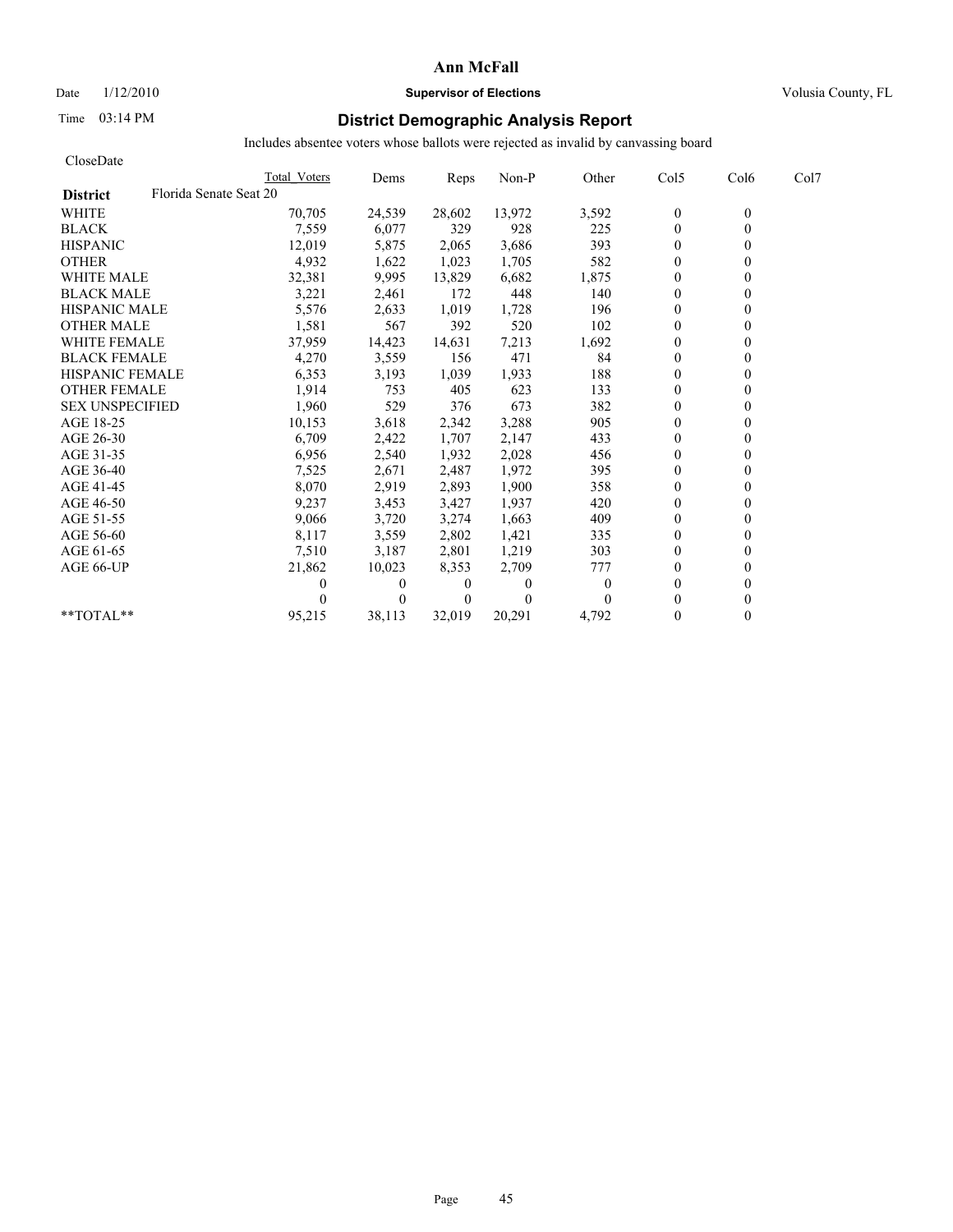Date  $1/12/2010$  **Supervisor of Elections** Volusia County, FL

# Time 03:14 PM **District Demographic Analysis Report**

| CloseDate                             |                     |              |                |          |              |                  |          |      |
|---------------------------------------|---------------------|--------------|----------------|----------|--------------|------------------|----------|------|
|                                       | <b>Total Voters</b> | Dems         | Reps           | Non-P    | Other        | Col5             | Col6     | Col7 |
| Daytona Bch Zone 1<br><b>District</b> |                     |              |                |          |              |                  |          |      |
| <b>WHITE</b>                          | 4,369               | 1,802        | 1,464          | 925      | 178          | $\boldsymbol{0}$ | $\theta$ |      |
| <b>BLACK</b>                          | 880                 | 725          | 25             | 111      | 19           | $\theta$         | 0        |      |
| <b>HISPANIC</b>                       | 120                 | 54           | 27             | 35       | 4            | $\theta$         |          |      |
| <b>OTHER</b>                          | 335                 | 125          | 74             | 99       | 37           | $\theta$         |          |      |
| <b>WHITE MALE</b>                     | 2,034               | 733          | 735            | 465      | 101          | $\theta$         |          |      |
| <b>BLACK MALE</b>                     | 384                 | 308          | 12             | 54       | 10           | $\mathbf{0}$     |          |      |
| <b>HISPANIC MALE</b>                  | 61                  | 21           | 16             | 21       | 3            | $\theta$         |          |      |
| <b>OTHER MALE</b>                     | 138                 | 52           | 34             | 45       | $\tau$       | $\theta$         |          |      |
| <b>WHITE FEMALE</b>                   | 2,310               | 1,061        | 724            | 450      | 75           | $\theta$         |          |      |
| <b>BLACK FEMALE</b>                   | 492                 | 415          | 13             | 55       | 9            | $\theta$         |          |      |
| HISPANIC FEMALE                       | 59                  | 33           | 11             | 14       |              | $\theta$         |          |      |
| <b>OTHER FEMALE</b>                   | 125                 | 54           | 29             | 34       | 8            | $\theta$         |          |      |
| <b>SEX UNSPECIFIED</b>                | 101                 | 29           | 16             | 32       | 24           | $\theta$         |          |      |
| AGE 18-25                             | 664                 | 333          | 110            | 182      | 39           | $\mathbf{0}$     |          |      |
| AGE 26-30                             | 389                 | 186          | 70             | 110      | 23           | $\overline{0}$   |          |      |
| AGE 31-35                             | 308                 | 130          | 69             | 95       | 14           | $\mathbf{0}$     |          |      |
| AGE 36-40                             | 297                 | 110          | 77             | 96       | 14           | $\mathbf{0}$     |          |      |
| AGE 41-45                             | 361                 | 155          | 109            | 79       | 18           | $\mathbf{0}$     |          |      |
| AGE 46-50                             | 473                 | 218          | 146            | 88       | 21           | $\theta$         |          |      |
| AGE 51-55                             | 528                 | 254          | 154            | 96       | 24           | $\mathbf{0}$     |          |      |
| AGE 56-60                             | 521                 | 232          | 151            | 120      | 18           | $\overline{0}$   |          |      |
| AGE 61-65                             | 501                 | 239          | 144            | 98       | 20           | $\theta$         |          |      |
| AGE 66-UP                             | 1,662               | 849          | 560            | 206      | 47           | $\mathbf{0}$     |          |      |
|                                       | 0                   | $\mathbf{0}$ | $\overline{0}$ | $\theta$ | $\mathbf{0}$ | $\mathbf{0}$     |          |      |
|                                       | 0                   | $\Omega$     | $\overline{0}$ | $\theta$ | $\theta$     | $\theta$         |          |      |
| **TOTAL**                             | 5,704               | 2,706        | 1,590          | 1,170    | 238          | $\theta$         | 0        |      |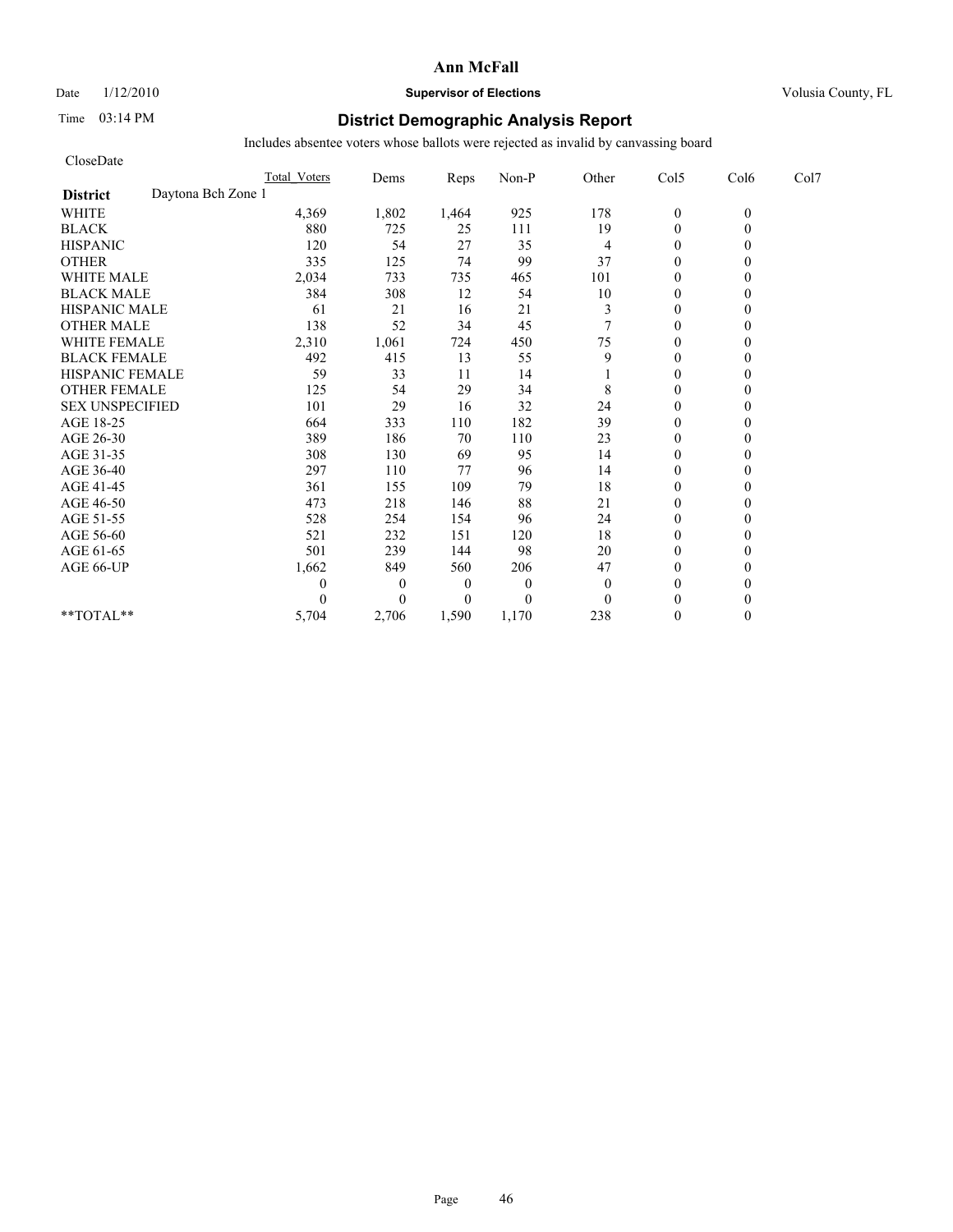Date  $1/12/2010$  **Supervisor of Elections** Volusia County, FL

# Time 03:14 PM **District Demographic Analysis Report**

| CloseDate                             |                     |                |                  |          |                |                  |          |      |
|---------------------------------------|---------------------|----------------|------------------|----------|----------------|------------------|----------|------|
|                                       | <b>Total Voters</b> | Dems           | Reps             | Non-P    | Other          | Col5             | Col6     | Col7 |
| Daytona Bch Zone 2<br><b>District</b> |                     |                |                  |          |                |                  |          |      |
| <b>WHITE</b>                          | 3,747               | 1,579          | 1,269            | 745      | 154            | $\boldsymbol{0}$ | $\theta$ |      |
| <b>BLACK</b>                          | 1,216               | 1,025          | 38               | 127      | 26             | $\mathbf{0}$     | 0        |      |
| <b>HISPANIC</b>                       | 120                 | 49             | 28               | 36       | $\overline{7}$ | $\mathbf{0}$     |          |      |
| <b>OTHER</b>                          | 306                 | 122            | 49               | 111      | 24             | $\theta$         |          |      |
| <b>WHITE MALE</b>                     | 1,813               | 701            | 650              | 371      | 91             | $\theta$         |          |      |
| <b>BLACK MALE</b>                     | 496                 | 400            | 17               | 64       | 15             | $\mathbf{0}$     |          |      |
| <b>HISPANIC MALE</b>                  | 61                  | 27             | 12               | 17       | 5              | $\theta$         |          |      |
| <b>OTHER MALE</b>                     | 103                 | 43             | 20               | 34       | 6              | $\theta$         |          |      |
| <b>WHITE FEMALE</b>                   | 1,910               | 868            | 608              | 371      | 63             | $\theta$         |          |      |
| <b>BLACK FEMALE</b>                   | 713                 | 619            | 21               | 62       | 11             | $\theta$         |          |      |
| HISPANIC FEMALE                       | 59                  | 22             | 16               | 19       | $\overline{c}$ | $\mathbf{0}$     |          |      |
| <b>OTHER FEMALE</b>                   | 124                 | 55             | 24               | 41       | 4              | $\theta$         |          |      |
| <b>SEX UNSPECIFIED</b>                | 110                 | 40             | 16               | 40       | 14             | $\theta$         |          |      |
| AGE 18-25                             | 499                 | 253            | 88               | 124      | 34             | $\mathbf{0}$     |          |      |
| AGE 26-30                             | 325                 | 170            | 50               | 88       | 17             | $\overline{0}$   |          |      |
| AGE 31-35                             | 291                 | 136            | 54               | 89       | 12             | $\mathbf{0}$     |          |      |
| AGE 36-40                             | 304                 | 148            | 73               | 74       | 9              | $\mathbf{0}$     |          |      |
| AGE 41-45                             | 379                 | 165            | 104              | 91       | 19             | $\mathbf{0}$     |          |      |
| AGE 46-50                             | 479                 | 228            | 130              | 103      | 18             | $\theta$         |          |      |
| AGE 51-55                             | 543                 | 283            | 143              | 100      | 17             | $\mathbf{0}$     |          |      |
| AGE 56-60                             | 523                 | 274            | 139              | 97       | 13             | $\overline{0}$   |          |      |
| AGE 61-65                             | 438                 | 213            | 127              | 79       | 19             | $\theta$         |          |      |
| AGE 66-UP                             | 1,607               | 905            | 476              | 173      | 53             | $\mathbf{0}$     |          |      |
|                                       | 0                   | $\overline{0}$ | $\boldsymbol{0}$ | $\theta$ | $\theta$       | $\mathbf{0}$     |          |      |
|                                       | 0                   | $\Omega$       | $\overline{0}$   | $\theta$ | $\Omega$       | $\theta$         |          |      |
| **TOTAL**                             | 5,389               | 2,775          | 1,384            | 1,019    | 211            | $\theta$         | 0        |      |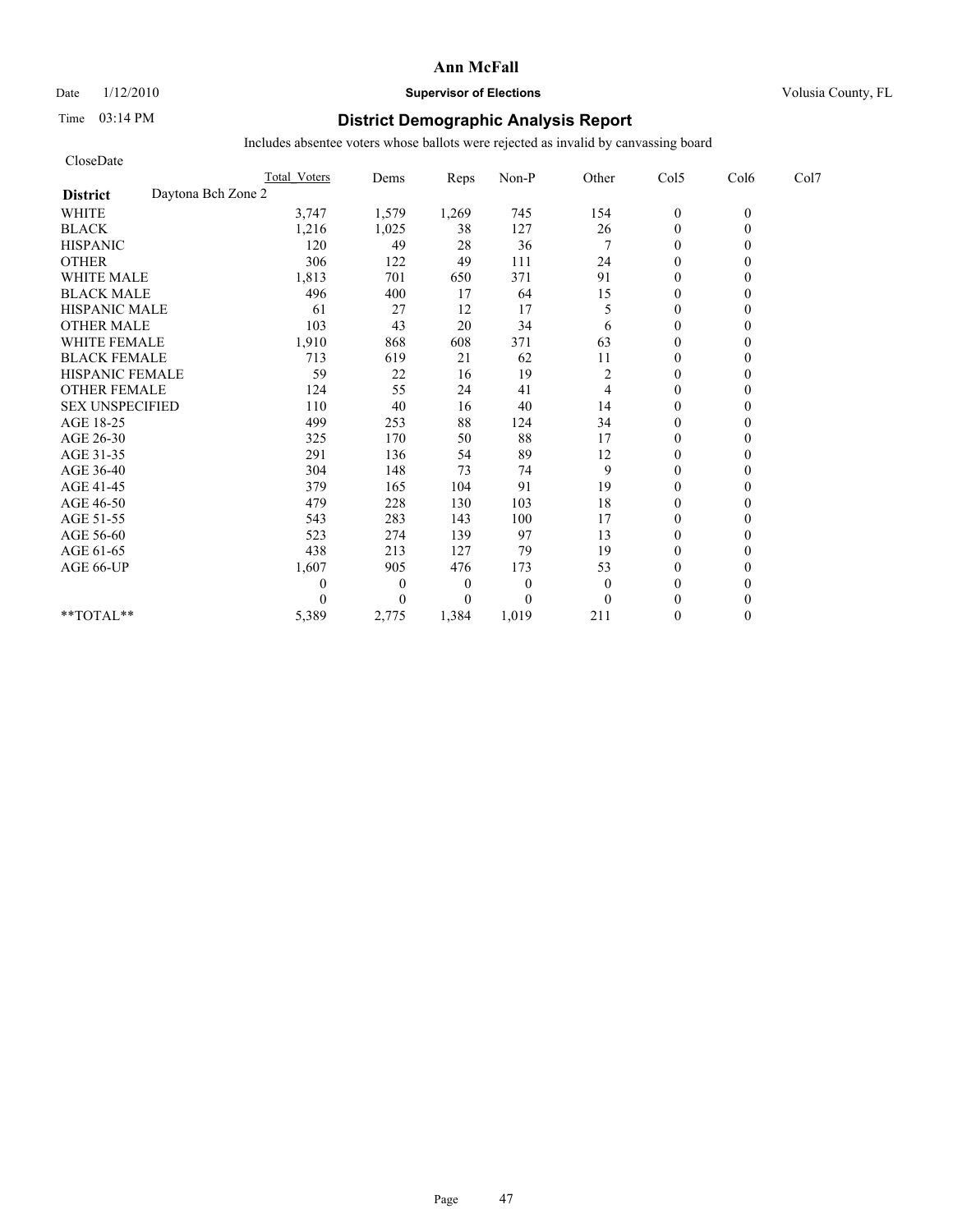# Date  $1/12/2010$  **Supervisor of Elections** Volusia County, FL

# Time 03:14 PM **District Demographic Analysis Report**

| CloseDate                             |                     |          |                  |          |                |                |          |      |
|---------------------------------------|---------------------|----------|------------------|----------|----------------|----------------|----------|------|
|                                       | <b>Total Voters</b> | Dems     | Reps             | Non-P    | Other          | Col5           | Col6     | Col7 |
| Daytona Bch Zone 3<br><b>District</b> |                     |          |                  |          |                |                |          |      |
| <b>WHITE</b>                          | 3,160               | 1,387    | 902              | 702      | 169            | $\mathbf{0}$   | $\theta$ |      |
| <b>BLACK</b>                          | 2,056               | 1,784    | 45               | 191      | 36             | $\overline{0}$ | 0        |      |
| <b>HISPANIC</b>                       | 104                 | 49       | 14               | 37       | 4              | $\overline{0}$ |          |      |
| <b>OTHER</b>                          | 425                 | 192      | 38               | 136      | 59             | $\theta$       |          |      |
| <b>WHITE MALE</b>                     | 1,602               | 616      | 500              | 375      | 111            | $\mathbf{0}$   |          |      |
| <b>BLACK MALE</b>                     | 644                 | 553      | 20               | 56       | 15             | $\mathbf{0}$   |          |      |
| <b>HISPANIC MALE</b>                  | 48                  | 22       | 5                | 19       | $\overline{c}$ | $\theta$       |          |      |
| <b>OTHER MALE</b>                     | 100                 | 47       | 18               | 29       | 6              | $\mathbf{0}$   |          |      |
| <b>WHITE FEMALE</b>                   | 1,536               | 763      | 396              | 321      | 56             | $\theta$       |          |      |
| <b>BLACK FEMALE</b>                   | 1,395               | 1,220    | 25               | 129      | 21             | $\theta$       |          |      |
| HISPANIC FEMALE                       | 55                  | 26       | 9                | 18       | $\overline{c}$ | $\overline{0}$ |          |      |
| <b>OTHER FEMALE</b>                   | 147                 | 82       | 7                | 51       | $\overline{7}$ | $\mathbf{0}$   |          |      |
| <b>SEX UNSPECIFIED</b>                | 218                 | 83       | 19               | 68       | 48             | $\mathbf{0}$   |          |      |
| AGE 18-25                             | 1,870               | 1,468    | 77               | 247      | $78\,$         | $\mathbf{0}$   |          |      |
| AGE 26-30                             | 384                 | 170      | 60               | 130      | 24             | $\theta$       |          |      |
| AGE 31-35                             | 223                 | 116      | 29               | 60       | 18             | $\theta$       |          |      |
| AGE 36-40                             | 247                 | 125      | 52               | 68       | $\overline{c}$ | $\theta$       |          |      |
| AGE 41-45                             | 265                 | 129      | 62               | 62       | 12             | $\overline{0}$ |          |      |
| AGE 46-50                             | 338                 | 155      | 69               | 93       | 21             | $\overline{0}$ |          |      |
| AGE 51-55                             | 449                 | 247      | 99               | 78       | 25             | $\mathbf{0}$   |          |      |
| AGE 56-60                             | 445                 | 220      | 119              | 88       | 18             | $\theta$       |          |      |
| AGE 61-65                             | 413                 | 196      | 117              | 81       | 19             | $\theta$       |          |      |
| AGE 66-UP                             | 1,111               | 586      | 315              | 159      | 51             | $\mathbf{0}$   |          |      |
|                                       | 0                   | $\theta$ | $\boldsymbol{0}$ | $\theta$ | $\theta$       | $\mathbf{0}$   |          |      |
|                                       | 0                   | $\theta$ | $\boldsymbol{0}$ | $\theta$ | $\theta$       | $\theta$       |          |      |
| $**TOTAL**$                           | 5,745               | 3,412    | 999              | 1,066    | 268            | $\theta$       | 0        |      |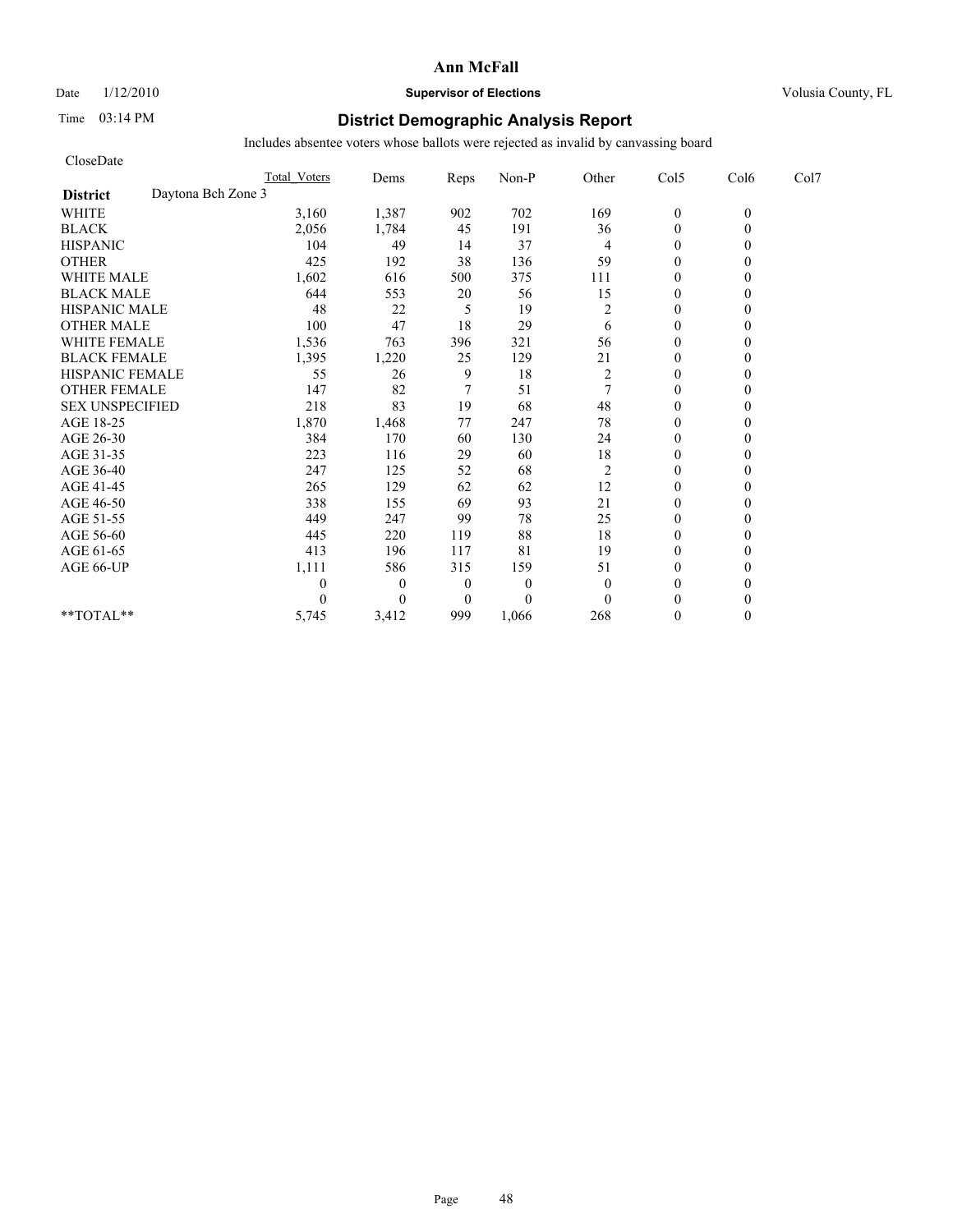# Date  $1/12/2010$  **Supervisor of Elections** Volusia County, FL

# Time 03:14 PM **District Demographic Analysis Report**

| CloseDate              |                    |                     |                  |                |                |                |                |          |      |
|------------------------|--------------------|---------------------|------------------|----------------|----------------|----------------|----------------|----------|------|
|                        |                    | <b>Total Voters</b> | Dems             | Reps           | Non-P          | Other          | Col5           | Col6     | Col7 |
| <b>District</b>        | Daytona Bch Zone 4 |                     |                  |                |                |                |                |          |      |
| <b>WHITE</b>           |                    | 5,671               | 1,865            | 2,502          | 1,057          | 247            | $\mathbf{0}$   | $\theta$ |      |
| <b>BLACK</b>           |                    | 723                 | 578              | 23             | 103            | 19             | $\overline{0}$ | 0        |      |
| <b>HISPANIC</b>        |                    | 186                 | 84               | 44             | 55             | 3              | $\overline{0}$ |          |      |
| <b>OTHER</b>           |                    | 442                 | 134              | 113            | 155            | 40             | $\theta$       |          |      |
| <b>WHITE MALE</b>      |                    | 2,699               | 775              | 1,233          | 552            | 139            | $\mathbf{0}$   |          |      |
| <b>BLACK MALE</b>      |                    | 293                 | 213              | 14             | 57             | 9              | $\mathbf{0}$   |          |      |
| <b>HISPANIC MALE</b>   |                    | 79                  | 36               | 17             | 25             |                | $\theta$       |          |      |
| <b>OTHER MALE</b>      |                    | 168                 | 42               | 44             | 71             | 11             | $\mathbf{0}$   |          |      |
| <b>WHITE FEMALE</b>    |                    | 2,943               | 1,076            | 1,261          | 500            | 106            | $\theta$       |          |      |
| <b>BLACK FEMALE</b>    |                    | 427                 | 363              | 9              | 45             | 10             | $\theta$       |          |      |
| HISPANIC FEMALE        |                    | 107                 | 48               | 27             | 30             | $\overline{c}$ | $\theta$       |          |      |
| <b>OTHER FEMALE</b>    |                    | 170                 | 61               | 46             | 56             | 7              | $\mathbf{0}$   |          |      |
| <b>SEX UNSPECIFIED</b> |                    | 136                 | 47               | 31             | 34             | 24             | $\mathbf{0}$   |          |      |
| AGE 18-25              |                    | 987                 | 414              | 241            | 274            | 58             | $\mathbf{0}$   |          |      |
| AGE 26-30              |                    | 582                 | 229              | 167            | 154            | 32             | $\theta$       |          |      |
| AGE 31-35              |                    | 375                 | 145              | 118            | 93             | 19             | $\mathbf{0}$   |          |      |
| AGE 36-40              |                    | 409                 | 135              | 159            | 92             | 23             | $\theta$       |          |      |
| AGE 41-45              |                    | 358                 | 144              | 128            | 79             |                | $\overline{0}$ |          |      |
| AGE 46-50              |                    | 432                 | 142              | 195            | 77             | 18             | $\mathbf{0}$   |          |      |
| AGE 51-55              |                    | 507                 | 206              | 197            | 86             | 18             | $\overline{0}$ |          |      |
| AGE 56-60              |                    | 555                 | 204              | 217            | 109            | 25             | $\theta$       |          |      |
| AGE 61-65              |                    | 628                 | 230              | 256            | 110            | 32             | $\theta$       |          |      |
| AGE 66-UP              |                    | 2,189               | 812              | 1,004          | 296            | 77             | $\mathbf{0}$   |          |      |
|                        |                    | 0                   | $\boldsymbol{0}$ | $\theta$       | $\theta$       | $\mathbf{0}$   | $\mathbf{0}$   |          |      |
|                        |                    |                     | $\theta$         | $\overline{0}$ | $\overline{0}$ | $\theta$       | $\theta$       |          |      |
| $**TOTAL**$            |                    | 7,022               | 2,661            | 2,682          | 1,370          | 309            | $\theta$       | 0        |      |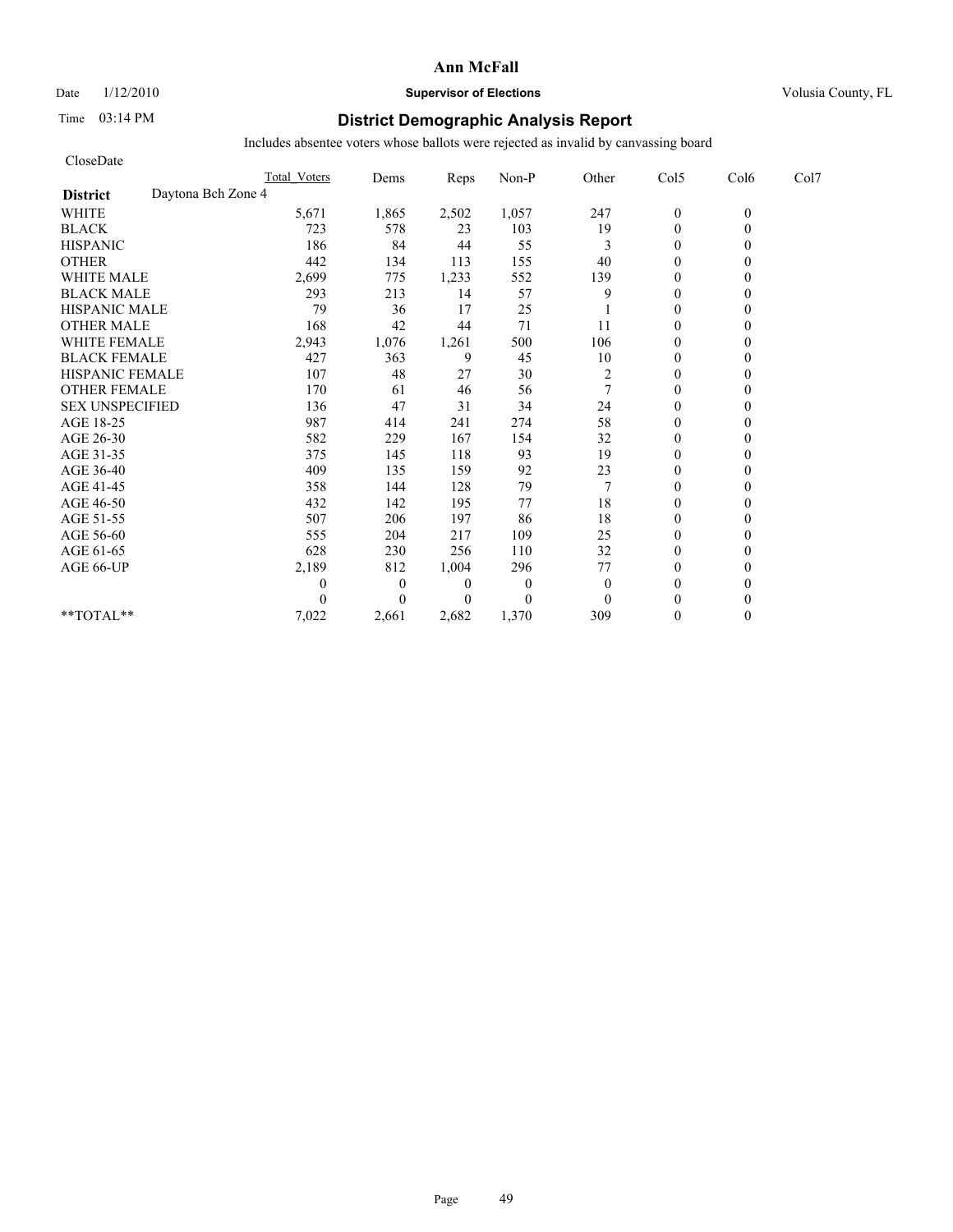# Date  $1/12/2010$  **Supervisor of Elections** Volusia County, FL

# Time 03:14 PM **District Demographic Analysis Report**

| CloseDate                             |                     |              |              |              |                  |                |          |      |
|---------------------------------------|---------------------|--------------|--------------|--------------|------------------|----------------|----------|------|
|                                       | <b>Total Voters</b> | Dems         | Reps         | Non-P        | Other            | Col5           | Col6     | Col7 |
| Daytona Bch Zone 5<br><b>District</b> |                     |              |              |              |                  |                |          |      |
| <b>WHITE</b>                          | 1,895               | 809          | 563          | 439          | 84               | $\mathbf{0}$   | $\theta$ |      |
| <b>BLACK</b>                          | 3,487               | 2,990        | 88           | 356          | 53               | $\mathbf{0}$   | 0        |      |
| <b>HISPANIC</b>                       | 142                 | 79           | 27           | 33           | 3                | $\theta$       |          |      |
| <b>OTHER</b>                          | 402                 | 198          | 41           | 116          | 47               | $\theta$       |          |      |
| <b>WHITE MALE</b>                     | 860                 | 313          | 299          | 204          | 44               | $\theta$       |          |      |
| <b>BLACK MALE</b>                     | 1,353               | 1,114        | 50           | 158          | 31               | $\mathbf{0}$   |          |      |
| <b>HISPANIC MALE</b>                  | 65                  | 36           | 15           | 12           | $\boldsymbol{2}$ | $\theta$       |          |      |
| <b>OTHER MALE</b>                     | 102                 | 54           | 16           | 25           | $\tau$           | $\theta$       |          |      |
| <b>WHITE FEMALE</b>                   | 1,026               | 494          | 260          | 234          | 38               | $\theta$       |          |      |
| <b>BLACK FEMALE</b>                   | 2,102               | 1,846        | 38           | 196          | 22               | $\overline{0}$ |          |      |
| HISPANIC FEMALE                       | 76                  | 42           | 12           | 21           |                  | $\mathbf{0}$   |          |      |
| <b>OTHER FEMALE</b>                   | 160                 | 85           | 20           | 47           | 8                | $\theta$       |          |      |
| <b>SEX UNSPECIFIED</b>                | 182                 | 92           | 9            | 47           | 34               | $\theta$       |          |      |
| AGE 18-25                             | 1,022               | 668          | 85           | 220          | 49               | $\mathbf{0}$   |          |      |
| AGE 26-30                             | 527                 | 330          | 55           | 129          | 13               | $\mathbf{0}$   |          |      |
| AGE 31-35                             | 472                 | 304          | 43           | 108          | 17               | $\mathbf{0}$   |          |      |
| AGE 36-40                             | 422                 | 278          | 55           | 81           | 8                | $\theta$       |          |      |
| AGE 41-45                             | 485                 | 341          | 52           | 75           | 17               | $\mathbf{0}$   |          |      |
| AGE 46-50                             | 545                 | 382          | 70           | 78           | 15               | $\theta$       |          |      |
| AGE 51-55                             | 523                 | 384          | 71           | 54           | 14               | $\mathbf{0}$   |          |      |
| AGE 56-60                             | 475                 | 348          | 54           | 57           | 16               | $\overline{0}$ |          |      |
| AGE 61-65                             | 395                 | 282          | 61           | 45           | 7                | $\theta$       |          |      |
| AGE 66-UP                             | 1,060               | 759          | 173          | 97           | 31               | $\theta$       |          |      |
|                                       | 0                   | $\mathbf{0}$ | $\theta$     | $\mathbf{0}$ | $\mathbf{0}$     | $\mathbf{0}$   |          |      |
|                                       | 0                   | $\Omega$     | $\mathbf{0}$ | $\mathbf{0}$ | $\theta$         | $\theta$       |          |      |
| **TOTAL**                             | 5,926               | 4,076        | 719          | 944          | 187              | $\theta$       | 0        |      |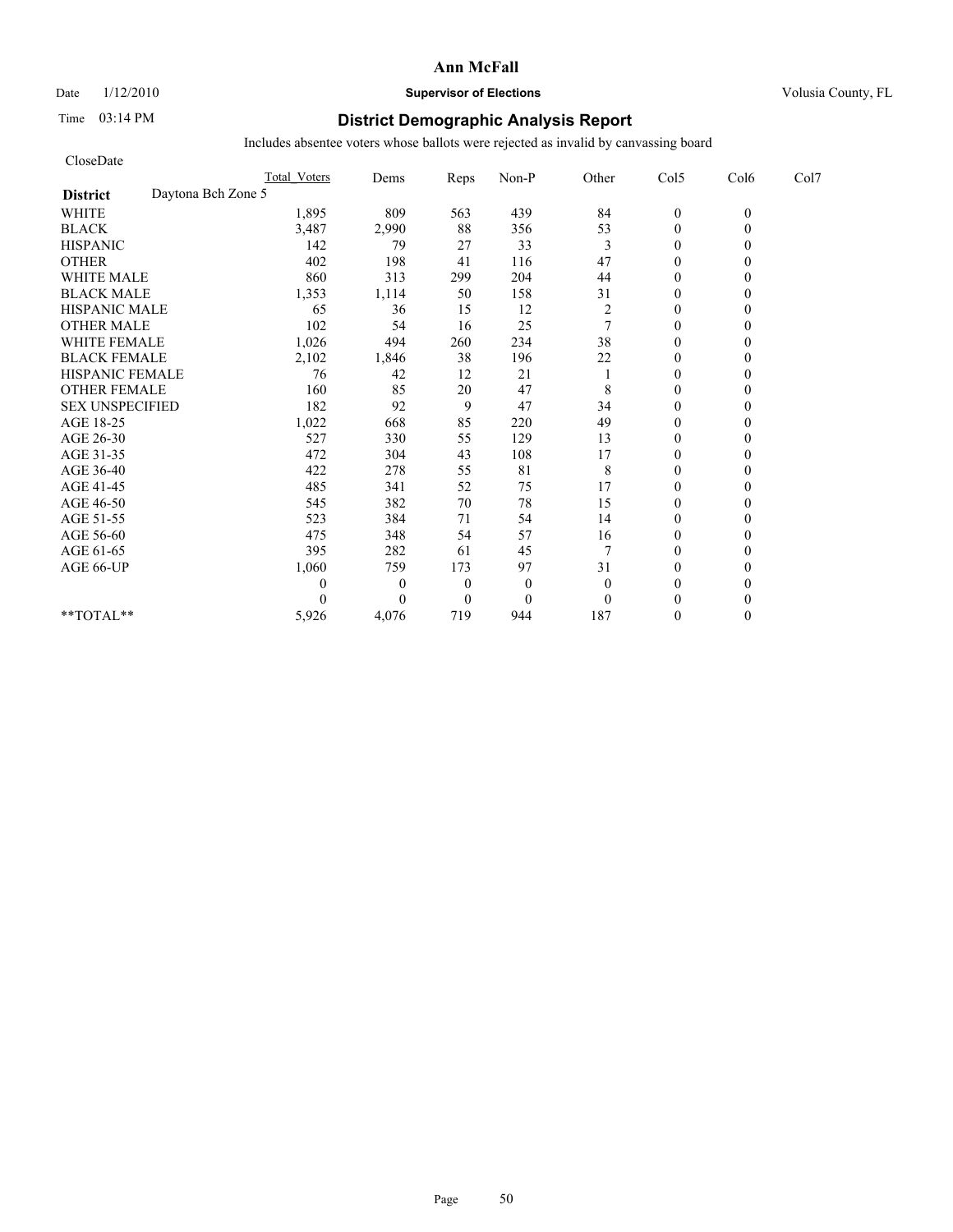# Date  $1/12/2010$  **Supervisor of Elections** Volusia County, FL

# Time 03:14 PM **District Demographic Analysis Report**

| CloseDate                             |                     |          |          |                |                  |                  |          |      |
|---------------------------------------|---------------------|----------|----------|----------------|------------------|------------------|----------|------|
|                                       | <b>Total Voters</b> | Dems     | Reps     | Non-P          | Other            | Col5             | Col6     | Col7 |
| Daytona Bch Zone 6<br><b>District</b> |                     |          |          |                |                  |                  |          |      |
| <b>WHITE</b>                          | 1,219               | 515      | 359      | 288            | 57               | $\boldsymbol{0}$ | $\theta$ |      |
| <b>BLACK</b>                          | 3,820               | 3,265    | 102      | 393            | 60               | $\overline{0}$   | 0        |      |
| <b>HISPANIC</b>                       | 127                 | 55       | 12       | 55             | 5                | $\overline{0}$   |          |      |
| <b>OTHER</b>                          | 378                 | 196      | 23       | 119            | 40               | $\theta$         |          |      |
| <b>WHITE MALE</b>                     | 588                 | 213      | 190      | 148            | 37               | $\mathbf{0}$     |          |      |
| <b>BLACK MALE</b>                     | 1,643               | 1,359    | 55       | 204            | 25               | $\mathbf{0}$     |          |      |
| <b>HISPANIC MALE</b>                  | 66                  | 27       | 6        | 31             | $\boldsymbol{2}$ | $\Omega$         |          |      |
| <b>OTHER MALE</b>                     | 123                 | 68       | 13       | 35             | $\overline{7}$   | $\mathbf{0}$     |          |      |
| <b>WHITE FEMALE</b>                   | 627                 | 298      | 169      | 140            | 20               | $\theta$         |          |      |
| <b>BLACK FEMALE</b>                   | 2,131               | 1,868    | 45       | 184            | 34               | $\theta$         |          |      |
| HISPANIC FEMALE                       | 59                  | 27       | 6        | 24             | $\overline{c}$   | $\theta$         |          |      |
| <b>OTHER FEMALE</b>                   | 109                 | 71       |          | 27             | 4                | $\mathbf{0}$     |          |      |
| <b>SEX UNSPECIFIED</b>                | 198                 | 100      | 5        | 62             | 31               | $\mathbf{0}$     |          |      |
| AGE 18-25                             | 1,125               | 757      | $70\,$   | 242            | 56               | $\mathbf{0}$     |          |      |
| AGE 26-30                             | 509                 | 319      | 32       | 144            | 14               | $\theta$         |          |      |
| AGE 31-35                             | 383                 | 253      | 31       | 86             | 13               | $\mathbf{0}$     |          |      |
| AGE 36-40                             | 341                 | 238      | 36       | 55             | 12               | $\theta$         |          |      |
| AGE 41-45                             | 446                 | 324      | 30       | 75             | 17               | $\overline{0}$   |          |      |
| AGE 46-50                             | 481                 | 344      | 56       | 65             | 16               | $\mathbf{0}$     |          |      |
| AGE 51-55                             | 507                 | 375      | 59       | 61             | 12               | $\overline{0}$   |          |      |
| AGE 56-60                             | 419                 | 307      | 51       | 52             | 9                | $\theta$         |          |      |
| AGE 61-65                             | 343                 | 273      | 38       | 27             | 5                | $\theta$         |          |      |
| AGE 66-UP                             | 990                 | 841      | 93       | 48             | 8                | $\theta$         |          |      |
|                                       | 0                   | $\theta$ | $\theta$ | $\mathbf{0}$   | $\theta$         | $\mathbf{0}$     |          |      |
|                                       |                     | $\theta$ | $\theta$ | $\overline{0}$ | $\theta$         | $\theta$         |          |      |
| $**TOTAL**$                           | 5,544               | 4,031    | 496      | 855            | 162              | $\theta$         | 0        |      |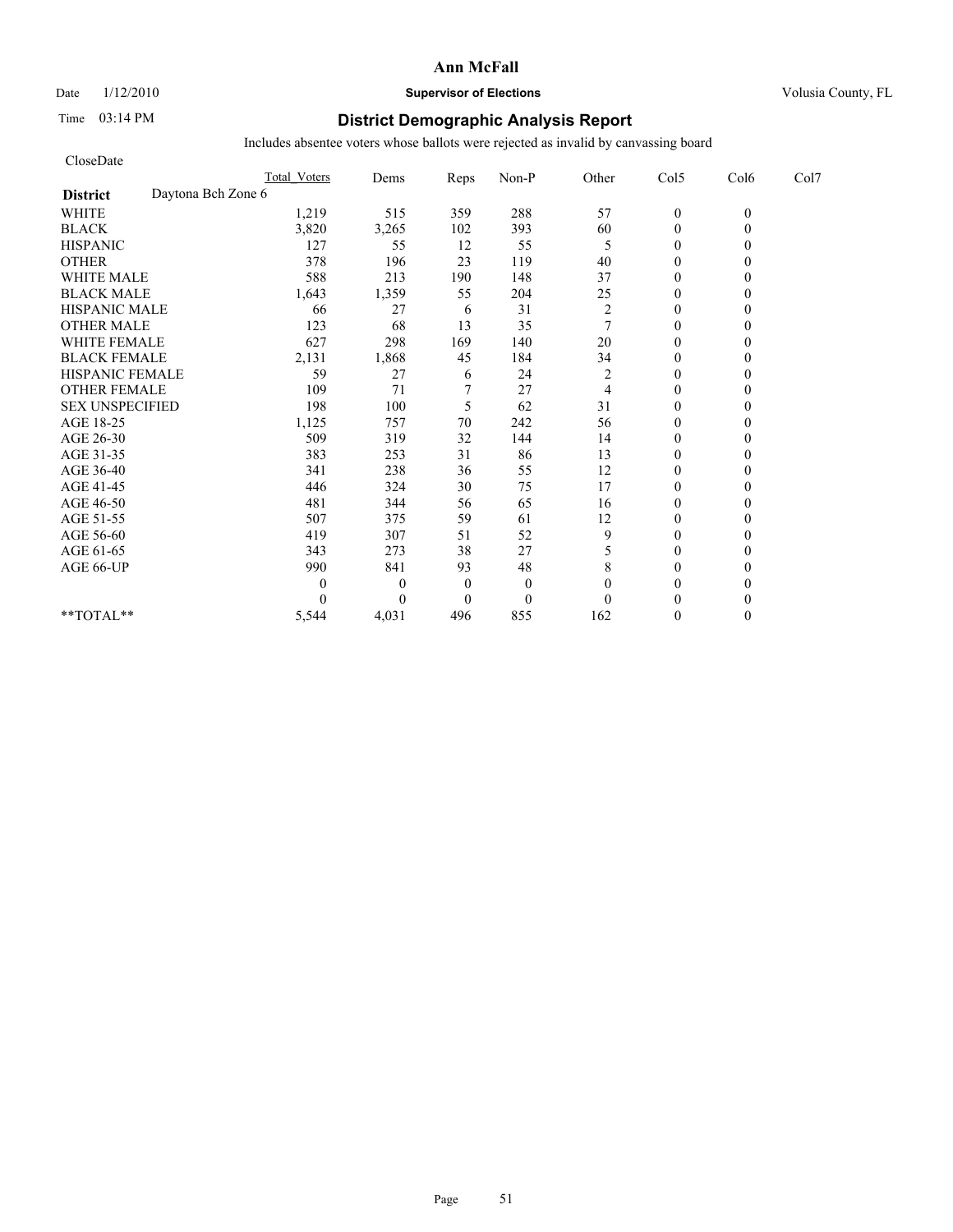Date  $1/12/2010$  **Supervisor of Elections** Volusia County, FL

# Time 03:14 PM **District Demographic Analysis Report**

| CloseDate              |                    |                     |                  |                  |          |              |                  |          |      |
|------------------------|--------------------|---------------------|------------------|------------------|----------|--------------|------------------|----------|------|
|                        |                    | <b>Total Voters</b> | Dems             | Reps             | Non-P    | Other        | Col5             | Col6     | Col7 |
| <b>District</b>        | Deltona District 1 |                     |                  |                  |          |              |                  |          |      |
| <b>WHITE</b>           |                    | 5,076               | 1,835            | 1,816            | 1,182    | 243          | $\boldsymbol{0}$ | $\theta$ |      |
| <b>BLACK</b>           |                    | 894                 | 693              | 45               | 121      | 35           | $\overline{0}$   | $\theta$ |      |
| <b>HISPANIC</b>        |                    | 1,910               | 958              | 284              | 609      | 59           | $\overline{0}$   |          |      |
| <b>OTHER</b>           |                    | 524                 | 172              | 84               | 215      | 53           | $\theta$         |          |      |
| <b>WHITE MALE</b>      |                    | 2,392               | 788              | 904              | 563      | 137          | $\mathbf{0}$     |          |      |
| <b>BLACK MALE</b>      |                    | 419                 | 303              | 29               | 62       | 25           | $\mathbf{0}$     |          |      |
| <b>HISPANIC MALE</b>   |                    | 900                 | 434              | 142              | 296      | 28           | $\theta$         |          |      |
| <b>OTHER MALE</b>      |                    | 152                 | 50               | 33               | 56       | 13           | $\mathbf{0}$     |          |      |
| <b>WHITE FEMALE</b>    |                    | 2,656               | 1,035            | 905              | 611      | 105          | $\theta$         |          |      |
| <b>BLACK FEMALE</b>    |                    | 471                 | 388              | 16               | 57       | 10           | $\theta$         |          |      |
| <b>HISPANIC FEMALE</b> |                    | 996                 | 517              | 141              | 308      | 30           | $\mathbf{0}$     |          |      |
| <b>OTHER FEMALE</b>    |                    | 212                 | 85               | 39               | 75       | 13           | $\mathbf{0}$     |          |      |
| <b>SEX UNSPECIFIED</b> |                    | 206                 | 58               | 20               | 99       | 29           | $\mathbf{0}$     |          |      |
| AGE 18-25              |                    | 1,153               | 446              | 226              | 389      | 92           | $\mathbf{0}$     |          |      |
| AGE 26-30              |                    | 781                 | 297              | 168              | 273      | 43           | $\theta$         |          |      |
| AGE 31-35              |                    | 833                 | 352              | 170              | 266      | 45           | $\overline{0}$   |          |      |
| AGE 36-40              |                    | 870                 | 346              | 248              | 235      | 41           | $\theta$         |          |      |
| AGE 41-45              |                    | 839                 | 333              | 259              | 208      | 39           | $\overline{0}$   |          |      |
| AGE 46-50              |                    | 955                 | 397              | 308              | 220      | 30           | $\mathbf{0}$     |          |      |
| AGE 51-55              |                    | 816                 | 345              | 262              | 183      | 26           | $\overline{0}$   |          |      |
| AGE 56-60              |                    | 590                 | 283              | 163              | 112      | 32           | $\theta$         |          |      |
| AGE 61-65              |                    | 509                 | 250              | 135              | 102      | 22           | $\theta$         |          |      |
| AGE 66-UP              |                    | 1,058               | 609              | 290              | 139      | 20           | $\mathbf{0}$     |          |      |
|                        |                    | 0                   | $\boldsymbol{0}$ | $\boldsymbol{0}$ | $\theta$ | $\mathbf{0}$ | $\mathbf{0}$     |          |      |
|                        |                    |                     | $\theta$         | $\overline{0}$   | $\Omega$ | $\theta$     | $\theta$         |          |      |
| $**TOTAL**$            |                    | 8,404               | 3,658            | 2,229            | 2,127    | 390          | $\mathbf{0}$     | 0        |      |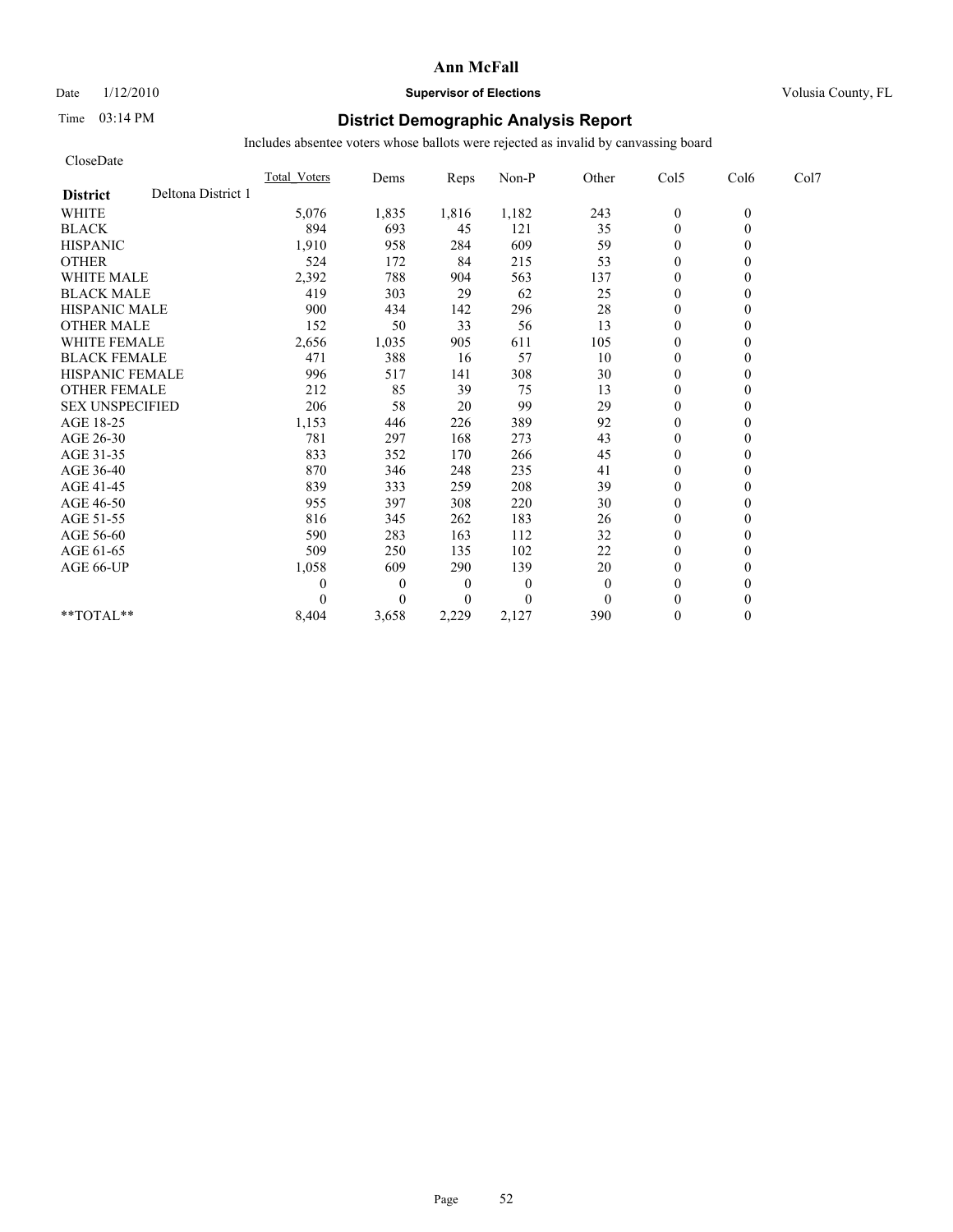Date  $1/12/2010$  **Supervisor of Elections** Volusia County, FL

# Time 03:14 PM **District Demographic Analysis Report**

| CloseDate              |                    |                     |                  |                |          |          |                  |          |      |
|------------------------|--------------------|---------------------|------------------|----------------|----------|----------|------------------|----------|------|
|                        |                    | <b>Total Voters</b> | Dems             | Reps           | Non-P    | Other    | Col5             | Col6     | Col7 |
| <b>District</b>        | Deltona District 2 |                     |                  |                |          |          |                  |          |      |
| <b>WHITE</b>           |                    | 6,280               | 2,068            | 2,546          | 1,342    | 324      | $\boldsymbol{0}$ | $\theta$ |      |
| <b>BLACK</b>           |                    | 694                 | 538              | 39             | 89       | 28       | $\overline{0}$   | $\theta$ |      |
| <b>HISPANIC</b>        |                    | 1,913               | 950              | 336            | 580      | 47       | $\theta$         |          |      |
| <b>OTHER</b>           |                    | 517                 | 178              | 91             | 185      | 63       | $\theta$         |          |      |
| <b>WHITE MALE</b>      |                    | 2,927               | 880              | 1,228          | 656      | 163      | $\mathbf{0}$     |          |      |
| <b>BLACK MALE</b>      |                    | 313                 | 217              | 30             | 47       | 19       | $\mathbf{0}$     |          |      |
| <b>HISPANIC MALE</b>   |                    | 913                 | 442              | 166            | 281      | 24       | $\Omega$         |          |      |
| <b>OTHER MALE</b>      |                    | 195                 | 78               | 36             | 68       | 13       | $\theta$         |          |      |
| <b>WHITE FEMALE</b>    |                    | 3,325               | 1,178            | 1,308          | 678      | 161      | $\theta$         |          |      |
| <b>BLACK FEMALE</b>    |                    | 373                 | 313              | 9              | 42       | 9        | $\theta$         |          |      |
| <b>HISPANIC FEMALE</b> |                    | 986                 | 500              | 169            | 297      | 20       | $\theta$         |          |      |
| <b>OTHER FEMALE</b>    |                    | 180                 | 78               | 33             | 56       | 13       | $\mathbf{0}$     |          |      |
| <b>SEX UNSPECIFIED</b> |                    | 192                 | 48               | 33             | 71       | 40       | $\mathbf{0}$     |          |      |
| AGE 18-25              |                    | 989                 | 371              | 196            | 340      | 82       | $\mathbf{0}$     |          |      |
| AGE 26-30              |                    | 664                 | 229              | 180            | 216      | 39       | $\theta$         |          |      |
| AGE 31-35              |                    | 715                 | 239              | 212            | 214      | 50       | $\theta$         |          |      |
| AGE 36-40              |                    | 772                 | 275              | 221            | 228      | 48       | $\theta$         |          |      |
| AGE 41-45              |                    | 842                 | 291              | 275            | 236      | 40       | $\overline{0}$   |          |      |
| AGE 46-50              |                    | 983                 | 381              | 333            | 229      | 40       | $\mathbf{0}$     |          |      |
| AGE 51-55              |                    | 957                 | 381              | 360            | 171      | 45       | $\mathbf{0}$     |          |      |
| AGE 56-60              |                    | 811                 | 339              | 274            | 166      | 32       | $\theta$         |          |      |
| AGE 61-65              |                    | 681                 | 291              | 243            | 119      | 28       | $\theta$         |          |      |
| AGE 66-UP              |                    | 1,988               | 937              | 717            | 276      | 58       | $\mathbf{0}$     |          |      |
|                        |                    | 0                   | $\boldsymbol{0}$ | $\theta$       | $\theta$ | $\theta$ | $\mathbf{0}$     |          |      |
|                        |                    |                     | $\theta$         | $\overline{0}$ | $\Omega$ | $\theta$ | $\theta$         |          |      |
| $**TOTAL**$            |                    | 9,404               | 3,734            | 3,012          | 2,196    | 462      | $\theta$         | 0        |      |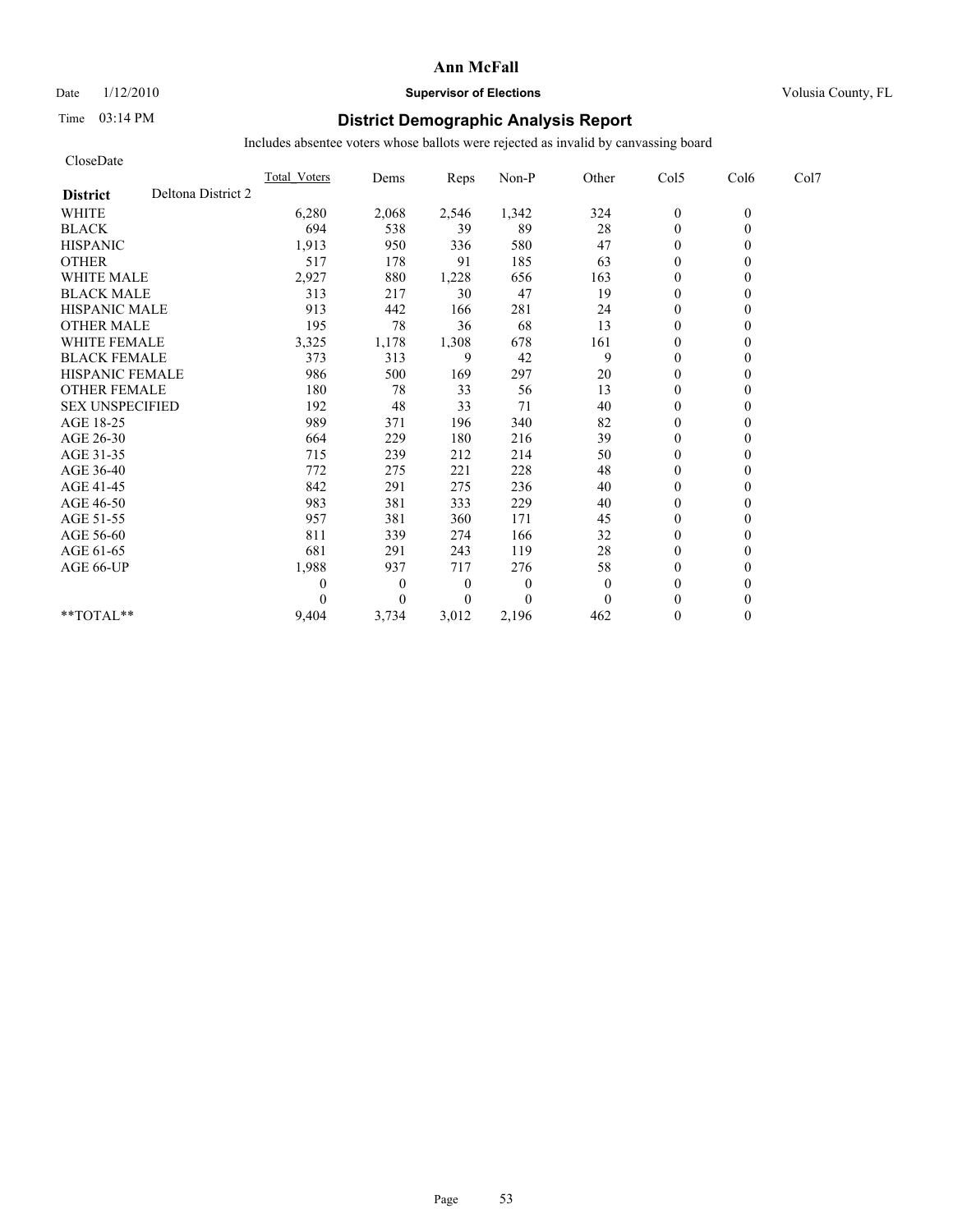# Date  $1/12/2010$  **Supervisor of Elections** Volusia County, FL

# Time 03:14 PM **District Demographic Analysis Report**

| CloseDate              |                    |                     |              |                |                |          |                  |          |      |
|------------------------|--------------------|---------------------|--------------|----------------|----------------|----------|------------------|----------|------|
|                        |                    | <b>Total Voters</b> | Dems         | Reps           | Non-P          | Other    | Col5             | Col6     | Col7 |
| <b>District</b>        | Deltona District 3 |                     |              |                |                |          |                  |          |      |
| <b>WHITE</b>           |                    | 4,947               | 1,743        | 1,852          | 1,112          | 240      | $\boldsymbol{0}$ | $\theta$ |      |
| <b>BLACK</b>           |                    | 558                 | 445          | 32             | 63             | 18       | $\overline{0}$   | $\theta$ |      |
| <b>HISPANIC</b>        |                    | 1,907               | 963          | 310            | 584            | 50       | $\mathbf{0}$     |          |      |
| <b>OTHER</b>           |                    | 474                 | 151          | 84             | 178            | 61       | $\theta$         |          |      |
| <b>WHITE MALE</b>      |                    | 2,224               | 705          | 871            | 533            | 115      | $\mathbf{0}$     |          |      |
| <b>BLACK MALE</b>      |                    | 241                 | 182          | 17             | 29             | 13       | $\mathbf{0}$     |          |      |
| <b>HISPANIC MALE</b>   |                    | 884                 | 444          | 145            | 265            | 30       | $\Omega$         |          |      |
| <b>OTHER MALE</b>      |                    | 166                 | 61           | 31             | 65             | 9        | $\mathbf{0}$     |          |      |
| <b>WHITE FEMALE</b>    |                    | 2,699               | 1,028        | 974            | 575            | 122      | $\theta$         |          |      |
| <b>BLACK FEMALE</b>    |                    | 314                 | 260          | 15             | 34             | 5        | $\mathbf{0}$     |          |      |
| <b>HISPANIC FEMALE</b> |                    | 1,006               | 507          | 163            | 317            | 19       | $\theta$         |          |      |
| <b>OTHER FEMALE</b>    |                    | 188                 | 68           | 37             | 73             | 10       | $\mathbf{0}$     |          |      |
| <b>SEX UNSPECIFIED</b> |                    | 164                 | 47           | 25             | 46             | 46       | $\mathbf{0}$     |          |      |
| AGE 18-25              |                    | 890                 | 341          | 155            | 320            | 74       | $\mathbf{0}$     |          |      |
| AGE 26-30              |                    | 637                 | 227          | 136            | 227            | 47       | $\theta$         |          |      |
| AGE 31-35              |                    | 685                 | 255          | 169            | 226            | 35       | $\theta$         |          |      |
| AGE 36-40              |                    | 682                 | 258          | 217            | 169            | 38       | $\theta$         |          |      |
| AGE 41-45              |                    | 697                 | 302          | 201            | 167            | 27       | $\overline{0}$   |          |      |
| AGE 46-50              |                    | 747                 | 266          | 273            | 187            | 21       | $\mathbf{0}$     |          |      |
| AGE 51-55              |                    | 702                 | 302          | 189            | 170            | 41       | $\mathbf{0}$     |          |      |
| AGE 56-60              |                    | 611                 | 273          | 194            | 121            | 23       | $\theta$         |          |      |
| AGE 61-65              |                    | 557                 | 245          | 181            | 114            | 17       | $\theta$         |          |      |
| AGE 66-UP              |                    | 1,678               | 833          | 563            | 236            | 46       | $\mathbf{0}$     |          |      |
|                        |                    | 0                   | $\mathbf{0}$ | $\theta$       | $\mathbf{0}$   | $\theta$ | $\mathbf{0}$     |          |      |
|                        |                    |                     | $\theta$     | $\overline{0}$ | $\overline{0}$ | $\Omega$ | $\theta$         |          |      |
| $**TOTAL**$            |                    | 7,886               | 3,302        | 2,278          | 1,937          | 369      | $\mathbf{0}$     | 0        |      |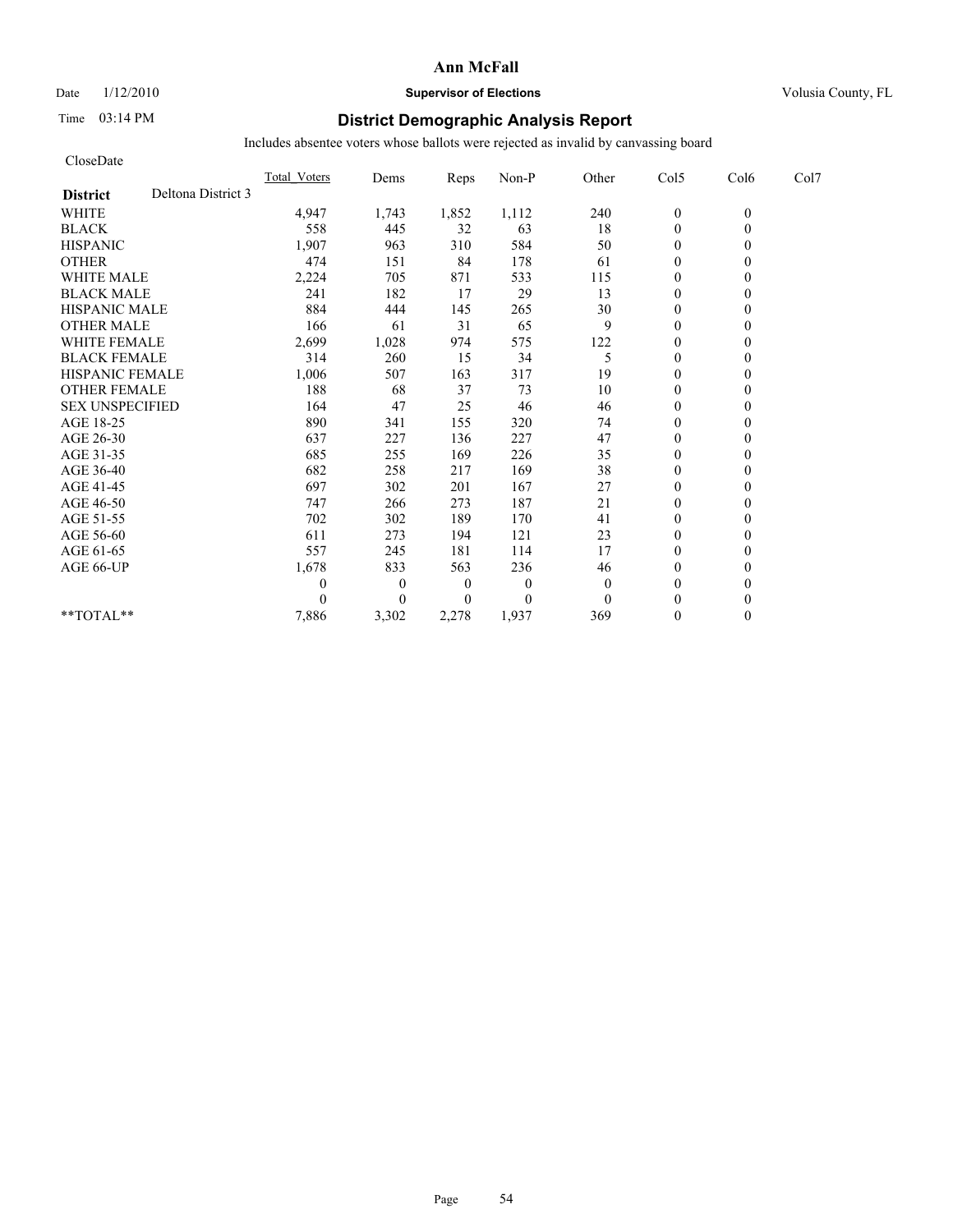## Date  $1/12/2010$  **Supervisor of Elections** Volusia County, FL

# Time 03:14 PM **District Demographic Analysis Report**

| CloseDate              |                    |                     |                  |                |                |              |                  |          |      |
|------------------------|--------------------|---------------------|------------------|----------------|----------------|--------------|------------------|----------|------|
|                        |                    | <b>Total Voters</b> | Dems             | Reps           | Non-P          | Other        | Col5             | Col6     | Col7 |
| <b>District</b>        | Deltona District 4 |                     |                  |                |                |              |                  |          |      |
| <b>WHITE</b>           |                    | 4,854               | 1,769            | 1,805          | 973            | 307          | $\boldsymbol{0}$ | $\theta$ |      |
| <b>BLACK</b>           |                    | 574                 | 452              | 22             | 82             | 18           | $\overline{0}$   | $\theta$ |      |
| <b>HISPANIC</b>        |                    | 1,908               | 1,013            | 295            | 538            | 62           | $\mathbf{0}$     |          |      |
| <b>OTHER</b>           |                    | 450                 | 170              | 73             | 151            | 56           | $\theta$         |          |      |
| <b>WHITE MALE</b>      |                    | 2,194               | 726              | 851            | 460            | 157          | $\mathbf{0}$     |          |      |
| <b>BLACK MALE</b>      |                    | 255                 | 188              | 16             | 42             | 9            | $\mathbf{0}$     |          |      |
| <b>HISPANIC MALE</b>   |                    | 857                 | 430              | 154            | 245            | 28           | $\theta$         |          |      |
| <b>OTHER MALE</b>      |                    | 134                 | 55               | 27             | 44             | 8            | $\mathbf{0}$     |          |      |
| <b>WHITE FEMALE</b>    |                    | 2,628               | 1,031            | 940            | 509            | 148          | $\theta$         |          |      |
| <b>BLACK FEMALE</b>    |                    | 313                 | 258              | 6              | 40             | 9            | $\theta$         |          |      |
| <b>HISPANIC FEMALE</b> |                    | 1,039               | 576              | 141            | 288            | 34           | $\mathbf{0}$     |          |      |
| <b>OTHER FEMALE</b>    |                    | 173                 | 82               | 29             | 49             | 13           | $\mathbf{0}$     |          |      |
| <b>SEX UNSPECIFIED</b> |                    | 193                 | 58               | 31             | 67             | 37           | $\mathbf{0}$     |          |      |
| AGE 18-25              |                    | 885                 | 332              | 171            | 299            | 83           | $\mathbf{0}$     |          |      |
| AGE 26-30              |                    | 601                 | 233              | 123            | 198            | 47           | $\theta$         |          |      |
| AGE 31-35              |                    | 656                 | 271              | 156            | 178            | 51           | $\theta$         |          |      |
| AGE 36-40              |                    | 618                 | 219              | 193            | 166            | 40           | $\theta$         |          |      |
| AGE 41-45              |                    | 688                 | 287              | 196            | 178            | 27           | $\overline{0}$   |          |      |
| AGE 46-50              |                    | 719                 | 324              | 206            | 152            | 37           | $\mathbf{0}$     |          |      |
| AGE 51-55              |                    | 697                 | 291              | 230            | 126            | 50           | $\mathbf{0}$     |          |      |
| AGE 56-60              |                    | 639                 | 299              | 186            | 132            | 22           | $\theta$         |          |      |
| AGE 61-65              |                    | 582                 | 271              | 188            | 101            | 22           | $\theta$         |          |      |
| AGE 66-UP              |                    | 1,700               | 877              | 546            | 213            | 64           | $\mathbf{0}$     |          |      |
|                        |                    | 0                   | $\boldsymbol{0}$ | $\theta$       | $\theta$       | $\mathbf{0}$ | $\mathbf{0}$     |          |      |
|                        |                    |                     | $\theta$         | $\overline{0}$ | $\overline{0}$ | $\Omega$     | $\theta$         |          |      |
| $**TOTAL**$            |                    | 7,786               | 3,404            | 2,195          | 1,744          | 443          | $\mathbf{0}$     | 0        |      |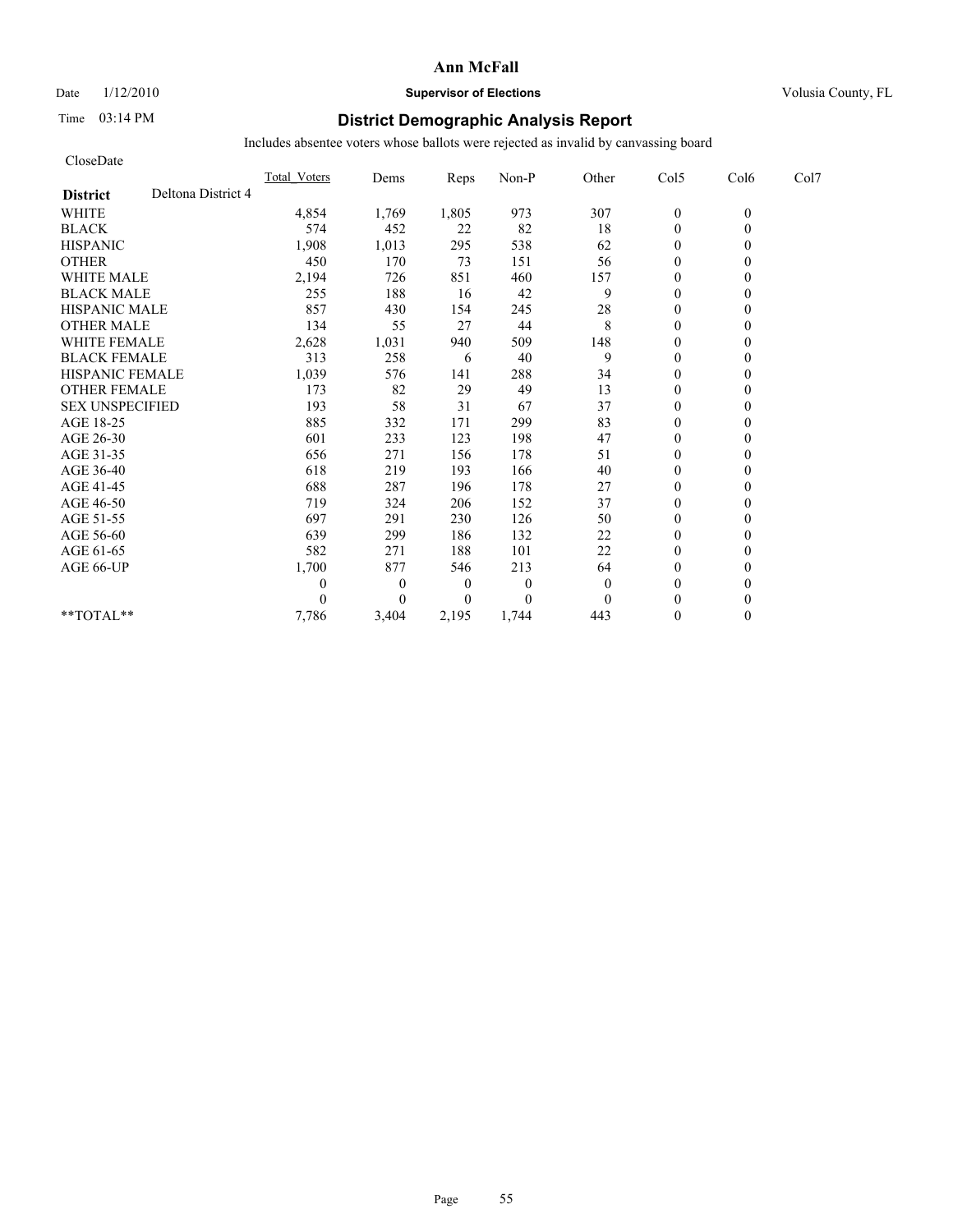Date  $1/12/2010$  **Supervisor of Elections** Volusia County, FL

# Time 03:14 PM **District Demographic Analysis Report**

| CloseDate              |                    |                     |              |                |          |          |                  |          |      |
|------------------------|--------------------|---------------------|--------------|----------------|----------|----------|------------------|----------|------|
|                        |                    | <b>Total Voters</b> | Dems         | Reps           | Non-P    | Other    | Col5             | Col6     | Col7 |
| <b>District</b>        | Deltona District 5 |                     |              |                |          |          |                  |          |      |
| <b>WHITE</b>           |                    | 5,899               | 2,036        | 2,257          | 1,261    | 345      | $\boldsymbol{0}$ | $\theta$ |      |
| <b>BLACK</b>           |                    | 932                 | 719          | 51             | 135      | 27       | $\overline{0}$   | $\theta$ |      |
| <b>HISPANIC</b>        |                    | 2,035               | 1,028        | 338            | 600      | 69       | $\mathbf{0}$     |          |      |
| <b>OTHER</b>           |                    | 530                 | 173          | 98             | 191      | 68       | $\theta$         |          |      |
| <b>WHITE MALE</b>      |                    | 2,801               | 869          | 1,136          | 605      | 191      | $\mathbf{0}$     |          |      |
| <b>BLACK MALE</b>      |                    | 409                 | 309          | 24             | 63       | 13       | $\mathbf{0}$     |          |      |
| <b>HISPANIC MALE</b>   |                    | 967                 | 467          | 165            | 295      | 40       | $\theta$         |          |      |
| <b>OTHER MALE</b>      |                    | 165                 | 55           | 44             | 55       | 11       | $\theta$         |          |      |
| <b>WHITE FEMALE</b>    |                    | 3,068               | 1,158        | 1,108          | 648      | 154      | $\theta$         |          |      |
| <b>BLACK FEMALE</b>    |                    | 513                 | 400          | 27             | 72       | 14       | $\theta$         |          |      |
| <b>HISPANIC FEMALE</b> |                    | 1,054               | 555          | 172            | 300      | 27       | $\mathbf{0}$     |          |      |
| <b>OTHER FEMALE</b>    |                    | 208                 | 87           | 31             | 74       | 16       | $\mathbf{0}$     |          |      |
| <b>SEX UNSPECIFIED</b> |                    | 211                 | 56           | 37             | 75       | 43       | $\mathbf{0}$     |          |      |
| AGE 18-25              |                    | 1,158               | 418          | 234            | 394      | 112      | $\mathbf{0}$     |          |      |
| AGE 26-30              |                    | 706                 | 258          | 160            | 245      | 43       | $\theta$         |          |      |
| AGE 31-35              |                    | 824                 | 324          | 203            | 241      | 56       | $\theta$         |          |      |
| AGE 36-40              |                    | 826                 | 323          | 250            | 215      | 38       | $\theta$         |          |      |
| AGE 41-45              |                    | 909                 | 363          | 285            | 210      | 51       | $\overline{0}$   |          |      |
| AGE 46-50              |                    | 969                 | 366          | 337            | 231      | 35       | $\overline{0}$   |          |      |
| AGE 51-55              |                    | 992                 | 445          | 304            | 198      | 45       | $\overline{0}$   |          |      |
| AGE 56-60              |                    | 763                 | 338          | 238            | 148      | 39       | $\theta$         |          |      |
| AGE 61-65              |                    | 625                 | 275          | 206            | 111      | 33       | $\theta$         |          |      |
| AGE 66-UP              |                    | 1,620               | 846          | 527            | 191      | 56       | $\mathbf{0}$     |          |      |
|                        |                    | 0                   | $\mathbf{0}$ | $\theta$       | $\theta$ | $\theta$ | $\mathbf{0}$     |          |      |
|                        |                    |                     | $\theta$     | $\overline{0}$ | $\Omega$ | $\Omega$ | $\theta$         |          |      |
| $**TOTAL**$            |                    | 9,396               | 3,956        | 2.744          | 2,187    | 509      | $\mathbf{0}$     | 0        |      |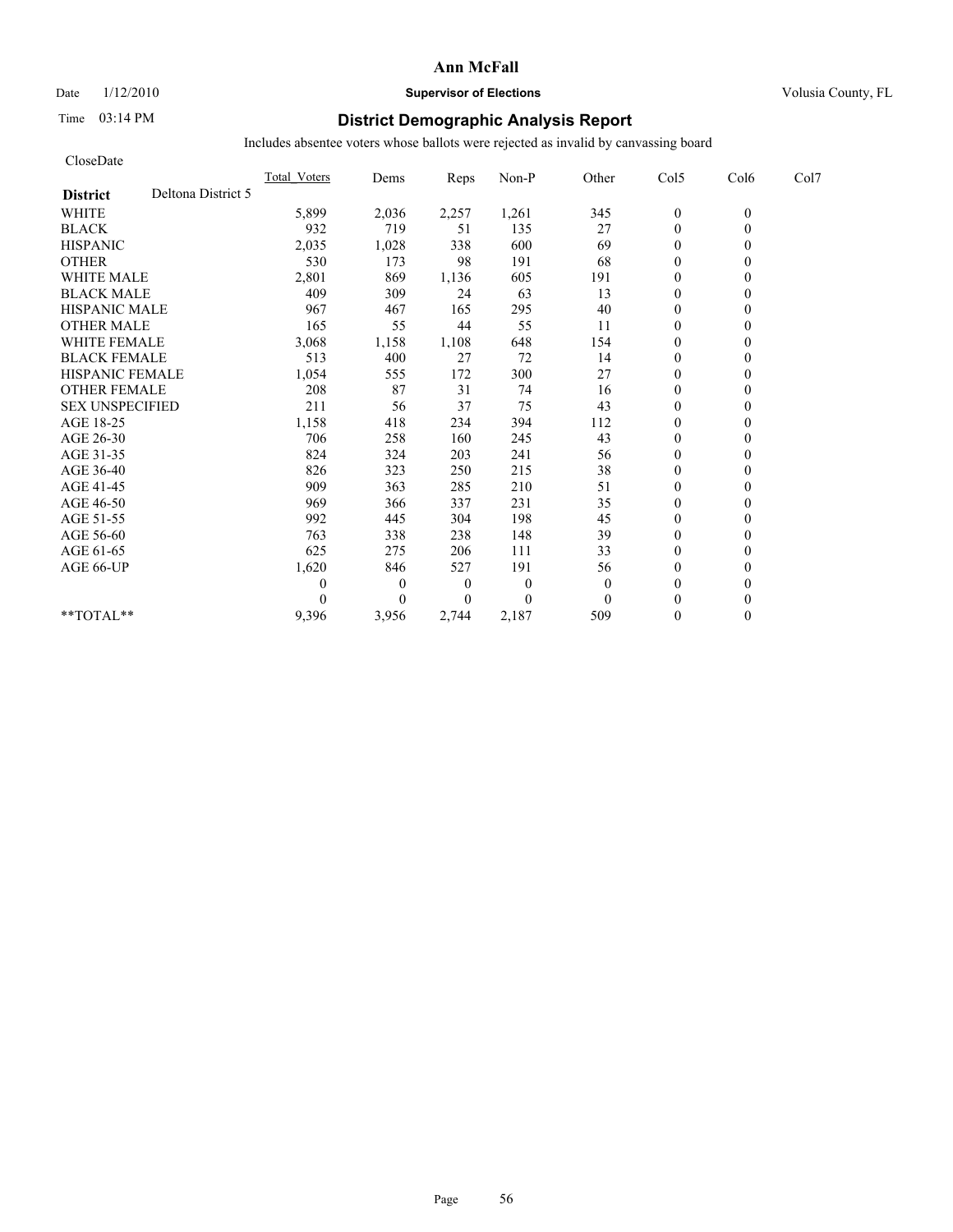Date  $1/12/2010$  **Supervisor of Elections** Volusia County, FL

# Time 03:14 PM **District Demographic Analysis Report**

| CloseDate              |                    |                     |                  |                  |          |              |                  |          |      |
|------------------------|--------------------|---------------------|------------------|------------------|----------|--------------|------------------|----------|------|
|                        |                    | <b>Total Voters</b> | Dems             | Reps             | Non-P    | Other        | Col5             | Col6     | Col7 |
| <b>District</b>        | Deltona District 6 |                     |                  |                  |          |              |                  |          |      |
| <b>WHITE</b>           |                    | 5,673               | 1,809            | 2,303            | 1,263    | 298          | $\boldsymbol{0}$ | $\theta$ |      |
| <b>BLACK</b>           |                    | 756                 | 584              | 36               | 114      | 22           | $\overline{0}$   | $\theta$ |      |
| <b>HISPANIC</b>        |                    | 1,639               | 803              | 262              | 511      | 63           | $\mathbf{0}$     |          |      |
| <b>OTHER</b>           |                    | 469                 | 146              | 89               | 169      | 65           | $\theta$         |          |      |
| <b>WHITE MALE</b>      |                    | 2,676               | 748              | 1,156            | 626      | 146          | $\mathbf{0}$     |          |      |
| <b>BLACK MALE</b>      |                    | 335                 | 252              | 16               | 56       | 11           | $\mathbf{0}$     |          |      |
| <b>HISPANIC MALE</b>   |                    | 765                 | 351              | 134              | 252      | 28           | $\mathbf{0}$     |          |      |
| <b>OTHER MALE</b>      |                    | 163                 | 58               | 38               | 60       | 7            | $\mathbf{0}$     |          |      |
| <b>WHITE FEMALE</b>    |                    | 2,960               | 1,051            | 1,130            | 628      | 151          | $\theta$         |          |      |
| <b>BLACK FEMALE</b>    |                    | 414                 | 326              | 20               | 57       | 11           | $\mathbf{0}$     |          |      |
| <b>HISPANIC FEMALE</b> |                    | 859                 | 444              | 127              | 253      | 35           | $\mathbf{0}$     |          |      |
| <b>OTHER FEMALE</b>    |                    | 166                 | 64               | 30               | 61       | 11           | $\mathbf{0}$     |          |      |
| <b>SEX UNSPECIFIED</b> |                    | 199                 | 48               | 39               | 64       | 48           | $\mathbf{0}$     |          |      |
| AGE 18-25              |                    | 1,129               | 396              | 257              | 379      | 97           | $\mathbf{0}$     |          |      |
| AGE 26-30              |                    | 696                 | 253              | 148              | 245      | 50           | $\theta$         |          |      |
| AGE 31-35              |                    | 752                 | 265              | 218              | 226      | 43           | $\theta$         |          |      |
| AGE 36-40              |                    | 833                 | 300              | 263              | 226      | 44           | $\theta$         |          |      |
| AGE 41-45              |                    | 822                 | 322              | 286              | 170      | 44           | $\overline{0}$   |          |      |
| AGE 46-50              |                    | 1,008               | 359              | 377              | 225      | 47           | $\mathbf{0}$     |          |      |
| AGE 51-55              |                    | 903                 | 359              | 331              | 173      | 40           | $\overline{0}$   |          |      |
| AGE 56-60              |                    | 671                 | 299              | 225              | 125      | 22           | $\theta$         |          |      |
| AGE 61-65              |                    | 593                 | 257              | 193              | 119      | 24           | $\theta$         |          |      |
| AGE 66-UP              |                    | 1,130               | 532              | 392              | 169      | 37           | $\mathbf{0}$     |          |      |
|                        |                    | 0                   | $\boldsymbol{0}$ | $\boldsymbol{0}$ | $\theta$ | $\mathbf{0}$ | $\mathbf{0}$     |          |      |
|                        |                    |                     | $\theta$         | $\overline{0}$   | $\Omega$ | $\Omega$     | $\theta$         |          |      |
| $**TOTAL**$            |                    | 8,537               | 3,342            | 2,690            | 2,057    | 448          | $\mathbf{0}$     | 0        |      |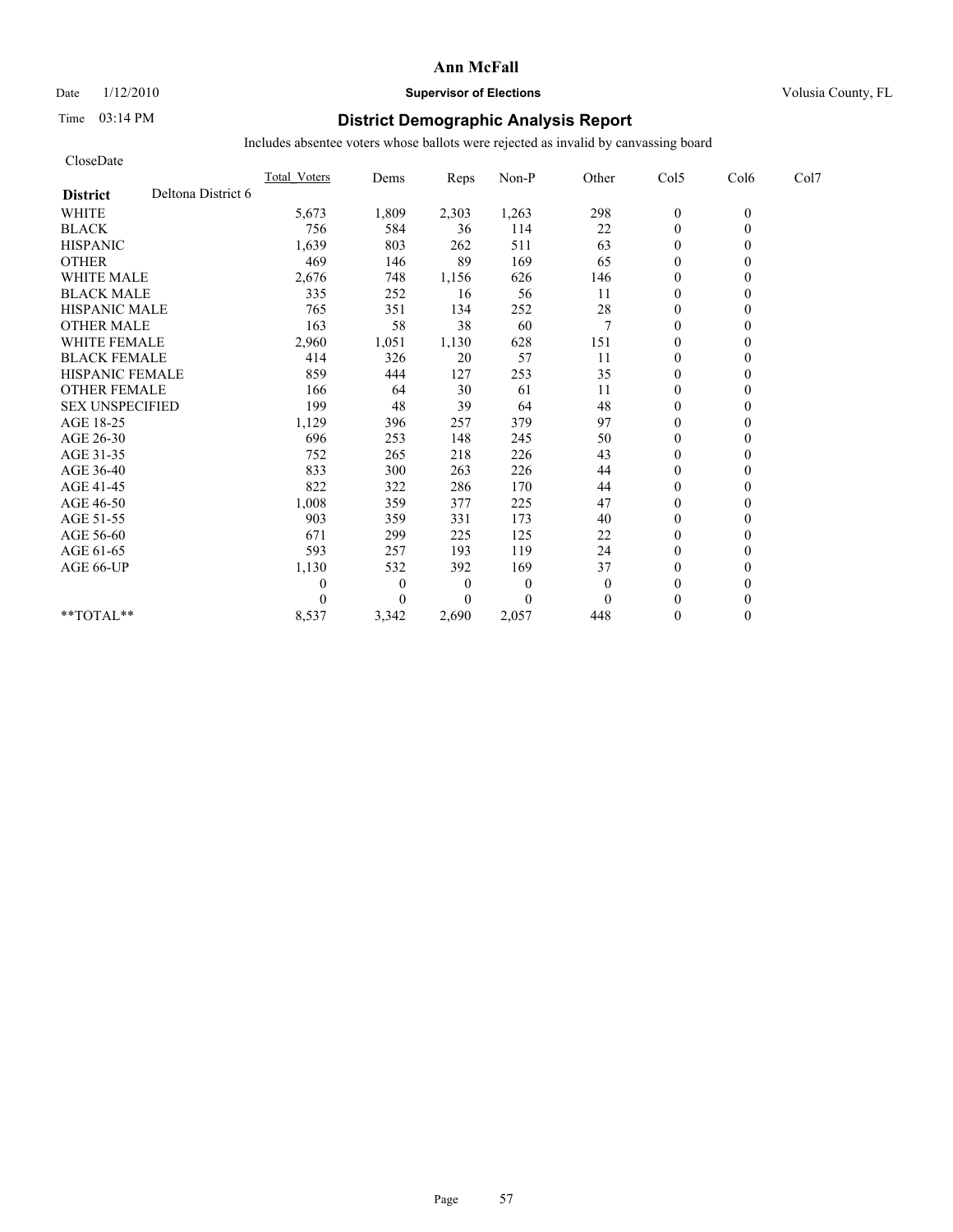Date  $1/12/2010$  **Supervisor of Elections** Volusia County, FL

# Time 03:14 PM **District Demographic Analysis Report**

| CloseDate              |                  |              |          |                         |                |                |                |          |      |
|------------------------|------------------|--------------|----------|-------------------------|----------------|----------------|----------------|----------|------|
|                        |                  | Total Voters | Dems     | Reps                    | Non-P          | Other          | Col5           | Col6     | Col7 |
| <b>District</b>        | Edgewater Ward 1 |              |          |                         |                |                |                |          |      |
| <b>WHITE</b>           |                  | 2,665        | 1,086    | 873                     | 613            | 93             | $\mathbf{0}$   | $\theta$ |      |
| <b>BLACK</b>           |                  | 53           | 34       | 3                       | 11             | 5              | $\overline{0}$ |          |      |
| <b>HISPANIC</b>        |                  | 32           | 17       |                         | 6              | 2              | $\mathbf{0}$   |          |      |
| <b>OTHER</b>           |                  | 98           | 32       | 15                      | 40             | 11             | $\theta$       |          |      |
| <b>WHITE MALE</b>      |                  | 1,161        | 422      | 414                     | 274            | 51             | $\mathbf{0}$   |          |      |
| <b>BLACK MALE</b>      |                  | 29           | 16       | $\overline{\mathbf{c}}$ | 8              | 3              | $\theta$       |          |      |
| <b>HISPANIC MALE</b>   |                  | 12           |          |                         | 3              |                | $\theta$       |          |      |
| <b>OTHER MALE</b>      |                  | 28           | 9        | 7                       | 11             |                | $\theta$       |          |      |
| <b>WHITE FEMALE</b>    |                  | 1,487        | 653      | 454                     | 338            | 42             | $\theta$       |          |      |
| <b>BLACK FEMALE</b>    |                  | 22           | 17       |                         | $\overline{c}$ | $\overline{2}$ | $\theta$       |          |      |
| HISPANIC FEMALE        |                  | 20           | 10       | 6                       | 3              |                | $\theta$       |          |      |
| <b>OTHER FEMALE</b>    |                  | 38           | 17       | 5                       | 15             |                | $\mathbf{0}$   |          |      |
| <b>SEX UNSPECIFIED</b> |                  | 51           | 18       | 8                       | 16             | 9              | $\theta$       |          |      |
| AGE 18-25              |                  | 258          | 71       | 64                      | 108            | 15             | $\mathbf{0}$   |          |      |
| AGE 26-30              |                  | 172          | 69       | 33                      | 60             | 10             | $\theta$       |          |      |
| AGE 31-35              |                  | 156          | 62       | 43                      | 42             | 9              | $\theta$       |          |      |
| AGE 36-40              |                  | 168          | 54       | 44                      | 60             | 10             | $\theta$       |          |      |
| AGE 41-45              |                  | 185          | 63       | 68                      | 46             | 8              | $\overline{0}$ |          |      |
| AGE 46-50              |                  | 272          | 99       | 100                     | 63             | 10             | $\mathbf{0}$   |          |      |
| AGE 51-55              |                  | 297          | 116      | 87                      | 84             | 10             | $\theta$       |          |      |
| AGE 56-60              |                  | 286          | 129      | 90                      | 56             | 11             | $\theta$       |          |      |
| AGE 61-65              |                  | 255          | 110      | 85                      | 49             | 11             | $\theta$       |          |      |
| AGE 66-UP              |                  | 799          | 396      | 284                     | 102            | 17             | $\theta$       |          |      |
|                        |                  | 0            | $\theta$ | $\theta$                | $\overline{0}$ | $\theta$       | $\mathbf{0}$   |          |      |
|                        |                  |              | $\theta$ | $\mathbf{0}$            | $\overline{0}$ | $\Omega$       | $\theta$       |          |      |
| $**TOTAL**$            |                  | 2,848        | 1,169    | 898                     | 670            | 111            | $\theta$       |          |      |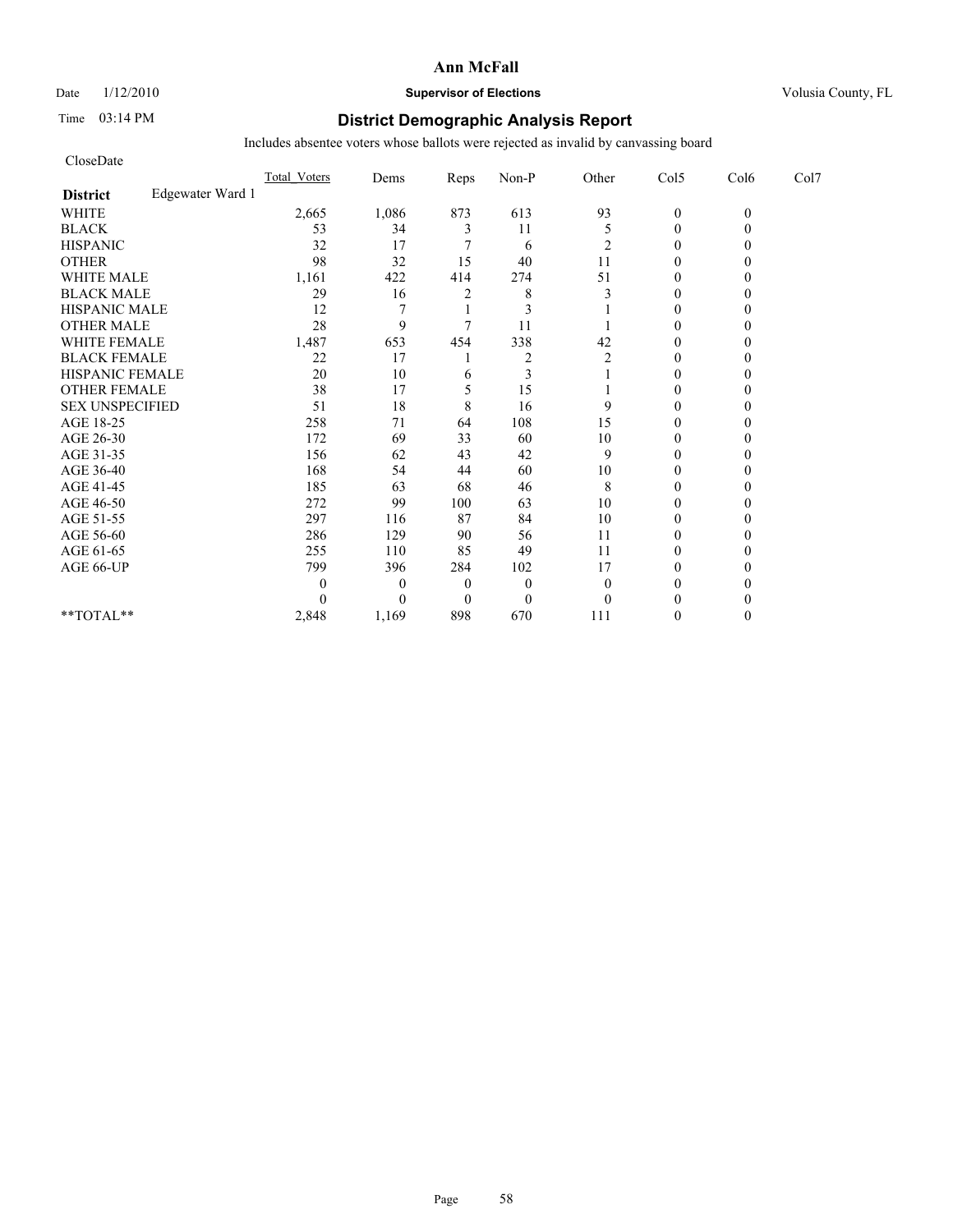Date  $1/12/2010$  **Supervisor of Elections** Volusia County, FL

# Time 03:14 PM **District Demographic Analysis Report**

| CloseDate              |                  |              |          |          |                |                |                  |          |      |
|------------------------|------------------|--------------|----------|----------|----------------|----------------|------------------|----------|------|
|                        |                  | Total Voters | Dems     | Reps     | Non-P          | Other          | Col5             | Col6     | Col7 |
| <b>District</b>        | Edgewater Ward 2 |              |          |          |                |                |                  |          |      |
| <b>WHITE</b>           |                  | 3,370        | 1,284    | 1,127    | 838            | 121            | $\boldsymbol{0}$ | $\theta$ |      |
| <b>BLACK</b>           |                  | 67           | 59       |          | 7              | $\theta$       | $\overline{0}$   |          |      |
| <b>HISPANIC</b>        |                  | 54           | 23       | 11       | 19             |                | $\mathbf{0}$     |          |      |
| <b>OTHER</b>           |                  | 114          | 34       | 26       | 36             | 18             | $\theta$         |          |      |
| <b>WHITE MALE</b>      |                  | 1,564        | 543      | 564      | 396            | 61             | $\mathbf{0}$     |          |      |
| <b>BLACK MALE</b>      |                  | 31           | 28       | $\theta$ | 3              | $\theta$       | $\theta$         |          |      |
| <b>HISPANIC MALE</b>   |                  | 25           | 10       | 6        | 8              |                | $\theta$         |          |      |
| <b>OTHER MALE</b>      |                  | 41           | 14       | 12       | 12             | 3              | $\mathbf{0}$     |          |      |
| <b>WHITE FEMALE</b>    |                  | 1,790        | 736      | 556      | 439            | 59             | $\theta$         |          |      |
| <b>BLACK FEMALE</b>    |                  | 36           | 31       |          | 4              | $\theta$       | $\theta$         |          |      |
| HISPANIC FEMALE        |                  | 27           | 13       | 5        | 9              | $\mathbf{0}$   | $\theta$         |          |      |
| <b>OTHER FEMALE</b>    |                  | 39           | 13       | 11       | 12             | 3              | $\mathbf{0}$     |          |      |
| <b>SEX UNSPECIFIED</b> |                  | 52           | 12       | 10       | 17             | 13             | $\mathbf{0}$     |          |      |
| AGE 18-25              |                  | 336          | 111      | 71       | 123            | 31             | $\mathbf{0}$     |          |      |
| AGE 26-30              |                  | 226          | 75       | 61       | 80             | 10             | $\theta$         |          |      |
| AGE 31-35              |                  | 248          | 82       | 71       | 85             | 10             | $\theta$         |          |      |
| AGE 36-40              |                  | 258          | 93       | 71       | 86             | 8              | $\theta$         |          |      |
| AGE 41-45              |                  | 264          | 90       | 90       | 72             | 12             | $\overline{0}$   |          |      |
| AGE 46-50              |                  | 338          | 127      | 112      | 84             | 15             | $\mathbf{0}$     |          |      |
| AGE 51-55              |                  | 371          | 138      | 143      | 83             | $\overline{7}$ | $\overline{0}$   |          |      |
| AGE 56-60              |                  | 349          | 144      | 110      | 83             | 12             | $\theta$         |          |      |
| AGE 61-65              |                  | 337          | 130      | 124      | 71             | 12             | $\theta$         |          |      |
| AGE 66-UP              |                  | 878          | 410      | 312      | 133            | 23             | $\theta$         |          |      |
|                        |                  |              | $\theta$ | $\theta$ | $\overline{0}$ | $\mathbf{0}$   | $\mathbf{0}$     |          |      |
|                        |                  |              | $\theta$ | $\theta$ | $\theta$       | $\theta$       | $\theta$         |          |      |
| $**TOTAL**$            |                  | 3,605        | 1,400    | 1,165    | 900            | 140            | $\theta$         | 0        |      |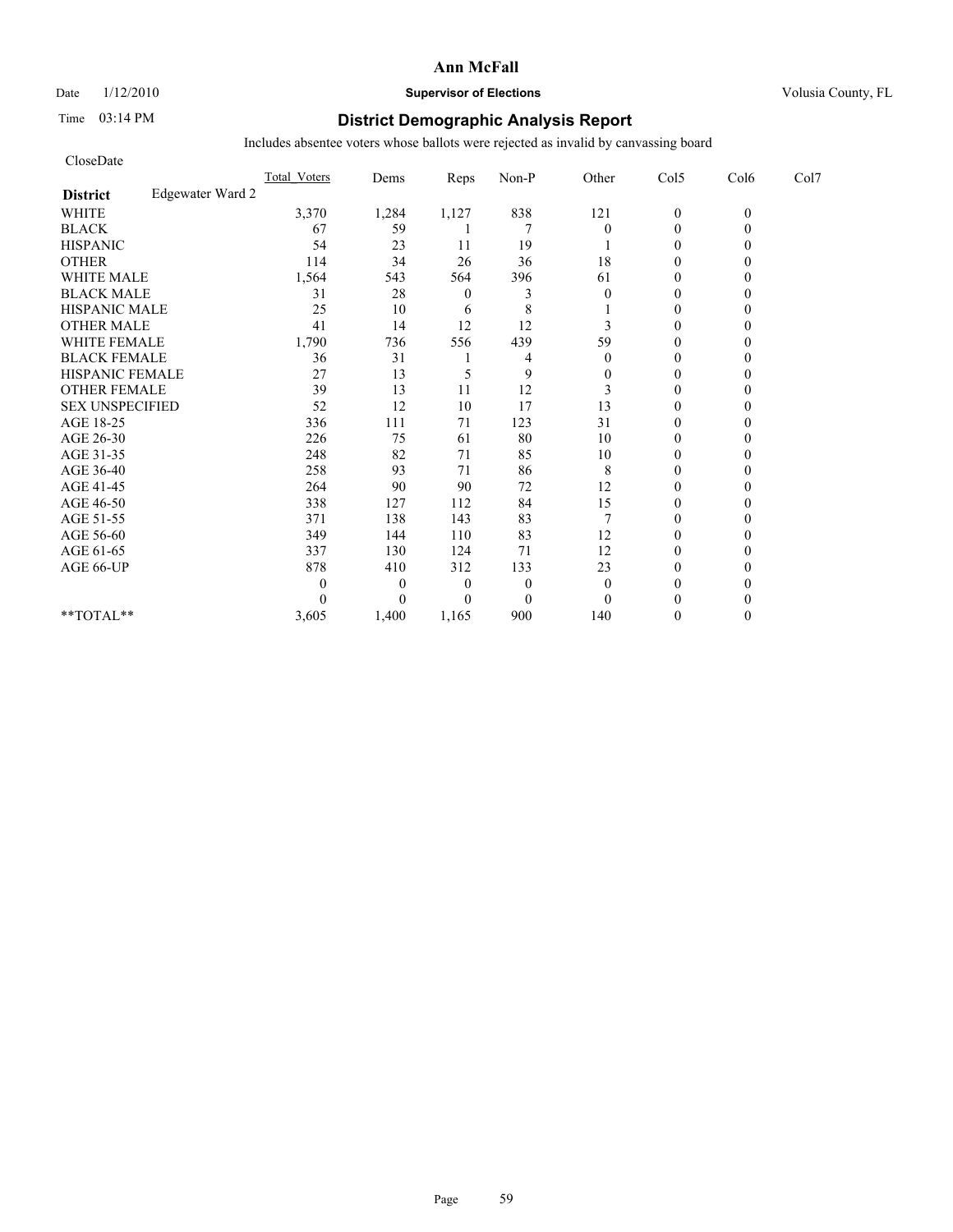Date  $1/12/2010$  **Supervisor of Elections** Volusia County, FL

# Time 03:14 PM **District Demographic Analysis Report**

| CloseDate              |                  |              |              |                  |                |                |                  |          |      |
|------------------------|------------------|--------------|--------------|------------------|----------------|----------------|------------------|----------|------|
|                        |                  | Total Voters | Dems         | Reps             | Non-P          | Other          | Col5             | Col6     | Col7 |
| <b>District</b>        | Edgewater Ward 3 |              |              |                  |                |                |                  |          |      |
| <b>WHITE</b>           |                  | 3,297        | 1,272        | 1,106            | 792            | 127            | $\boldsymbol{0}$ | $\theta$ |      |
| <b>BLACK</b>           |                  | 77           | 61           |                  | 13             | $\overline{2}$ | $\overline{0}$   | 0        |      |
| <b>HISPANIC</b>        |                  | 43           | 17           | 9                | 12             | 5              | $\overline{0}$   |          |      |
| <b>OTHER</b>           |                  | 136          | 40           | 29               | 50             | 17             | $\theta$         |          |      |
| <b>WHITE MALE</b>      |                  | 1,484        | 507          | 541              | 368            | 68             | $\mathbf{0}$     |          |      |
| <b>BLACK MALE</b>      |                  | 40           | 31           |                  | 7              |                | $\mathbf{0}$     |          |      |
| <b>HISPANIC MALE</b>   |                  | 19           | 5            | 4                | 7              | 3              | $\theta$         |          |      |
| <b>OTHER MALE</b>      |                  | 42           | 16           | 11               | 14             |                | $\mathbf{0}$     |          |      |
| <b>WHITE FEMALE</b>    |                  | 1,798        | 761          | 559              | 420            | 58             | $\theta$         |          |      |
| <b>BLACK FEMALE</b>    |                  | 35           | 29           | $\boldsymbol{0}$ | 6              | $\theta$       | $\theta$         |          |      |
| HISPANIC FEMALE        |                  | 23           | 11           | 5                | 5              | 2              | $\theta$         |          |      |
| <b>OTHER FEMALE</b>    |                  | 54           | 18           | 14               | 18             | 4              | $\mathbf{0}$     |          |      |
| <b>SEX UNSPECIFIED</b> |                  | 58           | 12           | 10               | 22             | 14             | $\mathbf{0}$     |          |      |
| AGE 18-25              |                  | 314          | 104          | 73               | 112            | 25             | $\mathbf{0}$     |          |      |
| AGE 26-30              |                  | 221          | 63           | 59               | 84             | 15             | $\theta$         |          |      |
| AGE 31-35              |                  | 242          | 69           | 67               | 96             | 10             | $\theta$         |          |      |
| AGE 36-40              |                  | 277          | 85           | 92               | 85             | 15             | $\mathbf{0}$     |          |      |
| AGE 41-45              |                  | 243          | 88           | 88               | 60             |                | $\overline{0}$   |          |      |
| AGE 46-50              |                  | 315          | 127          | 94               | 80             | 14             | $\mathbf{0}$     |          |      |
| AGE 51-55              |                  | 335          | 133          | 124              | 68             | 10             | $\mathbf{0}$     |          |      |
| AGE 56-60              |                  | 325          | 133          | 116              | 64             | 12             | $\theta$         |          |      |
| AGE 61-65              |                  | 341          | 136          | 119              | 72             | 14             | $\theta$         |          |      |
| AGE 66-UP              |                  | 940          | 452          | 313              | 146            | 29             | $\theta$         |          |      |
|                        |                  | 0            | $\mathbf{0}$ | $\theta$         | $\overline{0}$ | $\mathbf{0}$   | $\mathbf{0}$     |          |      |
|                        |                  |              | $\theta$     | $\theta$         | $\overline{0}$ | $\theta$       | $\theta$         |          |      |
| $**TOTAL**$            |                  | 3,553        | 1,390        | 1,145            | 867            | 151            | $\theta$         | 0        |      |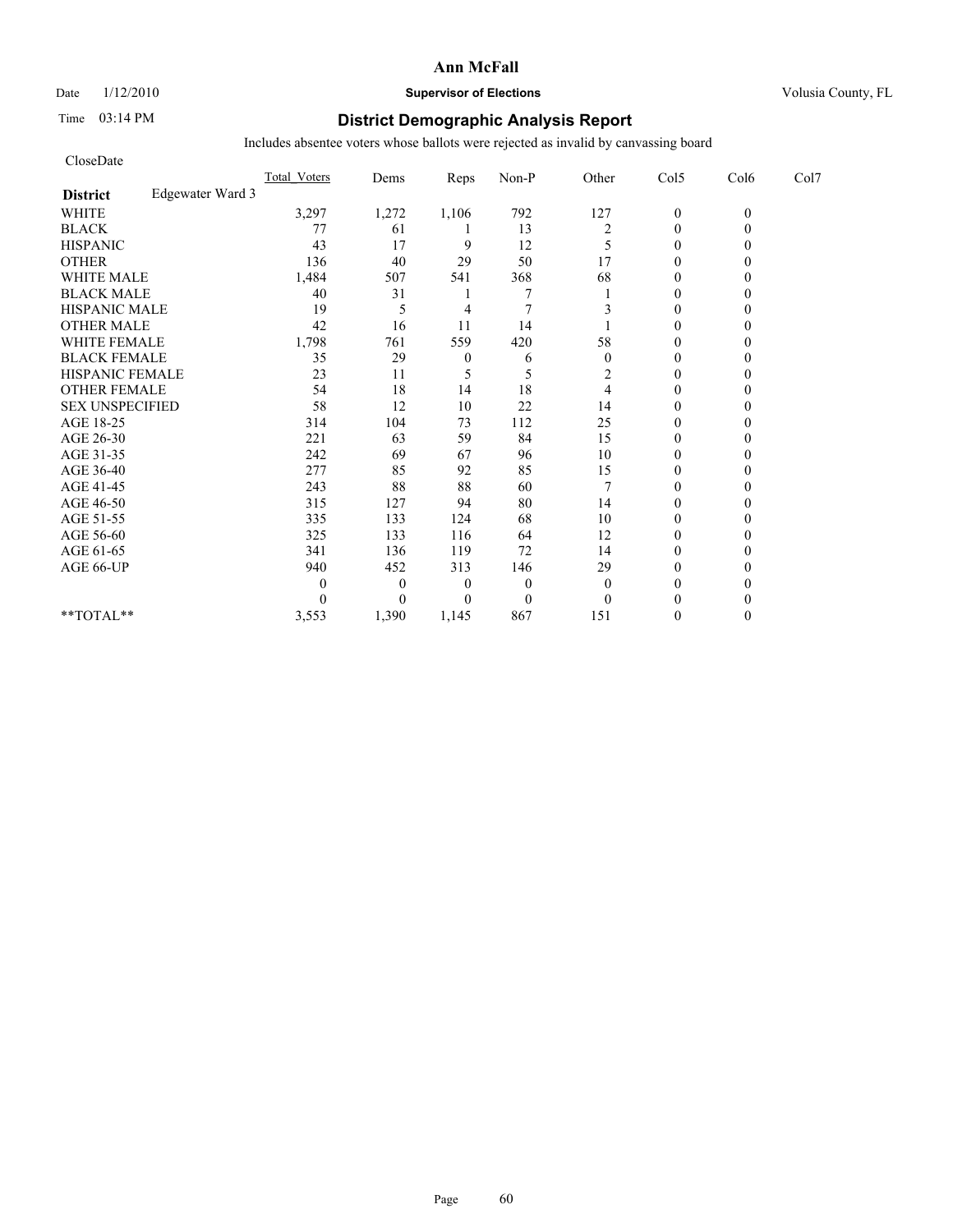Date  $1/12/2010$  **Supervisor of Elections** Volusia County, FL

# Time 03:14 PM **District Demographic Analysis Report**

| CloseDate              |                  |                     |                |                |              |          |                |          |      |
|------------------------|------------------|---------------------|----------------|----------------|--------------|----------|----------------|----------|------|
|                        |                  | <b>Total Voters</b> | Dems           | Reps           | Non-P        | Other    | Col5           | Col6     | Col7 |
| <b>District</b>        | Edgewater Ward 4 |                     |                |                |              |          |                |          |      |
| <b>WHITE</b>           |                  | 3,406               | 1,290          | 1,165          | 789          | 162      | $\mathbf{0}$   | $\theta$ |      |
| <b>BLACK</b>           |                  | 63                  | 46             | 6              | 10           |          | $\mathbf{0}$   |          |      |
| <b>HISPANIC</b>        |                  | 33                  | 18             | 5              | 9            |          | $\theta$       |          |      |
| <b>OTHER</b>           |                  | 109                 | 30             | 17             | 47           | 15       | $\theta$       |          |      |
| <b>WHITE MALE</b>      |                  | 1,552               | 523            | 574            | 378          | 77       | $\theta$       |          |      |
| <b>BLACK MALE</b>      |                  | 26                  | 19             | 3              | 4            | $\theta$ | $\theta$       |          |      |
| <b>HISPANIC MALE</b>   |                  | 15                  | 9              | $\overline{2}$ | 3            |          | $\theta$       |          |      |
| <b>OTHER MALE</b>      |                  | 35                  | 12             | 8              | 12           | 3        | $\theta$       |          |      |
| <b>WHITE FEMALE</b>    |                  | 1,831               | 761            | 581            | 404          | 85       | $\theta$       |          |      |
| <b>BLACK FEMALE</b>    |                  | 36                  | 26             | $\overline{3}$ | 6            |          | $\overline{0}$ |          |      |
| HISPANIC FEMALE        |                  | 18                  | 9              | 3              | 6            | 0        | $\theta$       |          |      |
| <b>OTHER FEMALE</b>    |                  | 34                  | 13             | 6              | 14           |          | $\theta$       |          |      |
| <b>SEX UNSPECIFIED</b> |                  | 64                  | 12             | 13             | 28           | 11       | $\theta$       |          |      |
| AGE 18-25              |                  | 297                 | 94             | 60             | 120          | 23       | $\theta$       |          |      |
| AGE 26-30              |                  | 202                 | 65             | 59             | 67           | 11       | $\overline{0}$ |          |      |
| AGE 31-35              |                  | 237                 | 77             | 63             | 82           | 15       | $\mathbf{0}$   |          |      |
| AGE 36-40              |                  | 247                 | 79             | 75             | 83           | 10       | $\theta$       |          |      |
| AGE 41-45              |                  | 263                 | 96             | 86             | 71           | 10       | $\mathbf{0}$   |          |      |
| AGE 46-50              |                  | 343                 | 137            | 119            | 76           | 11       | $\theta$       |          |      |
| AGE 51-55              |                  | 321                 | 127            | 116            | 66           | 12       | $\mathbf{0}$   |          |      |
| AGE 56-60              |                  | 292                 | 126            | 90             | 64           | 12       | $\overline{0}$ |          |      |
| AGE 61-65              |                  | 295                 | 134            | 85             | 54           | 22       | $\theta$       |          |      |
| AGE 66-UP              |                  | 1,114               | 449            | 440            | 172          | 53       | $\theta$       |          |      |
|                        |                  | 0                   | $\overline{0}$ | $\overline{0}$ | $\theta$     | $\theta$ | $\theta$       |          |      |
|                        |                  | $\Omega$            | $\Omega$       | $\Omega$       | $\mathbf{0}$ | $\theta$ | $\theta$       |          |      |
| **TOTAL**              |                  | 3,611               | 1,384          | 1,193          | 855          | 179      | $\theta$       |          |      |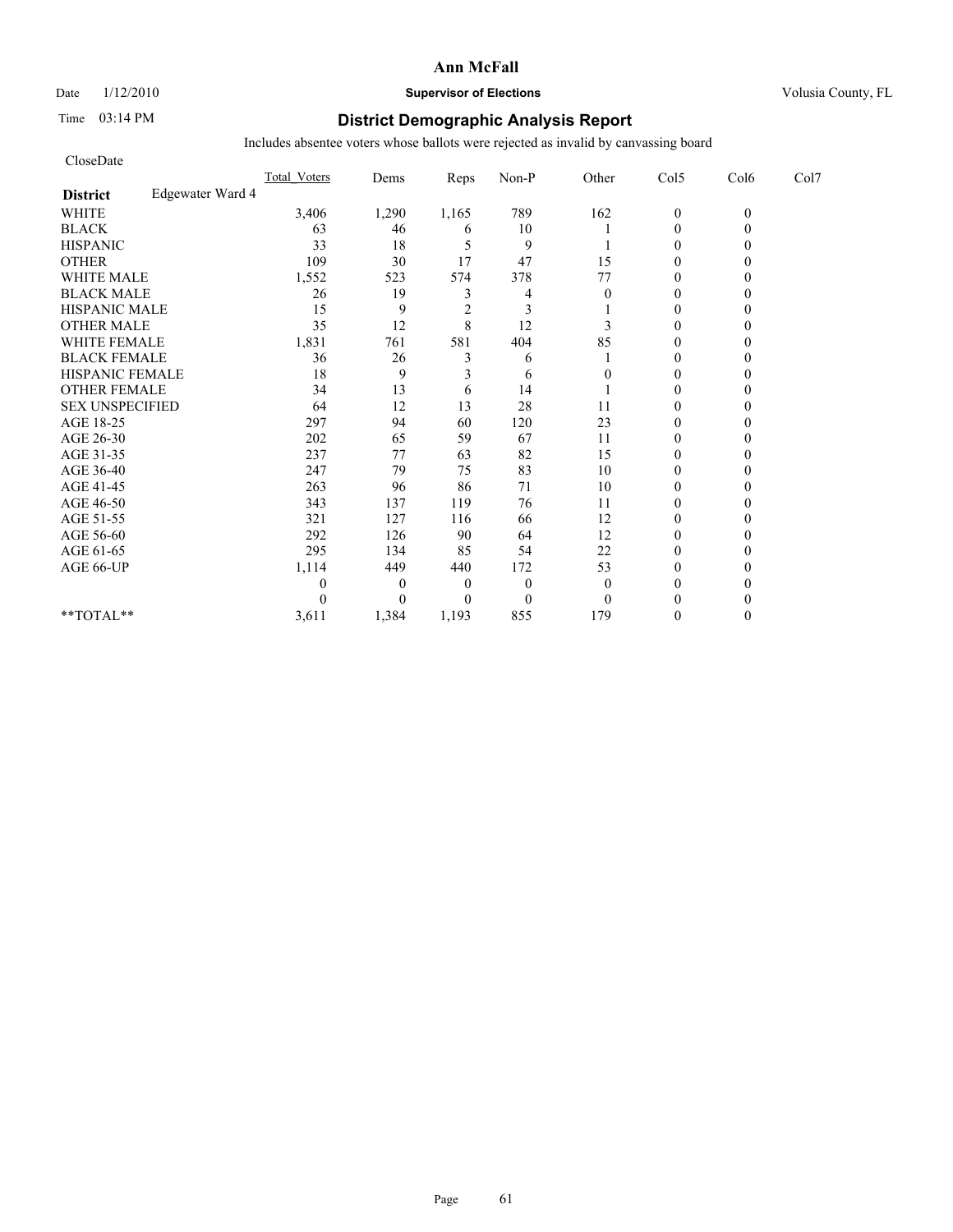# Date  $1/12/2010$  **Supervisor of Elections** Volusia County, FL

# Time 03:14 PM **District Demographic Analysis Report**

| CloseDate              |                   |                     |              |                |              |          |                |          |      |
|------------------------|-------------------|---------------------|--------------|----------------|--------------|----------|----------------|----------|------|
|                        |                   | <b>Total Voters</b> | Dems         | Reps           | Non-P        | Other    | Col5           | Col6     | Col7 |
| <b>District</b>        | Holly Hill Zone 1 |                     |              |                |              |          |                |          |      |
| <b>WHITE</b>           |                   | 1,172               | 500          | 327            | 292          | 53       | $\mathbf{0}$   | $\theta$ |      |
| <b>BLACK</b>           |                   | 102                 | 84           | 6              | 11           |          | $\theta$       |          |      |
| <b>HISPANIC</b>        |                   | 33                  | 15           | 3              | 11           | 4        | $\overline{0}$ |          |      |
| <b>OTHER</b>           |                   | 64                  | 21           | 19             | 18           | 6        | $\theta$       |          |      |
| <b>WHITE MALE</b>      |                   | 570                 | 214          | 178            | 157          | 21       | $\theta$       |          |      |
| <b>BLACK MALE</b>      |                   | 41                  | 32           | 2              | 6            |          | $\theta$       |          |      |
| <b>HISPANIC MALE</b>   |                   | 15                  | 3            | $\overline{c}$ | 8            | 2        | $\theta$       |          |      |
| <b>OTHER MALE</b>      |                   | 18                  | 3            | 6              | 6            | 3        | $\theta$       |          |      |
| <b>WHITE FEMALE</b>    |                   | 594                 | 284          | 147            | 134          | 29       | $\theta$       |          |      |
| <b>BLACK FEMALE</b>    |                   | 61                  | 52           | 4              | 5            | $\theta$ | $\overline{0}$ |          |      |
| HISPANIC FEMALE        |                   | 18                  | 12           |                | 3            | 2        | $\theta$       |          |      |
| <b>OTHER FEMALE</b>    |                   | 29                  | 11           | 12             |              |          | $\theta$       |          |      |
| <b>SEX UNSPECIFIED</b> |                   | 25                  | 9            | 3              | 8            | 5        | $\theta$       |          |      |
| AGE 18-25              |                   | 113                 | 49           | 25             | 31           | 8        | $\theta$       |          |      |
| AGE 26-30              |                   | 102                 | 44           | 13             | 40           |          | $\Omega$       |          |      |
| AGE 31-35              |                   | 95                  | 32           | 19             | 36           | 8        | $\theta$       |          |      |
| AGE 36-40              |                   | 83                  | 31           | 30             | 19           | 3        | $\Omega$       |          |      |
| AGE 41-45              |                   | 130                 | 55           | 33             | 37           | 5        | $\mathbf{0}$   |          |      |
| AGE 46-50              |                   | 145                 | 59           | 43             | 33           | 10       | $\theta$       |          |      |
| AGE 51-55              |                   | 151                 | 63           | 36             | 42           | 10       | $\theta$       |          |      |
| AGE 56-60              |                   | 163                 | 86           | 41             | 33           | 3        | $\overline{0}$ |          |      |
| AGE 61-65              |                   | 125                 | 47           | 43             | 28           |          | $\theta$       |          |      |
| AGE 66-UP              |                   | 264                 | 154          | 72             | 33           | 5        | $\theta$       |          |      |
|                        |                   | 0                   | $\mathbf{0}$ | $\mathbf{0}$   | $\mathbf{0}$ | $\theta$ | 0              |          |      |
|                        |                   | 0                   | $\Omega$     | $\Omega$       | $\mathbf{0}$ | $\theta$ | $\Omega$       |          |      |
| **TOTAL**              |                   | 1,371               | 620          | 355            | 332          | 64       | $\Omega$       |          |      |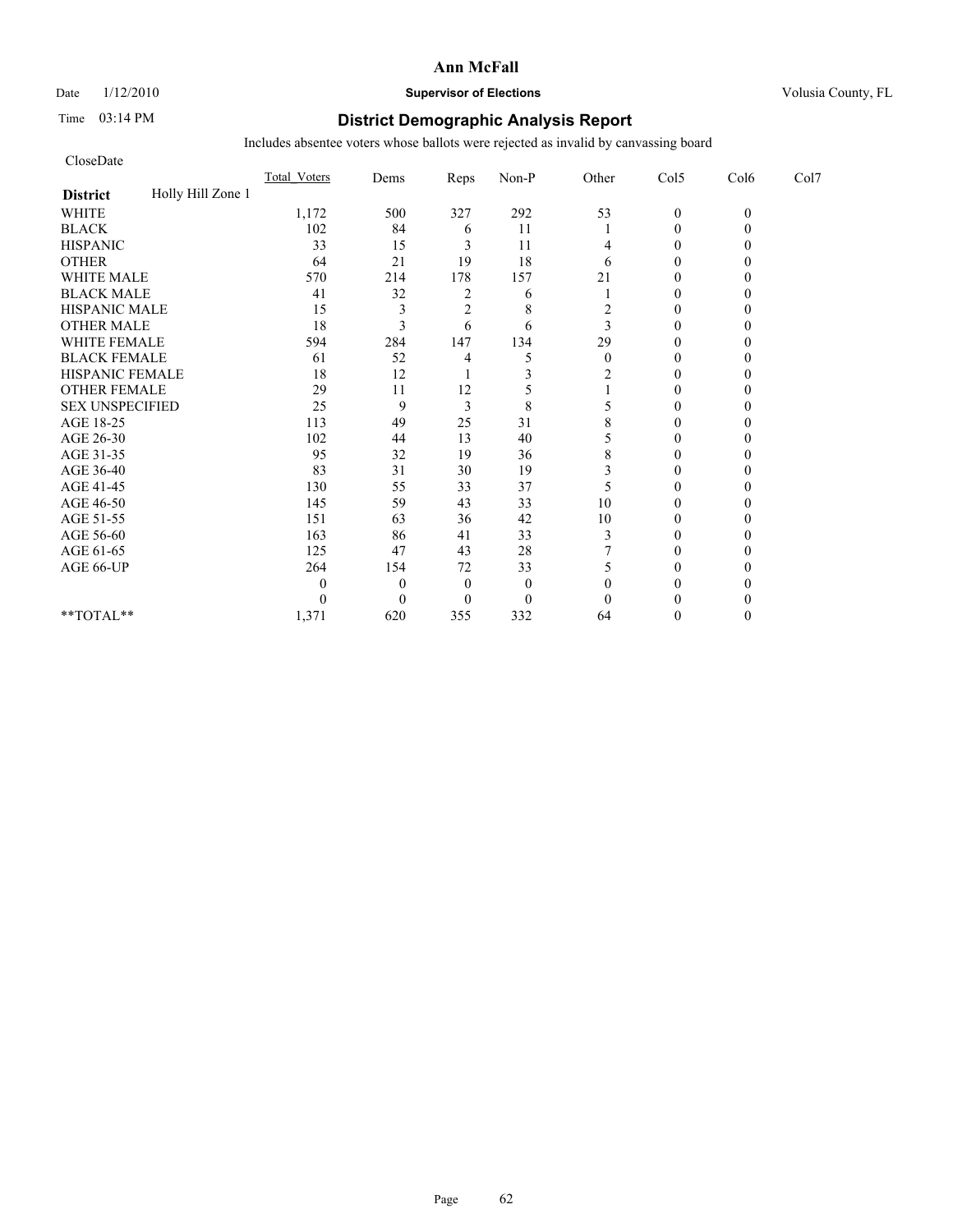Date  $1/12/2010$  **Supervisor of Elections** Volusia County, FL

# Time 03:14 PM **District Demographic Analysis Report**

| CloseDate              |                   |                     |                |                |                |              |                |          |      |
|------------------------|-------------------|---------------------|----------------|----------------|----------------|--------------|----------------|----------|------|
|                        |                   | <b>Total Voters</b> | Dems           | Reps           | Non-P          | Other        | Col5           | Col6     | Col7 |
| <b>District</b>        | Holly Hill Zone 2 |                     |                |                |                |              |                |          |      |
| <b>WHITE</b>           |                   | 1,478               | 665            | 390            | 348            | 75           | $\mathbf{0}$   | $\theta$ |      |
| <b>BLACK</b>           |                   | 189                 | 157            | 6              | 22             | 4            | $\mathbf{0}$   |          |      |
| <b>HISPANIC</b>        |                   | 33                  | 17             | 9              | 6              |              | $\overline{0}$ |          |      |
| <b>OTHER</b>           |                   | 94                  | 35             | 16             | 32             | 11           | $\theta$       |          |      |
| <b>WHITE MALE</b>      |                   | 678                 | 269            | 198            | 176            | 35           | $\theta$       |          |      |
| <b>BLACK MALE</b>      |                   | 84                  | 68             | 2              | 11             | 3            | $\theta$       |          |      |
| <b>HISPANIC MALE</b>   |                   | 17                  | 5              | 8              | 4              | $\mathbf{0}$ | $\theta$       |          |      |
| <b>OTHER MALE</b>      |                   | 24                  | 7              | 6              | 8              | 3            | $\theta$       |          |      |
| <b>WHITE FEMALE</b>    |                   | 790                 | 393            | 191            | 169            | 37           | $\theta$       |          |      |
| <b>BLACK FEMALE</b>    |                   | 105                 | 89             | 4              | 11             |              | $\overline{0}$ |          |      |
| HISPANIC FEMALE        |                   | 16                  | 12             |                | $\overline{2}$ |              | $\theta$       |          |      |
| <b>OTHER FEMALE</b>    |                   | 37                  | 18             | 9              | 10             | $\theta$     | $\theta$       |          |      |
| <b>SEX UNSPECIFIED</b> |                   | 43                  | 13             | $\overline{2}$ | 17             | 11           | $\theta$       |          |      |
| AGE 18-25              |                   | 192                 | 78             | 38             | 59             | 17           | $\theta$       |          |      |
| AGE 26-30              |                   | 136                 | 63             | 27             | 40             | 6            | $\overline{0}$ |          |      |
| AGE 31-35              |                   | 122                 | 51             | 21             | 41             | 9            | $\theta$       |          |      |
| AGE 36-40              |                   | 157                 | 73             | 29             | 49             | 6            | $\theta$       |          |      |
| AGE 41-45              |                   | 171                 | 70             | 53             | 37             | 11           | $\mathbf{0}$   |          |      |
| AGE 46-50              |                   | 231                 | 114            | 51             | 51             | 15           | $\theta$       |          |      |
| AGE 51-55              |                   | 184                 | 99             | 36             | 45             | 4            | $\theta$       |          |      |
| AGE 56-60              |                   | 168                 | 76             | 45             | 38             | 9            | $\overline{0}$ |          |      |
| AGE 61-65              |                   | 123                 | 67             | 27             | 22             |              | $\theta$       |          |      |
| AGE 66-UP              |                   | 310                 | 183            | 94             | 26             |              | $\theta$       |          |      |
|                        |                   | 0                   | $\overline{0}$ | $\mathbf{0}$   | $\mathbf{0}$   | $\theta$     | $\theta$       |          |      |
|                        |                   | 0                   | $\theta$       | $\Omega$       | $\mathbf{0}$   | $\theta$     | $\Omega$       |          |      |
| **TOTAL**              |                   | 1,794               | 874            | 421            | 408            | 91           | $\theta$       |          |      |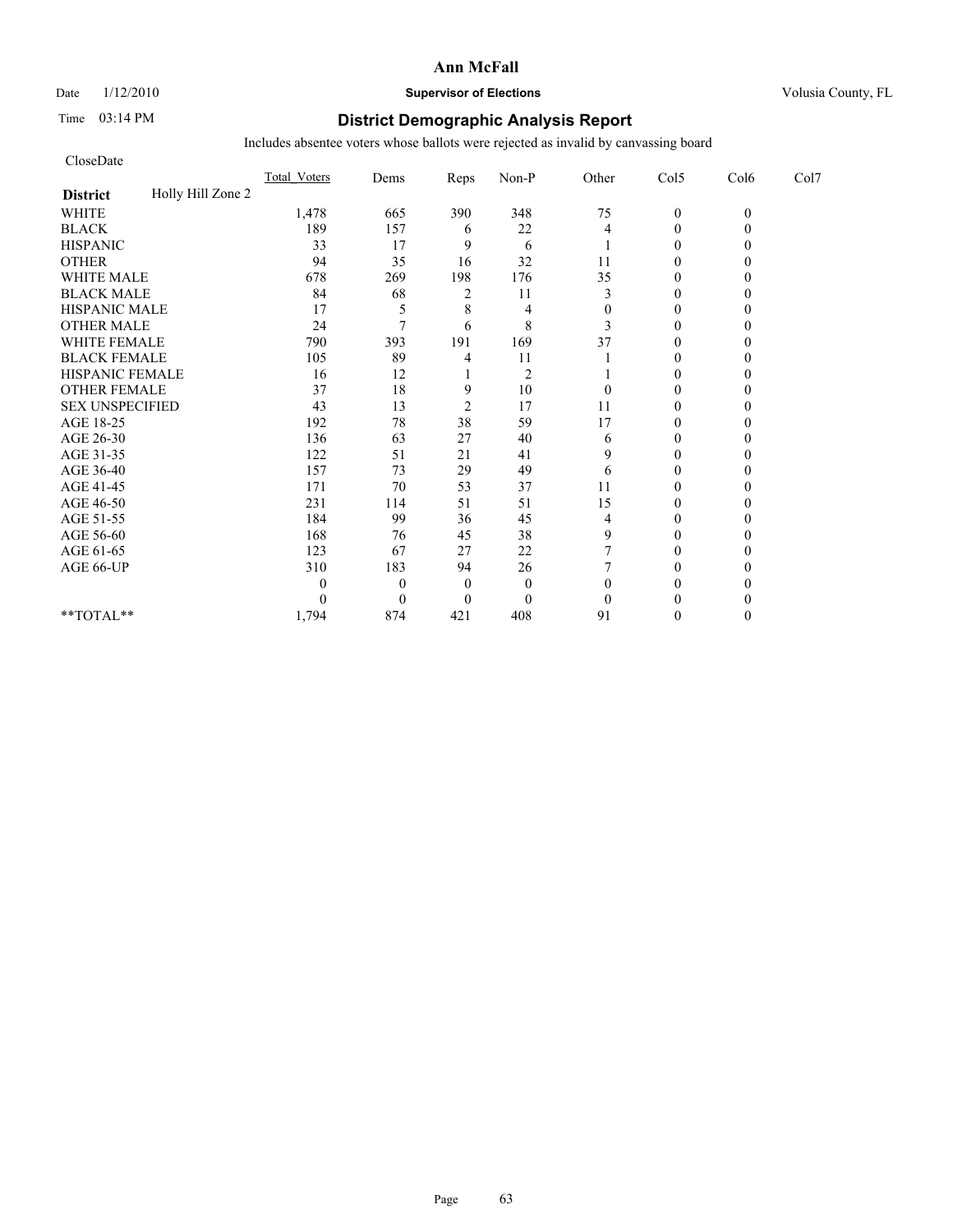# Date  $1/12/2010$  **Supervisor of Elections** Volusia County, FL

# Time 03:14 PM **District Demographic Analysis Report**

| CloseDate              |                   |                     |                |                |              |              |                |          |      |
|------------------------|-------------------|---------------------|----------------|----------------|--------------|--------------|----------------|----------|------|
|                        |                   | <b>Total Voters</b> | Dems           | Reps           | Non-P        | Other        | Col5           | Col6     | Col7 |
| <b>District</b>        | Holly Hill Zone 3 |                     |                |                |              |              |                |          |      |
| <b>WHITE</b>           |                   | 1,496               | 613            | 514            | 297          | $72\,$       | $\mathbf{0}$   | $\theta$ |      |
| <b>BLACK</b>           |                   | 137                 | 117            | 4              | 16           | $\mathbf{0}$ | $\theta$       |          |      |
| <b>HISPANIC</b>        |                   | 25                  | 11             | 4              | 9            |              | $\overline{0}$ |          |      |
| <b>OTHER</b>           |                   | 89                  | 36             | 13             | 32           | 8            | $\theta$       |          |      |
| <b>WHITE MALE</b>      |                   | 626                 | 234            | 227            | 132          | 33           | $\theta$       |          |      |
| <b>BLACK MALE</b>      |                   | 55                  | 43             | 2              | 10           | $\theta$     | $\theta$       |          |      |
| <b>HISPANIC MALE</b>   |                   | 11                  | 4              | $\overline{c}$ | 4            |              | $\theta$       |          |      |
| <b>OTHER MALE</b>      |                   | 27                  | 13             | 4              | 9            |              | $\theta$       |          |      |
| <b>WHITE FEMALE</b>    |                   | 863                 | 375            | 286            | 164          | 38           | $\theta$       |          |      |
| <b>BLACK FEMALE</b>    |                   | 82                  | 74             | $\overline{c}$ | 6            | $\theta$     | $\overline{0}$ |          |      |
| HISPANIC FEMALE        |                   | 14                  |                | $\overline{2}$ | 5            | 0            | $\theta$       |          |      |
| <b>OTHER FEMALE</b>    |                   | 37                  | 14             |                | 15           |              | $\theta$       |          |      |
| <b>SEX UNSPECIFIED</b> |                   | 32                  | 13             | 3              | 9            |              | $\theta$       |          |      |
| AGE 18-25              |                   | 118                 | 48             | 24             | 35           | 11           | $\theta$       |          |      |
| AGE 26-30              |                   | 92                  | 30             | 19             | 39           | 4            | $\Omega$       |          |      |
| AGE 31-35              |                   | 74                  | 36             | 14             | 23           |              | $\theta$       |          |      |
| AGE 36-40              |                   | 95                  | 34             | 20             | 35           | 6            | $\theta$       |          |      |
| AGE 41-45              |                   | 107                 | 32             | 37             | 35           | 3            | $\mathbf{0}$   |          |      |
| AGE 46-50              |                   | 127                 | 53             | 38             | 28           | 8            | $\theta$       |          |      |
| AGE 51-55              |                   | 115                 | 55             | 33             | 19           | 8            | $\Omega$       |          |      |
| AGE 56-60              |                   | 141                 | 74             | 38             | 24           | 5            | $\overline{0}$ |          |      |
| AGE 61-65              |                   | 145                 | 76             | 34             | 30           | 5            | $\theta$       |          |      |
| AGE 66-UP              |                   | 733                 | 339            | 278            | 86           | 30           | $\Omega$       |          |      |
|                        |                   | 0                   | $\overline{0}$ | $\overline{0}$ | $\mathbf{0}$ | $\theta$     | 0              |          |      |
|                        |                   | 0                   | $\theta$       | $\Omega$       | $\mathbf{0}$ | $\theta$     | $\Omega$       |          |      |
| **TOTAL**              |                   | 1,747               | 777            | 535            | 354          | 81           | $\Omega$       |          |      |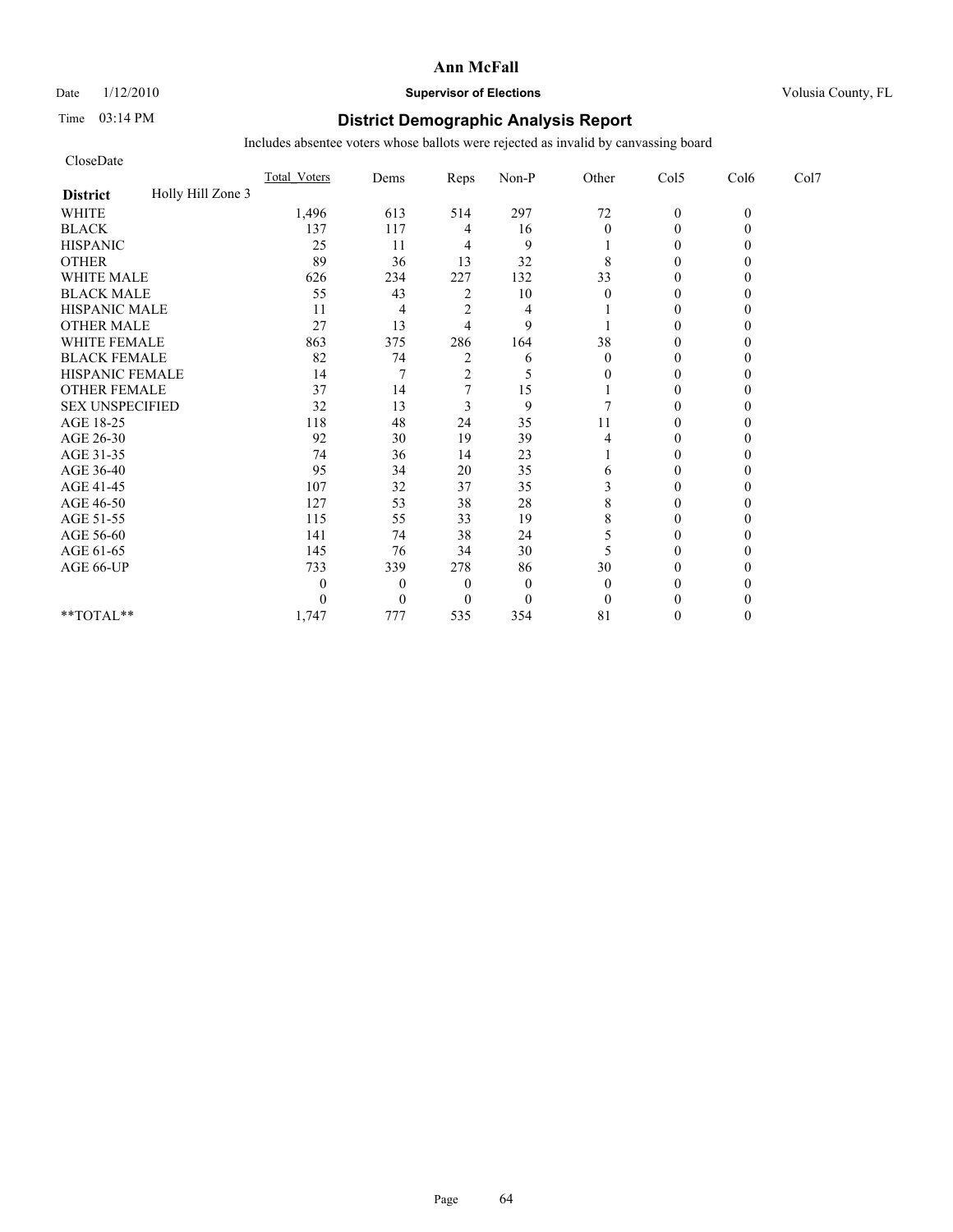# Date  $1/12/2010$  **Supervisor of Elections** Volusia County, FL

# Time 03:14 PM **District Demographic Analysis Report**

| CloseDate              |                   |                     |                |                |              |                |                |          |      |
|------------------------|-------------------|---------------------|----------------|----------------|--------------|----------------|----------------|----------|------|
|                        |                   | <b>Total Voters</b> | Dems           | Reps           | Non-P        | Other          | Col5           | Col6     | Col7 |
| <b>District</b>        | Holly Hill Zone 4 |                     |                |                |              |                |                |          |      |
| <b>WHITE</b>           |                   | 1,367               | 578            | 436            | 288          | 65             | $\mathbf{0}$   | $\theta$ |      |
| <b>BLACK</b>           |                   | 281                 | 229            | 8              | 41           | 3              | $\mathbf{0}$   |          |      |
| <b>HISPANIC</b>        |                   | 43                  | 28             | 5              | 10           | $\mathbf{0}$   | $\theta$       |          |      |
| <b>OTHER</b>           |                   | 83                  | 30             | 10             | 33           | 10             | $\theta$       |          |      |
| <b>WHITE MALE</b>      |                   | 604                 | 211            | 217            | 143          | 33             | $\theta$       |          |      |
| <b>BLACK MALE</b>      |                   | 76                  | 59             | 3              | 13           |                | $\theta$       |          |      |
| <b>HISPANIC MALE</b>   |                   | 17                  | 13             |                | 3            | $\Omega$       | $\theta$       |          |      |
| <b>OTHER MALE</b>      |                   | 28                  | 10             | 6              | 11           |                | $\theta$       |          |      |
| <b>WHITE FEMALE</b>    |                   | 755                 | 363            | 217            | 143          | 32             | $\theta$       |          |      |
| <b>BLACK FEMALE</b>    |                   | 202                 | 168            | 5              | 27           | $\overline{c}$ | $\overline{0}$ |          |      |
| HISPANIC FEMALE        |                   | 26                  | 15             | 4              |              | $\mathbf{0}$   | $\theta$       |          |      |
| <b>OTHER FEMALE</b>    |                   | 30                  | 16             | $\mathbf{0}$   | 12           | $\overline{c}$ | $\theta$       |          |      |
| <b>SEX UNSPECIFIED</b> |                   | 36                  | 10             | 6              | 13           | $\overline{7}$ | $\theta$       |          |      |
| AGE 18-25              |                   | 272                 | 129            | 46             | 81           | 16             | $\theta$       |          |      |
| AGE 26-30              |                   | 144                 | 60             | 35             | 42           |                | $\Omega$       |          |      |
| AGE 31-35              |                   | 132                 | 66             | 27             | 34           | 5              | $\theta$       |          |      |
| AGE 36-40              |                   | 121                 | 55             | 27             | 30           | 9              | $\theta$       |          |      |
| AGE 41-45              |                   | 143                 | 69             | 34             | 36           | $\overline{4}$ | $\mathbf{0}$   |          |      |
| AGE 46-50              |                   | 159                 | 60             | 50             | 34           | 15             | $\theta$       |          |      |
| AGE 51-55              |                   | 163                 | 84             | 45             | 30           | 4              | $\theta$       |          |      |
| AGE 56-60              |                   | 146                 | 72             | 38             | 33           | 3              | $\overline{0}$ |          |      |
| AGE 61-65              |                   | 104                 | 56             | 27             | 16           | 5              | $\theta$       |          |      |
| AGE 66-UP              |                   | 390                 | 214            | 130            | 36           | 10             | $\theta$       |          |      |
|                        |                   | 0                   | $\overline{0}$ | $\theta$       | $\mathbf{0}$ | $\theta$       | $\Omega$       |          |      |
|                        |                   | 0                   | $\theta$       | $\overline{0}$ | $\mathbf{0}$ | $\mathbf{0}$   | $\Omega$       |          |      |
| **TOTAL**              |                   | 1,774               | 865            | 459            | 372          | 78             | $\theta$       |          |      |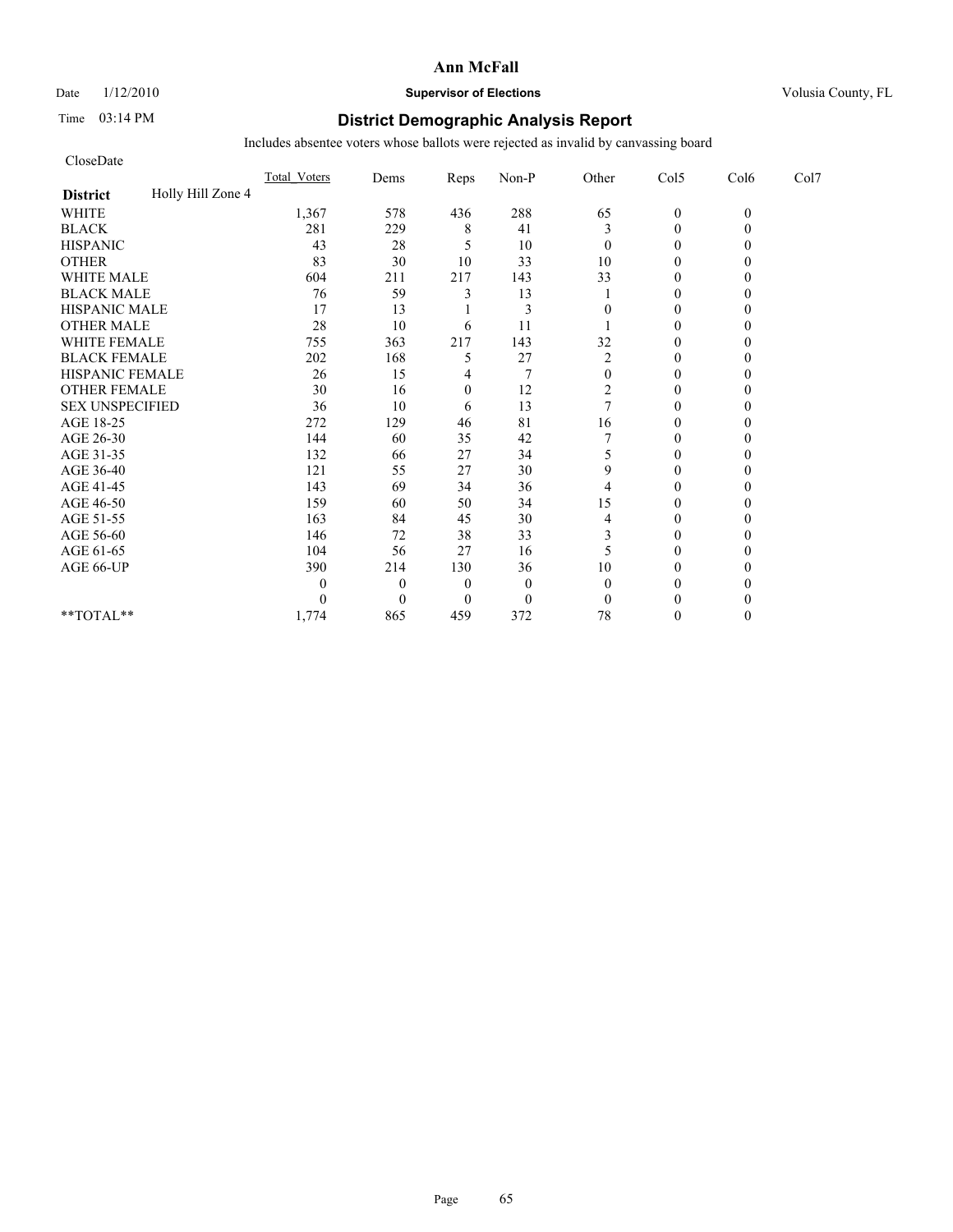Date  $1/12/2010$  **Supervisor of Elections** Volusia County, FL

# Time 03:14 PM **District Demographic Analysis Report**

| CloseDate                            |                     |                |                |                |              |              |          |      |
|--------------------------------------|---------------------|----------------|----------------|----------------|--------------|--------------|----------|------|
|                                      | <b>Total Voters</b> | Dems           | Reps           | Non-P          | Other        | Col5         | Col6     | Col7 |
| New Smyrna Zone 1<br><b>District</b> |                     |                |                |                |              |              |          |      |
| <b>WHITE</b>                         | 3,633               | 1,224          | 1,574          | 700            | 135          | $\mathbf{0}$ | $\theta$ |      |
| <b>BLACK</b>                         | 8                   | 2              | 2              | $\overline{4}$ | $\Omega$     | $\theta$     |          |      |
| <b>HISPANIC</b>                      | 36                  | 12             | 9              | 14             |              | $\theta$     |          |      |
| <b>OTHER</b>                         | 121                 | 27             | 36             | 37             | 21           | $\theta$     |          |      |
| <b>WHITE MALE</b>                    | 1,690               | 470            | 772            | 369            | 79           | $\theta$     |          |      |
| <b>BLACK MALE</b>                    | 3                   | $\mathbf{0}$   | $\theta$       | 3              | $\mathbf{0}$ | $\theta$     |          |      |
| <b>HISPANIC MALE</b>                 | 15                  | 3              |                | 11             | $\theta$     | $\theta$     |          |      |
| <b>OTHER MALE</b>                    | 33                  | 6              | 16             | 10             |              | $\theta$     |          |      |
| WHITE FEMALE                         | 1,917               | 744            | 793            | 325            | 55           | $\theta$     |          |      |
| <b>BLACK FEMALE</b>                  | 5                   | $\overline{c}$ | $\overline{c}$ |                | $\theta$     | $\theta$     |          |      |
| HISPANIC FEMALE                      | 21                  | 9              | 8              | 3              |              | $\theta$     |          |      |
| <b>OTHER FEMALE</b>                  | 44                  | 13             | 16             | 11             |              | $\theta$     |          |      |
| <b>SEX UNSPECIFIED</b>               | 70                  | 18             | 13             | 22             | 17           | $\theta$     |          |      |
| AGE 18-25                            | 207                 | 55             | 47             | 88             | 17           | $\mathbf{0}$ |          |      |
| AGE 26-30                            | 156                 | 59             | 45             | 44             | 8            | $\theta$     |          |      |
| AGE 31-35                            | 142                 | 34             | 47             | 52             | 9            | $\theta$     |          |      |
| AGE 36-40                            | 156                 | 43             | 54             | 50             | 9            | $\theta$     |          |      |
| AGE 41-45                            | 208                 | 62             | 88             | 47             | 11           | $\theta$     |          |      |
| AGE 46-50                            | 269                 | 87             | 118            | 50             | 14           | $\mathbf{0}$ |          |      |
| AGE 51-55                            | 366                 | 130            | 141            | 77             | 18           | $\theta$     |          |      |
| AGE 56-60                            | 454                 | 175            | 191            | 71             | 17           | $\theta$     |          |      |
| AGE 61-65                            | 468                 | 156            | 212            | 87             | 13           | $\theta$     |          |      |
| AGE 66-UP                            | 1,372               | 464            | 678            | 189            | 41           | $\theta$     |          |      |
|                                      | 0                   | $\theta$       | $\theta$       | $\theta$       | $\Omega$     | $\theta$     |          |      |
|                                      |                     | $\theta$       | $\theta$       | $\mathbf{0}$   | $\theta$     | $\theta$     |          |      |
| $**TOTAL**$                          | 3,798               | 1,265          | 1,621          | 755            | 157          | $\theta$     |          |      |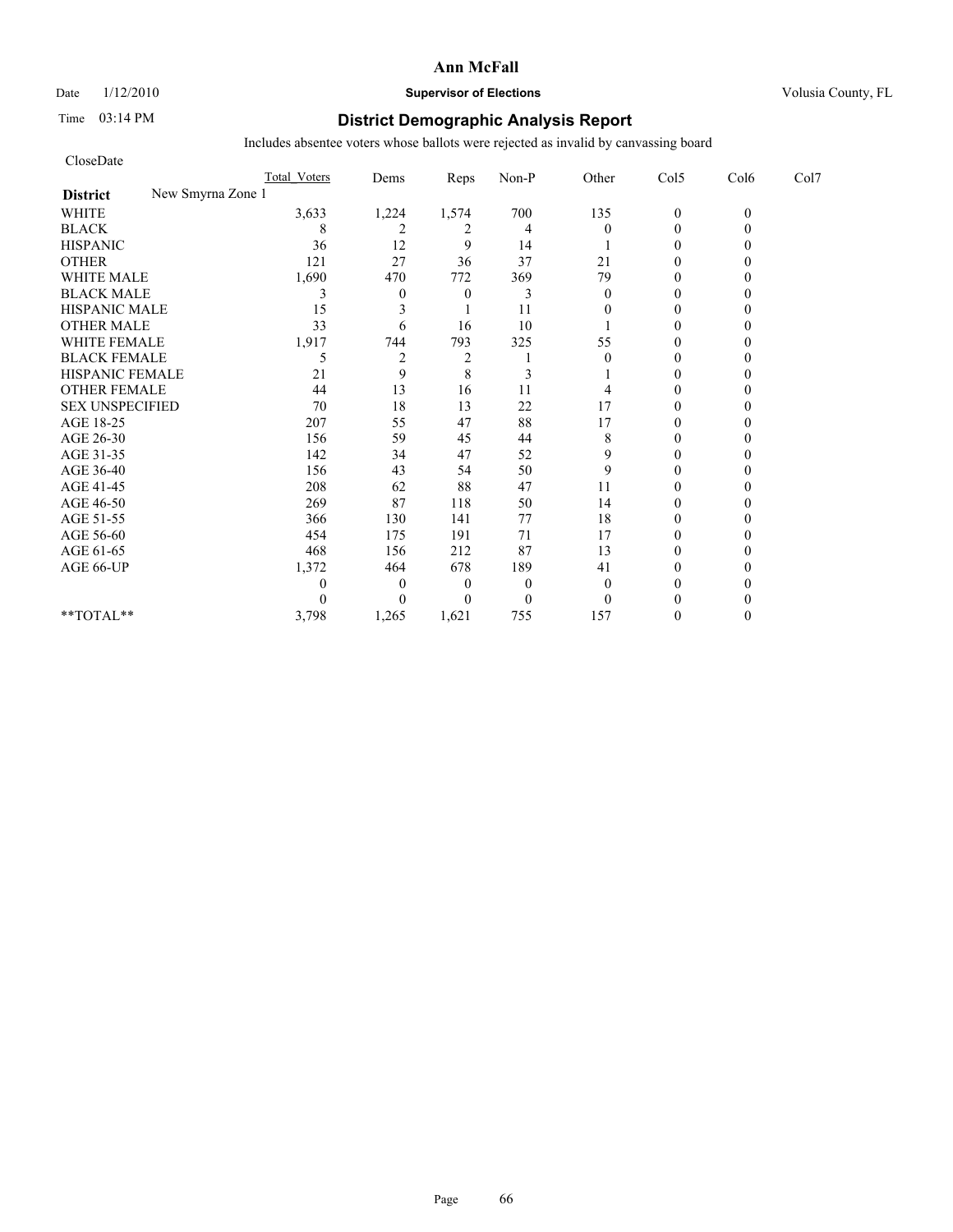Date  $1/12/2010$  **Supervisor of Elections** Volusia County, FL

# Time 03:14 PM **District Demographic Analysis Report**

| CloseDate                            |                     |          |                  |                |                  |                |          |      |
|--------------------------------------|---------------------|----------|------------------|----------------|------------------|----------------|----------|------|
|                                      | <b>Total Voters</b> | Dems     | Reps             | Non-P          | Other            | Col5           | Col6     | Col7 |
| New Smyrna Zone 2<br><b>District</b> |                     |          |                  |                |                  |                |          |      |
| <b>WHITE</b>                         | 3,144               | 1,191    | 1,179            | 635            | 139              | $\mathbf{0}$   | $\theta$ |      |
| <b>BLACK</b>                         | 17                  | 12       |                  | $\overline{4}$ | $\boldsymbol{0}$ | $\overline{0}$ |          |      |
| <b>HISPANIC</b>                      | 40                  | 8        | 12               | 18             | 2                | $\mathbf{0}$   |          |      |
| <b>OTHER</b>                         | 100                 | 24       | 23               | 32             | 21               | $\theta$       |          |      |
| <b>WHITE MALE</b>                    | 1,425               | 481      | 536              | 330            | 78               | $\mathbf{0}$   |          |      |
| <b>BLACK MALE</b>                    | 9                   | 6        |                  | $\overline{2}$ | $\mathbf{0}$     | $\theta$       |          |      |
| <b>HISPANIC MALE</b>                 | 21                  | 4        | 5                | 12             | $\mathbf{0}$     | $\theta$       |          |      |
| <b>OTHER MALE</b>                    | 28                  | 6        | 8                | 11             | 3                | $\theta$       |          |      |
| WHITE FEMALE                         | 1,690               | 700      | 628              | 301            | 61               | $\theta$       |          |      |
| <b>BLACK FEMALE</b>                  | 8                   | 6        | $\boldsymbol{0}$ | $\overline{2}$ | $\theta$         | $\theta$       |          |      |
| HISPANIC FEMALE                      | 19                  | 4        |                  | 6              | 2                | $\theta$       |          |      |
| <b>OTHER FEMALE</b>                  | 38                  | 13       | 11               | 12             | $\overline{c}$   | $\mathbf{0}$   |          |      |
| <b>SEX UNSPECIFIED</b>               | 63                  | 15       | 19               | 13             | 16               | $\theta$       |          |      |
| AGE 18-25                            | 177                 | 55       | 52               | 56             | 14               | $\mathbf{0}$   |          |      |
| AGE 26-30                            | 160                 | 53       | 40               | 54             | 13               | $\theta$       |          |      |
| AGE 31-35                            | 133                 | 44       | 42               | 39             | 8                | $\theta$       |          |      |
| AGE 36-40                            | 168                 | 50       | 51               | 56             | 11               | $\theta$       |          |      |
| AGE 41-45                            | 154                 | 45       | 63               | 36             | 10               | $\overline{0}$ |          |      |
| AGE 46-50                            | 271                 | 84       | 106              | 67             | 14               | $\mathbf{0}$   |          |      |
| AGE 51-55                            | 288                 | 118      | 97               | 57             | 16               | $\theta$       |          |      |
| AGE 56-60                            | 320                 | 124      | 105              | 78             | 13               | $\theta$       |          |      |
| AGE 61-65                            | 337                 | 119      | 145              | 62             | 11               | $\theta$       |          |      |
| AGE 66-UP                            | 1,293               | 543      | 514              | 184            | 52               | $\theta$       |          |      |
|                                      | 0                   | $\theta$ | $\theta$         | $\overline{0}$ | $\mathbf{0}$     | $\mathbf{0}$   |          |      |
|                                      |                     | $\theta$ | $\theta$         | $\mathbf{0}$   | $\theta$         | $\theta$       |          |      |
| $**TOTAL**$                          | 3,301               | 1,235    | 1,215            | 689            | 162              | $\theta$       |          |      |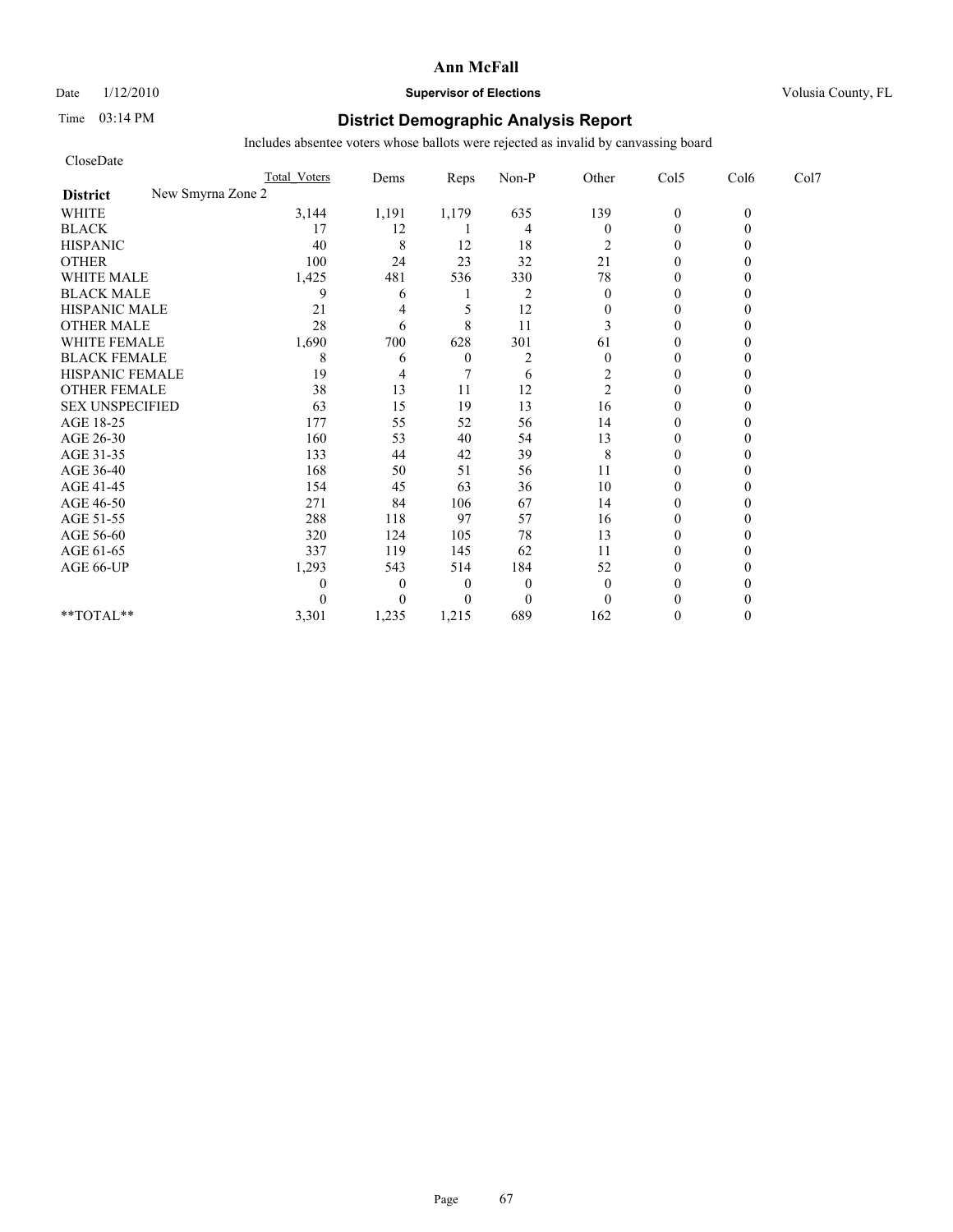# Date  $1/12/2010$  **Supervisor of Elections** Volusia County, FL

# Time 03:14 PM **District Demographic Analysis Report**

| CloseDate                            |                     |                |          |                |              |                |          |      |
|--------------------------------------|---------------------|----------------|----------|----------------|--------------|----------------|----------|------|
|                                      | <b>Total Voters</b> | Dems           | Reps     | Non-P          | Other        | Col5           | Col6     | Col7 |
| New Smyrna Zone 3<br><b>District</b> |                     |                |          |                |              |                |          |      |
| <b>WHITE</b>                         | 3,998               | 1,345          | 1,609    | 877            | 167          | $\mathbf{0}$   | $\theta$ |      |
| <b>BLACK</b>                         | 29                  | 20             | 2        | 6              |              | $\overline{0}$ |          |      |
| <b>HISPANIC</b>                      | 38                  | 16             | 10       | 10             | 2            | $\mathbf{0}$   |          |      |
| <b>OTHER</b>                         | 156                 | 38             | 27       | 60             | 31           | $\theta$       |          |      |
| <b>WHITE MALE</b>                    | 1,855               | 541            | 781      | 447            | 86           | $\theta$       |          |      |
| <b>BLACK MALE</b>                    | 17                  | 11             |          | 4              |              | $\theta$       |          |      |
| <b>HISPANIC MALE</b>                 | 17                  | $\overline{7}$ | 3        | 5              | 2            | $\theta$       |          |      |
| <b>OTHER MALE</b>                    | 48                  | 18             | 9        | 20             |              | $\theta$       |          |      |
| WHITE FEMALE                         | 2,121               | 795            | 821      | 424            | 81           | $\theta$       |          |      |
| <b>BLACK FEMALE</b>                  | 12                  | 9              |          | $\overline{2}$ | $\theta$     | $\theta$       |          |      |
| HISPANIC FEMALE                      | 21                  | 9              |          | 5              | $\Omega$     | $\theta$       |          |      |
| <b>OTHER FEMALE</b>                  | 45                  | 14             | 12       | 13             | 6            | $\mathbf{0}$   |          |      |
| <b>SEX UNSPECIFIED</b>               | 85                  | 15             | 13       | 33             | 24           | $\theta$       |          |      |
| AGE 18-25                            | 279                 | 75             | 59       | 111            | 34           | $\mathbf{0}$   |          |      |
| AGE 26-30                            | 221                 | 62             | 75       | 72             | 12           | $\theta$       |          |      |
| AGE 31-35                            | 214                 | 79             | 48       | 71             | 16           | $\theta$       |          |      |
| AGE 36-40                            | 217                 | 74             | 61       | 74             | 8            | $\theta$       |          |      |
| AGE 41-45                            | 242                 | 79             | 85       | 71             |              | $\theta$       |          |      |
| AGE 46-50                            | 341                 | 112            | 132      | 84             | 13           | $\mathbf{0}$   |          |      |
| AGE 51-55                            | 405                 | 168            | 143      | 81             | 13           | $\mathbf{0}$   |          |      |
| AGE 56-60                            | 389                 | 150            | 148      | 70             | 21           | $\theta$       |          |      |
| AGE 61-65                            | 422                 | 161            | 159      | 87             | 15           | $\theta$       |          |      |
| AGE 66-UP                            | 1,491               | 459            | 738      | 232            | 62           | $\theta$       |          |      |
|                                      | 0                   | $\theta$       | $\theta$ | $\overline{0}$ | $\mathbf{0}$ | $\theta$       |          |      |
|                                      |                     | $\theta$       | $\theta$ | $\mathbf{0}$   | $\Omega$     | $\theta$       |          |      |
| $**TOTAL**$                          | 4,221               | 1,419          | 1,648    | 953            | 201          | $\theta$       |          |      |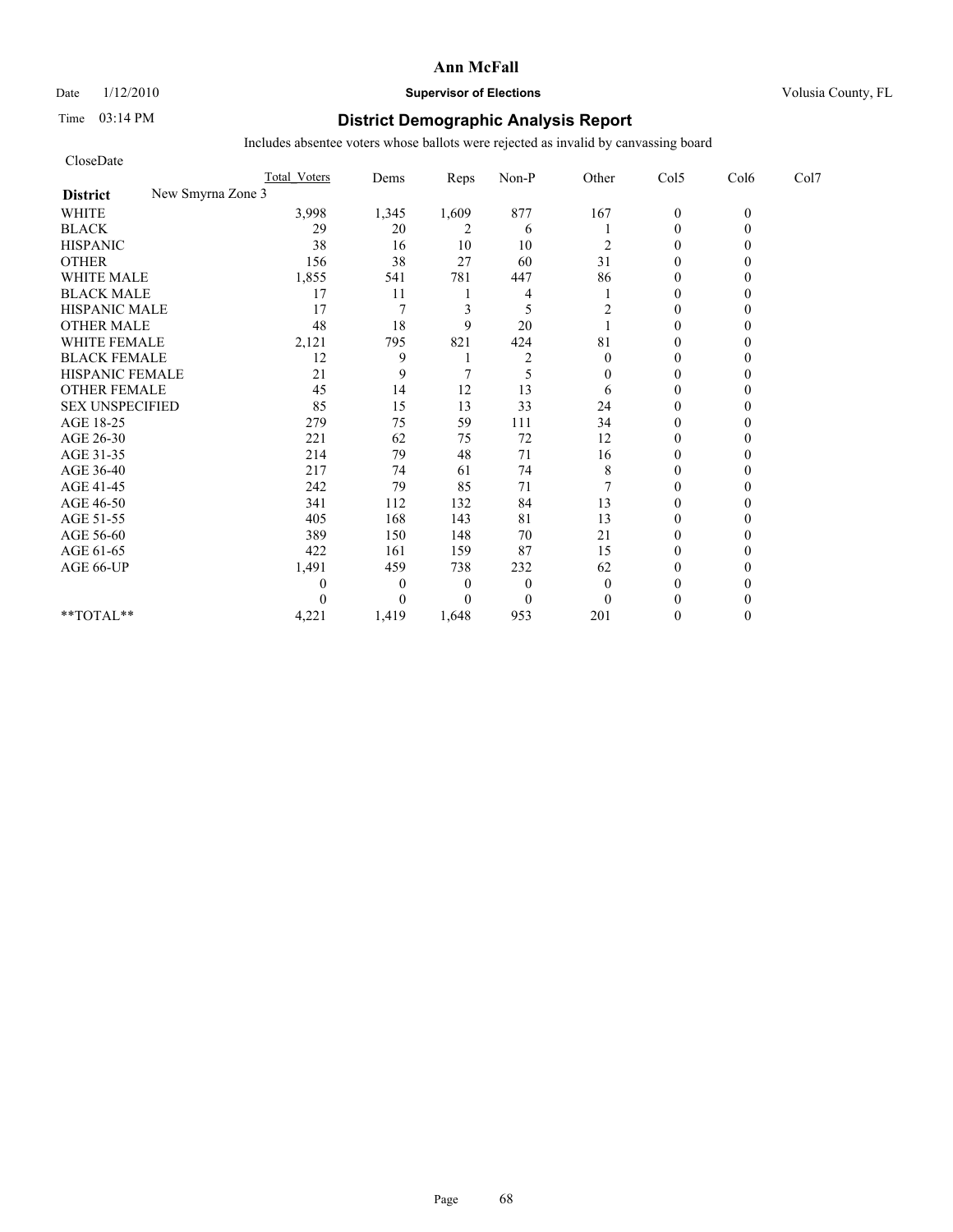Date  $1/12/2010$  **Supervisor of Elections** Volusia County, FL

# Time 03:14 PM **District Demographic Analysis Report**

| CloseDate                            |                     |              |                |                  |                |                  |          |      |
|--------------------------------------|---------------------|--------------|----------------|------------------|----------------|------------------|----------|------|
|                                      | <b>Total Voters</b> | Dems         | Reps           | Non-P            | Other          | Col5             | Col6     | Col7 |
| New Smyrna Zone 4<br><b>District</b> |                     |              |                |                  |                |                  |          |      |
| <b>WHITE</b>                         | 4,008               | 1,443        | 1,558          | 843              | 164            | $\boldsymbol{0}$ | $\theta$ |      |
| <b>BLACK</b>                         | 689                 | 593          | 19             | 65               | 12             | $\mathbf{0}$     | 0        |      |
| <b>HISPANIC</b>                      | 61                  | 25           | 14             | 18               | 4              | $\theta$         |          |      |
| <b>OTHER</b>                         | 191                 | 51           | 29             | 69               | 42             | $\theta$         |          |      |
| <b>WHITE MALE</b>                    | 1,784               | 586          | 714            | 406              | 78             | $\theta$         |          |      |
| <b>BLACK MALE</b>                    | 290                 | 232          | 8              | 42               | $\,$ 8 $\,$    | $\mathbf{0}$     |          |      |
| <b>HISPANIC MALE</b>                 | 33                  | 10           | 10             | 9                | 4              | $\theta$         |          |      |
| <b>OTHER MALE</b>                    | 51                  | 13           | 12             | 22               | 4              | $\theta$         |          |      |
| <b>WHITE FEMALE</b>                  | 2,200               | 847          | 839            | 428              | 86             | $\theta$         |          |      |
| <b>BLACK FEMALE</b>                  | 394                 | 356          | 11             | 23               | 4              | $\theta$         |          |      |
| HISPANIC FEMALE                      | 28                  | 15           | 4              | 9                | $\overline{0}$ | $\theta$         |          |      |
| <b>OTHER FEMALE</b>                  | 75                  | 28           | 14             | 28               | 5              | $\theta$         |          |      |
| <b>SEX UNSPECIFIED</b>               | 94                  | 25           | $\,$ 8 $\,$    | 28               | 33             | $\theta$         |          |      |
| AGE 18-25                            | 420                 | 182          | 73             | 129              | 36             | $\mathbf{0}$     |          |      |
| AGE 26-30                            | 246                 | 96           | 60             | 75               | 15             | $\overline{0}$   |          |      |
| AGE 31-35                            | 299                 | 101          | 103            | 81               | 14             | $\mathbf{0}$     |          |      |
| AGE 36-40                            | 314                 | 138          | 92             | 57               | 27             | $\mathbf{0}$     |          |      |
| AGE 41-45                            | 285                 | 109          | 95             | 69               | 12             | $\mathbf{0}$     |          |      |
| AGE 46-50                            | 353                 | 150          | 121            | 68               | 14             | $\theta$         |          |      |
| AGE 51-55                            | 425                 | 192          | 133            | 86               | 14             | $\mathbf{0}$     |          |      |
| AGE 56-60                            | 460                 | 198          | 138            | 102              | 22             | $\theta$         |          |      |
| AGE 61-65                            | 433                 | 191          | 136            | 92               | 14             | $\theta$         |          |      |
| AGE 66-UP                            | 1,712               | 754          | 669            | 235              | 54             | $\theta$         |          |      |
|                                      | 0                   | $\mathbf{0}$ | $\overline{0}$ | $\mathbf{0}$     | $\mathbf{0}$   | $\mathbf{0}$     |          |      |
|                                      | 0                   | $\Omega$     | $\Omega$       | $\boldsymbol{0}$ | $\Omega$       | $\theta$         |          |      |
| **TOTAL**                            | 4,949               | 2,112        | 1,620          | 995              | 222            | $\theta$         | 0        |      |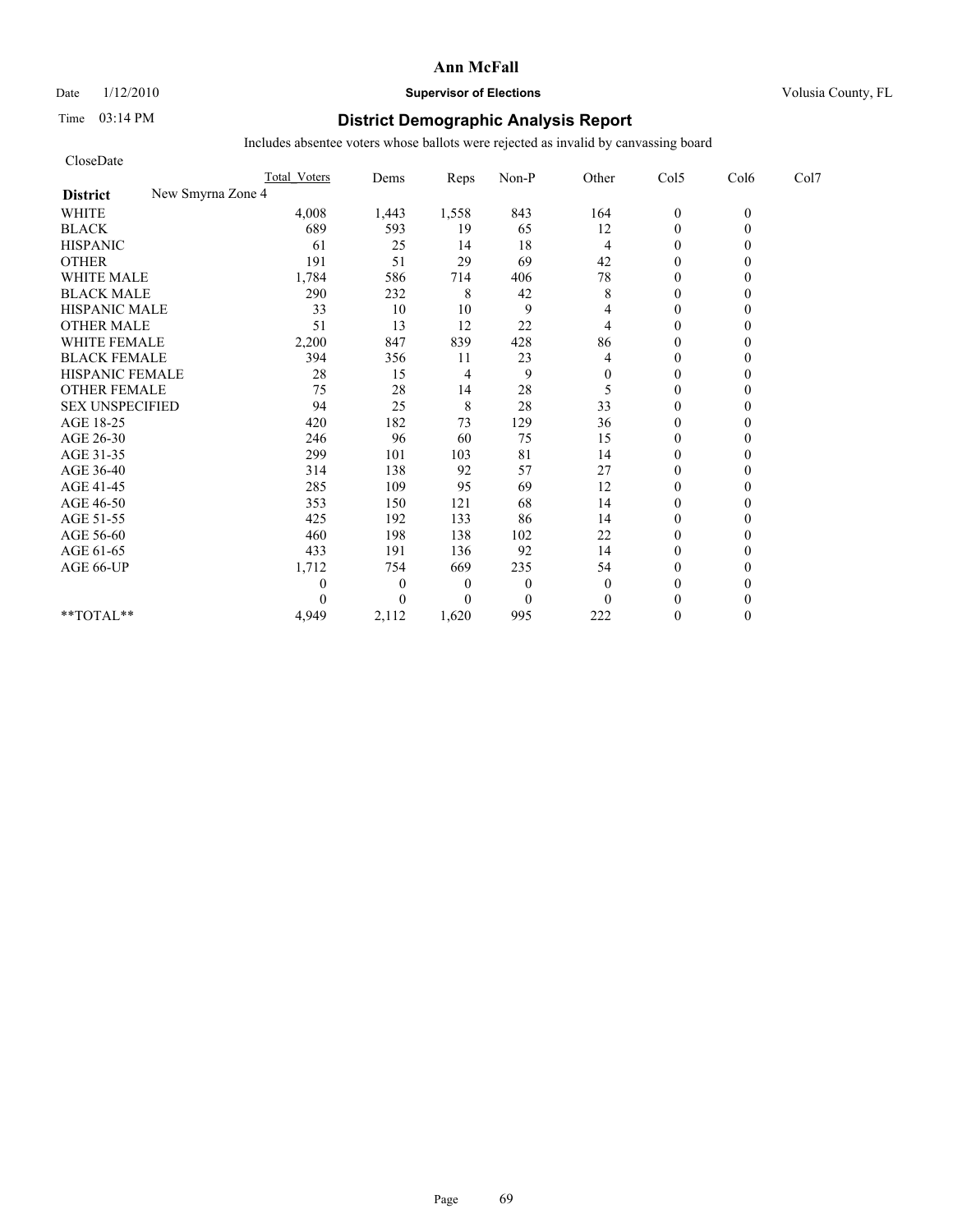# Date  $1/12/2010$  **Supervisor of Elections** Volusia County, FL

# Time 03:14 PM **District Demographic Analysis Report**

| CloseDate                             |                     |              |                |                |                  |                |          |      |
|---------------------------------------|---------------------|--------------|----------------|----------------|------------------|----------------|----------|------|
|                                       | <b>Total Voters</b> | Dems         | Reps           | Non-P          | Other            | Col5           | Col6     | Col7 |
| Orange City Zone 1<br><b>District</b> |                     |              |                |                |                  |                |          |      |
| <b>WHITE</b>                          | 433                 | 149          | 176            | 89             | 19               | $\mathbf{0}$   | $\theta$ |      |
| <b>BLACK</b>                          | 82                  | 67           | $\overline{c}$ | 9              | 4                | $\theta$       |          |      |
| <b>HISPANIC</b>                       | 211                 | 95           | 26             | 80             | 10               | $\overline{0}$ |          |      |
| <b>OTHER</b>                          | 45                  | 18           | 13             | 10             | 4                | $\theta$       |          |      |
| <b>WHITE MALE</b>                     | 182                 | 62           | 75             | 36             | 9                | $\theta$       |          |      |
| <b>BLACK MALE</b>                     | 26                  | 20           | $\mathbf{0}$   | 3              | 3                | $\theta$       |          |      |
| <b>HISPANIC MALE</b>                  | 85                  | 37           | 13             | 32             | 3                | $\theta$       |          |      |
| <b>OTHER MALE</b>                     | 16                  | 8            | 6              | $\overline{2}$ | $\theta$         | $\theta$       |          |      |
| <b>WHITE FEMALE</b>                   | 250                 | 87           | 100            | 53             | 10               | $\theta$       |          |      |
| <b>BLACK FEMALE</b>                   | 56                  | 47           | $\overline{2}$ | 6              |                  | $\overline{0}$ |          |      |
| HISPANIC FEMALE                       | 125                 | 58           | 12             | 48             |                  | $\theta$       |          |      |
| <b>OTHER FEMALE</b>                   | 19                  | 6            | 4              | 6              |                  | $\theta$       |          |      |
| <b>SEX UNSPECIFIED</b>                | 12                  | 4            | 5              | $\overline{2}$ |                  | $\theta$       |          |      |
| AGE 18-25                             | 113                 | 45           | 23             | 38             |                  | $\theta$       |          |      |
| AGE 26-30                             | 101                 | 28           | 34             | 33             | 6                | $\overline{0}$ |          |      |
| AGE 31-35                             | 83                  | 32           | 22             | 23             | 6                | $\theta$       |          |      |
| AGE 36-40                             | 68                  | 34           | 19             | 14             |                  | $\overline{0}$ |          |      |
| AGE 41-45                             | 65                  | 27           | 13             | 23             | 2                | $\mathbf{0}$   |          |      |
| AGE 46-50                             | 47                  | 17           | 12             | 15             | 3                | $\theta$       |          |      |
| AGE 51-55                             | 41                  | 20           | 11             | 10             | $\boldsymbol{0}$ | $\Omega$       |          |      |
| AGE 56-60                             | 51                  | 28           | 10             | 11             | 2                | $\overline{0}$ |          |      |
| AGE 61-65                             | 51                  | 26           | 17             | 5              | 3                | $\theta$       |          |      |
| AGE 66-UP                             | 151                 | 72           | 56             | 16             |                  | $\theta$       |          |      |
|                                       | 0                   | $\mathbf{0}$ | $\theta$       | $\mathbf{0}$   | $\theta$         | 0              |          |      |
|                                       | 0                   | $\Omega$     | $\Omega$       | $\mathbf{0}$   | $\theta$         | $\Omega$       |          |      |
| **TOTAL**                             | 771                 | 329          | 217            | 188            | 37               | $\theta$       |          |      |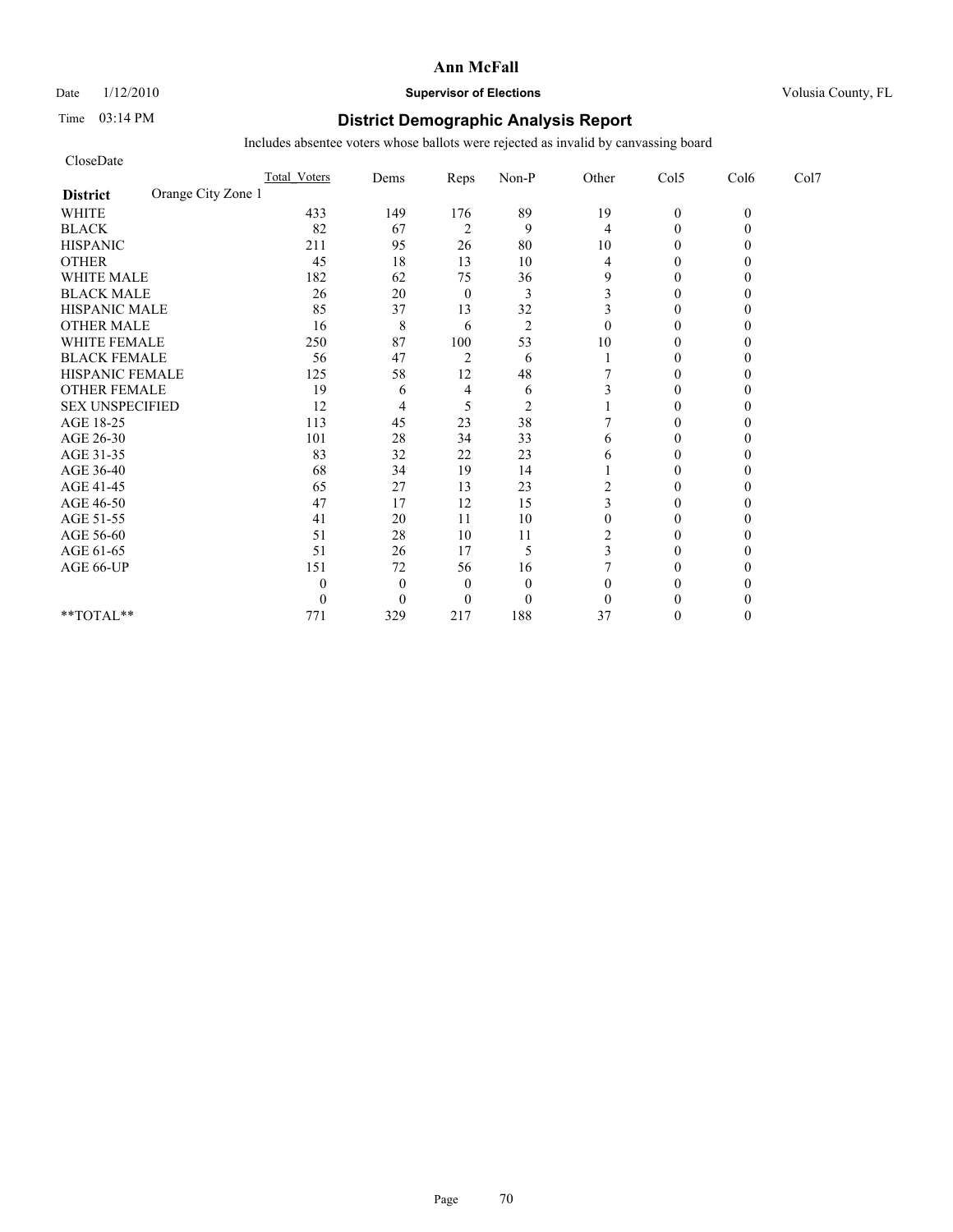Date  $1/12/2010$  **Supervisor of Elections** Volusia County, FL

# Time 03:14 PM **District Demographic Analysis Report**

| CloseDate                             |                     |                |                |                |                  |                |          |      |
|---------------------------------------|---------------------|----------------|----------------|----------------|------------------|----------------|----------|------|
|                                       | <b>Total Voters</b> | Dems           | Reps           | Non-P          | Other            | Col5           | Col6     | Col7 |
| Orange City Zone 2<br><b>District</b> |                     |                |                |                |                  |                |          |      |
| <b>WHITE</b>                          | 713                 | 247            | 287            | 135            | 44               | $\mathbf{0}$   | $\theta$ |      |
| <b>BLACK</b>                          | 37                  | 29             | 3              | 5              | $\boldsymbol{0}$ | $\theta$       |          |      |
| <b>HISPANIC</b>                       | 101                 | 56             | 14             | 28             | 3                | $\overline{0}$ |          |      |
| <b>OTHER</b>                          | 44                  | 12             | 9              | 21             | $\overline{c}$   | $\theta$       |          |      |
| <b>WHITE MALE</b>                     | 320                 | 102            | 133            | 60             | 25               | $\theta$       |          |      |
| <b>BLACK MALE</b>                     | 12                  | 7              | $\overline{2}$ | 3              | $\theta$         | $\theta$       |          |      |
| <b>HISPANIC MALE</b>                  | 48                  | 24             | 8              | 15             |                  | $\theta$       |          |      |
| <b>OTHER MALE</b>                     | 15                  | $\overline{4}$ | 4              | 6              |                  | $\overline{0}$ |          |      |
| <b>WHITE FEMALE</b>                   | 393                 | 145            | 154            | 75             | 19               | $\theta$       |          |      |
| <b>BLACK FEMALE</b>                   | 24                  | 21             |                | $\overline{2}$ | $\mathbf{0}$     | $\overline{0}$ |          |      |
| HISPANIC FEMALE                       | 53                  | 32             | 6              | 13             | 2                | $\theta$       |          |      |
| <b>OTHER FEMALE</b>                   | 12                  | 5              |                | 5              |                  | $\Omega$       |          |      |
| <b>SEX UNSPECIFIED</b>                | 18                  | 4              | 4              | 10             | 0                | $\theta$       |          |      |
| AGE 18-25                             | 91                  | 36             | 21             | 26             | 8                | $\theta$       |          |      |
| AGE 26-30                             | 86                  | 27             | 28             | 24             |                  | $\Omega$       |          |      |
| AGE 31-35                             | 73                  | 22             | 23             | 21             |                  | $\theta$       |          |      |
| AGE 36-40                             | 70                  | 30             | 22             | 15             | 3                | $\Omega$       |          |      |
| AGE 41-45                             | 94                  | 41             | 32             | 19             |                  | $\mathbf{0}$   |          |      |
| AGE 46-50                             | 72                  | 26             | 26             | 15             | 5                | $\theta$       |          |      |
| AGE 51-55                             | 81                  | 26             | 36             | 19             | 0                | $\Omega$       |          |      |
| AGE 56-60                             | 89                  | 29             | 35             | $22\,$         | 3                | $\overline{0}$ |          |      |
| AGE 61-65                             | 66                  | 31             | 22             | 9              | 4                | 0              |          |      |
| AGE 66-UP                             | 173                 | 76             | 68             | 19             | 10               | $\Omega$       |          |      |
|                                       | 0                   | $\mathbf{0}$   | $\theta$       | $\mathbf{0}$   | $\theta$         | 0              |          |      |
|                                       | 0                   | $\Omega$       | $\Omega$       | $\mathbf{0}$   | $\Omega$         | $\Omega$       |          |      |
| **TOTAL**                             | 895                 | 344            | 313            | 189            | 49               | $\Omega$       |          |      |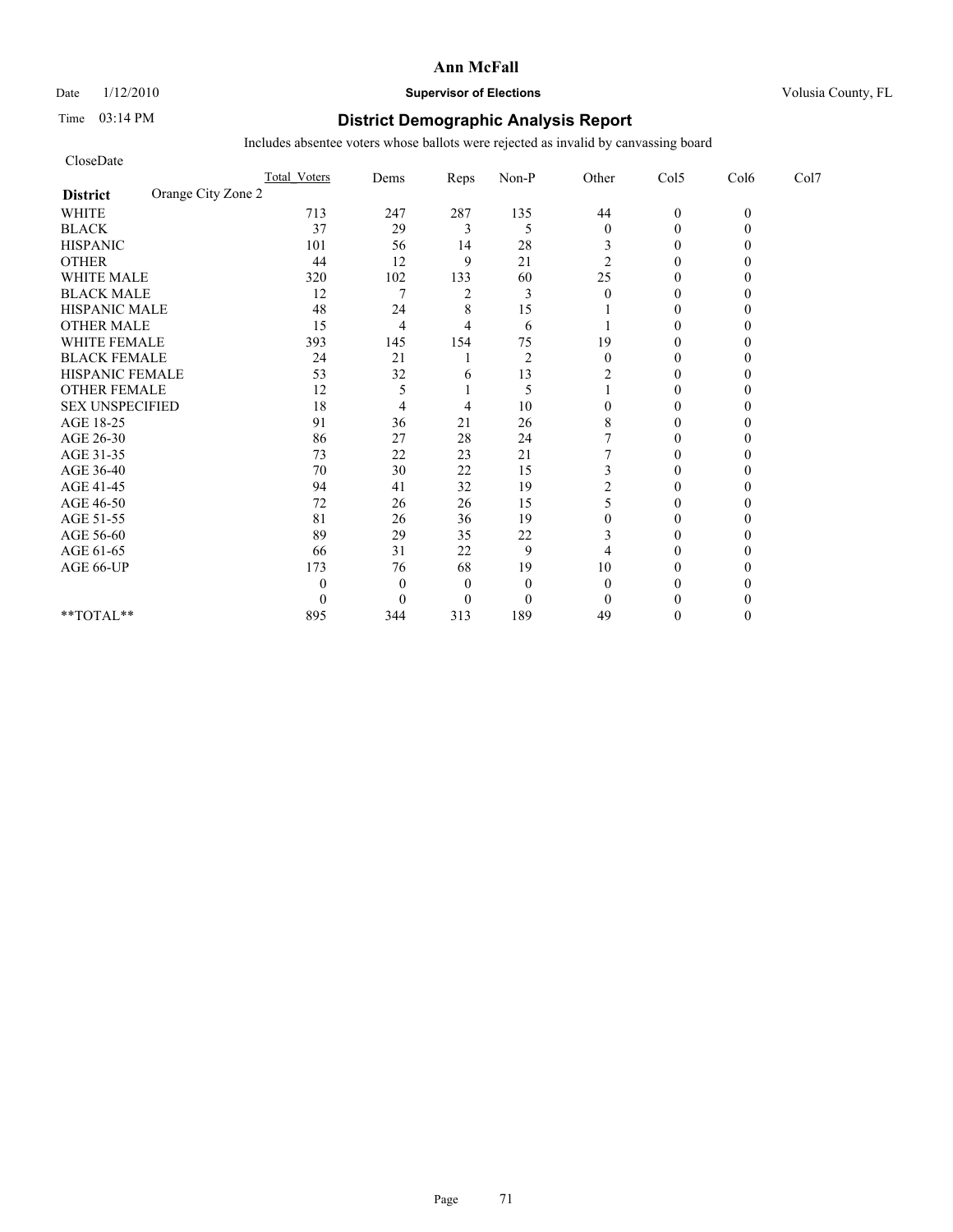Date  $1/12/2010$  **Supervisor of Elections** Volusia County, FL

# Time 03:14 PM **District Demographic Analysis Report**

| CloseDate                             |                     |                |                |              |                |                |          |      |
|---------------------------------------|---------------------|----------------|----------------|--------------|----------------|----------------|----------|------|
|                                       | <b>Total Voters</b> | Dems           | Reps           | Non-P        | Other          | Col5           | Col6     | Col7 |
| Orange City Zone 3<br><b>District</b> |                     |                |                |              |                |                |          |      |
| <b>WHITE</b>                          | 926                 | 341            | 350            | 175          | 60             | $\mathbf{0}$   | $\theta$ |      |
| <b>BLACK</b>                          | 42                  | 31             |                | 8            | $\overline{c}$ | $\theta$       |          |      |
| <b>HISPANIC</b>                       | 100                 | 50             | 23             | 25           | 2              | $\overline{0}$ |          |      |
| <b>OTHER</b>                          | 54                  | 19             | 8              | 22           | 5              | $\theta$       |          |      |
| <b>WHITE MALE</b>                     | 407                 | 130            | 172            | 73           | 32             | $\theta$       |          |      |
| <b>BLACK MALE</b>                     | 17                  | 13             | $\mathbf{0}$   | 3            |                | $\theta$       |          |      |
| <b>HISPANIC MALE</b>                  | 41                  | 23             | 9              | 8            |                | $\theta$       |          |      |
| <b>OTHER MALE</b>                     | 21                  | 7              | 3              | 10           |                | $\overline{0}$ |          |      |
| <b>WHITE FEMALE</b>                   | 512                 | 207            | 177            | 100          | 28             | $\theta$       |          |      |
| <b>BLACK FEMALE</b>                   | 25                  | 18             |                | 5            |                | $\overline{0}$ |          |      |
| HISPANIC FEMALE                       | 59                  | 27             | 14             | 17           |                | $\theta$       |          |      |
| <b>OTHER FEMALE</b>                   | 18                  | $\overline{7}$ | 3              |              |                | $\theta$       |          |      |
| <b>SEX UNSPECIFIED</b>                | 22                  | 9              | 3              |              |                | $\theta$       |          |      |
| AGE 18-25                             | 61                  | 20             | 16             | 21           |                | $\theta$       |          |      |
| AGE 26-30                             | 57                  | 23             | 8              | 18           | 8              | 0              |          |      |
| AGE 31-35                             | 47                  | 15             | 12             | 16           |                | $\theta$       |          |      |
| AGE 36-40                             | 60                  | 16             | 24             | 15           |                | $\Omega$       |          |      |
| AGE 41-45                             | 58                  | 17             | 21             | 19           |                | $\mathbf{0}$   |          |      |
| AGE 46-50                             | 78                  | 26             | 30             | 16           | 6              | $\theta$       |          |      |
| AGE 51-55                             | 65                  | 28             | 21             | 12           | 4              | $\Omega$       |          |      |
| AGE 56-60                             | 93                  | 39             | 24             | 23           |                | $\overline{0}$ |          |      |
| AGE 61-65                             | 110                 | 42             | 47             | 15           | 6              | 0              |          |      |
| AGE 66-UP                             | 493                 | 215            | 179            | 75           | 24             | $\Omega$       |          |      |
|                                       | 0                   | $\theta$       | $\theta$       | $\mathbf{0}$ | $\theta$       | 0              |          |      |
|                                       | 0                   | $\theta$       | $\overline{0}$ | $\mathbf{0}$ | $\theta$       | $\Omega$       |          |      |
| **TOTAL**                             | 1,122               | 441            | 382            | 230          | 69             | $\Omega$       |          |      |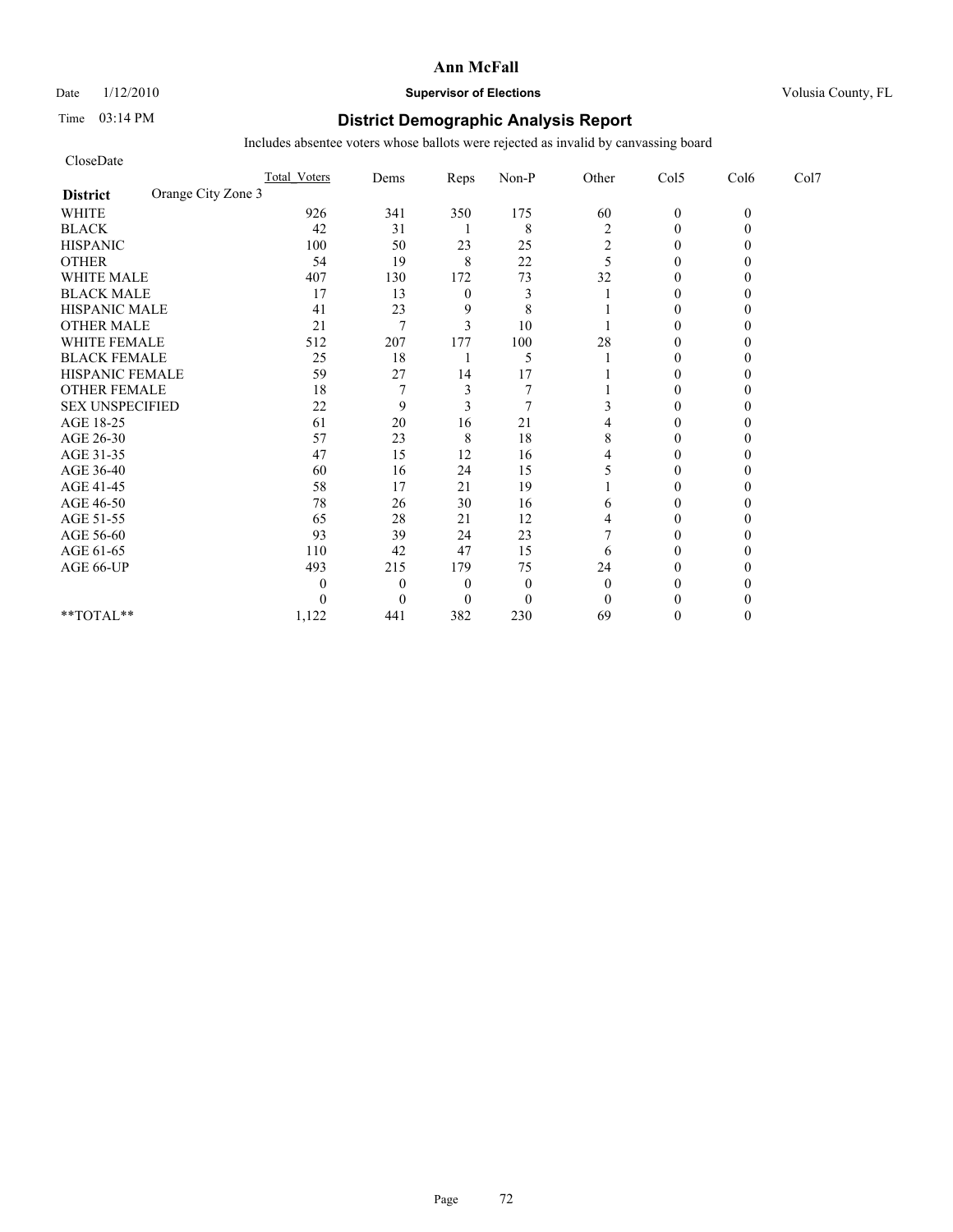# Date  $1/12/2010$  **Supervisor of Elections** Volusia County, FL

# Time 03:14 PM **District Demographic Analysis Report**

| CloseDate              |                     |                |                |                |              |                |          |      |
|------------------------|---------------------|----------------|----------------|----------------|--------------|----------------|----------|------|
|                        | <b>Total Voters</b> | Dems           | Reps           | Non-P          | Other        | Col5           | Col6     | Col7 |
| <b>District</b>        | Orange City Zone 4  |                |                |                |              |                |          |      |
| <b>WHITE</b>           | 1,295               | 471            | 514            | 250            | 60           | $\mathbf{0}$   | $\theta$ |      |
| <b>BLACK</b>           | 16                  | 9              | $\overline{c}$ | 3              | 2            | $\theta$       |          |      |
| <b>HISPANIC</b>        | 49                  | 22             | 9              | 17             |              | $\overline{0}$ |          |      |
| <b>OTHER</b>           | 39                  | 13             | 12             | 10             | 4            | $\theta$       |          |      |
| <b>WHITE MALE</b>      | 578                 | 182            | 241            | 122            | 33           | $\theta$       |          |      |
| <b>BLACK MALE</b>      | 8                   | $\overline{4}$ | $\overline{c}$ | $\overline{2}$ | $\theta$     | $\theta$       |          |      |
| <b>HISPANIC MALE</b>   | 25                  | 13             | 5              |                | $\mathbf{0}$ | $\theta$       |          |      |
| <b>OTHER MALE</b>      | 9                   | $\overline{2}$ | 3              | $\overline{4}$ | $\theta$     | $\theta$       |          |      |
| <b>WHITE FEMALE</b>    | 709                 | 286            | 270            | 126            | 27           | $\theta$       |          |      |
| <b>BLACK FEMALE</b>    | 8                   | 5              | $\overline{0}$ |                | 2            | $\overline{0}$ |          |      |
| HISPANIC FEMALE        | 24                  | 9              | 4              | 10             |              | $\theta$       |          |      |
| <b>OTHER FEMALE</b>    | 18                  | 9              | 6              | $\overline{2}$ |              | $\theta$       |          |      |
| <b>SEX UNSPECIFIED</b> | 20                  | 5              | 6              | 6              | 3            | $\theta$       |          |      |
| AGE 18-25              | 157                 | 40             | 50             | 49             | 18           | $\theta$       |          |      |
| AGE 26-30              | 102                 | 32             | 40             | 25             | 5            | $\Omega$       |          |      |
| AGE 31-35              | 95                  | 28             | 30             | 31             | 6            | $\theta$       |          |      |
| AGE 36-40              | 88                  | 30             | 26             | 28             | 4            | $\Omega$       |          |      |
| AGE 41-45              | 121                 | 39             | 41             | 34             |              | $\mathbf{0}$   |          |      |
| AGE 46-50              | 146                 | 44             | 63             | $30\,$         | 9            | $\theta$       |          |      |
| AGE 51-55              | 151                 | 60             | 68             | 20             | 3            | $\Omega$       |          |      |
| AGE 56-60              | 130                 | 55             | 45             | 25             | 5            | $\overline{0}$ |          |      |
| AGE 61-65              | 128                 | 57             | 48             | 17             | 6            | 0              |          |      |
| AGE 66-UP              | 281                 | 130            | 126            | 21             | 4            | $\Omega$       |          |      |
|                        | 0                   | $\overline{0}$ | $\overline{0}$ | $\mathbf{0}$   | $\theta$     | 0              |          |      |
|                        | 0                   | $\theta$       | $\overline{0}$ | $\mathbf{0}$   | $\theta$     | $\Omega$       |          |      |
| **TOTAL**              | 1,399               | 515            | 537            | 280            | 67           | $\Omega$       |          |      |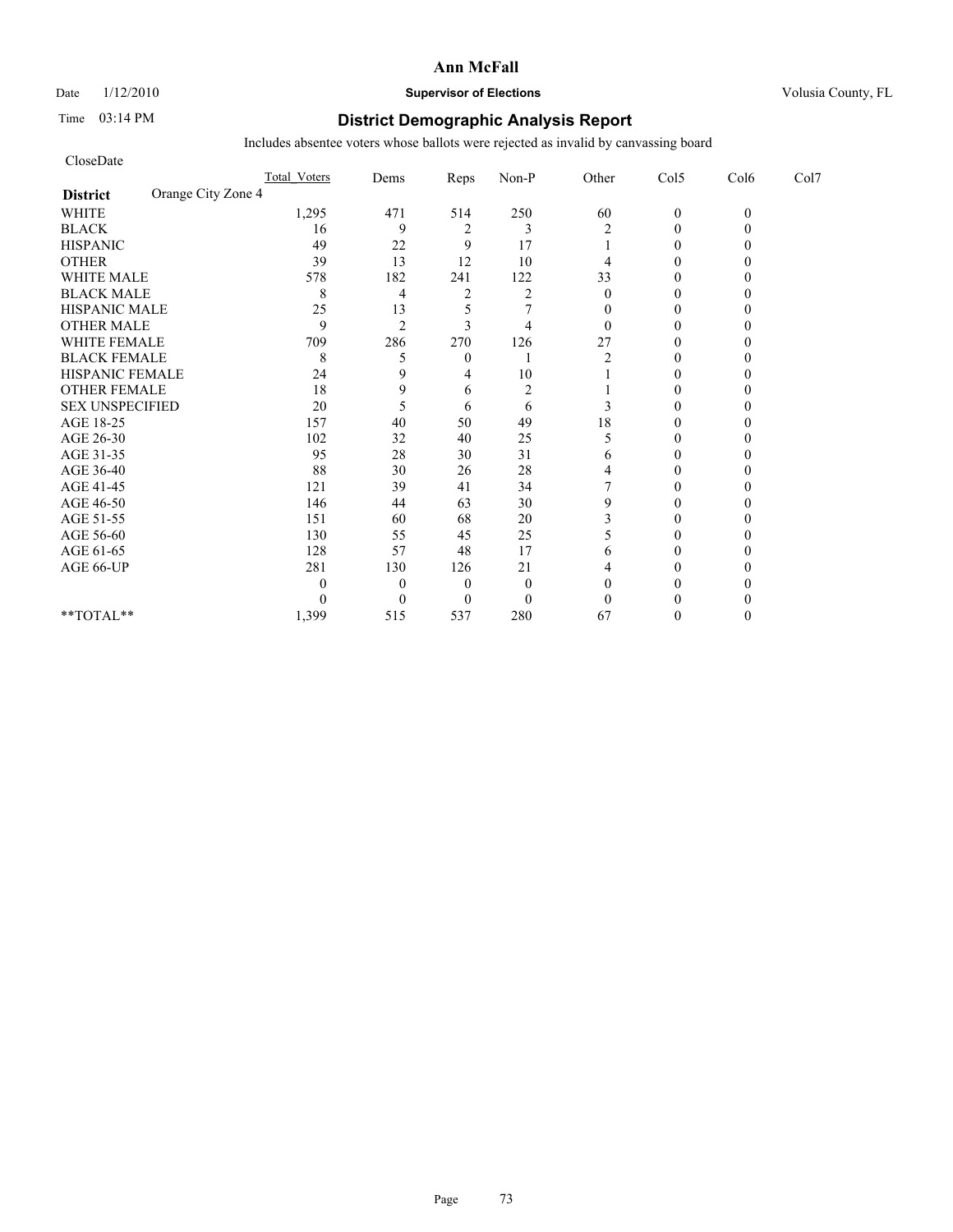## Date  $1/12/2010$  **Supervisor of Elections** Volusia County, FL

# Time 03:14 PM **District Demographic Analysis Report**

| CloseDate                             |              |                |                |                |                  |                |          |      |
|---------------------------------------|--------------|----------------|----------------|----------------|------------------|----------------|----------|------|
|                                       | Total Voters | Dems           | Reps           | Non-P          | Other            | Col5           | Col6     | Col7 |
| Orange City Zone 5<br><b>District</b> |              |                |                |                |                  |                |          |      |
| <b>WHITE</b>                          | 1,314        | 446            | 611            | 210            | 47               | $\mathbf{0}$   | $\theta$ |      |
| <b>BLACK</b>                          | 113          | 95             | $\sqrt{2}$     | 14             | 2                | $\theta$       |          |      |
| <b>HISPANIC</b>                       | 73           | 35             | 13             | 24             |                  | $\overline{0}$ |          |      |
| <b>OTHER</b>                          | 79           | 36             | 17             | 19             |                  | $\theta$       |          |      |
| <b>WHITE MALE</b>                     | 523          | 161            | 245            | 92             | 25               | $\theta$       |          |      |
| <b>BLACK MALE</b>                     | 46           | 32             | $\overline{c}$ | 10             | $\overline{c}$   | $\theta$       |          |      |
| <b>HISPANIC MALE</b>                  | 34           | 16             |                | 10             |                  | $\theta$       |          |      |
| <b>OTHER MALE</b>                     | 23           | 12             | 7              | $\overline{4}$ | $\theta$         | $\theta$       |          |      |
| <b>WHITE FEMALE</b>                   | 782          | 283            | 363            | 115            | 21               | $\theta$       |          |      |
| <b>BLACK FEMALE</b>                   | 66           | 62             | $\theta$       | 4              | $\theta$         | $\overline{0}$ |          |      |
| HISPANIC FEMALE                       | 39           | 19             | 6              | 14             | $\theta$         | $\theta$       |          |      |
| <b>OTHER FEMALE</b>                   | 36           | 18             | 8              | 8              | $\overline{2}$   | $\theta$       |          |      |
| <b>SEX UNSPECIFIED</b>                | 30           | 9              | 5              | 10             | 6                | $\theta$       |          |      |
| AGE 18-25                             | 51           | 27             | 10             | 11             | 3                | $\theta$       |          |      |
| AGE 26-30                             | 56           | 20             | 19             | 15             | 2                | $\Omega$       |          |      |
| AGE 31-35                             | 62           | 29             | 14             | 18             |                  | $\theta$       |          |      |
| AGE 36-40                             | 54           | 22             | 17             | 14             |                  | $\overline{0}$ |          |      |
| AGE 41-45                             | 38           | 15             | 13             | 10             | $\boldsymbol{0}$ | $\mathbf{0}$   |          |      |
| AGE 46-50                             | $70\,$       | 36             | 12             | 19             | 3                | $\theta$       |          |      |
| AGE 51-55                             | 79           | 41             | 18             | 16             | 4                | $\theta$       |          |      |
| AGE 56-60                             | 69           | 33             | 18             | 13             | 5                | $\overline{0}$ |          |      |
| AGE 61-65                             | 86           | 36             | 27             | 19             | 4                | $\theta$       |          |      |
| AGE 66-UP                             | 1,014        | 353            | 495            | 132            | 34               | $\theta$       |          |      |
|                                       | 0            | $\overline{0}$ | $\overline{0}$ | $\mathbf{0}$   | $\theta$         | $\theta$       |          |      |
|                                       | 0            | $\theta$       | $\Omega$       | $\mathbf{0}$   | $\mathbf{0}$     | $\theta$       |          |      |
| **TOTAL**                             | 1,579        | 612            | 643            | 267            | 57               | $\theta$       |          |      |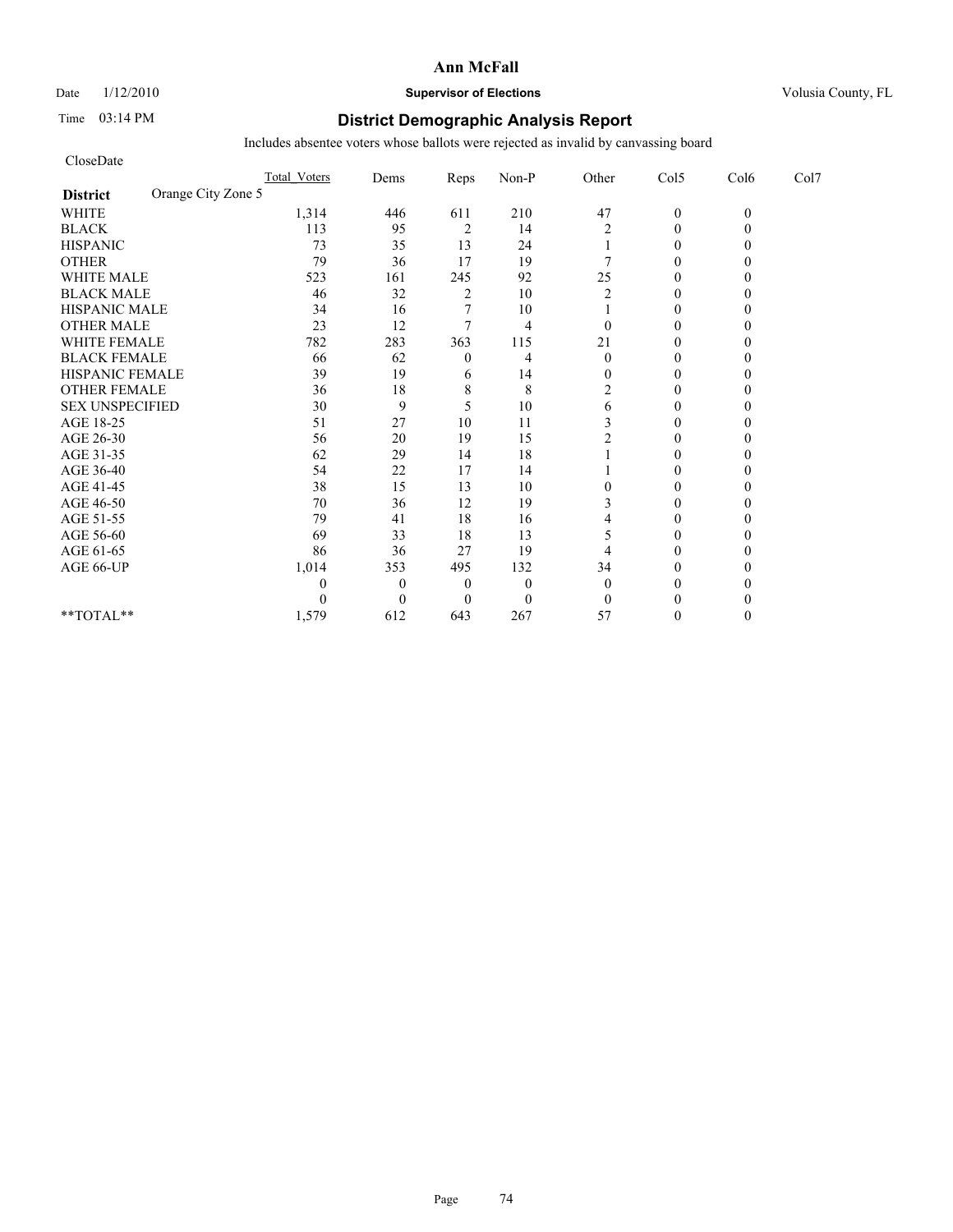Date  $1/12/2010$  **Supervisor of Elections** Volusia County, FL

# Time 03:14 PM **District Demographic Analysis Report**

| CloseDate                            |                     |              |                |          |                |                |          |      |
|--------------------------------------|---------------------|--------------|----------------|----------|----------------|----------------|----------|------|
|                                      | <b>Total Voters</b> | Dems         | Reps           | Non-P    | Other          | Col5           | Col6     | Col7 |
| Ormond Bch Zone 1<br><b>District</b> |                     |              |                |          |                |                |          |      |
| <b>WHITE</b>                         | 6,629               | 2,437        | 2,827          | 1,172    | 193            | $\mathbf{0}$   | $\theta$ |      |
| <b>BLACK</b>                         | 82                  | 64           | 6              | 10       | $\overline{c}$ | $\mathbf{0}$   | 0        |      |
| <b>HISPANIC</b>                      | 109                 | 43           | 32             | 30       | 4              | $\theta$       |          |      |
| <b>OTHER</b>                         | 318                 | 106          | 91             | 95       | 26             | $\theta$       |          |      |
| <b>WHITE MALE</b>                    | 3,062               | 1,023        | 1,359          | 572      | 108            | $\theta$       |          |      |
| <b>BLACK MALE</b>                    | 38                  | 30           | 3              | 4        |                | $\theta$       |          |      |
| <b>HISPANIC MALE</b>                 | 46                  | 12           | 17             | 16       |                | $\theta$       |          |      |
| <b>OTHER MALE</b>                    | 137                 | 44           | 46             | 43       | 4              | $\theta$       |          |      |
| <b>WHITE FEMALE</b>                  | 3,540               | 1,408        | 1,458          | 590      | 84             | $\theta$       |          |      |
| <b>BLACK FEMALE</b>                  | 43                  | 34           | 3              | 6        | $\mathbf{0}$   | $\overline{0}$ |          |      |
| HISPANIC FEMALE                      | 59                  | 29           | 13             | 14       | 3              | $\theta$       |          |      |
| <b>OTHER FEMALE</b>                  | 110                 | 45           | 32             | 28       | 5              | $\theta$       |          |      |
| <b>SEX UNSPECIFIED</b>               | 103                 | 25           | 25             | 34       | 19             | $\theta$       |          |      |
| AGE 18-25                            | 568                 | 194          | 174            | 162      | 38             | $\theta$       |          |      |
| AGE 26-30                            | 267                 | 93           | 86             | 77       | 11             | $\overline{0}$ |          |      |
| AGE 31-35                            | 340                 | 108          | 109            | 106      | 17             | $\mathbf{0}$   |          |      |
| AGE 36-40                            | 445                 | 147          | 180            | 100      | 18             | $\overline{0}$ |          |      |
| AGE 41-45                            | 549                 | 174          | 237            | 120      | 18             | $\mathbf{0}$   |          |      |
| AGE 46-50                            | 629                 | 216          | 282            | 113      | 18             | $\theta$       |          |      |
| AGE 51-55                            | 719                 | 260          | 316            | 126      | 17             | $\theta$       |          |      |
| AGE 56-60                            | 752                 | 307          | 306            | 126      | 13             | $\overline{0}$ |          |      |
| AGE 61-65                            | 659                 | 257          | 277            | 104      | 21             | $\Omega$       |          |      |
| AGE 66-UP                            | 2,210               | 894          | 989            | 273      | 54             | $\Omega$       |          |      |
|                                      | 0                   | $\mathbf{0}$ | $\overline{0}$ | $\theta$ | $\theta$       | $\theta$       |          |      |
|                                      | 0                   | $\Omega$     | $\Omega$       | $\theta$ | $\Omega$       | $\Omega$       |          |      |
| **TOTAL**                            | 7,138               | 2,650        | 2,956          | 1,307    | 225            | $\theta$       |          |      |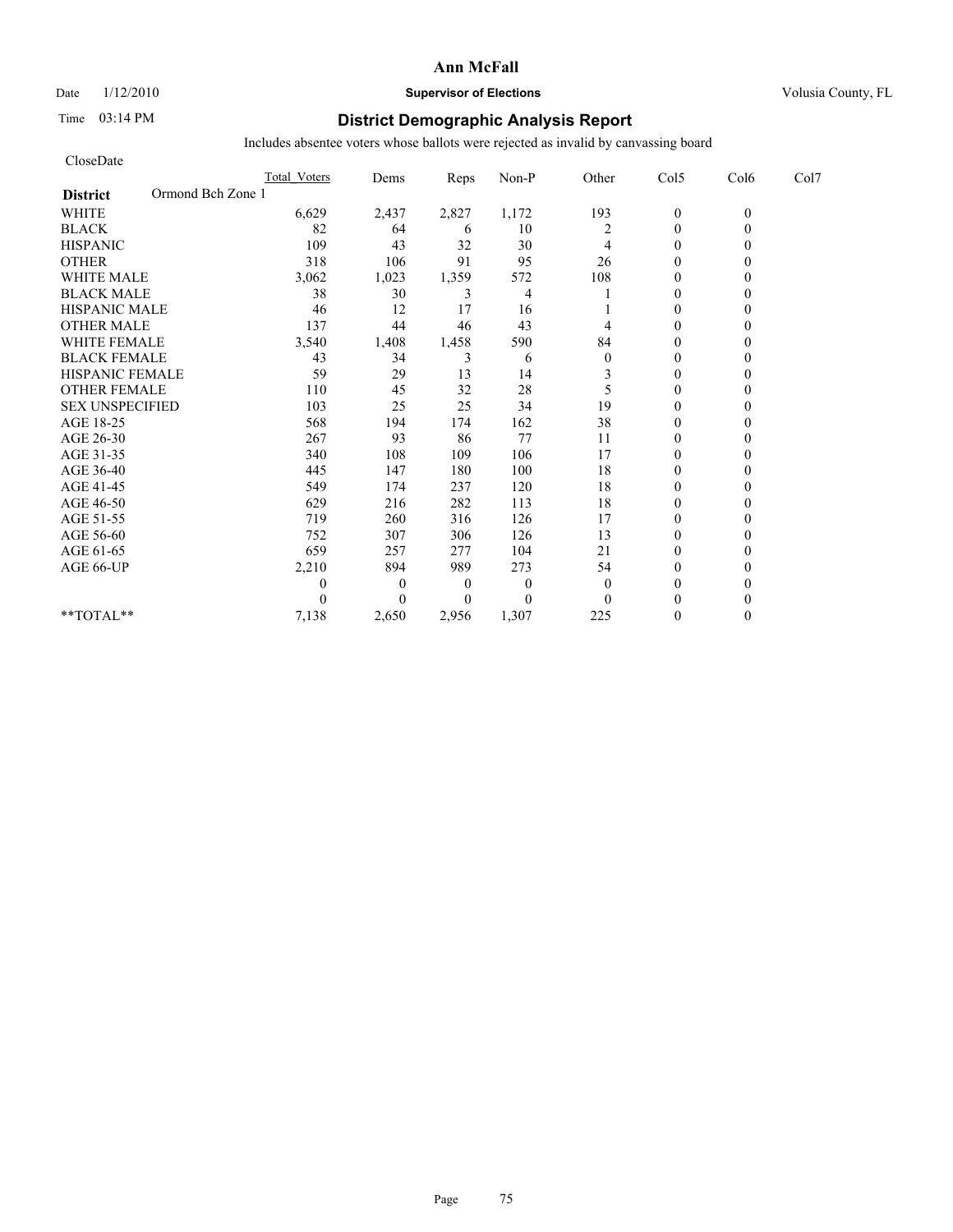Date  $1/12/2010$  **Supervisor of Elections** Volusia County, FL

# Time 03:14 PM **District Demographic Analysis Report**

| CloseDate                            |                     |              |                |              |                |                  |          |      |
|--------------------------------------|---------------------|--------------|----------------|--------------|----------------|------------------|----------|------|
|                                      | <b>Total Voters</b> | Dems         | Reps           | Non-P        | Other          | Col5             | Col6     | Col7 |
| Ormond Bch Zone 2<br><b>District</b> |                     |              |                |              |                |                  |          |      |
| <b>WHITE</b>                         | 4,418               | 1,815        | 1,577          | 870          | 156            | $\boldsymbol{0}$ | $\theta$ |      |
| <b>BLACK</b>                         | 342                 | 266          | 26             | 43           |                | $\theta$         | 0        |      |
| <b>HISPANIC</b>                      | 98                  | 46           | 24             | 25           | 3              | $\theta$         |          |      |
| <b>OTHER</b>                         | 335                 | 130          | 75             | 95           | 35             | $\theta$         |          |      |
| <b>WHITE MALE</b>                    | 1,912               | 690          | 728            | 407          | 87             | $\theta$         |          |      |
| <b>BLACK MALE</b>                    | 153                 | 109          | 13             | 26           | 5              | $\mathbf{0}$     |          |      |
| <b>HISPANIC MALE</b>                 | 36                  | 15           | 8              | 11           | 2              | $\theta$         |          |      |
| <b>OTHER MALE</b>                    | 97                  | 32           | 27             | 37           |                | $\theta$         |          |      |
| <b>WHITE FEMALE</b>                  | 2,483               | 1,115        | 844            | 456          | 68             | $\theta$         |          |      |
| <b>BLACK FEMALE</b>                  | 185                 | 153          | 13             | 17           | $\overline{2}$ | $\theta$         |          |      |
| HISPANIC FEMALE                      | 61                  | 31           | 15             | 14           |                | $\theta$         |          |      |
| <b>OTHER FEMALE</b>                  | 137                 | 67           | 33             | 31           | 6              | $\theta$         |          |      |
| <b>SEX UNSPECIFIED</b>               | 129                 | 45           | 21             | 34           | 29             | $\theta$         |          |      |
| AGE 18-25                            | 424                 | 176          | 97             | 120          | 31             | $\mathbf{0}$     |          |      |
| AGE 26-30                            | 305                 | 117          | 74             | 99           | 15             | $\overline{0}$   |          |      |
| AGE 31-35                            | 293                 | 120          | 67             | 93           | 13             | $\mathbf{0}$     |          |      |
| AGE 36-40                            | 330                 | 125          | 112            | 80           | 13             | $\mathbf{0}$     |          |      |
| AGE 41-45                            | 399                 | 137          | 141            | 99           | 22             | $\mathbf{0}$     |          |      |
| AGE 46-50                            | 477                 | 194          | 162            | 100          | 21             | $\theta$         |          |      |
| AGE 51-55                            | 509                 | 220          | 174            | 98           | 17             | $\mathbf{0}$     |          |      |
| AGE 56-60                            | 487                 | 229          | 136            | 105          | 17             | $\overline{0}$   |          |      |
| AGE 61-65                            | 487                 | 208          | 186            | 80           | 13             | $\theta$         |          |      |
| AGE 66-UP                            | 1,482               | 731          | 553            | 159          | 39             | $\theta$         |          |      |
|                                      | 0                   | $\mathbf{0}$ | $\overline{0}$ | $\mathbf{0}$ | $\mathbf{0}$   | $\theta$         |          |      |
|                                      | 0                   | $\Omega$     | $\overline{0}$ | $\theta$     | $\Omega$       | $\theta$         |          |      |
| $*$ $TOTAI.**$                       | 5,193               | 2,257        | 1,702          | 1,033        | 201            | $\theta$         | 0        |      |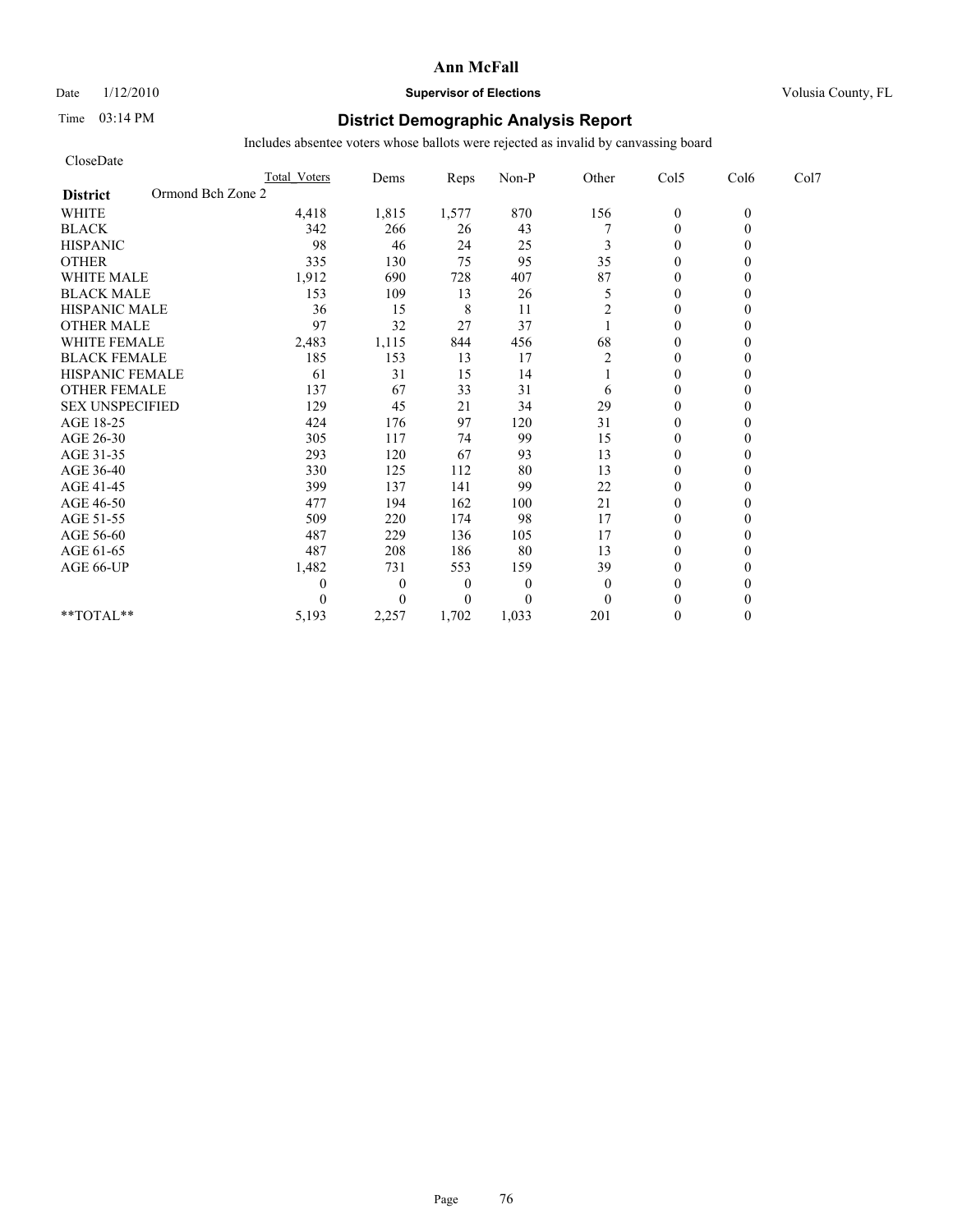Date  $1/12/2010$  **Supervisor of Elections** Volusia County, FL

# Time 03:14 PM **District Demographic Analysis Report**

| CloseDate                            |                     |                |                |              |                |                |          |      |
|--------------------------------------|---------------------|----------------|----------------|--------------|----------------|----------------|----------|------|
|                                      | <b>Total Voters</b> | Dems           | Reps           | Non-P        | Other          | Col5           | Col6     | Col7 |
| Ormond Bch Zone 3<br><b>District</b> |                     |                |                |              |                |                |          |      |
| <b>WHITE</b>                         | 7,719               | 2,467          | 3,677          | 1,327        | 248            | $\mathbf{0}$   | $\theta$ |      |
| <b>BLACK</b>                         | 178                 | 132            | 12             | 25           | 9              | $\mathbf{0}$   | 0        |      |
| <b>HISPANIC</b>                      | 130                 | 46             | 46             | 35           | 3              | $\overline{0}$ |          |      |
| <b>OTHER</b>                         | 437                 | 138            | 123            | 141          | 35             | $\theta$       |          |      |
| <b>WHITE MALE</b>                    | 3,582               | 1,033          | 1,777          | 652          | 120            | $\overline{0}$ |          |      |
| <b>BLACK MALE</b>                    | 80                  | 60             | 7              | 9            | 4              | $\mathbf{0}$   |          |      |
| <b>HISPANIC MALE</b>                 | 68                  | 19             | 27             | 19           | 3              | $\theta$       |          |      |
| <b>OTHER MALE</b>                    | 155                 | 45             | 47             | 56           | $\overline{7}$ | $\theta$       |          |      |
| <b>WHITE FEMALE</b>                  | 4,091               | 1,420          | 1,881          | 665          | 125            | $\theta$       |          |      |
| <b>BLACK FEMALE</b>                  | 97                  | 71             | 5              | 16           | 5              | $\overline{0}$ |          |      |
| <b>HISPANIC FEMALE</b>               | 61                  | 27             | 18             | 16           | $\theta$       | $\theta$       |          |      |
| <b>OTHER FEMALE</b>                  | 191                 | 69             | 57             | 60           | 5              | $\theta$       |          |      |
| <b>SEX UNSPECIFIED</b>               | 139                 | 39             | 39             | 35           | 26             | $\theta$       |          |      |
| AGE 18-25                            | 755                 | 236            | 288            | 186          | 45             | $\theta$       |          |      |
| AGE 26-30                            | 376                 | 115            | 134            | 112          | 15             | $\overline{0}$ |          |      |
| AGE 31-35                            | 368                 | 95             | 148            | 98           | 27             | $\theta$       |          |      |
| AGE 36-40                            | 505                 | 126            | 247            | 109          | 23             | $\overline{0}$ |          |      |
| AGE 41-45                            | 705                 | 187            | 367            | 128          | 23             | $\mathbf{0}$   |          |      |
| AGE 46-50                            | 792                 | 220            | 399            | 154          | 19             | $\theta$       |          |      |
| AGE 51-55                            | 911                 | 299            | 442            | 154          | 16             | $\theta$       |          |      |
| AGE 56-60                            | 838                 | 305            | 367            | 145          | 21             | $\overline{0}$ |          |      |
| AGE 61-65                            | 874                 | 326            | 391            | 132          | 25             | $\Omega$       |          |      |
| AGE 66-UP                            | 2,338               | 873            | 1,075          | 309          | 81             | $\theta$       |          |      |
|                                      | 0                   | $\overline{0}$ | $\overline{0}$ | $\theta$     | $\mathbf{0}$   | $\Omega$       |          |      |
|                                      | $\Omega$            | $\Omega$       | $\Omega$       | $\mathbf{0}$ | $\Omega$       | $\Omega$       |          |      |
| $*$ $TOTAI.**$                       | 8,464               | 2,783          | 3,858          | 1,528        | 295            | $\theta$       | 0        |      |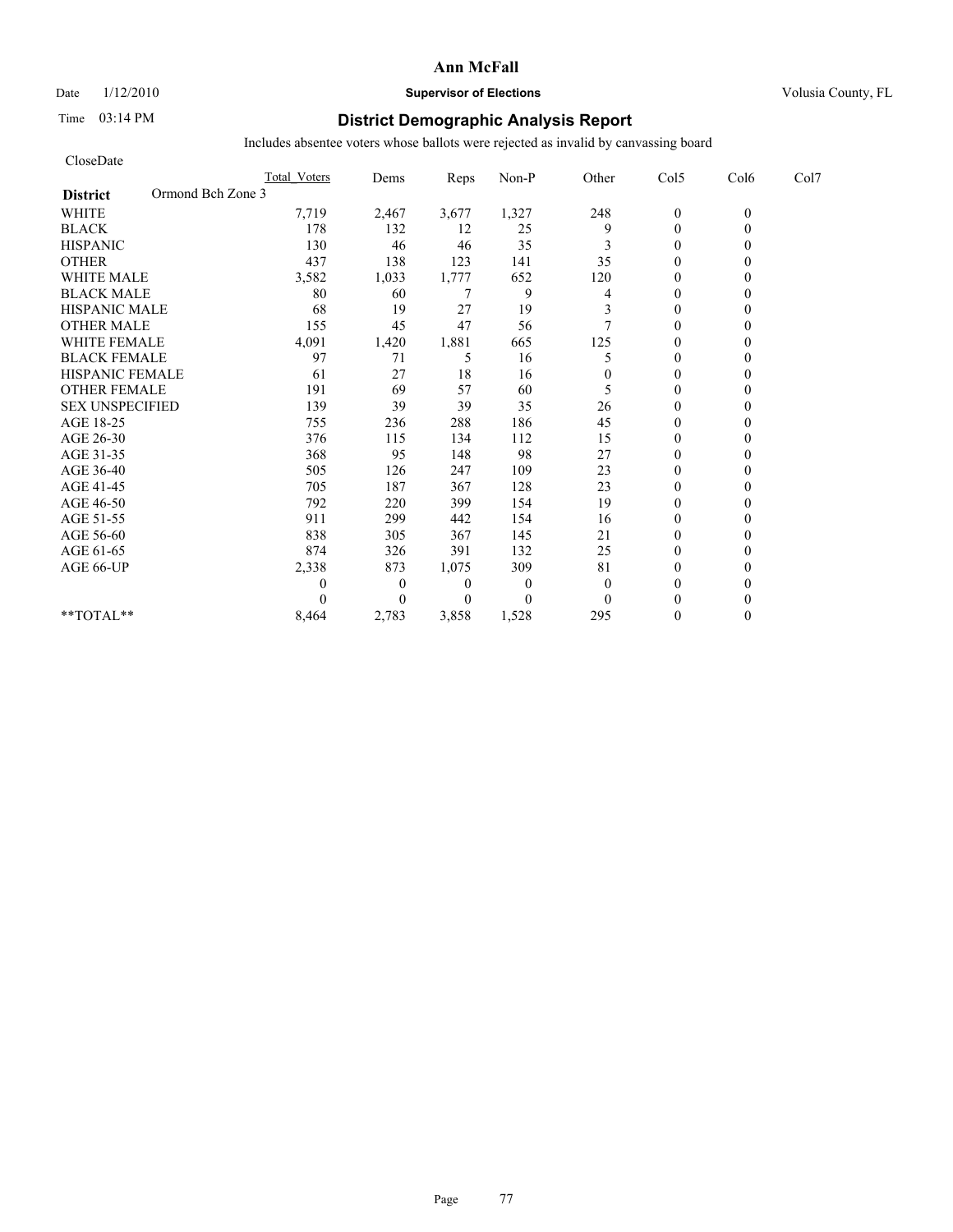Date  $1/12/2010$  **Supervisor of Elections** Volusia County, FL

# Time 03:14 PM **District Demographic Analysis Report**

| CloseDate                            |                     |          |          |                |                |                |          |      |
|--------------------------------------|---------------------|----------|----------|----------------|----------------|----------------|----------|------|
|                                      | <b>Total Voters</b> | Dems     | Reps     | Non-P          | Other          | Col5           | Col6     | Col7 |
| Ormond Bch Zone 4<br><b>District</b> |                     |          |          |                |                |                |          |      |
| <b>WHITE</b>                         | 5,947               | 2,251    | 2,314    | 1,121          | 261            | $\mathbf{0}$   | $\theta$ |      |
| <b>BLACK</b>                         | 147                 | 112      | 9        | 22             | 4              | $\overline{0}$ | 0        |      |
| <b>HISPANIC</b>                      | 95                  | 48       | 17       | 28             | 2              | $\overline{0}$ |          |      |
| <b>OTHER</b>                         | 283                 | 99       | 70       | 90             | 24             | $\theta$       |          |      |
| <b>WHITE MALE</b>                    | 2,576               | 878      | 1,043    | 524            | 131            | $\theta$       |          |      |
| <b>BLACK MALE</b>                    | 66                  | 52       | 3        | 9              | $\overline{c}$ | $\mathbf{0}$   |          |      |
| <b>HISPANIC MALE</b>                 | 32                  | 16       | 6        | 8              | 2              | $\theta$       |          |      |
| <b>OTHER MALE</b>                    | 105                 | 36       | 25       | 37             | $\overline{7}$ | $\theta$       |          |      |
| <b>WHITE FEMALE</b>                  | 3,334               | 1,364    | 1,261    | 582            | 127            | $\theta$       |          |      |
| <b>BLACK FEMALE</b>                  | 81                  | 60       | 6        | 13             | 2              | $\theta$       |          |      |
| HISPANIC FEMALE                      | 63                  | 32       | 11       | 20             | $\Omega$       | $\theta$       |          |      |
| <b>OTHER FEMALE</b>                  | 123                 | 48       | 41       | 30             | 4              | $\mathbf{0}$   |          |      |
| <b>SEX UNSPECIFIED</b>               | 92                  | 24       | 14       | 38             | 16             | $\mathbf{0}$   |          |      |
| AGE 18-25                            | 451                 | 186      | 118      | 119            | 28             | $\mathbf{0}$   |          |      |
| AGE 26-30                            | 245                 | 78       | 76       | 76             | 15             | $\theta$       |          |      |
| AGE 31-35                            | 245                 | 72       | 94       | 64             | 15             | $\theta$       |          |      |
| AGE 36-40                            | 307                 | 101      | 99       | 86             | 21             | $\theta$       |          |      |
| AGE 41-45                            | 375                 | 116      | 157      | 90             | 12             | $\overline{0}$ |          |      |
| AGE 46-50                            | 536                 | 197      | 224      | 106            | 9              | $\mathbf{0}$   |          |      |
| AGE 51-55                            | 536                 | 218      | 204      | 90             | 24             | $\theta$       |          |      |
| AGE 56-60                            | 540                 | 230      | 182      | 100            | 28             | $\theta$       |          |      |
| AGE 61-65                            | 594                 | 244      | 210      | 106            | 34             | $\theta$       |          |      |
| AGE 66-UP                            | 2,643               | 1,068    | 1,046    | 424            | 105            | $\theta$       |          |      |
|                                      | 0                   | $\theta$ | $\theta$ | $\overline{0}$ | $\theta$       | $\mathbf{0}$   |          |      |
|                                      |                     | $\theta$ | $\theta$ | $\Omega$       | $\Omega$       | $\theta$       |          |      |
| $**TOTAL**$                          | 6,472               | 2,510    | 2,410    | 1,261          | 291            | $\theta$       |          |      |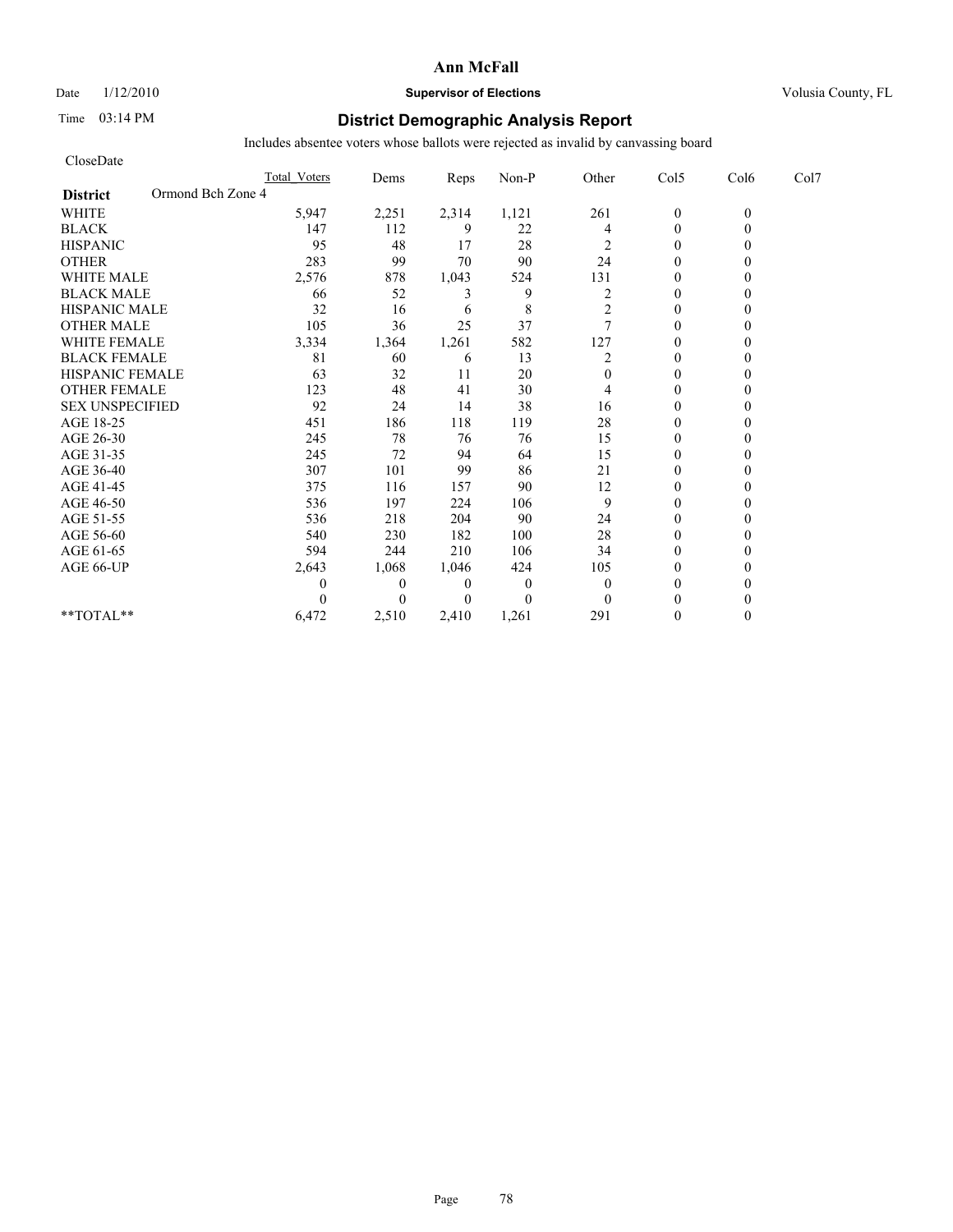### Date  $1/12/2010$  **Supervisor of Elections** Volusia County, FL

# Time 03:14 PM **District Demographic Analysis Report**

| CloseDate                                 |                     |              |                  |                |                |                |          |      |
|-------------------------------------------|---------------------|--------------|------------------|----------------|----------------|----------------|----------|------|
|                                           | <b>Total Voters</b> | Dems         | Reps             | Non-P          | Other          | Col5           | Col6     | Col7 |
| Port Orange District 1<br><b>District</b> |                     |              |                  |                |                |                |          |      |
| <b>WHITE</b>                              | 6,389               | 2,696        | 2,005            | 1,429          | 259            | $\mathbf{0}$   | $\theta$ |      |
| <b>BLACK</b>                              | 87                  | 71           | 4                | 9              | 3              | $\mathbf{0}$   | 0        |      |
| <b>HISPANIC</b>                           | 135                 | 68           | 21               | 44             | 2              | $\theta$       |          |      |
| <b>OTHER</b>                              | 272                 | 93           | 53               | 98             | 28             | $\theta$       |          |      |
| <b>WHITE MALE</b>                         | 2,857               | 1,072        | 980              | 675            | 130            | $\theta$       |          |      |
| <b>BLACK MALE</b>                         | 37                  | 26           | 3                | 7              |                | $\theta$       |          |      |
| <b>HISPANIC MALE</b>                      | 52                  | 27           | 9                | 14             | 2              | $\theta$       |          |      |
| <b>OTHER MALE</b>                         | 81                  | 24           | 13               | 39             | 5              | $\theta$       |          |      |
| <b>WHITE FEMALE</b>                       | 3,479               | 1,605        | 1,007            | 743            | 124            | $\theta$       |          |      |
| <b>BLACK FEMALE</b>                       | 49                  | 44           |                  | $\overline{c}$ | 2              | $\overline{0}$ |          |      |
| HISPANIC FEMALE                           | 80                  | 41           | 11               | 28             | $\overline{0}$ | $\theta$       |          |      |
| <b>OTHER FEMALE</b>                       | 102                 | 43           | 24               | 28             |                | $\theta$       |          |      |
| <b>SEX UNSPECIFIED</b>                    | 146                 | 46           | 35               | 44             | 21             | $\theta$       |          |      |
| AGE 18-25                                 | 530                 | 224          | 87               | 183            | 36             | $\mathbf{0}$   |          |      |
| AGE 26-30                                 | 404                 | 136          | 107              | 140            | 21             | $\overline{0}$ |          |      |
| AGE 31-35                                 | 369                 | 139          | 89               | 119            | 22             | $\theta$       |          |      |
| AGE 36-40                                 | 387                 | 152          | 104              | 110            | 21             | $\mathbf{0}$   |          |      |
| AGE 41-45                                 | 443                 | 165          | 127              | 128            | 23             | $\mathbf{0}$   |          |      |
| AGE 46-50                                 | 593                 | 225          | 198              | 146            | 24             | $\theta$       |          |      |
| AGE 51-55                                 | 653                 | 272          | 233              | 119            | 29             | $\theta$       |          |      |
| AGE 56-60                                 | 594                 | 262          | 182              | 124            | 26             | $\overline{0}$ |          |      |
| AGE 61-65                                 | 700                 | 305          | 231              | 142            | 22             | $\theta$       |          |      |
| AGE 66-UP                                 | 2,210               | 1,048        | 725              | 369            | 68             | $\theta$       |          |      |
|                                           | 0                   | $\mathbf{0}$ | $\boldsymbol{0}$ | $\theta$       | $\mathbf{0}$   | $\theta$       |          |      |
|                                           | $\Omega$            | $\Omega$     | $\Omega$         | $\theta$       | $\Omega$       | $\theta$       |          |      |
| **TOTAL**                                 | 6,883               | 2,928        | 2,083            | 1,580          | 292            | $\theta$       | 0        |      |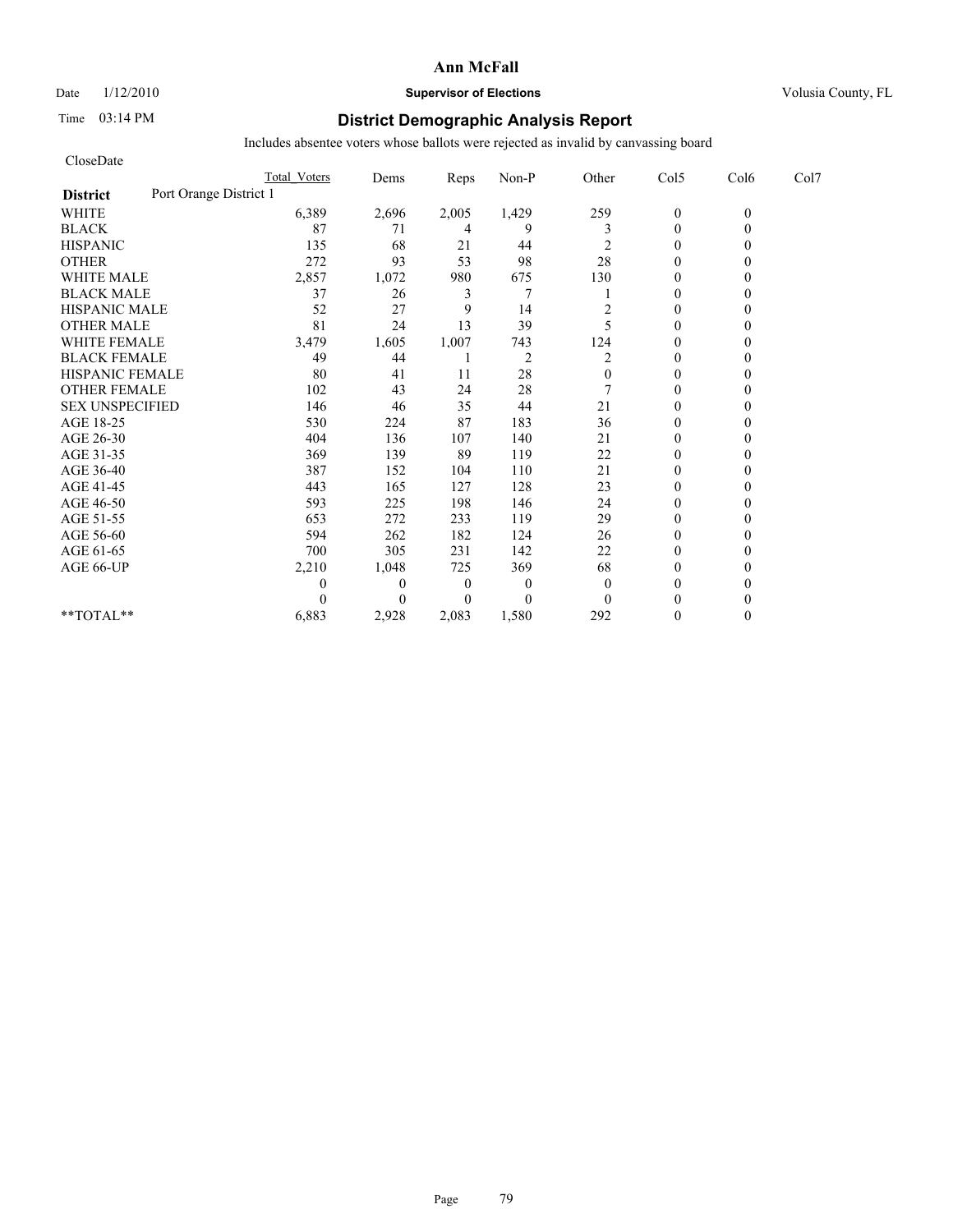# Date  $1/12/2010$  **Supervisor of Elections** Volusia County, FL

# Time 03:14 PM **District Demographic Analysis Report**

| CloseDate                                 |                     |              |                  |          |              |                |          |      |
|-------------------------------------------|---------------------|--------------|------------------|----------|--------------|----------------|----------|------|
|                                           | <b>Total Voters</b> | Dems         | Reps             | Non-P    | Other        | Col5           | Col6     | Col7 |
| Port Orange District 2<br><b>District</b> |                     |              |                  |          |              |                |          |      |
| <b>WHITE</b>                              | 7,177               | 2,732        | 2,601            | 1,533    | 311          | $\mathbf{0}$   | $\theta$ |      |
| <b>BLACK</b>                              | 299                 | 236          | 15               | 40       | 8            | $\mathbf{0}$   | 0        |      |
| <b>HISPANIC</b>                           | 190                 | 86           | 38               | 63       | 3            | $\theta$       |          |      |
| <b>OTHER</b>                              | 392                 | 138          | 76               | 143      | 35           | $\theta$       |          |      |
| <b>WHITE MALE</b>                         | 3,223               | 1,099        | 1,245            | 725      | 154          | $\theta$       |          |      |
| <b>BLACK MALE</b>                         | 120                 | 89           | 6                | 21       | 4            | $\mathbf{0}$   |          |      |
| <b>HISPANIC MALE</b>                      | 80                  | 31           | 18               | 30       |              | $\theta$       |          |      |
| <b>OTHER MALE</b>                         | 141                 | 49           | 29               | 57       | 6            | $\theta$       |          |      |
| <b>WHITE FEMALE</b>                       | 3,899               | 1,615        | 1,333            | 800      | 151          | $\theta$       |          |      |
| <b>BLACK FEMALE</b>                       | 178                 | 146          | 9                | 19       | 4            | $\overline{0}$ |          |      |
| HISPANIC FEMALE                           | 109                 | 55           | 20               | 32       | 2            | $\theta$       |          |      |
| <b>OTHER FEMALE</b>                       | 155                 | 67           | 28               | 55       | 5            | $\theta$       |          |      |
| <b>SEX UNSPECIFIED</b>                    | 153                 | 41           | 42               | 40       | 30           | $\theta$       |          |      |
| AGE 18-25                                 | 845                 | 321          | 243              | 230      | 51           | $\mathbf{0}$   |          |      |
| AGE 26-30                                 | 597                 | 200          | 162              | 206      | 29           | $\mathbf{0}$   |          |      |
| AGE 31-35                                 | 468                 | 170          | 133              | 146      | 19           | $\mathbf{0}$   |          |      |
| AGE 36-40                                 | 492                 | 177          | 179              | 114      | 22           | $\theta$       |          |      |
| AGE 41-45                                 | 601                 | 217          | 208              | 154      | 22           | $\mathbf{0}$   |          |      |
| AGE 46-50                                 | 688                 | 260          | 237              | 163      | $28\,$       | $\theta$       |          |      |
| AGE 51-55                                 | 656                 | 238          | 261              | 128      | 29           | $\mathbf{0}$   |          |      |
| AGE 56-60                                 | 734                 | 297          | 250              | 161      | 26           | $\overline{0}$ |          |      |
| AGE 61-65                                 | 745                 | 316          | 249              | 146      | 34           | $\theta$       |          |      |
| AGE 66-UP                                 | 2,231               | 996          | 808              | 330      | 97           | $\theta$       |          |      |
|                                           | 0                   | $\mathbf{0}$ | $\boldsymbol{0}$ | $\theta$ | $\theta$     | $\mathbf{0}$   |          |      |
|                                           | 0                   | $\theta$     | $\Omega$         | $\theta$ | $\mathbf{0}$ | $\theta$       |          |      |
| **TOTAL**                                 | 8,058               | 3,192        | 2,730            | 1,779    | 357          | $\theta$       | 0        |      |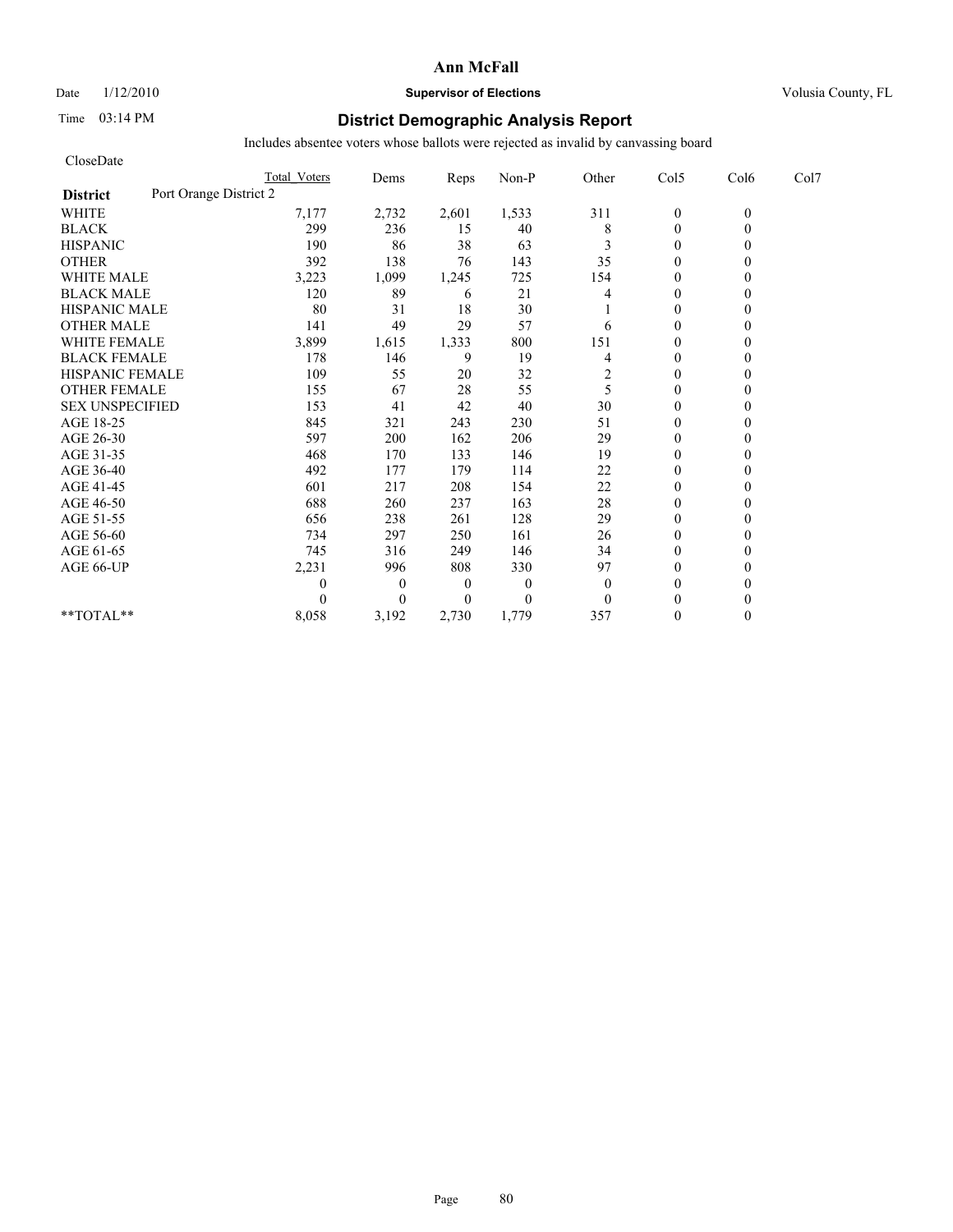### Date  $1/12/2010$  **Supervisor of Elections** Volusia County, FL

# Time 03:14 PM **District Demographic Analysis Report**

| CloseDate              |                        |                     |          |                |          |              |                |          |      |
|------------------------|------------------------|---------------------|----------|----------------|----------|--------------|----------------|----------|------|
|                        |                        | <b>Total Voters</b> | Dems     | Reps           | Non-P    | Other        | Col5           | Col6     | Col7 |
| <b>District</b>        | Port Orange Distrcit 3 |                     |          |                |          |              |                |          |      |
| <b>WHITE</b>           |                        | 9,732               | 3,332    | 3,865          | 2,142    | 393          | $\mathbf{0}$   | $\theta$ |      |
| <b>BLACK</b>           |                        | 234                 | 202      |                | 20       | 5            | $\overline{0}$ | 0        |      |
| <b>HISPANIC</b>        |                        | 226                 | 83       | 44             | 87       | 12           | $\mathbf{0}$   |          |      |
| <b>OTHER</b>           |                        | 515                 | 158      | 126            | 175      | 56           | $\theta$       |          |      |
| <b>WHITE MALE</b>      |                        | 4,383               | 1,306    | 1,823          | 1,048    | 206          | $\theta$       |          |      |
| <b>BLACK MALE</b>      |                        | 110                 | 93       | 6              | 9        | 2            | $\theta$       |          |      |
| <b>HISPANIC MALE</b>   |                        | 102                 | 43       | 19             | 36       | 4            | $\theta$       |          |      |
| <b>OTHER MALE</b>      |                        | 174                 | 57       | 47             | 61       | 9            | $\mathbf{0}$   |          |      |
| <b>WHITE FEMALE</b>    |                        | 5,283               | 2,008    | 2,019          | 1,076    | 180          | $\theta$       |          |      |
| <b>BLACK FEMALE</b>    |                        | 124                 | 109      |                | 11       | 3            | $\theta$       |          |      |
| HISPANIC FEMALE        |                        | 124                 | 40       | 25             | 51       | 8            | $\theta$       |          |      |
| <b>OTHER FEMALE</b>    |                        | 208                 | 73       | 48             | 71       | 16           | $\mathbf{0}$   |          |      |
| <b>SEX UNSPECIFIED</b> |                        | 199                 | 46       | 54             | 61       | 38           | $\mathbf{0}$   |          |      |
| AGE 18-25              |                        | 994                 | 330      | 282            | 309      | 73           | $\mathbf{0}$   |          |      |
| AGE 26-30              |                        | 709                 | 246      | 218            | 207      | 38           | $\theta$       |          |      |
| AGE 31-35              |                        | 573                 | 184      | 184            | 178      | 27           | $\theta$       |          |      |
| AGE 36-40              |                        | 684                 | 217      | 248            | 194      | 25           | $\theta$       |          |      |
| AGE 41-45              |                        | 721                 | 230      | 277            | 187      | 27           | $\overline{0}$ |          |      |
| AGE 46-50              |                        | 866                 | 275      | 371            | 193      | 27           | $\mathbf{0}$   |          |      |
| AGE 51-55              |                        | 939                 | 360      | 358            | 193      | 28           | $\theta$       |          |      |
| AGE 56-60              |                        | 876                 | 347      | 317            | 185      | 27           | $\theta$       |          |      |
| AGE 61-65              |                        | 929                 | 343      | 347            | 187      | 52           | $\theta$       |          |      |
| AGE 66-UP              |                        | 3,414               | 1,243    | 1,438          | 591      | 142          | $\theta$       |          |      |
|                        |                        |                     | $\theta$ | $\overline{0}$ | $\theta$ | $\mathbf{0}$ | $\mathbf{0}$   |          |      |
|                        |                        |                     | $\theta$ | $\overline{0}$ | $\Omega$ | $\theta$     | $\theta$       |          |      |
| **TOTAL**              |                        | 10,707              | 3,775    | 4,042          | 2,424    | 466          | $\theta$       | 0        |      |